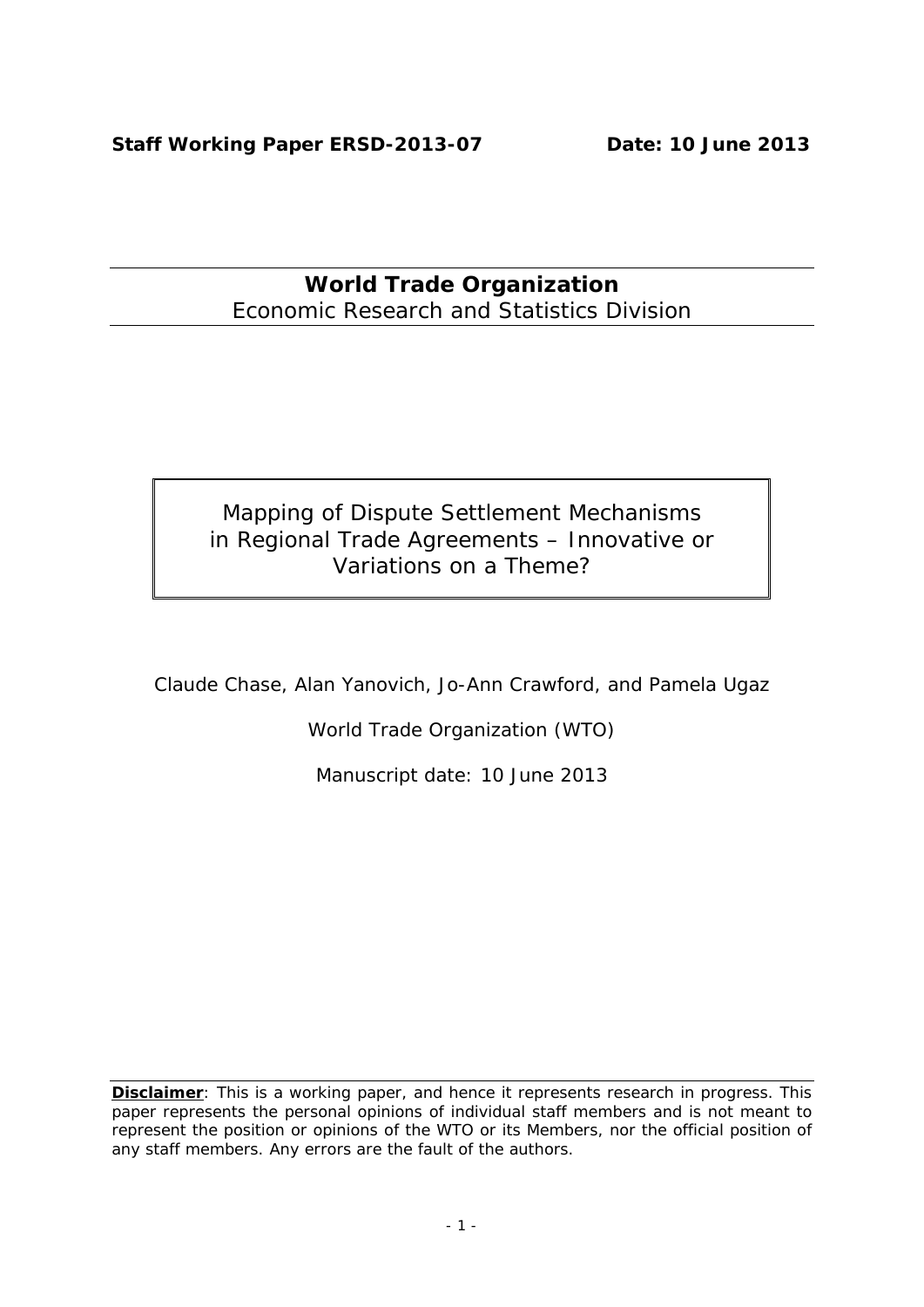## **CONTENTS**

| 1       |                                                            |
|---------|------------------------------------------------------------|
| 2       | WHY NEGOTIATE AN RTA-DSM AND HOW DOES THE RATIONALE        |
| 3       |                                                            |
| 3.1     |                                                            |
| 3.2     |                                                            |
| 3.2.1   |                                                            |
| 3.2.2   |                                                            |
| 3.2.3   |                                                            |
| 4       |                                                            |
| 4.1     |                                                            |
| 4.2     |                                                            |
| 4.3     |                                                            |
| 4.4     |                                                            |
| 4.5     |                                                            |
| 5       | THE FUNCTIONING OF RTA-DSMS - A NUTS AND BOLTS ANALYSIS 20 |
| 5.1     |                                                            |
| 5.1.1   |                                                            |
| 5.1.2   |                                                            |
| 5.2     |                                                            |
| 5.3     |                                                            |
| 5.4     |                                                            |
| 5.5     |                                                            |
| 5.5.1   |                                                            |
| 5.5.1.1 |                                                            |
| 5.5.1.2 |                                                            |
| 5.5.2   |                                                            |
| 5.5.3   |                                                            |
| 5.5.4   |                                                            |
| 5.5.5   |                                                            |
| 5.5.6   |                                                            |
| 5.5.7   |                                                            |
| 5.6     |                                                            |
| 5.6.1   |                                                            |
| 5.6.2   |                                                            |
| 5.6.2.1 |                                                            |
| 5.6.2.2 |                                                            |
| 5.7     |                                                            |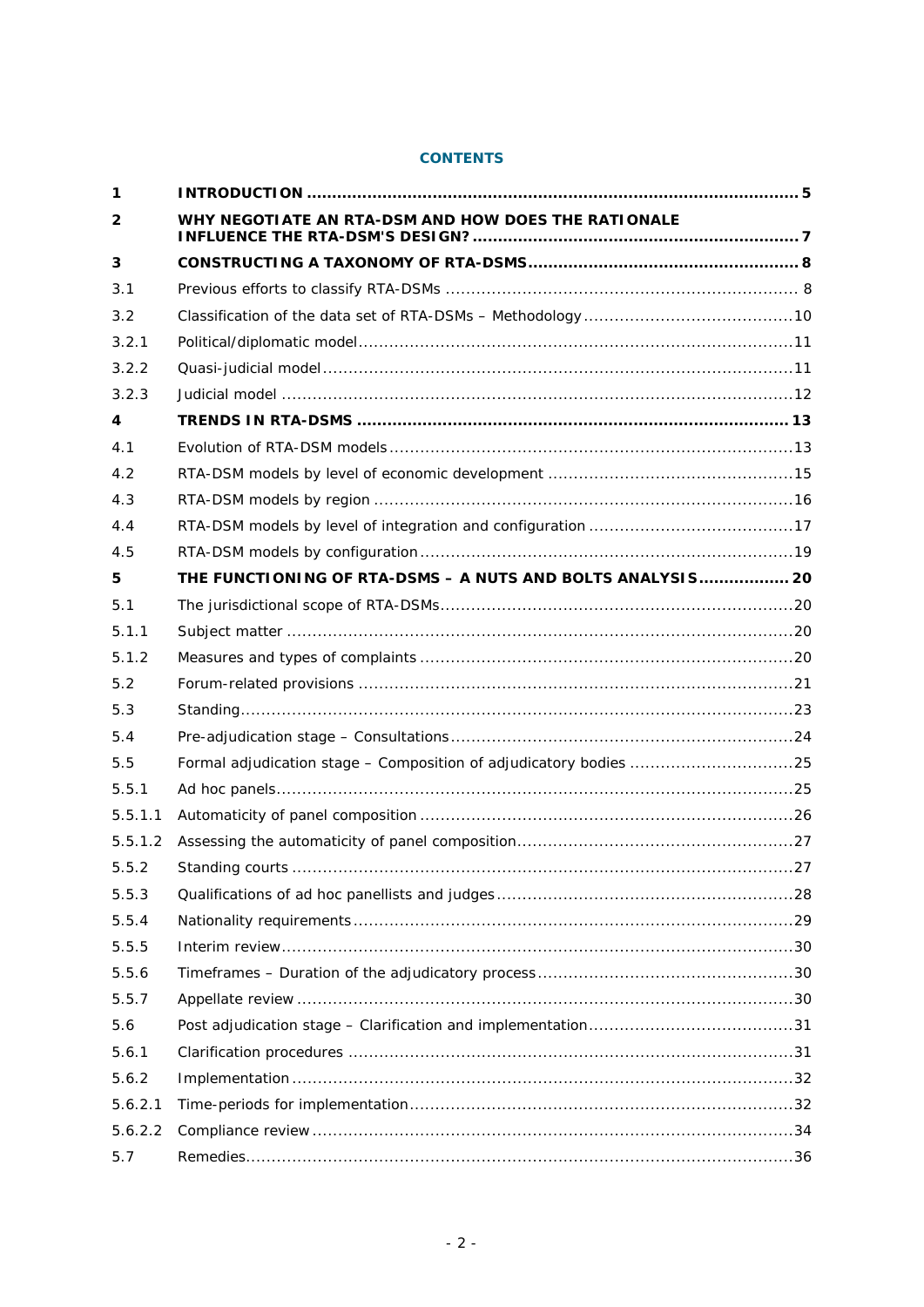| $\overline{7}$ |                                                                                 |  |
|----------------|---------------------------------------------------------------------------------|--|
| 6              |                                                                                 |  |
| 5.13           |                                                                                 |  |
| 5.12           |                                                                                 |  |
| 5.11           |                                                                                 |  |
| 5.10           |                                                                                 |  |
| 5.9            |                                                                                 |  |
| 5.8            |                                                                                 |  |
| 5.7.3          | Consolidation of arbitral procedures at the implementation stage of RTA dispute |  |
| 5.7.2          |                                                                                 |  |
| 5.7.1          | Relationship between compliance review procedures and temporary remedies        |  |

## **FIGURES AND TABLES**

| Figure 2: Evolution of RTAs and corresponding DSM model, cumulative figures 14    |  |
|-----------------------------------------------------------------------------------|--|
| Figure 3: Dispute Settlement in RTAs, pre- and post-entry into force of the DSU14 |  |
|                                                                                   |  |
|                                                                                   |  |
|                                                                                   |  |
|                                                                                   |  |
| Table 2: Classification of DSM models by World Bank income classification16       |  |
|                                                                                   |  |
|                                                                                   |  |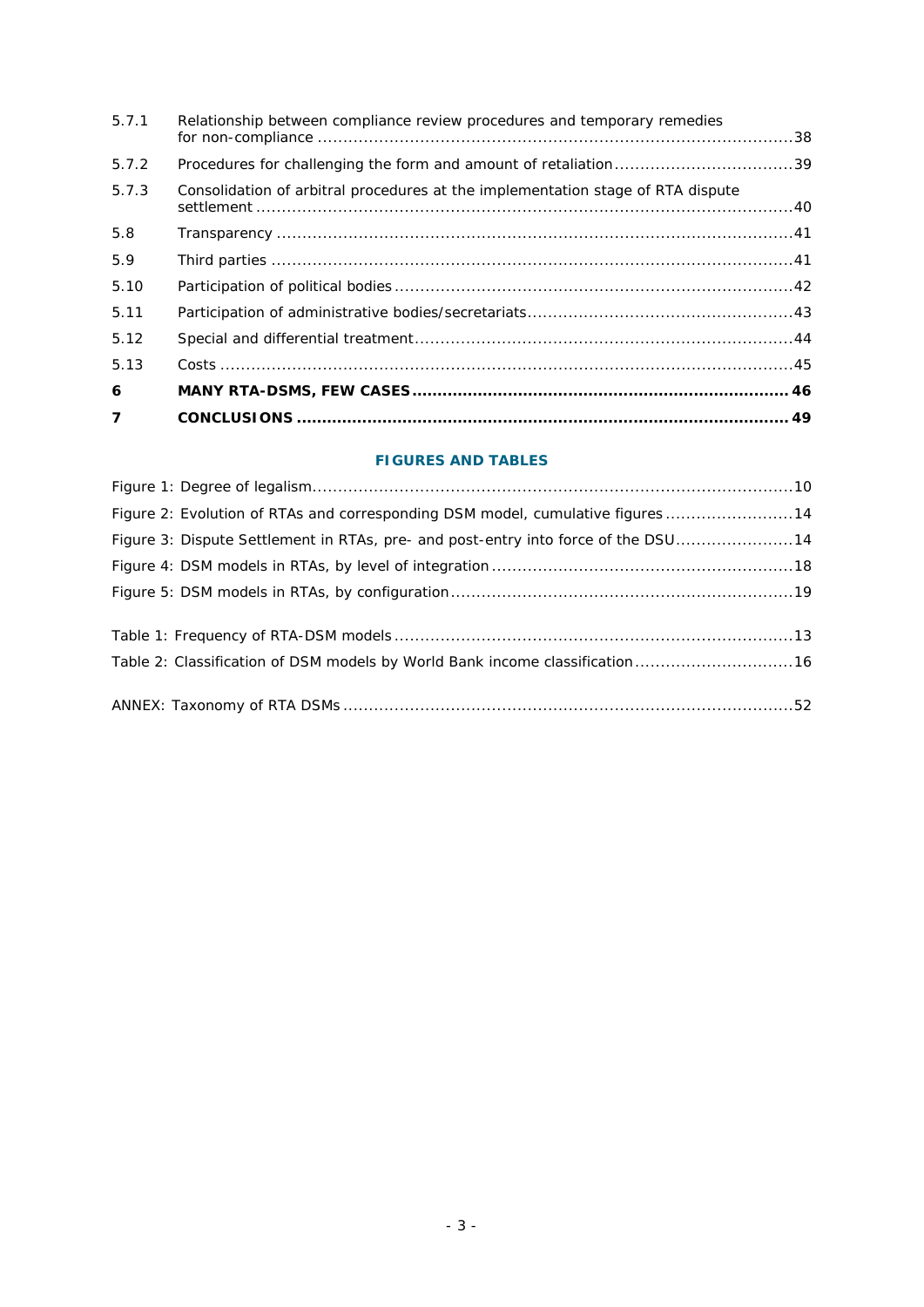# Mapping of Dispute Settlement Mechanisms in Regional Trade Agreements – Innovative or Variations on a Theme?

Claude Chase, Alan Yanovich, Jo-Ann Crawford, and Pamela Ugaz\*

## **Abstract**:

Regional trade agreements (RTAs) have become an indelible feature of the international trading landscape. Most, if not all, RTAs contain provisions that establish procedures for resolving disputes among their signatory members. Yet, the design and functioning of these dispute settlement mechanisms (DSMs) and, more specifically, how they differ from the WTO dispute settlement system remain relatively unexplored. Existing academic literature has primarily focused on the narrow issue of jurisdictional conflict between DSMs of RTAs and the WTO dispute settlement system. Literature mapping out and classifying systematically the DSMs of RTAs is more limited. This research paper goes beyond considering the issue of jurisdictional conflict between the multilateral and "regional" regimes. We map out the DSMs in RTAs that have been notified to the WTO and were in force at the end of 2012, and consider a typology of these DSMs based on their nature and design. We also use the data obtained from our mapping exercise in two ways. First, we identify trends and patterns of use, either regionally or by individual countries, of the different types of DSMs in RTAs. Trends are analysed in relation to five key factors: (i) evolution over time, (ii) level of economic development, (iii) regional characteristics, (iv) level of integration (partial scope agreement, free trade agreement or customs union), and (v) configuration (bilateral or plurilateral). Second, we undertake a "nuts and bolts" analysis of the DSMs of RTAs by examining their approach to various issues in international dispute settlement. Our aim is to draw conclusions about the extent to which the predominant type of DSM in RTAs has features that are different from those of the WTO dispute settlement system.

**Keywords:** Dispute Settlement, Regional Trade Agreements, RTAs, Dispute Settlement Mechanisms, WTO Dispute Settlement

**JEL classification:** F13, F15, F53, K33

**\_\_\_\_\_\_\_\_\_\_\_\_\_\_\_\_\_\_\_\_\_\_\_\_\_** 

Claude Chase is Legal Officer in the Appellate Body Secretariat of the WTO; Alan Yanovich is Counsellor in the Appellate Body Secretariat of the WTO; Jo-Ann Crawford is Counsellor in the Regional Trade Agreement Section of the WTO; Pamela Ugaz is Phd candidate at the University of Geneva.

The authors extend special thanks to Gabrielle Marceau of the Legal Affairs Division, and Rohini Acharya of the Regional Trade Agreements Section, Trade Policy Review Division, for guidance provided since the project's inception. Both were instrumental in conceiving the project and in developing the initial parameters of the mapping exercise, and provided helpful comments throughout the various drafting stages. We also thank Victoria Donaldson, Maria Donner Abreu, Lothar Ehring, Valerie Hughes, Simon Lester, Reto Malacrida, James Mathis, Christian Vidal Leon, Jesse Nicol, Fernando Pierola, Jan Yves Remy, Robert Teh, Werner Zdouc, and Xiaolu Zhu for providing comments on an earlier draft. Additional thanks go to Patricia Crawley, Maryvonne Maniacky, and Elizabeth Upton for their editorial assistance, and Enrique Arrieta, Elena Kumashova, and Gabriel Guardado for their research assistance.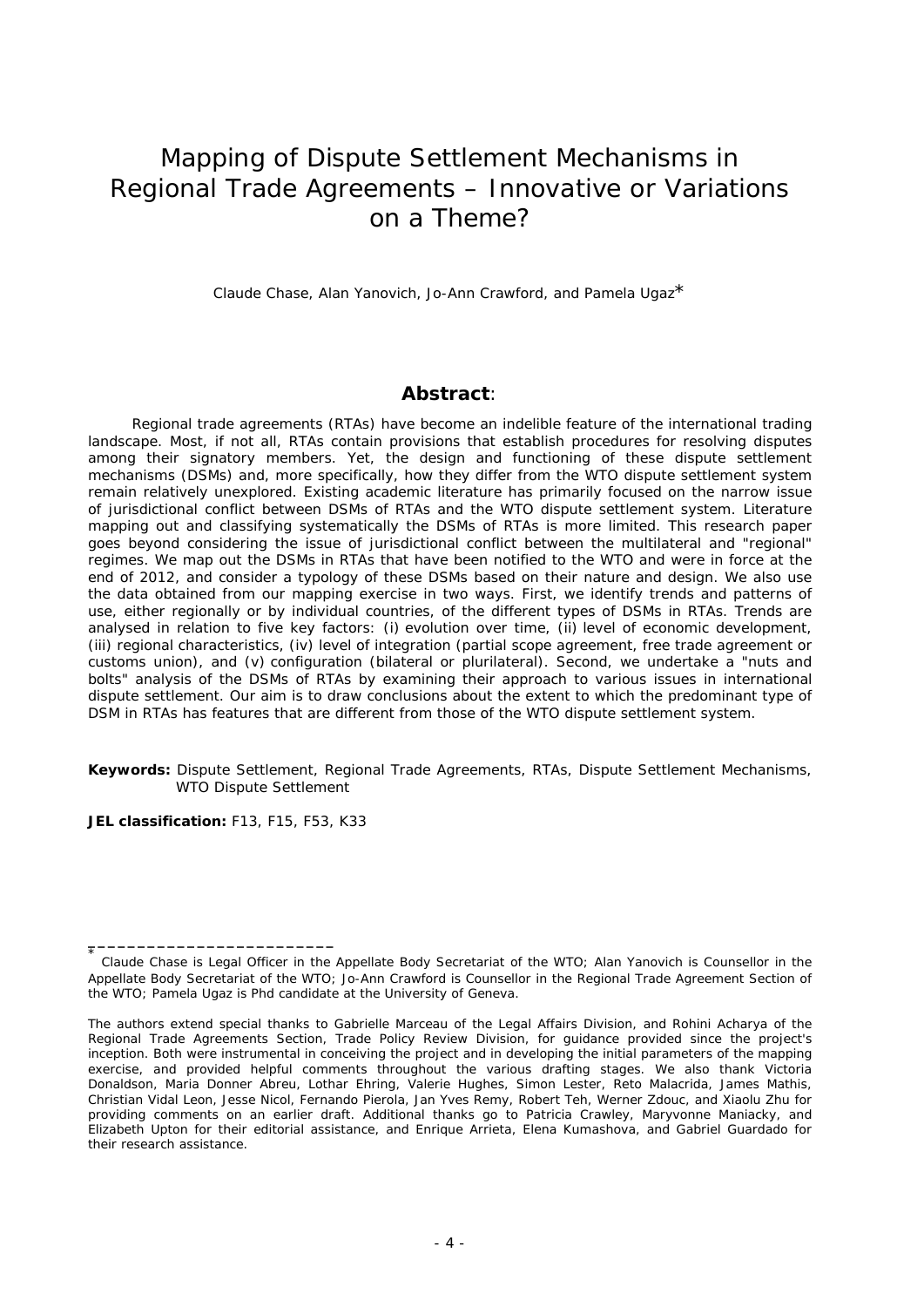#### **1 INTRODUCTION**

Regional trade agreements  $(RTAs)^1$  have become an indelible feature of the international trading landscape. The number of RTAs has not only increased exponentially over the years, but their content has also evolved over time. In particular, RTAs have become quite expansive in their regulatory coverage, moving from the reduction of tariffs to behind-the-border issues such as the harmonization of standards, and further, to so-called "WTO-extra" (WTO-X) issues such as competition and investment.<sup>2</sup> Moreover, the enforcement mechanisms established by RTAs have increasingly shifted from politically-oriented procedures, to more sophisticated, legalistic forms of dispute settlement.

Most, if not all, RTAs contain provisions that establish procedures for resolving disputes among their signatory members. There is, however, a lack of uniformity in the design of these dispute settlement mechanisms (RTA-DSMs). A large body of academic research has focused on possible jurisdictional conflict between RTA-DSMs and the WTO's dispute settlement mechanism (WTO-DSM).<sup>3</sup>

Academic literature mapping out and classifying systematically the DSMs of RTAs is more limited. Yet, an understanding of the design of RTA-DSMs is important for a number of reasons.

First, the relationship between international trade dispute settlement at the WTO, and at the bilateral and plurilateral level under RTAs, can be more fully explored by considering the extent to which RTA-DSMs have features that are similar to, and different from, those of the WTO dispute settlement system. These differences may reflect a range of divergent views among WTO Members as to what the dispute settlement rules should be, as well as new thinking about the best approach to certain issues based on experience.<sup>4</sup> Second, a comparative analysis of the design of dispute settlement mechanisms might provide causal explanations of forum choice, i.e., the choice that RTA members make in electing to pursue a claim at the bilateral or plurilateral level, or instead at the multilateral level through the WTO dispute settlement system. Third, RTA-DSM design is, to some extent, a reflection of the manner in which RTA parties think about how the balance between treaty compliance and domestic regulatory autonomy should be struck. Some have suggested in this connection that more legalistic dispute settlement procedures tend to augur well for improved RTA compliance, while less legalistic dispute settlement procedures tend to reserve more domestic policy space for RTA members.<sup>5</sup> Thus, by tracking the design of RTA-DSMs, it might be possible to discern the extent to which States' perception of the dispute settlement function has evolved over time. Finally, observing the trends in the design of RTA-DSMs might provide useful indicators or predictors of the type of DSM likely to be included in future RTAs.

 $\frac{1}{1}$  $<sup>1</sup>$  In this paper, the term "regional trade agreements" (RTAs) is used to refer to agreements that have been</sup> notified to the WTO under Article XXIV of the GATT 1994; Article V of the GATS; or paragraph 2(c) of the WTO Decision on "Differential and More Favourable Treatment, Reciprocity and Fuller Participation of Developing Countries" (Enabling Clause). 2

 $2$  See WTO Secretariat, "World Trade Report 2011 – The WTO and Preferential Trade Agreements: From

Co-existence to Coherence" (WTO, 2011).<br><sup>3</sup> See e.g. J. Hillman, "Conflicts between Dispute Settlement Mechanisms in Regional Trade Agreements and the WTO – What Should the WTO Do?" (2009) 42(2) *Cornell International Law Journal* 193; S. Yang, "The Key Role of the WTO in Settling its Jurisdictional Conflicts with RTAs" (2012) 11(2) *Chinese Journal of International Law*  281; K. Kwak and G. Marceau, "Overlaps and Conflicts of Jurisdiction between the World Trade Organization and Regional Trade Agreements", in L. Bartels and F. Ortino (eds.), *Regional Trade Agreements and the WTO Legal System* (Oxford University Press, 2006) 465-524; E.U. Petersmann, "Proliferation and Fragmentation of Dispute Settlement in International Trade: WTO Dispute Settlement Procedures and Alternative Dispute Resolution Mechanisms", in J. Lacarte and J. Granados (eds.), *Inter-Governmental Trade Dispute Settlement*: *Multilateral and Regional Approaches* (Cameron May, 2004) 417-483; G. Marceau and J. Wyatt, "Dispute Settlement Regimes Intermingled: Regional Trade Agreements and the WTO" (2010) 1(1) *Journal of International Dispute Settlement*  67; and C. Henckels, "Overcoming Jurisdictional Isolationism at the WTO-FTA Nexus: A Potential Approach for the WTO" (2008) 19(3) *European Journal of International Law* 571. 4

V. Donaldson and S. Lester, "Dispute Settlement", in S. Lester and B. Mercurio (eds.), *Bilateral and Regional Trade Agreements, Commentary and Analysis* (Cambridge University Press, 2009) 367-414, at 367. 5

<sup>&</sup>lt;sup>5</sup> See J. Smith, "The Politics of Dispute Settlement Design: Explaining Legalism in Regional Trade Pacts", (2000) 54(1) *International Organization* 137, at 147-150. Smith accounts for varying levels of legalism in RTA-DSMs through a theory of trade dispute settlement design based on a domestic political trade-off between treaty compliance and policy discretion.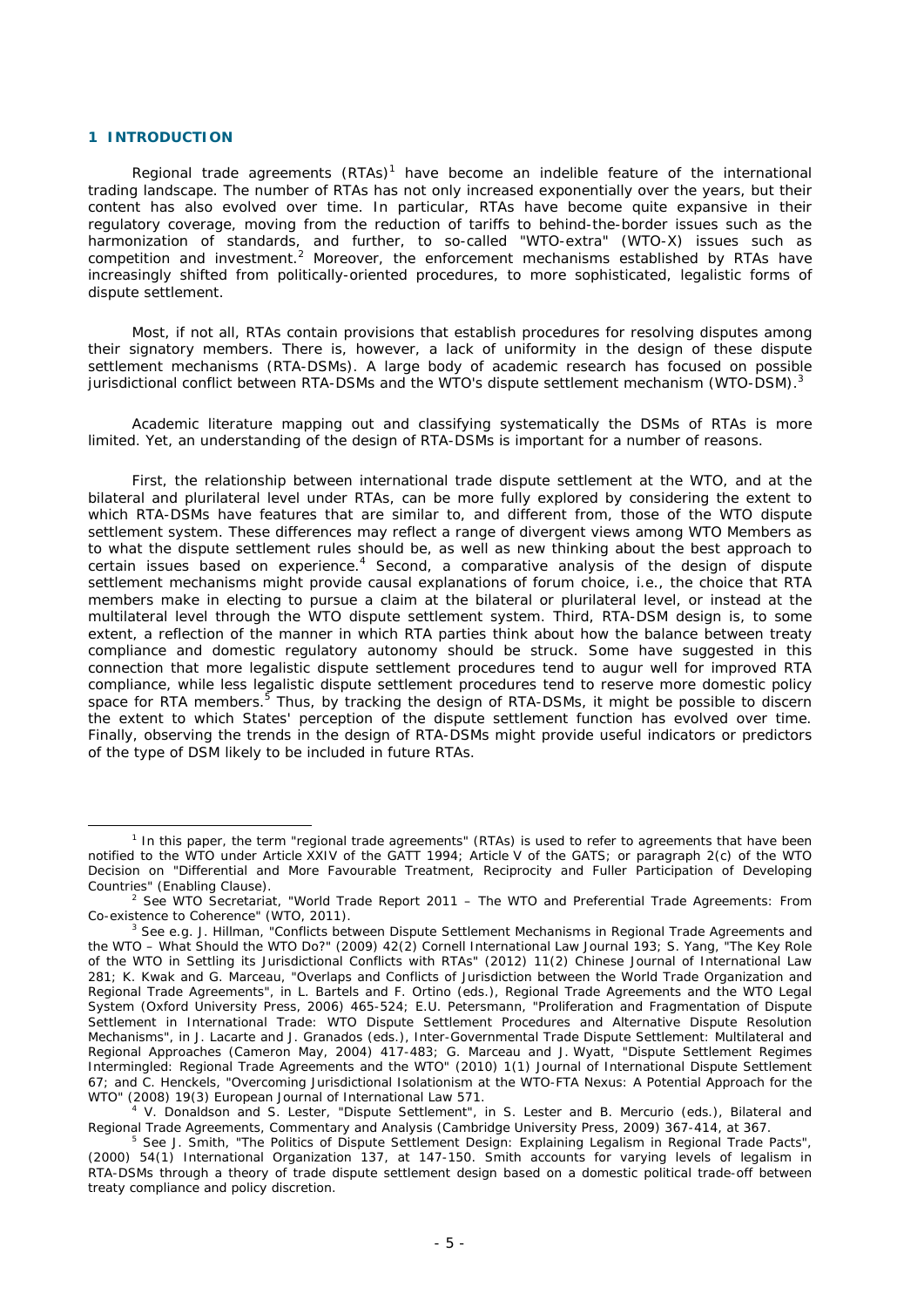At the end of our examination of the universe of RTA-DSMs, we arrive at a paradox. Together with the proliferation of RTAs, there has been a proliferation of RTA-DSMs. But while dispute settlement provisions are included in RTAs as a matter of course, the number of actual governmentto-government disputes formally initiated within RTAs is very small. The vast majority of RTA-DSMs have not been used at all, at least in the sense of formal disputes having been initiated in such fora.<sup>6</sup> In fact, RTA partners continue to have recourse to the WTO dispute settlement mechanism to resolve disputes between them.<sup>7</sup>

Our examination of the 226 RTA-DSMs notified to the WTO also finds that the degree of innovation in their design is limited. The design of most RTA-DSMs that adopt a model based on third party adjudication follows a structure that is similar to the WTO panel process. These RTA-DSMs generally consist of a consultations stage, followed by arbitration-like third party adjudication<sup>8</sup>, and an implementation stage. Departures from WTO panel procedures are relatively few. With few exceptions, the level of institutionalization of RTA-DSMs is far lower than that of the WTO dispute settlement mechanism. The other significant departures we have identified concern transparency, implementation procedures, and remedies. Some RTA-DSMs require more transparency than the WTO's Dispute Settlement Understanding. In terms of remedies, some RTA-DSMs provide for the possibility of provisional measures and others provide for financial compensation, both of which are remedies that are generally considered not to be available in the WTO.<sup>9</sup> In many cases, RTA-DSMs contain shorter deadlines than the DSU. Nevertheless, it is difficult to determine whether these shorter deadlines are not aspirational until such deadlines are tested in actual cases. A small number of RTA-DSMs include provisions that would seem to have been intended to resolve procedural problems that have arisen in the operation of the implementation stage of the DSU. For example, some RTA-DSMs address the so-called "sequencing" issue, which concerns the sequence between a proceeding to review the consistency of a compliance measure and the right to suspend concessions or other obligations. Others have addressed the question of whether a respondent party can itself initiate a compliance review proceeding where it has taken a measure to comply after the complaining party has suspended concessions or other obligations.

Aside from these limited instances of innovation, it would seem that DSU provisions are often being replicated in RTA-DSMs. However, in some cases, such replication raises problems that already have been resolved at the WTO. The most evident example is the issue of the automaticity of the dispute settlement process and the inability of a respondent party to block the dispute from advancing to subsequent stages.<sup>10</sup> In particular, the negotiators would seem to have spent considerable efforts coming up with approaches to the composition of the dispute settlement panels that would limit the possibility of blockage. Under the DSU, the parties can request the Director-General to compose the panel when the parties are unable to agree on the panellists. That RTA-DSM negotiators are spending resources to resolve problems that have already been resolved in the DSU involves transaction costs and raises questions of efficiency.

This paper proceeds as follows: First, we discuss the rationale for including a dispute settlement mechanism in an RTA. Second, we consider a taxonomy of RTA-DSMs based on their nature and design. In this regard, our paper makes an empirical contribution to the study of RTA-DSMs by

 $\overline{\phantom{a}}$ <sup>6</sup> We do not mean to suggest that a dispute settlement mechanism is only effective if disputes are brought to it. A dispute settlement mechanism is effective if it encourages compliance, particularly when such compliance occurs without parties having to file formal disputes. 7

See WTO Secretariat, *supra*, fn 2, pp. 175-178.

<sup>&</sup>lt;sup>8</sup> Only five RTA-DSMs include an appellate stage. Three of these are classified under the quasi-judicial model and two are classified under the judicial model. See subsection 5.5.7.

See WTO Secretariat, "A Handbook on the WTO Dispute Settlement System" (Cambridge University Press, 2004), p. 80. We note, however, that there have been disputes in the WTO that reportedly resulted in arrangements involving financial transfers between the parties. See e.g. the Notification of a Mutually Satisfactory Temporary Arrangement in *US – Section 110(5) of the US Copyright Act*, WT/DS160/23, 26 June 2003, and the Memorandum of Understanding between the Government of the United States of America and the Government of the Federative Republic of Brazil Regarding a Fund for Technical-Assistance and Capacity-Building with respect to the Cotton Dispute (WT/DS267) in the WTO, available at:

<sup>&</sup>lt;http://www.state.gov/documents/organization/143669.pdf>. 10 See W. J. Davey, "Dispute Settlement in the WTO and RTAs: A Comment" in Lorand Bartels and Federico Ortino (eds.), Regional Trade Agreements and the WTO Legal System (Oxford University Press, 2006), pp. 343- 357, at 354.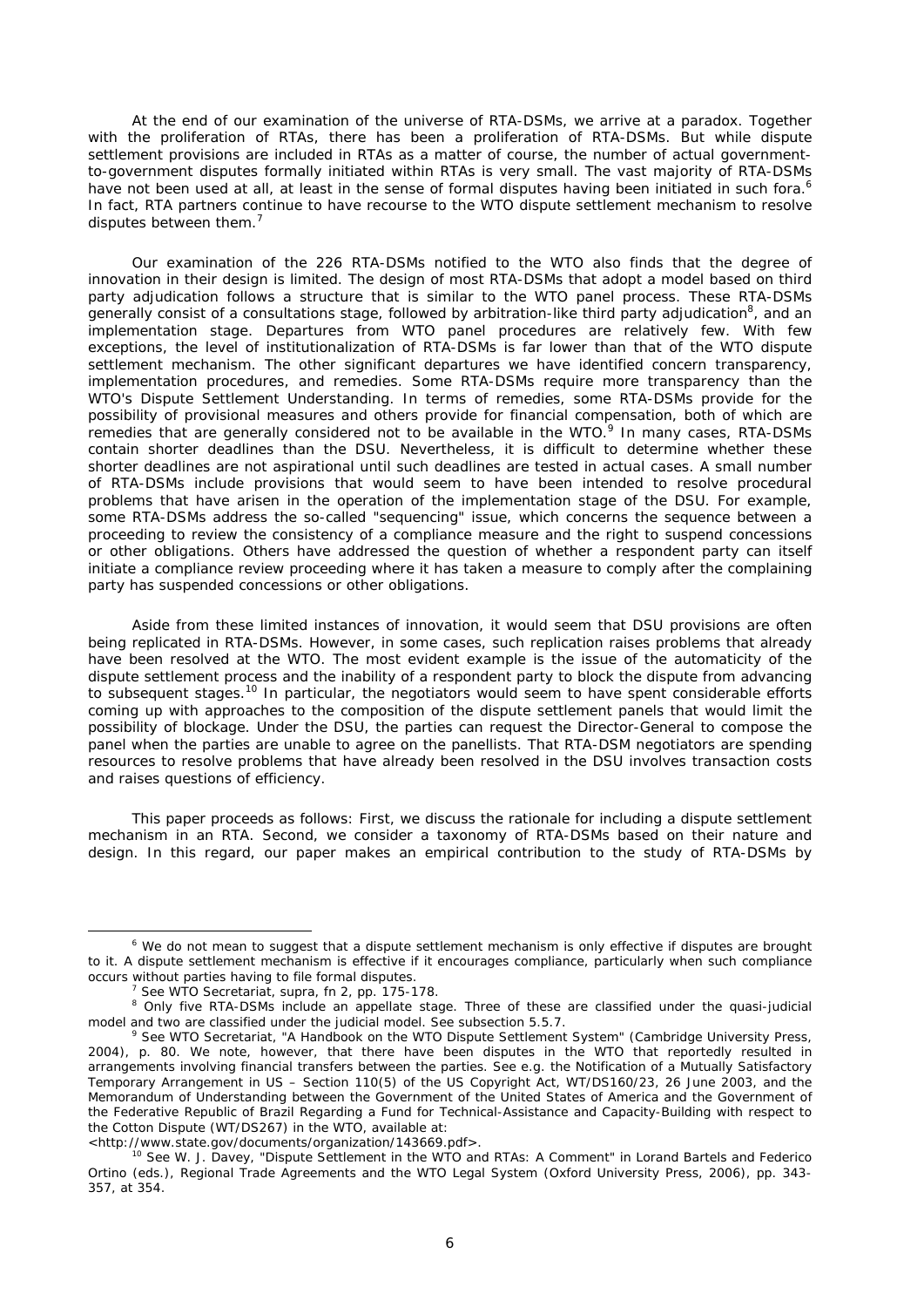classifying DSMs contained in 226 RTAs $<sup>11</sup>$ , in accordance with three models of dispute settlement</sup> adopted to facilitate systematic classification. Third, we identify trends and patterns of use, either regionally or by individual countries, of the different types of DSMs in RTAs. Trends are analysed in relation to five key factors: (i) evolution over time, (ii) level of economic development, (iii) regional characteristics, (iv) level of integration (partial scope agreement, free trade agreement or customs union), and (v) configuration (bilateral or plurilateral). Fourth, we undertake a detailed mapping of the key features of RTA-DSMs. Next, we consider the reasons that may explain why, despite the growing number of RTA-DSMs, so few of them actually have had dispute settlement activity. Finally, in the concluding section, we offer an overall appraisal of this universe of RTA-DSMs and compare the dominant model of dispute settlement being used in RTAs to the dispute settlement procedures set out in the WTO's Understanding on Rules and Procedures Governing the Settlement of Disputes (DSU).

Before proceeding, we note two points about the scope and objectives of this paper. First, we focus exclusively on State-to-State dispute settlement provisions. We do not examine investor-State dispute settlement mechanisms included in many RTAs. While we may refer at times to mechanisms other than State-to-State mechanisms, we do so for comparative purposes only. Second, in reviewing the features of the different RTA-DSMs, it is not our intention to pass judgment on their effectiveness. Rather, our main objectives are to identify trends and draw comparisons among the choices made by WTO Members in the design of their RTA-DSMs.

## **2 WHY NEGOTIATE AN RTA-DSM AND HOW DOES THE RATIONALE INFLUENCE THE RTA-DSM'S DESIGN?**

Dispute settlement mechanisms provide a means to enforce the commitments made in international trade agreements. If the commitments cannot be enforced, international trade agreements would be expected to break down or would not have been concluded in the first place.<sup>12</sup>

Drawing on the contractual nature of international trade agreements, the WTO World Trade Report 2007 explains how dispute settlement mechanisms contribute to the enforcement of an international trade agreement. The Report describes enforcement as a function of enforcement capacity and enforceability. It defines the former as the ability to reciprocate credibly against a violation of the terms of the international trade agreement, while the latter is made up of three components: verifiability (where the complaining party can point to a provision in the international trade agreement and prove its violation); observability (the ability to detect the infringement in the first place); and quantifiability (the ability to quantify the damage incurred as a result of the breach). Enforcement can be delegated to a neutral third party or the aggrieved party can itself seek to enforce the agreement (self-help). However, even where enforcement under an international trade agreement is predicated mostly on self-help – as is the case of the vast majority of RTA-DSMs examined in this paper – a dispute settlement mechanism plays a central role in its enforceability by making it easier to detect, prove and retaliate against violations.<sup>13</sup>

From an economic perspective, the rationales of an RTA-DSM and of the WTO DSU are similar.<sup>14</sup> Given the similarity in economic rationales, the question that arises is to what extent is an RTA-DSM necessary in the light of the existence of the GATT/WTO dispute settlement mechanism?

<sup>&</sup>lt;sup>11</sup> These RTAs were notified to the WTO and were in force at the end of 2012. Our dataset is based on the physical number of RTAs that have been notified to the WTO and are currently in force (counting separate notifications of goods and services as one physical RTA).<br><sup>12</sup> WTO Secretariat, "World Trade Report 2007: Six Decades of Multilateral Co-operation – What Have We

Learned?" (WTO, 2007), pp. 155-162.<br><sup>13</sup> Mathis has suggested that the effectiveness of an international trade agreement is not entirely predicated

on the extent to which its provisions are legally enforceable. In this connection, he has noted, for example, that, while a number of RTAs include provisions for addressing anti-competitive practices that affect trade and provide for cooperation mechanisms to assist enforcement among RTA members, these provisions are commonly excluded from the dispute settlement chapters of RTAs. Nevertheless, many competition authorities have attributed the institutional development and resulting capacity of their agencies to the competition policy provisions in their important RTAs. This is not so much attributable to the "legal effect" of the provisions, but rather "their softer impact in raising the profile of a regulatory subject as a domestic priority." (J. Mathis, "From the Board: Preferential Trade Agreements - The WTO Speaks … Again" (2011) 38(4) *Legal Issues of Economic Integration*  291, at 293)<br><sup>14</sup> Most studies of the economic rationale of the DSU are undertaken on the basis of a two-country model.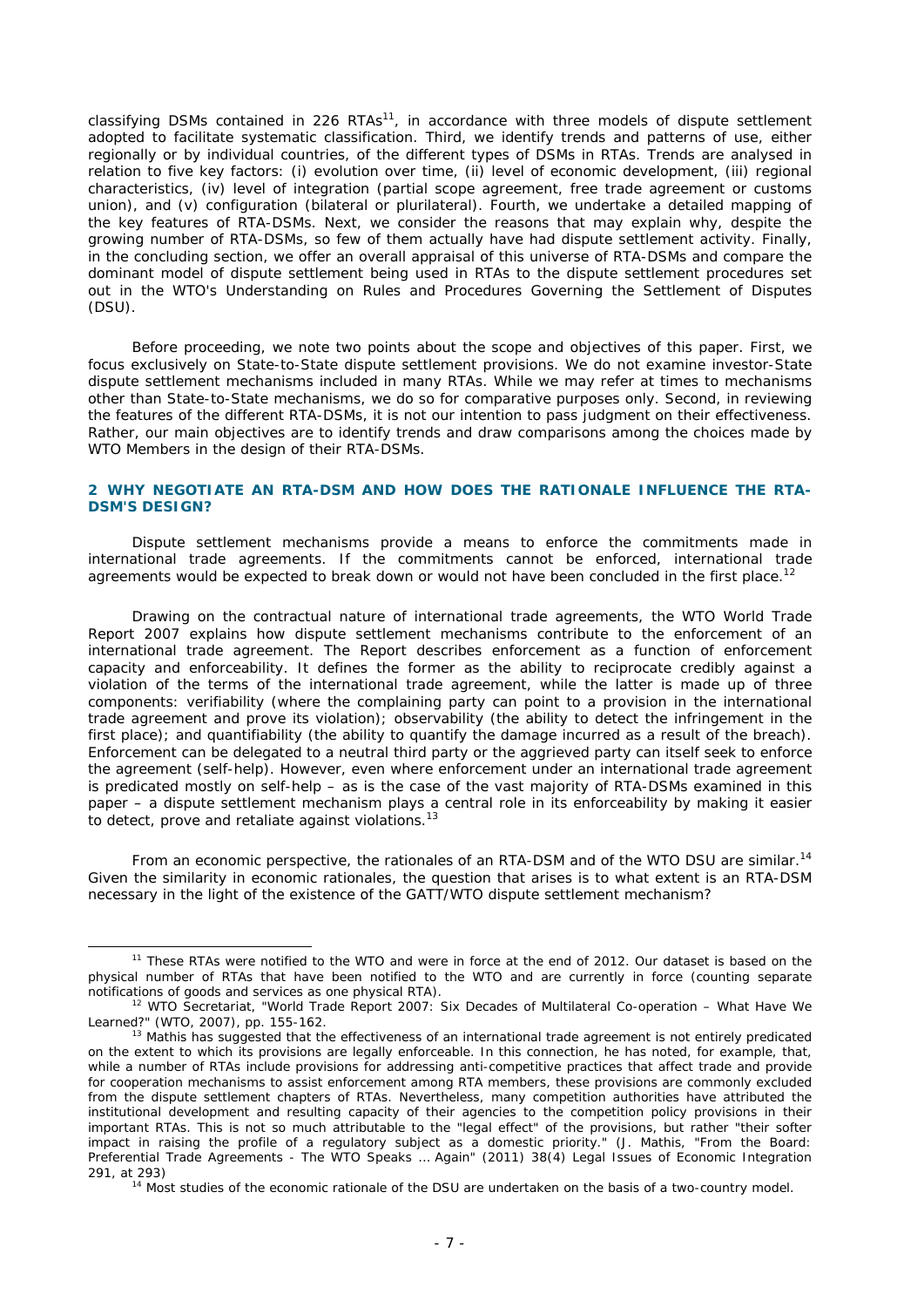For one thing, the WTO dispute settlement mechanism may not be available to enforce deeper RTA commitments (WTO+) or commitments in areas not currently covered by the WTO (WTO-X). Once parties to an RTA need to negotiate a dispute settlement mechanism to enforce such commitments, the transactional costs of extending its coverage to commitments or areas also covered by the WTO would be low. Alternatively, the negotiation of an RTA-DSM could be motivated by a desire on the part of RTA parties to increase their enforcement capacity or the enforceability of commitments.15 If this were indeed the motivation, one would expect to see this reflected in the design of the RTA-DSM. Such evidence could be reflected in the design of RTA-DSMs by, for example: stronger remedies; the establishment of standing adjudicating bodies to develop and apply consistently a body of RTA law; or the establishment of institutions responsible for defending RTA rights. Conversely, to the extent that the design of the RTA-DSM does not depart significantly from the design of the WTO dispute settlement mechanism, this would suggest that higher enforcement capacity or enforceability are not the main reasons behind decisions to include a dispute settlement mechanism in an RTA.

The costs of maintaining a dispute settlement mechanism and of prosecuting a case could also be relevant factors when negotiating a dispute settlement mechanism. Costs considerations would weigh in favour of ad hoc approaches to dispute settlement and would weigh against more institutionalized frameworks when the number of players is small. Based on this logic, one would expect ad hoc proceedings to predominate in bilateral agreements where only two parties would bear the costs of maintaining an institutional framework. More institutionalized frameworks would be more likely in plurilateral arrangements where the costs can be borne by more parties and where the number of potential disputes would be expected to be higher because of the larger number of parties. Indeed, one would expect there to be economies of scale when dispute settlement mechanisms are plurilateral or multilateral.

## **3 CONSTRUCTING A TAXONOMY OF RTA-DSMS**

#### **3.1 Previous efforts to classify RTA-DSMs**

Much of the existing literature on RTA-DSMs consists of surveys of RTA-DSMs in specific regions or networks<sup>16</sup>, or general surveys that compare the basic enforcement-related features of RTA-DSMs without classifying them in accordance with pre-defined criteria.<sup>1</sup>

The first systematic empirical classification of RTA-DSMs is contained in an article by Smith, published in 2000.<sup>18</sup> Smith's data set consists of 62 agreements and spans the period 1957-1995. While the data set used by Smith can hardly be described as narrow, it is somewhat dated and, notably, does not account for RTAs which entered into force after the creation of the WTO in 1995. Smith's typology of RTA-DSMs is based on a spectrum, at one end of which lies "diplomacy", and at the other end of which, lies "legalism". Smith classifies RTA-DSMs along this continuum, using the descriptors "none", "low", "medium", "high", and "very high" to describe the varying levels of legalism in RTA-DSMs.

<sup>15</sup> Arguably, the parties to an RTA may wish to lower the enforcement capacity or enforceability of a rule that is also covered by the WTO Agreement. To effect this, they would have to include a clause in the RTA foreclosing recourse by either party to the WTO dispute settlement mechanism to enforce such a rule. This situation, however, raises the issue of whether such a clause would be given effect by a WTO panel.<br><sup>16</sup> See e.g. E. Robles, "Political & Quasi-Adjudicative Dispute Settlement Models in European Union Free

Trade Agreements: Is the Quasi-Adjudicative Model a Trend or Is It Just Another Model?", Staff Working Paper<br>ERSD-2006-09. WTO Economic Research and Statistics Division, Geneva, available at: ERSD-2006-09, WTO Economic Research and Statistics Division, Geneva, available at: <http://www.wto.org/english/res\_e/reser\_e/ersd200609\_e.pdf>; L. Biukovic, "Dispute Resolution Mechanisms and Regional Trade Agreements: South American and Caribbean Modalities" (2008) 14(2) *UC Davis Journal of International Law and Policy* 255; F. Abbott, "NAFTA and the Legalization of World Politics: A Case Study" (2000) 54(3) *International Organization* 519; D. Gantz, "Settlement of Disputes under the Central America–Dominican Republic–United States Free Trade Agreement" (2007) 30(2) *Boston College International & Comparative Law Review* 331.

<sup>17</sup> See e.g. Donaldson and Lester, *supra*, fn 4; and D. Morgan, "Dispute Settlement under RTAs: Political or Legal?" in R. Buckley, V.I. Lai, and L. Boulle (eds.), *Challenges to Multilateral Trade: The Impact of Bilateral, Preferential and Regional Agreements* (Kluwer Law International, 2008) 241-260. <sup>18</sup> See Smith, *supra*, fn 5, at 147-150. Smith accounts for varying levels of legalism in RTA-DSMs through a

theory of trade dispute settlement design based on a domestic political trade-off between treaty compliance and policy discretion.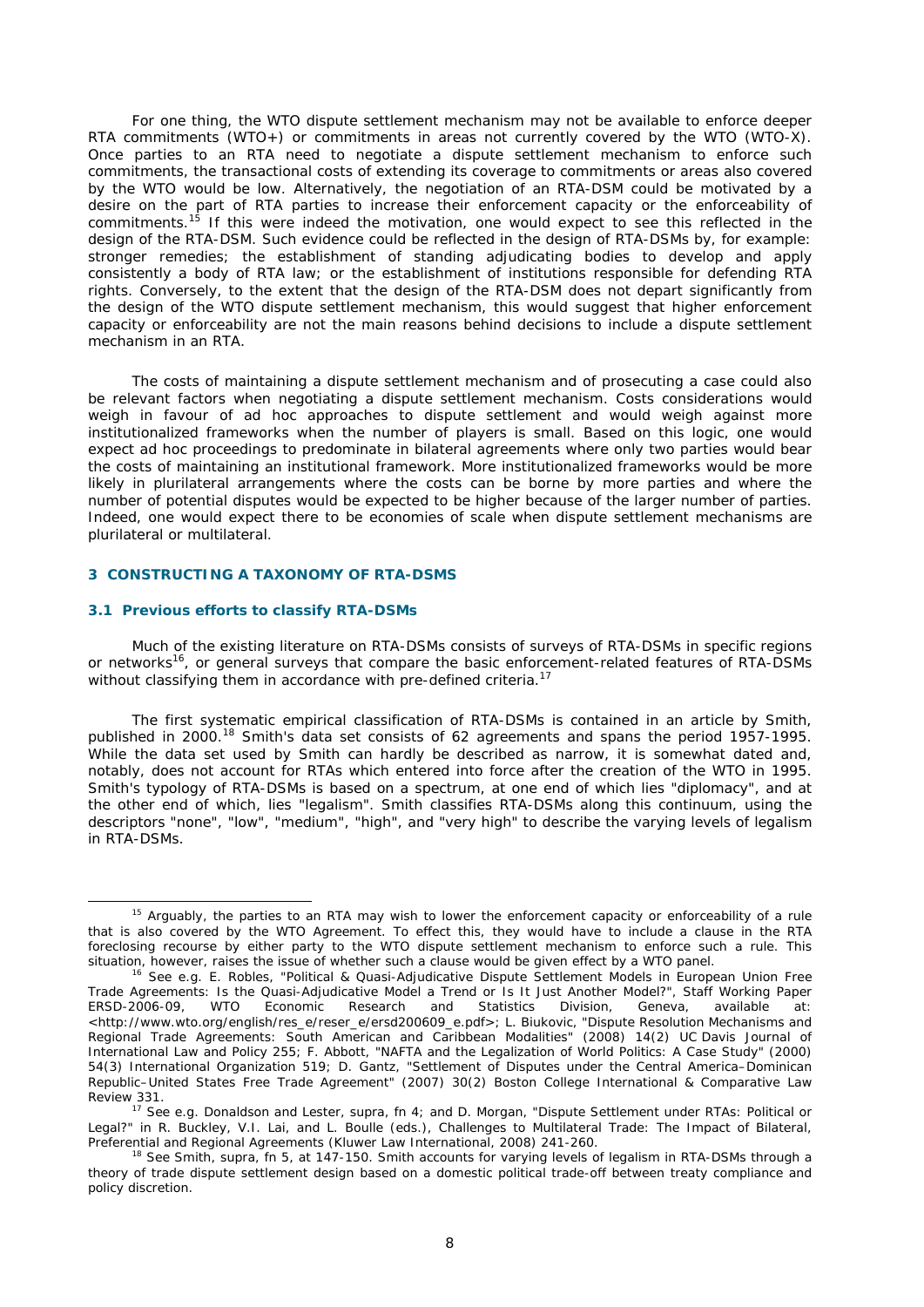In order to classify RTA-DSMs along the spectrum of varying levels of legalism, Smith asks certain questions of each RTA-DSM considered. These questions concern: (i) the extent to which delegation is allowed to occur, i.e., the extent to which third-party adjudication is provided for; (ii) whether the result of third-party adjudication is binding; (iii) whether third-party adjudication is administered by a standing tribunal or by arbitrators that are appointed on an ad hoc basis; (iv) whether dispute settlement procedures can be initiated by treaty organs or private entities; and (v) what types of remedies are at the disposal of parties to enforce compliance with third-party rulings. If third party adjudication is not provided for in the RTA, the level of legalism is described as "none". Where third party adjudication is possible, but the result rendered by the adjudicating body is not binding, the level of legalism is described as "low". In cases where an RTA provides for third party adjudication *and* the result rendered by the adjudicating body is binding on the parties to the dispute, the level of legalism is described as "medium". Where third party adjudication is administered by a standing tribunal, the level of legalism is described as "high". Finally, in cases where an RTA allows for third party adjudication by a standing tribunal, allows treaty organs and private entities to initiate disputes (standing), and provides for sanctions prescribed by the standing tribunal, and/or the direct effect of rulings in the domestic legal system of a State party, the level of legalism is described as "very high".<sup>1</sup>

A more recent study by Jo and Namgung updates the statistical analysis on dispute settlement design conducted by Smith.<sup>20</sup> The data set consists of 221 RTAs and spans the period 1957-2008. Although Smith classifies RTA-DSMs in five categories corresponding to "none", "low", "medium", "high", and "very high" levels of legalism, Jo and Namgung simplify this spectrum by omitting its two polar extremes. Thus, the authors classify RTA-DSMs in three categories corresponding to "low", "medium" and "high" levels of legalism. The criteria used by Jo and Namgung to situate RTA-DSMs along the legalism spectrum are: (i) whether third-party review is allowed; (ii) whether third-party review has any binding legal effect; and (iii) whether there are institutionalized bodies such as standing courts. "Low legalism" refers to RTA-DSMs that do not provide for third-party adjudication, as well as those that do provide for third-party adjudication, but the result of which is not binding. "Medium legalism" refers to RTA-DSMs that provide for legally binding third-party review. Finally, "high legalism" refers to RTA-DSMs that permanently institutionalize standing courts or tribunals.<sup>2</sup>

A study by Porges on dispute settlement in RTAs defines three models of dispute settlement that are representative of the types of DSMs established by RTAs.<sup>22</sup> Porges' study is qualitative in nature, and does not entail an empirical classification of a data set of RTAs. Rather, Porges defines three broad models of dispute settlement which she posits are, in practice, the "basic options" available to RTA negotiators in determining the type of DSM to include in an RTA. Thus, these models can be understood as constituting the foundational structures of three distinct types of dispute settlement systems. RTA negotiators craft specific dispute settlement clauses around these foundational structures to establish the means by which RTA rights and obligations are clarified and enforced.

According to Porges, RTA-DSMs fall into three broad categories: (i) political or diplomatic dispute settlement; (ii) referral to an ad hoc arbitral panel; and (iii) systems administered by a standing tribunal.<sup>23</sup> These models, as defined by Porges, appear to be differentiated in at least two respects: First, in the extent to which delegation is allowed to occur through the referral of a dispute to a third-party adjudicator (political/diplomatic model *versus* ad hoc and standing tribunal models), and second, in respect of the nature of the third-party adjudicating body, assuming that the RTA-DSM allows for delegation of the dispute settlement function to a third-party (ad hoc tribunal model *versus* standing tribunal model).<sup>24</sup>

<sup>&</sup>lt;sup>19</sup> Ibid., at 155-159.<br><sup>20</sup> H. Jo and H. Namgung, "Dispute Settlement Mechanisms in Preferential Trade Agreements: Democracy,<br>Boilerplates, and the Multilateral Trade Regime" (2012) 56(6) Journal of Conflict Resolution 10

<sup>&</sup>lt;sup>21</sup> Ibid., at 1044-1045.<br><sup>22</sup> A. Porges, "Dispute Settlement", in J. Chauffour and J. Maur (eds.), Preferential Trade Agreement Policies *for Development* (The International Bank for Reconstruction and Development/The World Bank, 2011), at 467.<br><sup>23</sup> Ibid., at 470.<br><sup>24</sup> The definitions of these models are explained further below.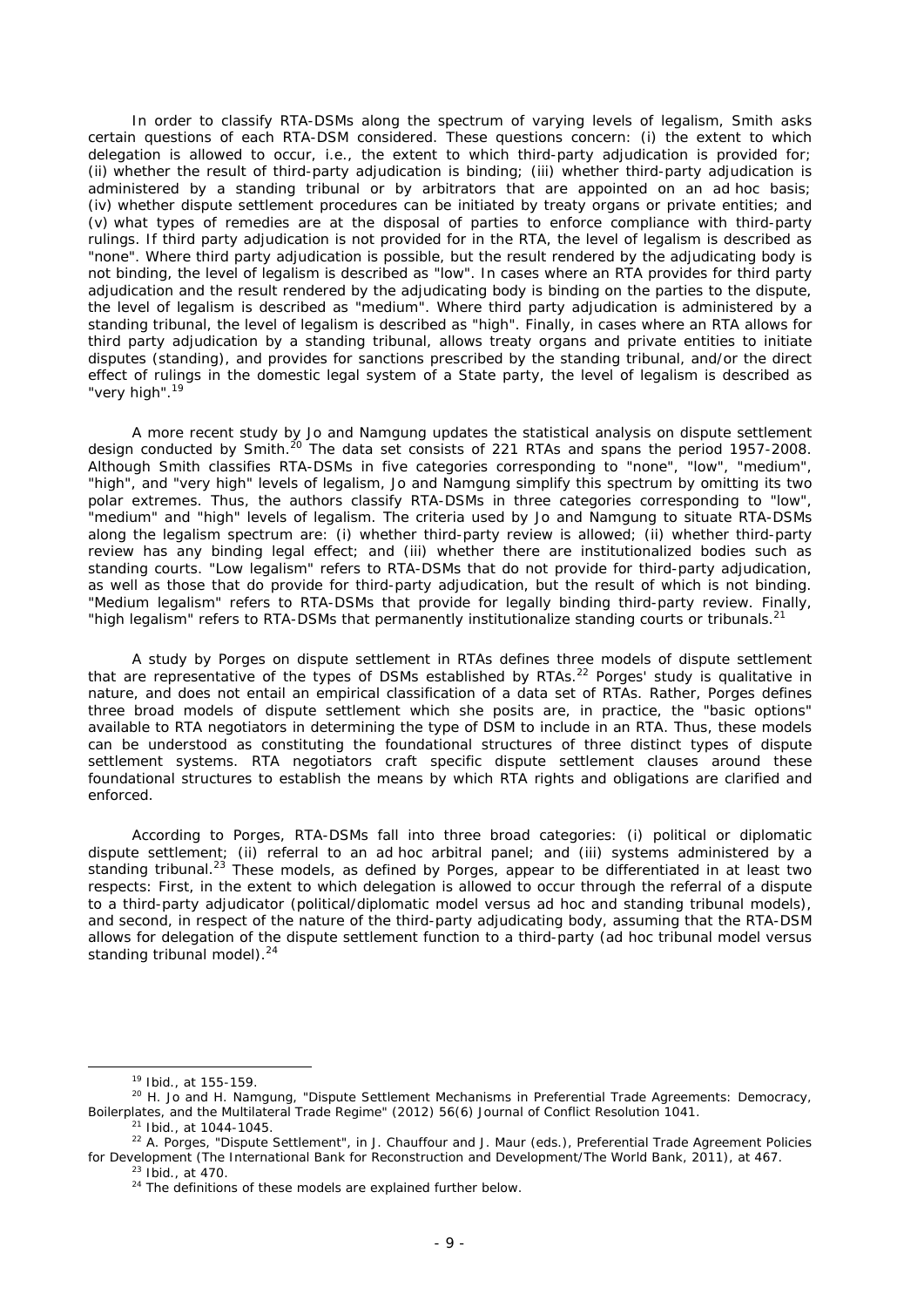#### **3.2 Classification of the data set of RTA-DSMs – Methodology**

For purposes of this paper, we conducted a systematic classification of the DSMs of the 226 RTAs notified to the WTO through the end of 2012 and that were still in force at that time. The resulting taxonomy is, in large part, based on the three models of dispute settlement defined by Porges, namely, the political/diplomatic model; the ad hoc tribunal model; and the standing tribunal model.

However, given that access to third-party adjudication and the nature of the adjudicating body were factors examined in Smith's<sup>25</sup> and Jo and Namgung's<sup>26</sup> studies, the results of our classification would not be expected to diverge significantly. Thus, some correlation should be expected between the categories used in the three studies as illustrated below:



## **Figure 1: Degree of legalism**

Although our classification of RTA-DSMs is constructed on the basis of the dispute settlement models defined by Porges, we depart from these models in a somewhat significant way. We recall that Porges defines three dispute settlement models, namely, the political/diplomatic model, the ad hoc tribunal model, and the standing tribunal model. The fundamental distinction between the latter two models is the transient *versus* permanent nature of the adjudicating bodies that are envisaged under each model of dispute settlement. Yet, as we explain below, this distinction can be tenuous.

The difficulty concerns the very small number of RTAs that establish standing bodies with an appellate review function, but that envisage the adjudicative function being exercised by an ad hoc panel in the first instance.<sup>27</sup> This combination of an ad hoc, first instance adjudicative body, and a standing appellate body, presents a dilemma with respect to classifying RTA-DSMs on the basis of the dispute settlement models defined by Porges. It seems somewhat imprecise to classify such RTA-DSMs under the ad hoc tribunal model since these RTA-DSMs have standing adjudicative bodies, albeit at the appellate stage. At the same time, it seems equally imprecise to classify these RTA-DSMs under the standing tribunal model in the light of the fact that the dispute settlement function is exercised, in the first instance, by an adjudicating body that is composed on an ad hoc basis. $^{28}$ 

In the light of the foregoing consideration, we have modified two of the dispute settlement models defined by Porges. Instead of "ad hoc tribunal model" and "standing tribunal model", we refer to the two models as quasi-judicial and judicial, respectively. All RTAs that envisage the dispute settlement function being exercised by an ad hoc adjudicating body as well as a standing appellate

<sup>&</sup>lt;sup>25</sup> Smith, *supra*, fn 5.<br><sup>26</sup> Jo & Namgung, *supra*, fn 20.<br><sup>27</sup> MERCOSUR, ASEAN, and SADC. See subsection 5.5.7.<br><sup>28</sup> It does not appear that RTA-DSMs with an ad hoc first instance and standing appellate body formed par of Smith's dataset. We have been unable to determine how Jo and Namgung characterized such RTA-DSMs.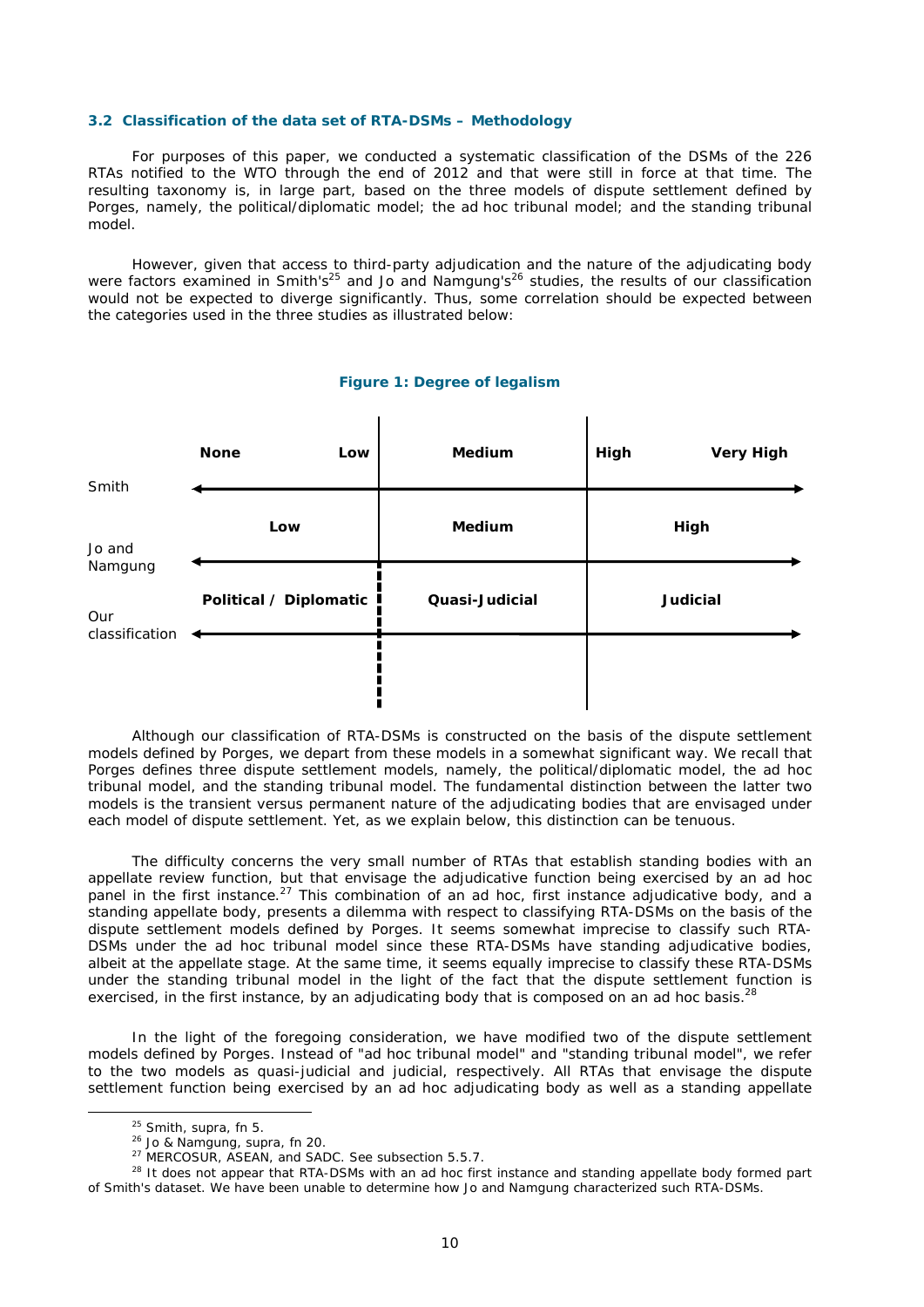body are classified under the quasi-judicial model. In contrast, RTAs that establish permanent tribunals as *courts of first instance* for the adjudication of trade disputes are classified under the judicial model. Thus, the distinction between the two models is not centrally focussed on whether the adjudicating bodies envisaged thereunder are ad hoc or permanent in nature.

Before setting forth the results of this classification exercise, we clarify below our understanding of the three models of RTA-DSMs and, by extension, the methodology employed in our classification of the data set.

#### **3.2.1 Political/diplomatic model**

In our classification of the data set, the following types of RTAs are classified under the political model: (i) RTAs that have no dispute settlement provisions at all; (ii) RTAs that provide exclusively for negotiated settlement among disputing RTA members *and/or* the referral of a dispute to a *political*  body for resolution<sup>29</sup>; and (iii) RTAs that provide for referral of a dispute to a third-party adjudicator but accord to RTA members a right to veto such referral. The last type of RTA-DSM is classified under the political model notwithstanding the possibility of third-party adjudication.<sup>30</sup>

#### **3.2.2 Quasi-judicial model**

The quasi-judicial model comprises RTA-DSMs that provide an "automatic" right of access to third-party adjudication at some stage of the dispute settlement process.<sup>31</sup> An "automatic right", in this context, exists where there is an absence of an explicit right accorded to RTA members to block the referral of a dispute to a third-party adjudicator. In practice, some RTAs enable their members to block the referral of a dispute to a third-party adjudicator even without explicitly conferring such a right. This would occur, for example, where an RTA member fails to comply with an obligation under the treaty to appoint a panellist to serve on an ad hoc arbitral panel. Assuming that the treaty does not provide a default mechanism for composing a panel, the otherwise automatic right of access to third-party adjudication could, effectively, be blocked. In such cases, however, the obstacle to thirdparty adjudication does not stem from an explicit right of veto, but rather from non-compliance with a treaty obligation. Thus, the issue is more appropriately framed as an issue of compliance, rather than of RTA-DSM design. Because this study is focused on the design of RTA-DSMs, all RTAs that provide for third party adjudication are classified under the quasi-judicial model, insofar as these RTAs do not explicitly confer on an RTA member the right to veto the referral of a dispute to third-party adjudication.

As noted above, the vast majority of RTA-DSMs that fall within this category provide for ad hoc adjudication. By "ad hoc" we mean that the adjudicating body is established for purposes of resolving the specific dispute and dissolved once it has issued a decision. However, we have also included under this category the small group of RTA-DSMs that combine an ad hoc, first instance adjudicative body, with a standing body at the appellate stage.

We realize that, as we have defined it, this is a broad category and includes at its extremes dispute settlement mechanisms that have important differences. At one extreme, it includes the three RTA-DSM mechanisms that combine ad hoc third party adjudication in the first instance, with a standing tribunal at the appellate stage. We explained above why we opted to include these RTA-DSMs in this category.<sup>32</sup> At the other extreme, it includes two RTA-DSMs<sup>33</sup> that have ad hoc third party adjudication, but the decisions of the ad hoc adjudicating body are not binding. We included them in this category because we have placed more emphasis on access to third party adjudication, but we recognize that others would classify them under the political/diplomatic model.<sup>34</sup> Ultimately,

<sup>&</sup>lt;sup>29</sup> The RTA between Iceland and the Faroe Islands does not contain a dispute settlement provision. A few others have a very general reference to consultations between the parties. For example, the India-Nepal RTA (2009) states: "In order to facilitate effective and harmonious implementation of this Treaty, the Contracting Parties shall consult each other regularly."<br><sup>30</sup> Such was the case of dispute settlement under the GATT 1947, where positive consensus was required in

order to refer a dispute to a GATT dispute settlement panel.<br><sup>31</sup> According to Porges, this model is based on the WTO's dispute settlement system – originally developed

in the GATT – in which a panel is convened on an ad hoc basis, with terms of reference limited to that dispute. (See Porges, *supra*, fn 22, at 473) 32 MERCOSUR, ASEAN, and SADC. See subsection 5.5.7. 33 US-Israel and US-Jordan. 34 See Smith and Jo & Namgung, *supra*, fns 5 and 20.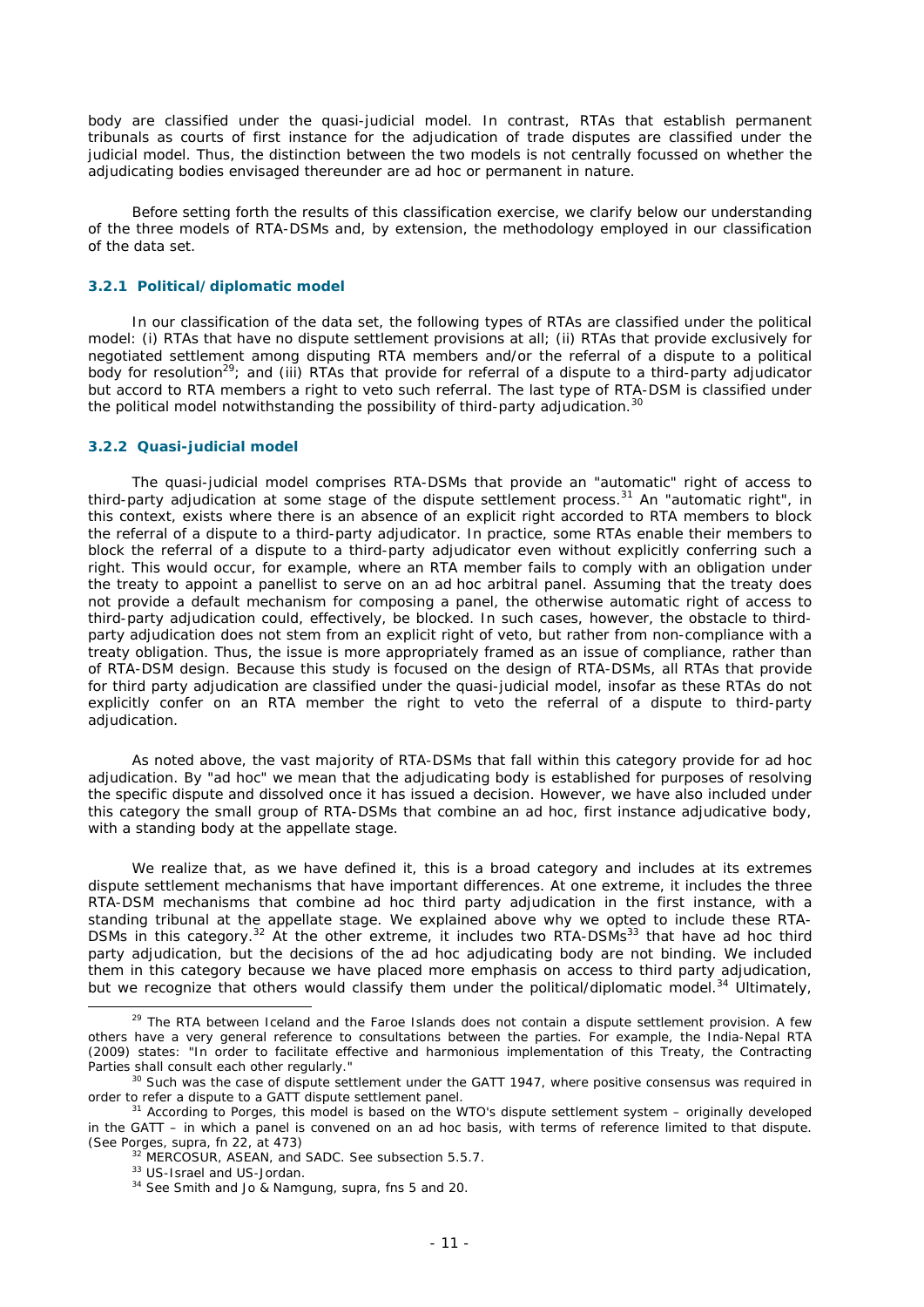the vast majority of RTA-DSMs classified under the quasi-judicial model provide for a single instance of binding third party adjudication. And we considered that limiting the number of categories to three had significant practical advantages, particularly because, if we were to break down the quasi-judicial model further into three categories, two of those categories would include only 2 and 3 RTA-DSMs, respectively.

## **3.2.3 Judicial model**

The judicial model shares a defining characteristic with the quasi-judicial model, namely, the automatic right of referral of a dispute to third-party adjudication. Moreover, the function of both quasi-judicial and judicial dispute settlement mechanisms is to resolve disputes by application of law.<sup>35</sup> In some cases, the differences between dispute settlement models classified under the two models may be a matter of degree. Yet, the following features can be used to distinguish the judicial model from the quasi-judicial.

Generally speaking, judicial bodies have a greater degree of independence and institutional permanence. Instead of being appointed by the parties to hear the specific dispute, members of judicial bodies are usually appointed for fixed terms.36 Judicial bodies also tend to have more functional and administrative autonomy, including having their own legal personality and budget. Another feature is a greater degree of legalism in terms of the applicable procedures and the qualifications of the adjudicators, such as the requirement that members of judicial bodies have legal training.

The judicial model can also be characterized by a clearer emphasis on private rights and this may be reflected in broader requirements relating to standing, that is, the question of who is entitled to make a claim directly before an adjudicating body. In such cases, the RTA-DSM may allow private parties to bring claims directly before RTA tribunals (standing), or indirectly through the medium of national courts (preliminary reference procedures). The ability of private parties to have claims reviewed directly or indirectly by the RTA adjudicating body suggests that the RTAs establishing such bodies confer rights that can properly be considered as being addressed directly to individuals.

In some cases, RTA-DSMs classified under the judicial model are situated within integration schemes with supranational elements<sup>37</sup>, and with objectives that transcend the liberalization of trade between Member States. Such RTA-DSMs can be very different to RTA-DSMs classified under the quasi-judicial model.

 Further, to the extent that the majority of RTA-DSMs under the judicial model allow for RTA bodies to bring claims before standing RTA tribunals, these courts operate within a highly institutionalised environment in which treaty bodies, as opposed to Governments of Member States, have a bureaucratic interest in the treaty's effective implementation. All of the foregoing considerations suggest that, for the most part, RTA-DSMs classified under the judicial model exist within systems that have very unique features that are absent in the RTA systems within which political and quasi-judicial DSMs exist. Nevertheless, we have included RTA-DSMs classified under the

<sup>&</sup>lt;sup>35</sup> Charles H. Bower II, "Arbitration" in the Max Planck Encyclopaedia of Public International Law, available

at: www.mpepil.com, at para. 4.<br><sup>36</sup> See Bower, *supra*, fn 35, para. 4 There can be exceptions, however. We note, in this regard, the role of ad hoc judges at the International Court of Justice.

A related consideration is that of direct effect, that is, the ability of individuals to invoke RTA law before national courts. Direct effect is rarely provided for explicitly under international agreements. The most notable exception is found in Articles 30 and 31 of the Treaty establishing the Court of Justice of the Andean Community, which explicitly provides that individuals may claim damages derived from the RTA law before national courts. In a less straightforward manner, the wording in Article 26 of the COMESA Treaty suggests that direct effect may be invoked by legal and natural persons before national courts. The direct effect of RTA law has been established through judicial decisions under a few systems. The European Union, through the ECJ landmark case *Van Gend en Loos v Nederlandse Administratie der Belastingen (1963),* set forth the principle of direct effect of EC law. By way of analogy, it can be argued whether the advisory opinion issued by the EFTA Court in the Case E-9/97, *Sveingjörnsdottir v Government of Iceland*, recognizes direct effect under the EEA Agreement. In its opinion, which undeniably resembled to the *Van Gend en Loos* case, the EFTA Court stated that "the EEA Agreement is an international treaty *sui generis* which contains a distinct legal order of its own" (par. 59) and it concluded that "Contracting Parties to the EEA Agreement are obliged to provide for compensation for loss and damage caused to individuals by breach of the obligations under the EEA Agreement (…)" (par.62). In relation to the rest of RTAs, the wording contained in the treaties and/or the lack of case-law specifically addressing this issue, do not seem to indicate the existence of a direct effect as such, yet it is neither specifically precluded.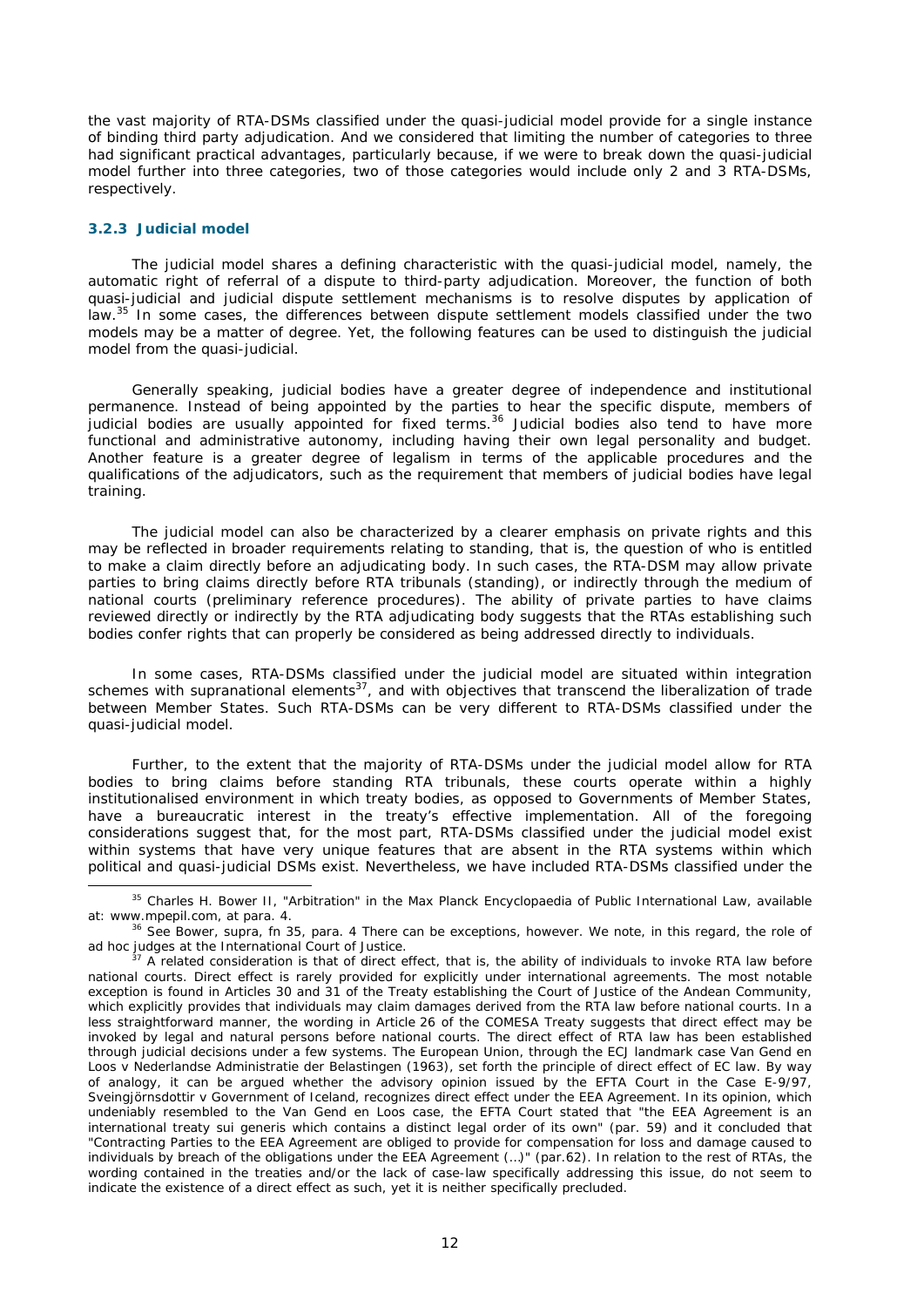judicial model in our dataset on the basis that they exercise an international trade dispute settlement function.

### **4 TRENDS IN RTA-DSMS**

This section uses the data obtained from the RTA mapping exercise to identify trends and patterns of use, either regionally or by individual countries, of the three RTA-DSM models. The statistics presented take into account all RTAs notified to the WTO as of December 2012 and currently in force.<sup>38</sup> The use of the three DSM models is measured in relation to five key factors: (i) evolution over time; (ii) level of economic development; (iii) regional characteristics; (iv) level of integration (partial scope agreement, free trade agreement or customs union); and (v) configuration (bilateral or plurilateral).

### **4.1 Evolution of RTA-DSM models**

The aim of this subsection is to track the evolution and frequency of DSM models in RTAs from the establishment of the GATT in 1947 through the end of 2012. Figure 1 presents the growth of RTAs, on a cumulative basis by year of entry into force, with the corresponding DSM model employed. The earliest RTAs notified to the GATT and still in force today are the European Union (established by the Treaty of Rome in 1958), EFTA (established by the EFTA Convention in 1960), and the Central American Common Market (in force as of 1961). Both the EU and EFTA use the judicial model of DSM, while the CACM uses the quasi-judicial model. The political model of DSM was first used in RTAs that entered into force during the 1970s (involving the EU with Iceland, Norway, Switzerland and Syria; the Asia Pacific Trade Agreement;  $39$  and Australia and Papua New Guinea).

Overall, from 1958 to the early 1990s, the growth of RTAs was modest. At the time of the establishment of the WTO in 1995, only 43 of today's RTAs were in force.<sup>40</sup> Of these, the majority (28) employed the political model of dispute settlement, followed by the quasi-judicial (9) and judicial (6) models. The proliferation of RTAs that began in the early 1990s continues to the present day.<sup>41</sup> As shown in Chart 1, the use of the political model of DSM closely follows the upward trend of overall RTA growth from the 1970s till the late 1990s when its growth rate begins to slacken and the use of the quasi-judicial model accelerates. Since 2000, the number of RTAs using the quasijudicial model has grown at more or less the same pace as the overall growth of RTAs, while those using the political model have declined in relative terms. In 2005, the number of RTAs applying the quasi-judicial model exceeded those applying the political model for the first time. As of the end of 2012, the quasi-judicial model was employed in 147 RTAs, while the political model accounted for 69 RTAs. Only a minority of RTAs use the judicial model with little growth observed during the period analysed. As of the end of 2012, the judicial model was found in only ten RTAs.

| <b>DSM Model</b> | <b>Number of RTAs</b> | Share of total |
|------------------|-----------------------|----------------|
| Political        | 69                    | 30%            |
| Quasi-judicial   | 147                   | 65%            |
| Judicial         | 10                    | 5%             |
| <b>Total</b>     | 226                   | 100%           |

#### **Table 1: Frequency of RTA-DSM models**

<sup>&</sup>lt;sup>38</sup> Sufficient information was not available with respect to the customs union between the Russian Federation, Belarus, and Kazakhstan. We also note that the agreement establishing the European Economic Area (EEA) is not included in our dataset. We have excluded this agreement from our dataset on the basis that, in contrast to other agreements in our dataset, only the trade in services component of the EEA has been notified to the WTO. However, our dataset includes agreements between EEA members that have been notified to the WTO, namely, the EU, EFTA, EU-Norway, EU-Iceland, and EU-Switzerland-Liechtenstein agreements.

<sup>&</sup>lt;sup>39</sup> Bangladesh, India, Korea, Lao People's Democratic Republic, and Sri Lanka.<br><sup>40</sup> It should be noted that this figure does not represent the *actual* number of RTAs in force in 1995 as a number of RTAs in force in 1995 have subsequently been superseded or are no longer in force. For instance, following the enlargement of the EU to 25 and 27 members in 2004 and 2007, a number of bilateral RTAs in which the acceding countries were engaged ceased to exist.<br><sup>41</sup> An explanation of the proliferation of RTAs can be found in R. Acharya, J-A. Crawford, M. Maliszewska,

and C. Renard, "Landscape", in J-P. Chauffour and J-C. Maur (eds.), *Preferential Trade Agreement Policies for Development* (World Bank, Washington DC, 2011).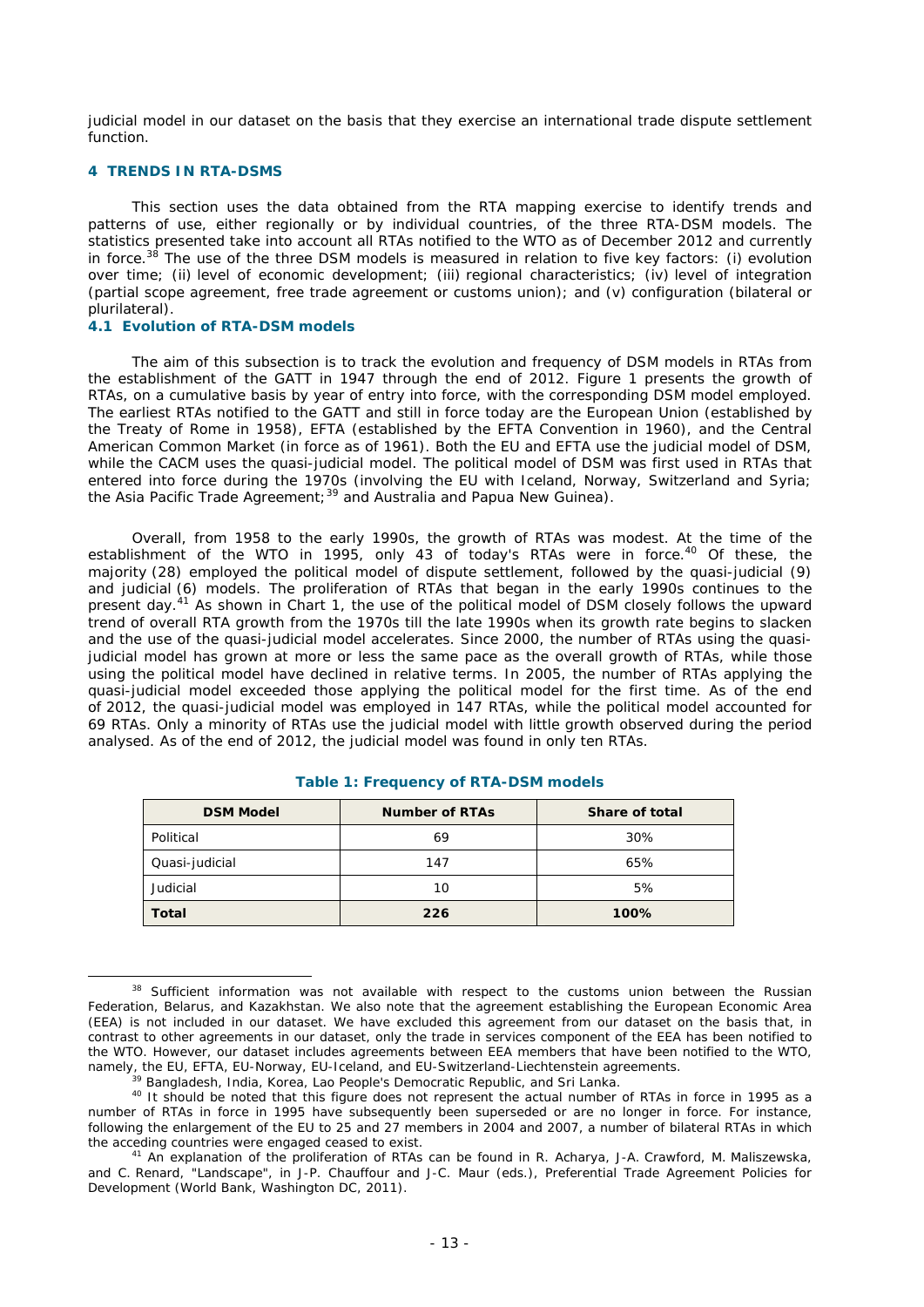

**Figure 2: Evolution of RTAs and corresponding DSM model, cumulative figures** 

Figure 2 shows the use of each model before and after the entry into force of the WTO DSU in 1995. In the pre-1995 period, the quasi-judicial model accounted for 20% (7) and the judicial model for 17% (6) of RTAs. The political model was predominant during this period, and was present in 63% of RTAs in force. In the post-1995 period, the figures are reversed. The quasi-judicial model is used in 74% of RTAs (141), the political model in 24% (46) of RTAs, and the judicial model in 2% (4) of RTAs.



**Figure 3: Dispute Settlement in RTAs, pre- and post-entry into force of the DSU**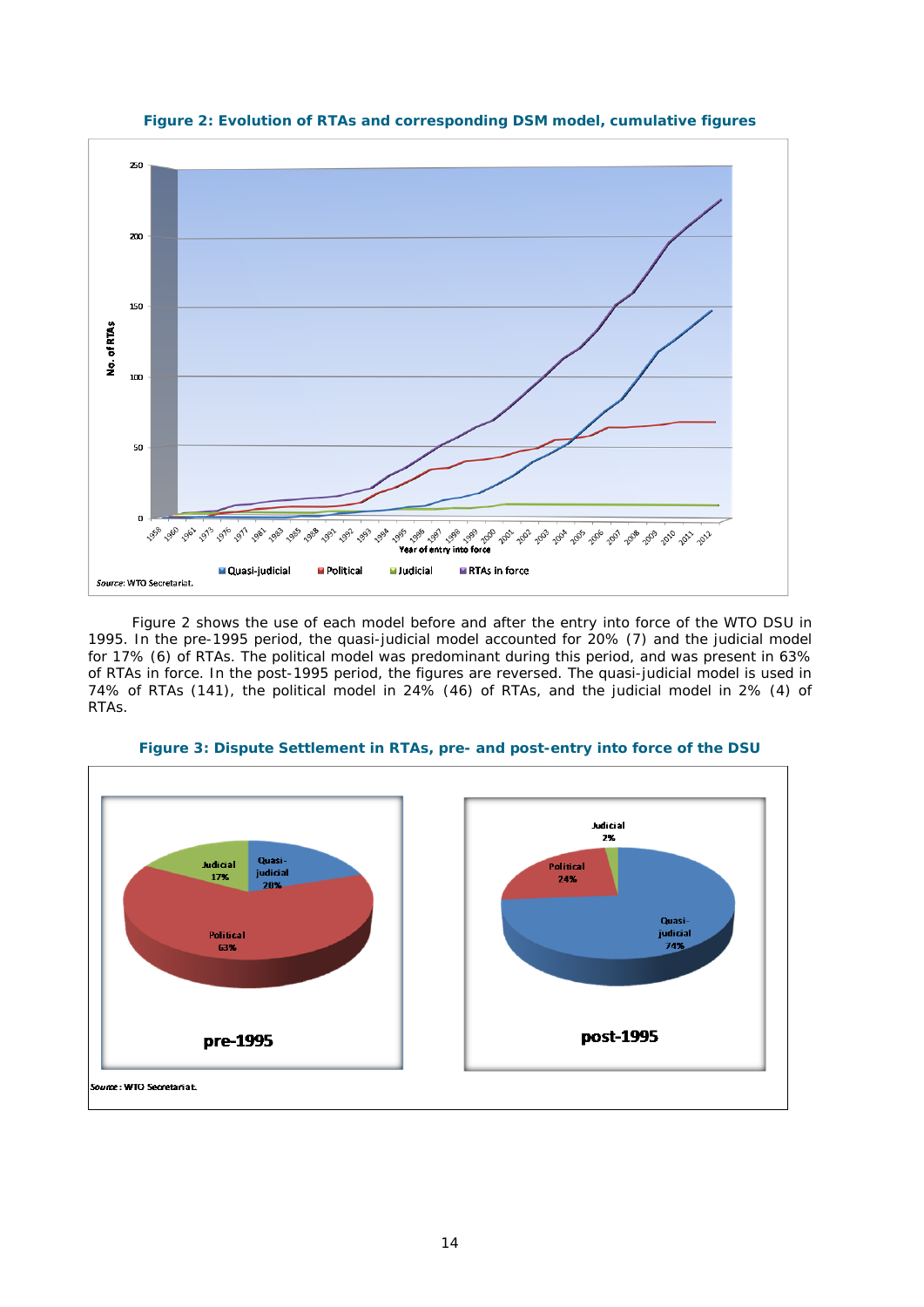The switch in preference from the political model to the quasi-judicial model may be explained by a number of factors. The entry into force of NAFTA in January 1994 ushered in one of the first sophisticated quasi-judicial models in an RTA.<sup>42</sup> The DSU came into effect a year later with the establishment of the WTO. By the late 1990s, the number of RTAs using the quasi-judicial model started to accelerate, indicating countries' growing acceptance and confidence in the NAFTA and DSU models.

At the same time, RTA dynamics were changing. The rapid increase in the number of RTAs in the late 1990s and 2000s was accompanied by more diverse participation. A number of countries (particularly in Asia), that had previously relied mainly upon MFN liberalization, opted for market liberalization with preferential partners. Thus the geographical mix of countries involved in RTAs changed.43 Another change has been of the shift from the traditional pattern of regional integration among neighbouring countries to an increased number of cross-regional partnerships.<sup>44</sup> In addition, countries began to demonstrate a preference for bilateral as opposed to plurilateral RTAs (involving a number of partners), presumably because bilateral RTAs are faster to negotiate and less complex to administer. A concurrent development was the increasing sophistication of RTAs. These treaties have become broader in scope with the inclusion of provisions on trade in services, investment, competition and other regulatory areas which are largely absent from the older generation of RTAs negotiated during the GATT years. These moves towards more complex regulatory regimes in RTAs among countries with a wider geographic scope have been accompanied by the use of more sophisticated mechanisms to address disputes among parties and render decision making binding.

### **4.2 RTA-DSM models by level of economic development**

In this subsection, we map the membership of our dataset of 226 RTAs by World Bank Income Classification broken down by DSM model (Table 1). This classification consists of the following categories: Low income economies (LI), lower-middle income economies (LM), upper middle income economies (UM), high-income non-OECD economies (HI), and high-income OECD Members (OECD). Thirteen of the 15 possible bilateral pairings are represented in the Table, together with a final category that encompasses RTAs whose members fall into three or more income categories.<sup>45</sup> The political model is used across most income classification pairings, though more frequently among lower and upper middle income economies. Only five of the 26 RTAs involving OECD and high income non-OECD members use the political model. The quasi-judicial model is not a feature of RTAs involving low income economies, but is widely used among the other income categories. RTAs with members in three or more income categories account for almost a third of all RTAs and half of those using the judicial model.<sup>46</sup>

<sup>42</sup> The NAFTA contains three principal dispute settlement processes: State-to-State; a process for review of AD and CVD determinations; and an investor-State mechanism.<br><sup>43</sup> As of January 2013, all but one of the WTO's 157 Members are engaged in one or more RTAs. The

exception is Mongolia.<br><sup>44</sup> For instance, in 2000-2001, the following RTAs came into force: EU-Israel, EU-Mexico, EU-Morocco, EU-

South Africa, Israel-Mexico, EFTA-Mexico, New Zealand-Malaysia, and US-Jordan. All of these use the adjudicative ad hoc model.<br><sup>45</sup> There is no instance of RTAs falling into the following categories: LI-HI and LI-OECD.<br><sup>46</sup> This is not surprising given that, for instance, the European Union, which is composed of OECD, high

income economies non-OECD, and upper middle income economies accounts for almost half of RTAs involving countries falling into three of more income categories. Likewise, EFTA, itself composed of OECD and high income non-OECD economies, has signed a number of RTAs with upper and lower middle income economies.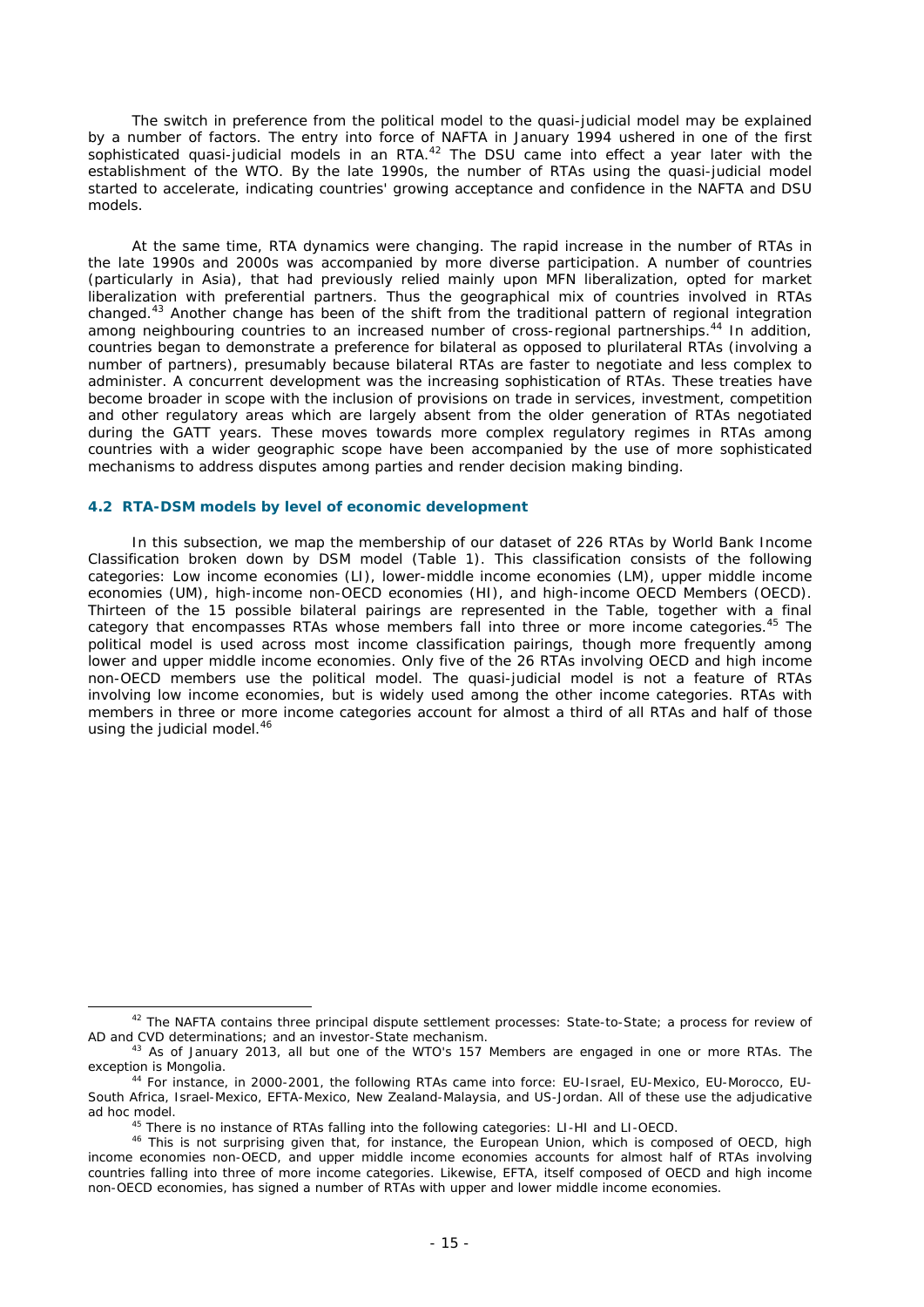| <b>Pairings</b>                | Total no.<br>of RTAs | <b>Political</b> | Quasi-judicial | <b>Judicial</b> |
|--------------------------------|----------------------|------------------|----------------|-----------------|
| $LI-LI$                        | 1                    |                  |                | 1               |
| LI-LM                          | 9                    | $\overline{7}$   |                | 2               |
| LI-UM                          | 3                    | 3                |                |                 |
| LM-LM                          | 10                   | 10               |                |                 |
| LM-UM                          | 42                   | 18               | 23             | 1               |
| LM-HI                          | 4                    |                  | 4              |                 |
| LM-OECD                        | 7                    | 1                | 6              |                 |
| UM-UM                          | 23                   | 7                | 16             |                 |
| UM-HI                          | $\overline{7}$       | 3                | 4              |                 |
| UM-OECD                        | 24                   |                  | 24             |                 |
| HI-HI                          | 1                    | 1                |                |                 |
| HI-OECD                        | 19                   | 3                | 15             | 1               |
| OECD-OECD                      | 6                    | 1                | 5              |                 |
| 3 or more income<br>categories | 70                   | 15               | 50             | 5               |
| <b>Totals</b>                  | 226                  | 69               | 147            | 10              |

## **Table 2: Classification of DSM models by World Bank income classification**

#### **4.3 RTA-DSM models by region**

In the Americas, all RTAs (both pre- and post-1995) involving Canada and the United States use the quasi-judicial model. For Latin American and Caribbean countries, of the five RTAs predating 1995 and still in force today, two (CACM and MERCOSUR) have opted for the quasi-judicial model, two (the Andean Community and CARICOM) for the judicial model, and one (LAIA) uses the political model of dispute settlement. All post-1995 RTAs involving Latin American and Caribbean countries use the quasi-judicial model, whether these are intra-regional RTAs or RTAs concluded with partners outside the region.

In Europe, of the ten pre-1995 RTAs still in force involving European countries, two (European Union and EFTA) use the judicial model, six (EU-Iceland, EU-Norway, EU-Switzerland/Liechtenstein, EU-Syria, EFTA-Turkey, and Norway-Faroe Islands) use the political model, and two (EU-Andorra and EFTA-Israel) use the quasi-judicial model. Since 1995 the EU has concluded 24 RTAs, four of which (EU-Faroe Islands, EU-Croatia, EU-Albania, and EU-FYROM) employ the political model.<sup>47</sup> The remainder, including the recent Economic Partnership Agreements signed with ACP countries, employ the quasi-judicial model.

RTAs between individual EFTA member States and the Faroe Islands use the political model of DSM.<sup>48</sup> Collectively, the EFTA States have concluded 23 RTAs, the first of which, EFTA-Turkey (1992), uses the political model. All other RTAs subsequently concluded by EFTA with European and crossregional partners use the quasi-judicial model. In addition, the recent Switzerland-Japan FTA uses the quasi-judicial model.

Turkey's RTAs include its customs union with the European Union (1996) that uses the quasijudicial model and its RTA with EFTA (1992) uses the political model. The choice of DSM model in Turkey's other RTAs shows a strong regional bias: those concluded recently with Balkan countries all use the political model<sup>49</sup>, while those signed with North African and Middle Eastern partners all use the quasi-judicial model.50 Turkey's RTAs with Georgia (2008) and Chile (2011) also use the quasi-judicial model.

<sup>&</sup>lt;sup>47</sup> These entered into force between 1997 and 2006.<br><sup>48</sup> Norway (1993), Switzerland/Liechtenstein (1995), and Iceland (2006).<br><sup>49</sup> Beginning with FYROM in 2000 and followed by Bosnia and Herzegovina, Croatia, Albania, Mon and lastly Serbia in 2010.<br><sup>50</sup> Beginning with Israel in 1997 and followed by the Palestinian Authority, Tunisia, Morocco, Egypt, Syria,

and latterly Jordan in 2011.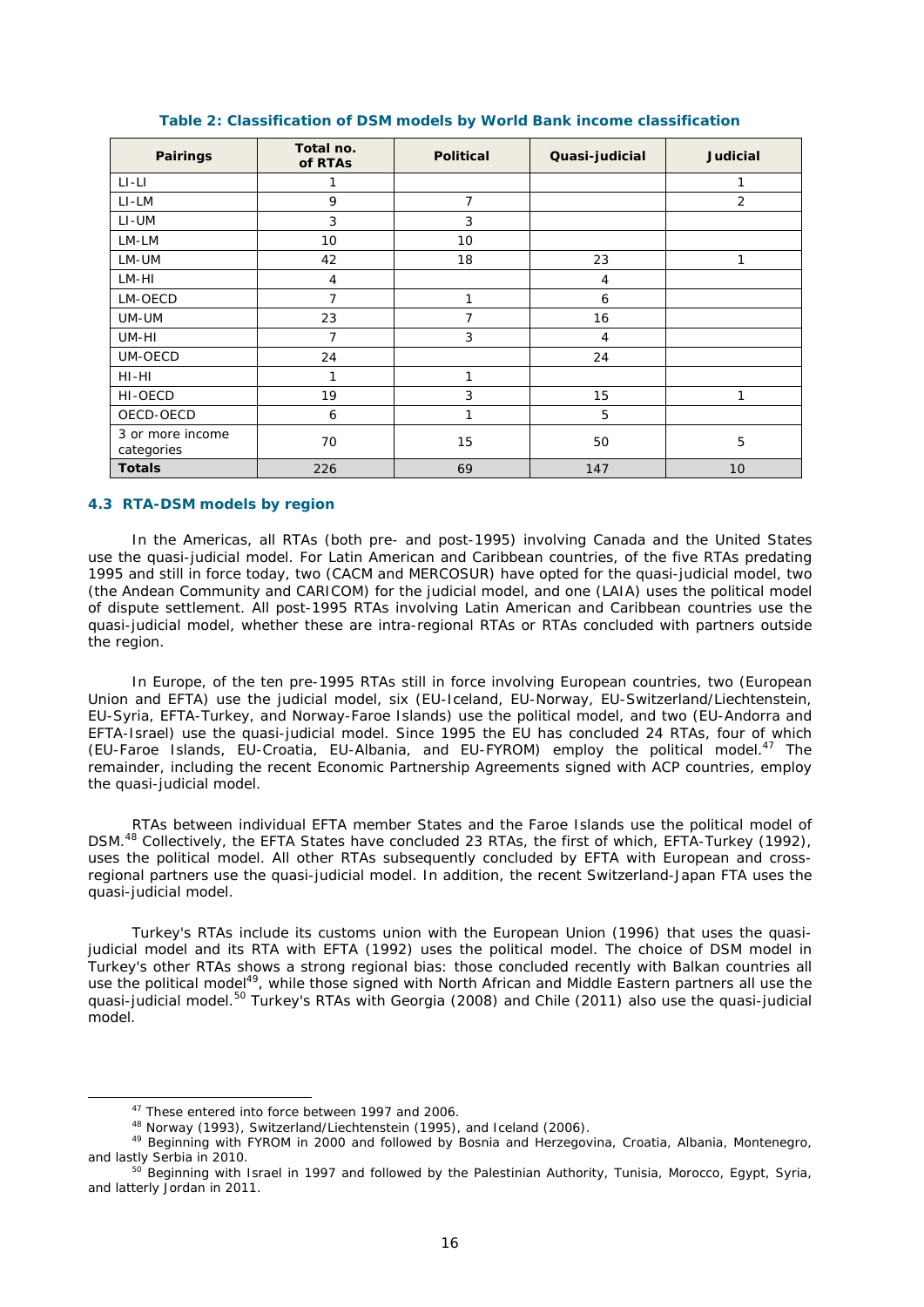In the Middle East and North Africa (MENA), plurilateral groupings such as the Pan Arab Free Trade Area (1998) and the Gulf Co-operation Council (2003) employ the political model , while crossregional post-1995 RTAs involving MENA countries, e.g. US-Bahrain, EFTA-Egypt, EU-Morocco and Turkey-Tunisia all use the quasi-judicial model.

Of the 12 RTAs involving sub-Saharan countries, seven are intra-regional and five are crossregional. Of the intra-regional RTAs, five (ECOWAS, COMESA, CEMAC, EAC, WAEMU) use the judicial model and two (SADC, SACU) use the quasi-judicial model. The five RTAs involving sub-Saharan countries with cross-regional partners all use the quasi-judicial model.<sup>51</sup>

In Asia, six of the seven pre-1995 RTAs involving Asian countries use the political model of dispute settlement. The exception is the ASEAN, the first RTA in the region to use the quasi-judicial model. Since 1995, the majority of RTAs involving Asian countries (whether intra or extra-regionally) use the quasi-judicial model. Exceptions are RTAs concluded among west Asian countries, e.g. the South Asian Preferential Trade Agreement (SAPTA), India-Sri Lanka, India-Afghanistan, Pakistan-Sri Lanka, India-Bhutan and India Nepal, and the RTAs between China and Hong Kong, and China and Macao.52 Countries such as India and Pakistan that have RTAs with other Asian countries outside West Asia, e.g. with China, Korea, Malaysia, and Singapore, all use the quasi-judicial model. With the exception of the CER Agreement between Australia and New Zealand (which dates back to 1983 and uses the political model), all RTAs involving Australia and New Zealand use the quasi-judicial model.

In the CIS, one RTA (the Eurasian Economic Community) uses the judicial model. All other RTAs among CIS countries use the political model. $53$  The two RTAs involving CIS countries with crossregional partners, Turkey-Georgia (2008) and EFTA-Ukraine (2012), use the quasi-judicial model.

The observations in this subsection indicate a strong preference in some geographic regions for certain DSM models. In the Americas, the quasi-judicial model is the preferred model; the same is true in Europe, with the exception of Turkey's RTAs with Balkan countries. In Asia, a cluster of countries in West Asia use the political model (for intra-regional RTAs), while all other Asian RTAs (except China's with Hong Kong and Macao) use the quasi-judicial model. In the CIS there is a clear preference for the political model (except with extra-regional partners). In Africa, there is a split between the use of the judicial model and the quasi-judicial model, with the judicial model used in the majority of plurilateral intra-regional groupings and the quasi-judicial model with extra-regional partners. No RTA involving African countries uses the political model of DSM.

## **4.4 RTA-DSM models by level of integration and configuration**

This subsection examines whether the level of trade liberalization in an RTA and the type of configuration has a bearing on the DSM model chosen. For this purpose, the dataset has been classified according to partial scope agreements (PSAs) which liberalize a limited number of tariff lines; free trade agreements (FTAs); customs unions (CUs); and economic integration agreements  $(EIA)$ . The first three liberalize trade in goods, while the fourth liberalizes trade in services.<sup>54</sup> The dataset is comprised of 124 RTAs that liberalize only trade in goods (shown as "PSA", "FTA" and "CU" in Figure 3), and 102 RTAs that liberalize both goods and services (shown as "FTA & EIA" and "CU &  $EIA<sup>n</sup>$ .<sup>55</sup>

Figure 3 shows the RTA-DSM model applied in these types of RTAs by year of entry into force both pre and post-1995. In the ten partial scope agreements in the data set, there is a clear preference for the political model (eight RTAs)<sup>56</sup> over the quasi-judicial model (two RTAs).<sup>57</sup> With the exception of the LAIA (which entered into force in 1981), the other partial scope agreements using the political model involve Asian or Pacific countries and were concluded between 1976 and 2009. The

 <sup>51</sup> EU-South Africa, EFTA-SACU, EU-Cameroon, EU-Côte d'Ivoire, and EU-Eastern and Southern Africa (ESA).<br><sup>52</sup> All of these RTAs except SAPTA (1995) were entered into force between 2001 and 2009.<br><sup>53</sup> There were concluded between 1993 and 2006.<br><sup>54</sup> RTAs liberalizing trade in services are generally accompanied or preced

goods.<br><sup>55</sup> There is no instance in the dataset of a partial scope agreement that also liberalizes services.<br><sup>56</sup> The eight PSAs using the political model are: Asia Pacific Trade Agreement (APTA), ECO, India-

Afghanistan, India-Nepal, LAIA, Lao-Thailand, Melanesian Spearhead Group (MSG), and SAPTA. 57 These are Chile-India and MERCOSUR-India.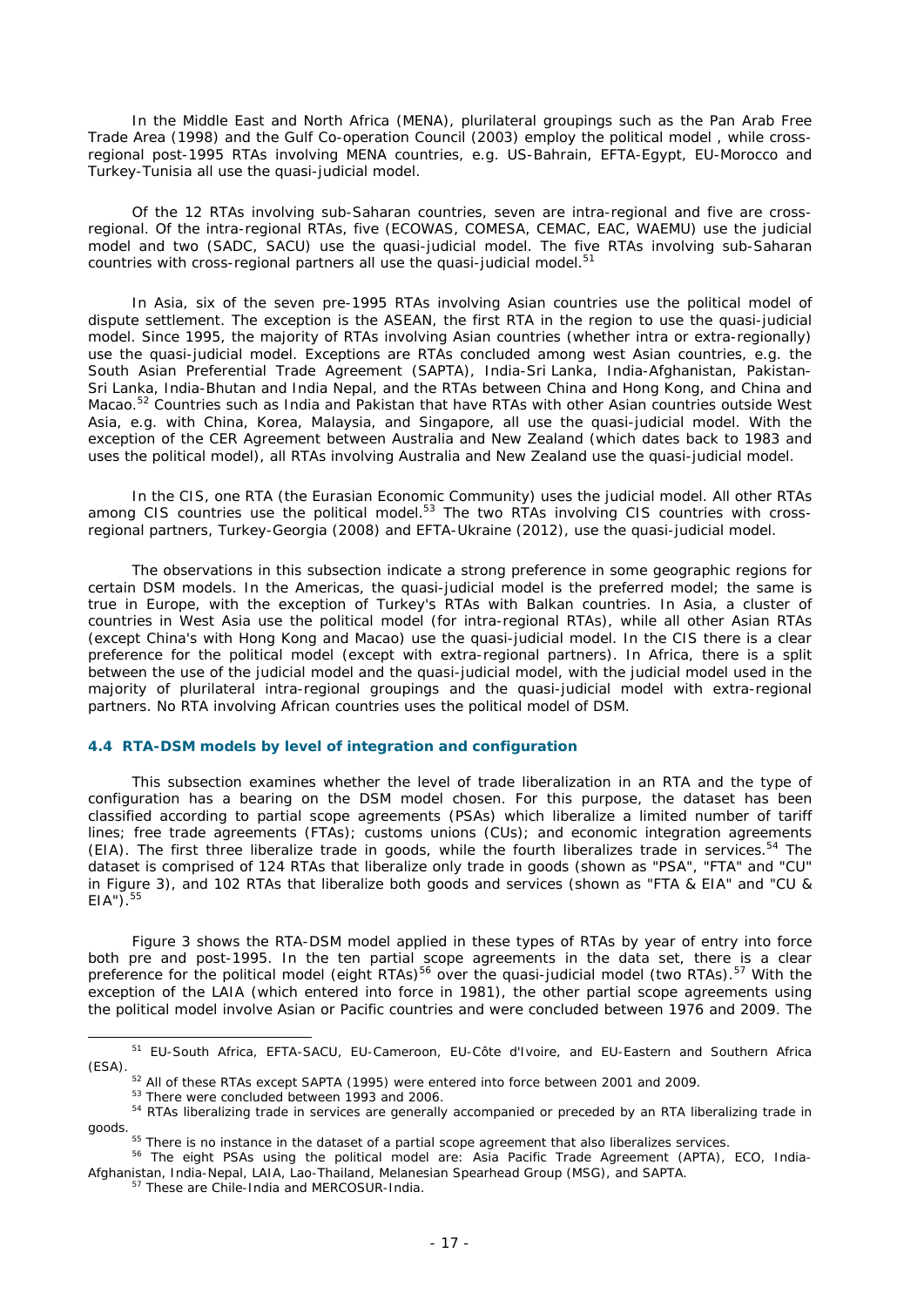two partial scope agreements that use the quasi-judicial model were concluded in 2007 and 2009 and involve South American countries which have shown a clear preference for the quasi-judicial model and thus may have influenced the choice of DSM used.

102 FTAs in our sample liberalize only trade in goods and thus have a more limited regulatory scope: 24 pre-date 1995 and 78 were concluded since 1995. Of those pre-dating 1995, the use of the political model of DSM (21 RTAs) outweighs that of the quasi-judicial model (3 RTAs). The use of the quasi-judicial model has increased in the post-1995 period, accounting for 46 RTAs, compared to 32 that use the political model.

FTAs that liberalize trade in both goods and services (indicative of a broader regulatory scope), are a relatively recent phenomenon. In the pre-1995 period there were five, three of which use the quasi-judicial model, one uses the political model, and one uses the judicial model. Since 1995, the number of RTAs liberalizing both goods and services has increased dramatically. Of the 93 such RTAs concluded since 1995, 87 use the quasi-judicial model and six the political model. Those using the political model are outliers involving candidate countries for EU accession, China's RTAs with Hong Kong and Macao and Iceland-Faroe Islands. Thus there seems to be a clear preference for the quasijudicial model in RTAs with broader regulatory scope.

Customs unions require a greater degree of harmonization and coordination between their members than do FTAs. For the 12 customs unions in our sample that liberalize only trade in goods, there is a more or less even split between use of the quasi-judicial model (5 RTAs) and the judicial model (6 RTAs). One customs union, the GCC, uses the political model. Where a customs union also liberalizes trade in services and thus has a broader regulatory scope, there is a preference for the judicial model (3 RTAs) over the quasi-judicial model (1 RTA).<sup>58</sup> Of the ten RTAs using the judicial model,<sup>59</sup> nine are customs unions or customs unions in the making, and all are plurilateral RTAs involving a number of countries in the same geographic region.



## **Figure 4: DSM models in RTAs, by level of integration**

 $58$  There is no instance of a customs union liberalizing both goods and services using the political model.<br> $59$  The European Union, EFTA, CARICOM, the Andean Community, ECOWAS, COMESA, the Eurasian Economic Community, CEMAC, EAC, and WAEMU.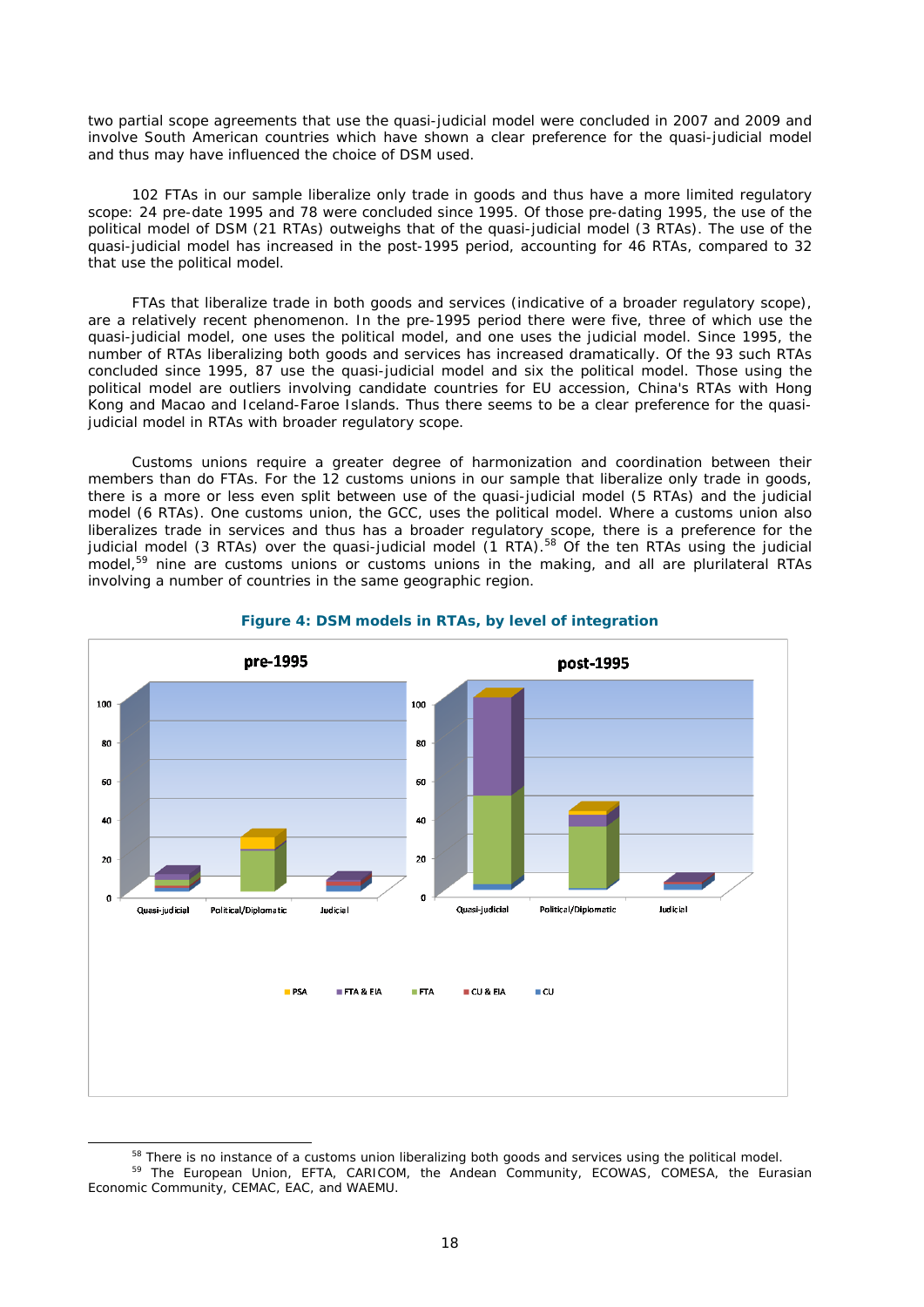These findings indicate a relationship between the level of integration and regulatory scope of RTAs and the choice of dispute settlement model. The majority of partial scope agreements (which liberalize few tariff lines and have limited regulatory scope) use the political or diplomatic model to solve disputes. For FTAs which liberalize only trade in goods, the use of the political model predominates in pre-1995 RTAs. Since 1995, for FTAs liberalizing only trade in goods, the use of the quasi-judicial model outstrips the use of the political model. For RTAs with broader regulatory scope – characterized here by a commitment to liberalize both goods and services – the quasi-judicial model was favoured in pre-1995 RTAs (in a small sample of 5 RTAs). Since 1995, a preference for the quasijudicial model has been firmly established. Customs unions, a deeper form of integration than FTAs, use almost exclusively the quasi-judicial or judicial models (the GCC is the exception). Customs unions that liberalize trade in services as well as goods show a preference for the judicial model over the quasi-judicial model.

#### **4.5 RTA-DSM models by configuration**

Lastly, we look at whether a bilateral or plurilateral configuration of RTA parties has a bearing on the type of DSM model chosen. Figure 4 demonstrates a slight preference for bilateral RTAs in the pre-1995 period that has become a sharp preference in the post-1995 period. Of the 226 RTAs in our sample, 190 are bilateral and 36 are plurilateral (i.e. involving three or more countries).<sup>60</sup> Fifteen plurilateral RTAs were concluded prior to 1995, of which there is a more or less even split between the political (5), quasi-judicial (4) and judicial (6) models. Post-1995 there is a growing preference for the quasi-judicial model (12) over the political (5) and judicial (4) models in plurilateral RTAs. Twenty bilateral RTAs were concluded in the pre-1995 period, of which 17 use the political model and 3 the quasi-judicial model. Since 1995, 170 bilateral RTAs have entered into force, 128 of which use the quasi-judicial model and 42 the political model. No bilateral RTA employs the judicial model.



#### **Figure 5: DSM models in RTAs, by configuration**

<sup>&</sup>lt;sup>60</sup> An RTA where one of the parties is an RTA itself, e.g. EU-Chile or EFTA-Montenegro, is considered a bilateral RTA.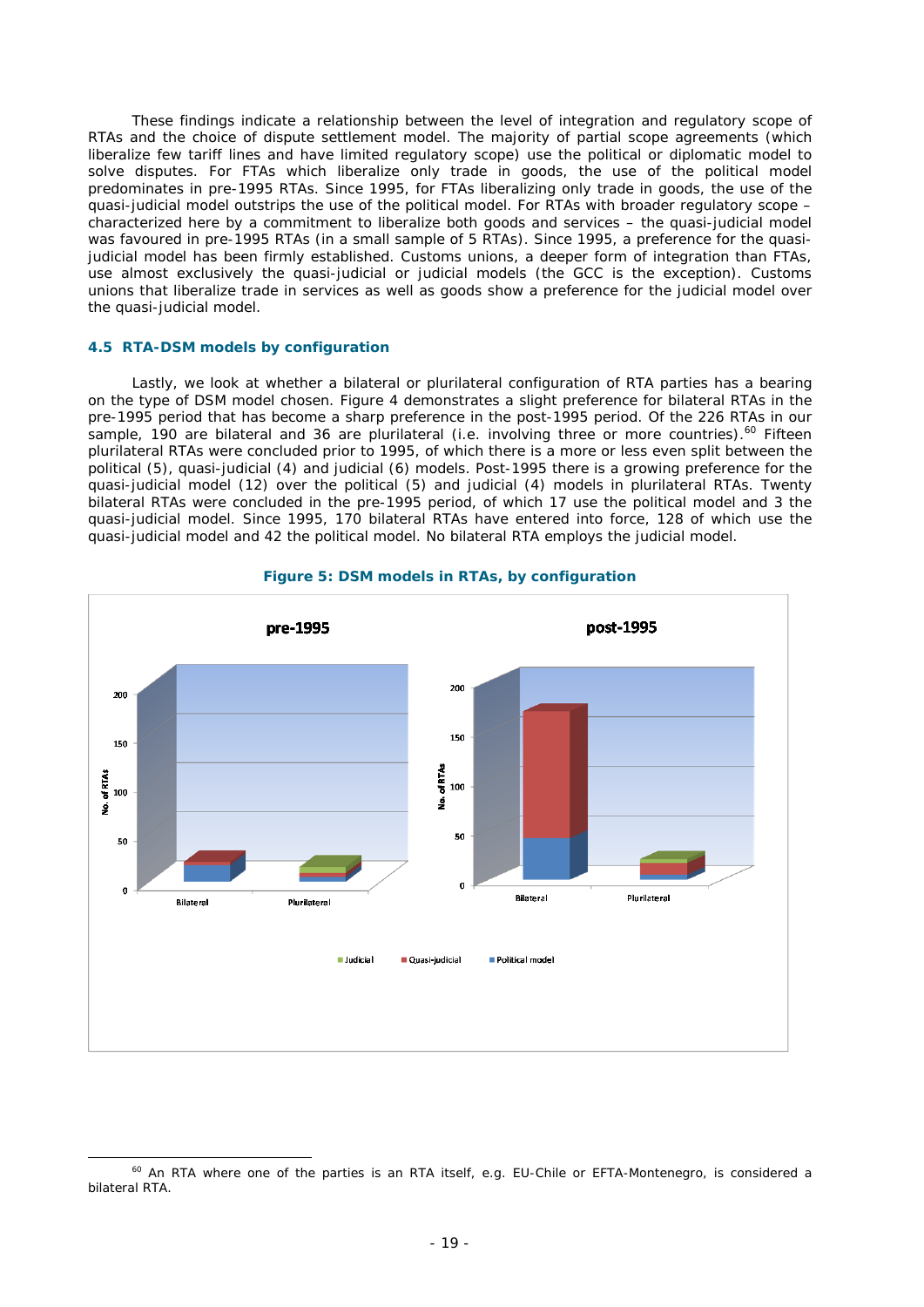## **5 THE FUNCTIONING OF RTA-DSMS – A NUTS AND BOLTS ANALYSIS**

Together with the classification of our data-set under three models of dispute settlement, we conducted a detailed mapping of key dispute settlement provisions in each RTA considered. In the subsections that follow, we describe the main features of the RTA-DSMs identified in our mapping exercise.

#### **5.1 The jurisdictional scope of RTA-DSMs**

#### **5.1.1 Subject matter**

Several RTAs exclude certain substantive chapters of the RTA from their dispute settlement mechanisms. In our mapping of RTA-DSM provisions, we found that 96 RTA-DSMs under the quasijudicial model and 1 RTA-DSM under the judicial model contain subject matter exclusions from dispute settlement.

In respect of the judicial model, under the EU system, the ECJ does not have jurisdiction with respect to the provisions relating to the common foreign and security policy nor with respect to acts adopted on the basis of these provisions.<sup>61</sup>

With regard to RTA-DSMs using the quasi-judicial model, exclusions of certain subject matter from RTA dispute settlement are relatively widespread, with 65% of the RTA-DSMs classified under that model excluding at least one subject. There is a high degree of variation in respect of the types of subject matter which these RTAs exclude from their DSMs. Moreover, certain subject matter may be excluded in whole, but more frequently in part, from the RTA-DSM. We found that 46% of these RTA-DSMs exclude provisions under their competition chapters; 38% exclude trade-in-services related issues; 33% exclude sanitary and phytosanitary (SPS) measures; 20% exclude anti-dumping and countervailing measures; 19% exclude provisions relating to the environment; 18% exclude provisions under their technical barriers to trade (TBT) chapter; 12% exclude provisions related to labour; 12% exclude provisions requiring co-operation between members on certain issues; 9% exclude provisions concerning government procurement; 8% exclude investment-related provisions; 8% exclude intellectual property related provisions; and 7% exclude global safeguard measures.

More often than not, particular provisions of a substantive chapter of an RTA, rather than an entire substantive chapter, are excluded from RTA-DSMs classified under the quasi-judicial model. For example, the majority of RTA-DSMs that exclude services related issues do not exclude the entire services chapter. Rather, most exclude provisions relating to the temporary entry of persons. A significant number of the RTA-DSMs which do not contain any subject matter exclusions at all are agreements to which EFTA is a party, and older agreements to which the EU is a party. Due to a high degree of variation among the RTA-DSMs to which an individual country/institution is a party, it is difficult to discern any specific trends as to which parties typically exclude what type of provisions from their RTA-DSMs.

#### **5.1.2 Measures and types of complaints**

All RTA-DSMs classified under the quasi-judicial model allow claims against existing measures that are inconsistent with the RTA; 61 additionally specify that "proposed measures" can be the subject of a claim; and 56 provide for non-violation complaints, that is, complaints concerning measures that are RTA-consistent, but which nullify and impair benefits that an RTA member may reasonably expect to accrue to it under the RTA.

Some RTA-DSMs classified under the quasi-judicial model define their scope of application broadly, while others are more specific with regard to which measures are covered, and which are not. Thus, in virtually all RTAs to which Japan is a party, the dispute settlement chapter is stated to apply to the settlement of disputes between the parties "concerning the interpretation or application" of the agreement. Other RTAs are more precise in delineating their scope of application. Thus, RTAs to which the United States is a party explicitly state that their dispute settlement chapters apply to: (i) "actual measures"; (ii) "proposed measures"; and (iii) measures that are not RTA-inconsistent but

<sup>&</sup>lt;sup>61</sup> Article 46 of the Treaties Establishing the European Union (TEU).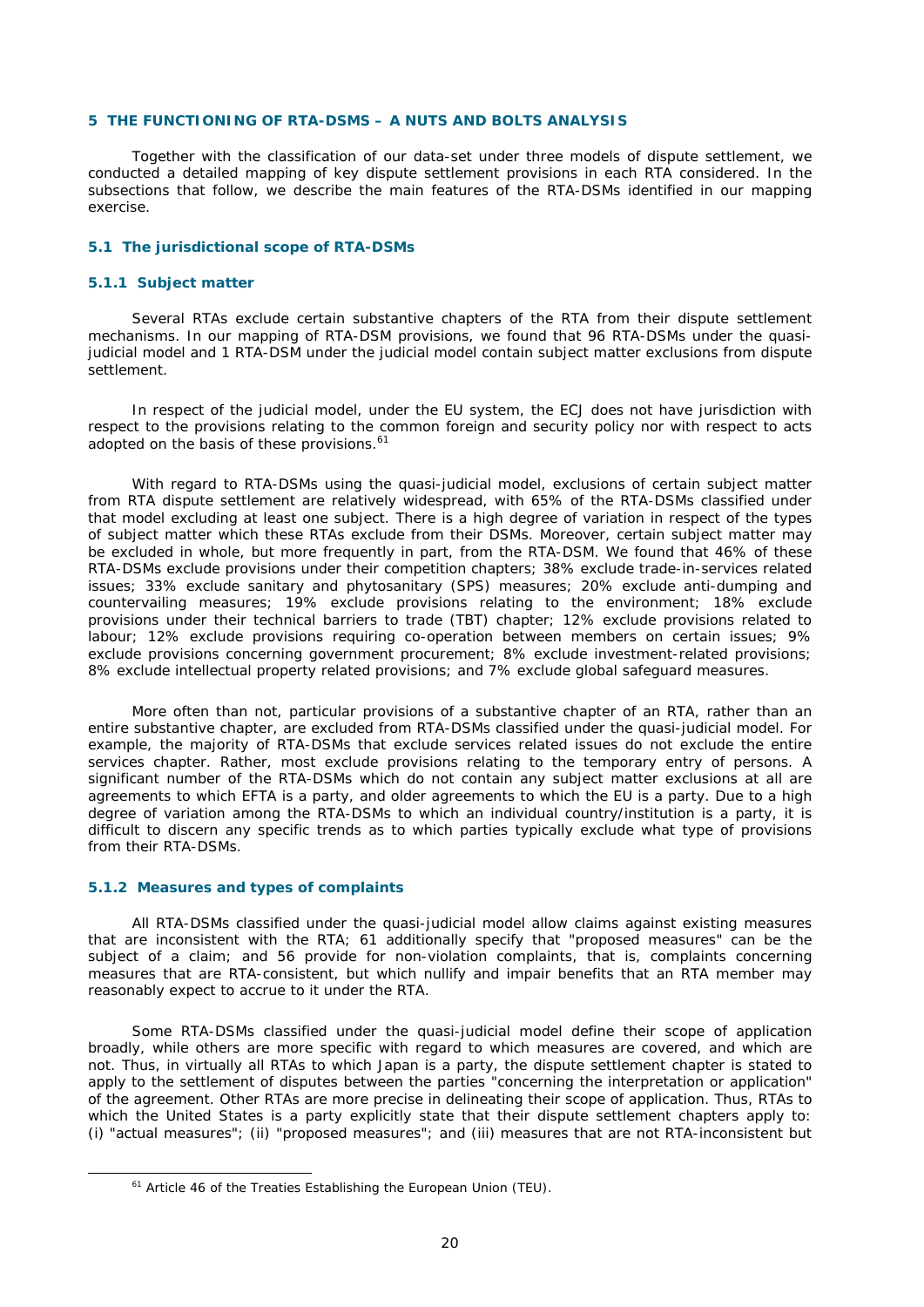which are, nevertheless, nullifying and impairing a benefit that an RTA member may reasonably expect to accrue to it under the RTA.

It is notable that 41 of RTA-DSMs classified under the quasi-judicial model *explicitly* allow for "proposed measures" to be the subject of a claim. Some RTAs only allow such measures to be subject to the consultations stage of dispute settlement, while others enable them to be submitted to an ad hoc panel as well. All RTAs to which Canada is a party explicitly provide for the challenge of proposed measures. Half of them, however, limit this to the possibility of holding consultations concerning a proposed measure. Most RTAs of the United States explicitly specify that a panel may not be established in respect of a proposed measure.<sup>62</sup> RTAs to which ASEAN, China, the EU, Japan, Korea, and Singapore are parties typically do not provide explicitly for a proposed measure to be the subject of a complaint. None of the RTA-DSMs that provide for the challenge of proposed measures actually define the term "proposed measures", and guidance from RTA dispute settlement practice is nonexistent.

Almost 40% of RTA-DSMs under the quasi-judicial model (56) provide for non-violation complaints.63 A tendency of certain WTO members –Canada, Chile, Colombia, Korea, Mexico, Panama and the United States – to provide for non-violation complaints in their RTA-DSMs can be discerned. In contrast, RTAs to which ASEAN, the EU, EFTA and Japan are parties, do not, typically, provide for non-violation complaints.

The provisions defining the jurisdiction of RTA-DSMs classified under the judicial model are considerably different from those defining the jurisdiction of RTA-DSMs under the quasi-judicial model. RTA-DSMs under the judicial model have jurisdiction over claims that a party to the RTA is in breach of its provision. Further, a majority of RTA-DSMs under the judicial model (70%) provide for the review of actions taken by political bodies on the grounds that such actions are unlawful, *ultra vires* or an infringement of the RTA. For example, under the EU system, a claimant may request the annulment of an act adopted by an EU institution, body, office or organization.<sup>64</sup> In some cases, RTA-DSMs under the judicial model have non-contentious jurisdiction, pursuant to which, at the request of RTA members, standing tribunals can issue advisory opinions on issues relating to the interpretation of RTA provisions.<sup>65</sup> All RTA-DSMs under the judicial model endow their standing courts with jurisdiction to issue interpretations of RTA provisions for application by domestic courts.

## **5.2 Forum-related provisions**

In our mapping of dispute settlement provisions, we considered the following types of forumrelated provisions: (i) provisions requiring the use of RTA-DSM rules; (ii) provisions requiring the use of WTO-DSM rules; (iii) provisions encouraging (without mandating) the use of RTA-DSM rules; (iv) "fork in the road" provisions that give parties a choice of selecting a forum but foreclose the possibility of using another forum once such selection has been made; and (v) provisions that allow the consecutive, but not simultaneous, use of RTA-DSM and WTO-DSM rules.

We found that 124 RTA-DSMs across all three models of dispute settlement contain forumrelated provisions. Most of these RTA-DSMs (92%) are classified under the quasi-judicial model (115 RTAs). Forum-related provisions are also quite prevalent in RTA-DSMs classified under the judicial model, with eight of the ten RTA-DSMs falling under that model containing such provisions. Only 1 RTA-DSM classified under the political/diplomatic model contains a forum-related provision.<sup>66</sup>

With regard to RTA-DSMs classified under the quasi-judicial model, the majority (96) contain "fork in the road" provisions which allow a complainant to choose between the multilateral or the RTA forum, but foreclose recourse to the non-selected forum once the selection has been made. We did not find any RTA-DSM under the quasi-judicial model that requires the exclusive use of RTA-DSM rules for *all* disputes between RTA members. We did find, however, that 7 RTA-DSMs provide for the

<sup>&</sup>lt;sup>62</sup> US-Chile, US-Peru, US-Colombia, US-Australia, US-Bahrain, US-Israel, US-Morocco, US-Oman, and US-Panama.<br><sup>63</sup> Non-violation complaints allow a complaining party to have recourse to RTA dispute settlement in

circumstances where a measure of the responding is consistent with the RTA, but, nevertheless, is allegedly nullifying or impairing a benefit under the RTA which a complaining party could reasonably expect to accrue to it.<br><sup>64</sup> Article 263 of the TFEU.<br><sup>65</sup> CARICOM, COMESA, EAC, ECOWAS, EAEC, EFTA and WAEMU.<br><sup>66</sup> Ukraine-Moldova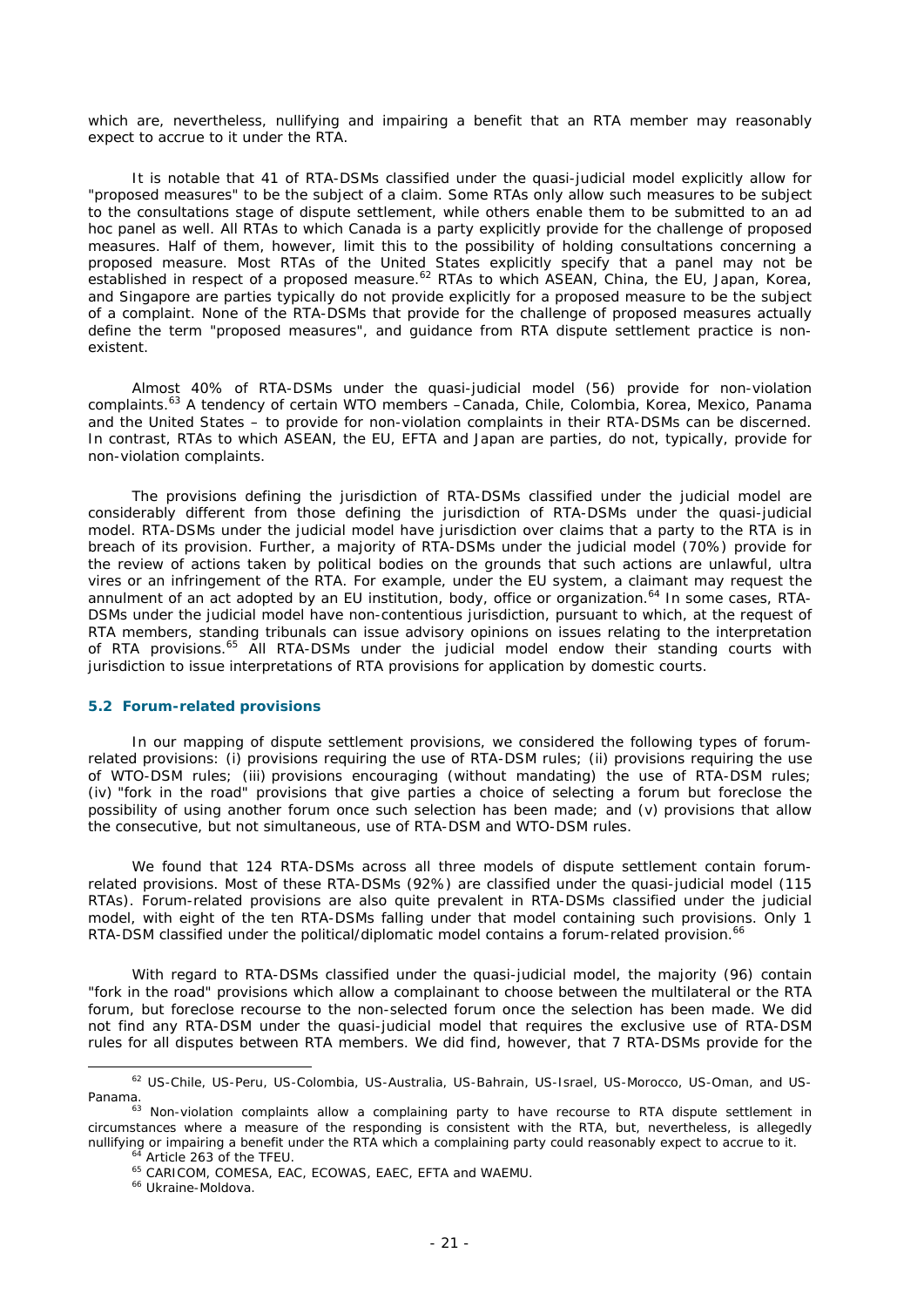exclusive use of RTA-DSM rules when a respondent claims that a dispute relates to certain subject matter, and requests that the dispute be considered under the RTA-DSM. All RTAs to which Canada is a party–with the exception of the Canada-Israel and EFTA-Canada FTAs–provide that when the respondent claims that its measures are taken pursuant to certain environmental and conservation agreements, and requests in writing that the dispute be considered under the RTA-DSM, the complainant may have recourse only to the RTA-DSM. Similar provisions are contained in the Chile-Mexico, and Nicaragua-Chinese Taipei, FTAs. NAFTA Chapter 20 also has such provision, but goes further, applying the same rule to disputes under NAFTA's SPS and "Standards-Related Measures" chapters. Thus, under NAFTA Chapter 20, when a dispute: (i) concerns a measure adopted by a Party to protect its human, animal or plant life or health, or to protect its environment; or (ii) raises factual issues concerning the environment, health, safety, conservation, including directly related scientific matters, a responding party can request that the dispute be considered under the NAFTA-DSM, in which case the NAFTA-DSM applies to the exclusion of all other fora.

In contrast, many RTA-DSMs classified under the quasi-judicial model express a preference for the use of WTO-DSM rules when a dispute relates to certain subject matter. These substantive areas concern SPS issues; TBT issues; and trade remedies. There are at least two ways in which RTA-DSMs express a preference for the WTO-DSM in respect of disputes relating to a particular subject area: First, in a small number of RTAs, there is an explicit provision stating that the WTO-DSM should be used for disputes relating to a particular subject matter. For example, under Article IX.5 of the Canada-Costa Rica FTA, the parties "agree to use the WTO dispute settlement procedures for any formal disputes regarding [SPS] measures." The Honduras-El Salvador-Chinese Taipei FTA contains a similar provision that applies also to disputes regarding TBT measures. Second, and more often than not, these RTAs exclude substantive chapters of the RTA from their dispute settlement chapters, while affirming the parties' rights and obligations under the relevant WTO Agreement, for example, the SPS Agreement, or the TBT Agreement. Thus, in effect, many RTAs foresee the exclusive use of the WTO-DSM by excluding substantive areas from RTA dispute settlement, while re-affirming the parties' rights and obligations under the WTO Agreement.

Interestingly, one RTA-DSM classified under the quasi-judicial model (EU-Chile Economic Integration Agreement) contains a provision requiring the use of WTO-DSM rules in respect of a "violation of an obligation" under the agreement which is "equivalent in substance to an obligation under the WTO", unless the parties agree otherwise.

A small number (5%) of RTA-DSMs classified under the quasi-judicial model contain provisions that allow for the consecutive, but not simultaneous, use of RTA-DSM and WTO-DSM rules. Most of these RTA-DSMs are classified under the quasi-judicial model, and most are recent agreements to which the EU is a party.<sup>67</sup> For example, under Article 224(2) of the EU-CARIFORUM States EPA, when a party has instituted a dispute settlement proceeding either under the RTA-DSM or under the WTO-DSM, it may not institute a dispute settlement proceeding regarding the same measure in the other forum until the first proceeding has ended.

In respect of RTA-DSMs classified under the political/diplomatic model, only one contains a forum-related provision. The Ukraine-Moldova FTA contains a provision that requires the parties to a dispute to first seek a mutually agreed solution, preferably through consultations within a "Working Group" composed of representatives of the parties.<sup>68</sup> If consultations between the disputing parties do not result in a mutually agreed solution, a complainant may then have recourse to the WTO-DSM.<sup>69</sup> Thus, the RTA allows the consecutive but not simultaneous use of the RTA-DSM and the WTO-DSM, and the use of the RTA-DSM is a condition precedent to the use of the WTO-DSM. The other RTA-DSMs classified under the political/diplomatic model do not contain provisions regulating the jurisdictional relationship between RTA dispute settlement and dispute settlement under other fora.

With regard to RTA-DSMs classified under the judicial model, eight out of ten contain a provision requiring the exclusive use of RTA-DSM rules<sup>70</sup>, while the two outliers do not contain any provisions that regulate the relationship between RTA dispute settlement and dispute settlement

 <sup>67</sup> EU-Bosnia Herzegovina, EU-Cameroon, EU-CARIFORUM States, EU-Côte d'Ivoire, EU-Mexico, EC-Montenegro, EU-Serbia, CEFTA 2006.<br><sup>68</sup> Article 30(1) of the Ukraine-Moldova FTA.<br><sup>69</sup> Article 30(2) of the Ukraine-Moldova FTA.<br><sup>70</sup> Andean Community, CARICOM, COMESA, EAC, EU, CEMAC, ECOWAS, and EAEC.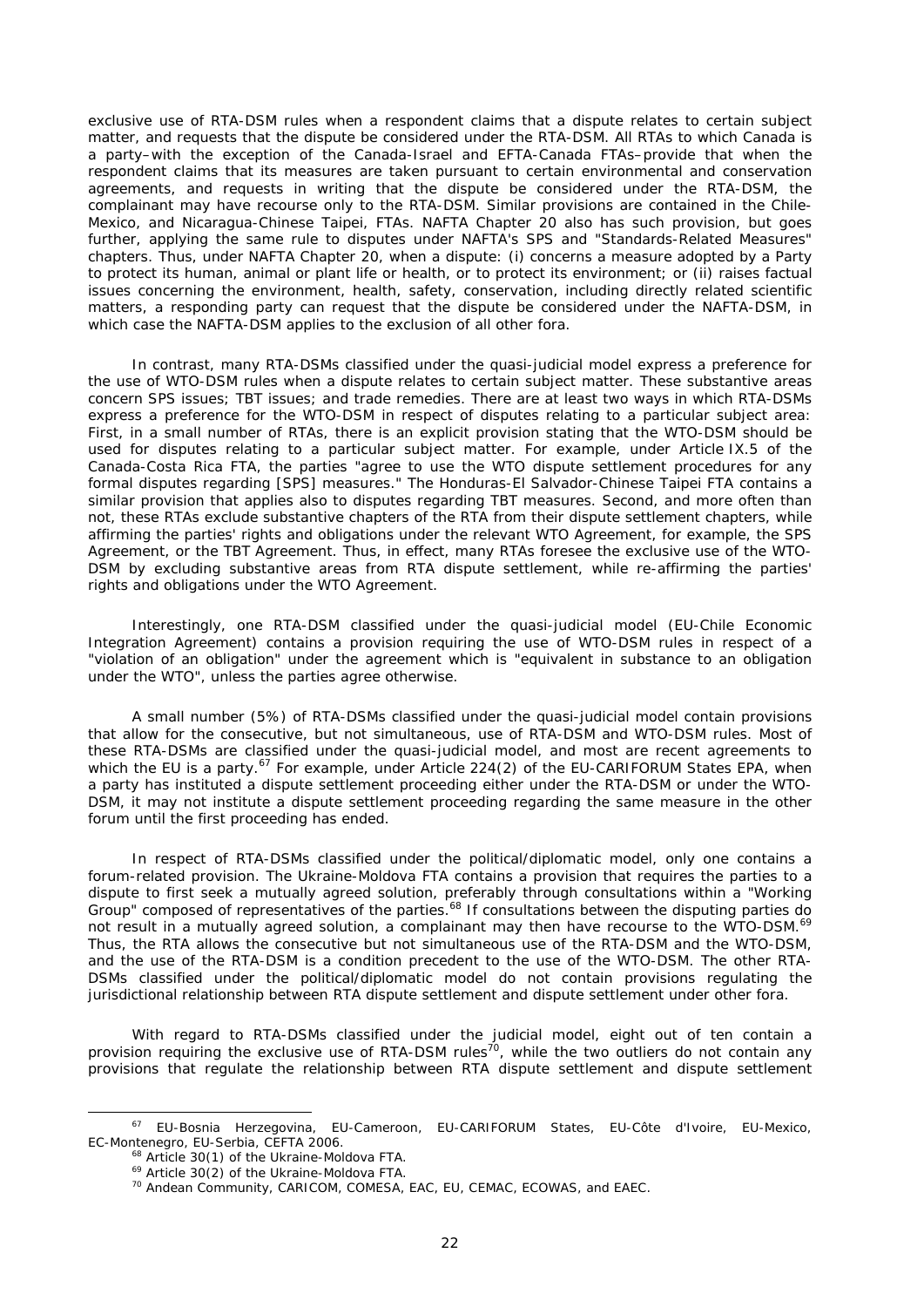under other fora.<sup>71</sup> An example of an RTA-DSM following the judicial model that requires the exclusive recourse to RTA-DSM rules is the Andean Community. In this connection, the Treaty establishing the Court of Justice of the Andean Community states that "[t]he Member States shall not submit any dispute arising from the application of the norms that make up Andean Community law to any other tribunal, arbitral system or procedure that differs from those set out in the present Treaty".72

There are three RTA-DSMs that go beyond regulating forum choice and that specifically address the issue of the relevance of WTO case law to disputes being heard by ad hoc tribunals established under the RTA. The Korea-EU FTA provides, in this regard, that "[w]here an obligation under this Agreement is identical to an obligation under the WTO Agreement, the arbitration panel shall adopt an interpretation which is consistent with any relevant interpretation established in rulings of the WTO Dispute Settlement Body".<sup>73</sup> As explained further below, the Canada - Colombia FTA explicitly requires arbitral panels to take into account WTO jurisprudence in compliance proceedings. The Ukraine-Moldovan RTA, which falls under the political/diplomatic model, also has an interesting provision on the relationship with WTO law. Article 29 of that Agreement provides that none of its provisions "shall be interpreted and/or applied contrary to rules and principles of the WTO, and in no manner violate the rights and obligations of the Parties, which derive from the status of members of this organization". It then goes on to state that "[i]f there are inconsistencies and differences in the interpretation of the provisions of the present Agreement and the norms of [the] WTO agreements, the norms of the WTO agreements shall be of priority importance".

## **5.3 Standing**

By standing, we mean the question of which persons have a right to avail themselves of the RTA-DSMs and initiate a dispute. As noted earlier, in this paper we have focused on State-to-State dispute settlement mechanisms in RTAs. Thus, the very nature of the inquiry influences the results that we obtain in relation to standing. Nevertheless, we highlight below a few considerations relating to standing that may be useful to keep in mind for comparative purposes.

The vast majority of RTA-DSMs that follow the political and quasi-judicial models do not provide access to private parties. One notable exceptional is NAFTA Chapter 19 proceedings, in which private parties may challenge, before a bi-national arbitral panel, anti-dumping and countervailing determinations adopted by the domestic authorities of Canada, Mexico or the United States. This proceeding replaces domestic judicial review of the determinations. The panel's review is limited to the question of "whether such determination was in accordance with the antidumping or countervailing duty law of the importing Party".<sup>74</sup> Chapter 19-like provisions have not been incorporated in any other RTA to which the NAFTA signatories are parties.

A few standing tribunals under the judicial model establish a very different regime in which supranational institutions and private parties have standing to bring cases. The EU provides an illustration of such regime. The European Commission may bring actions to the ECJ against Member States that it considers have failed to fulfil obligations under EU law. Member States also have standing to challenge measures adopted by other Member States, although in practice these types of cases have been invariably brought by the European Commission.<sup>75</sup> Annulment proceedings challenging the legality of measures taken by EU institutions can be brought by the European Commission and certain other EU institutions. Private individuals can bring annulment cases where the measure directly and adversely affects them as individuals. Private individuals may also bring socalled "direct actions" where they consider that they have suffered damage as a result of the action or inaction of the Community or its staff. The Andean Court of Justice establishes a regime that shares some of the features of the ECJ described above.

<sup>&</sup>lt;sup>71</sup> EFTA and WAEMU.<br><sup>72</sup> Article 42 of the Treaty establishing the Court of Justice of the Andean Community (own translation). Article 42 by contrast allows Member States of the Andean Community to make use of the Court of Justice in their relations with third countries.<br><sup>73</sup> Article 14.16 of the Korea-EU.<br><sup>74</sup> NAFTA, Article 1904.<br><sup>75</sup> One textbook explains: "In practice, failures to fulfil obligations are settled well before they are brought

before the Court. When an action is brought, the Commission is almost invariably the initiator. It is so partly because if a member state is behind the action it is obliged to refer the matter to the Commission in the first instance, and partly because member states are extremely reluctant to engage in direct public confrontation with one another". (N. Nugent, "The Government and Politics of the European Union", 6th edn (Durham: Duke University Press, 2006))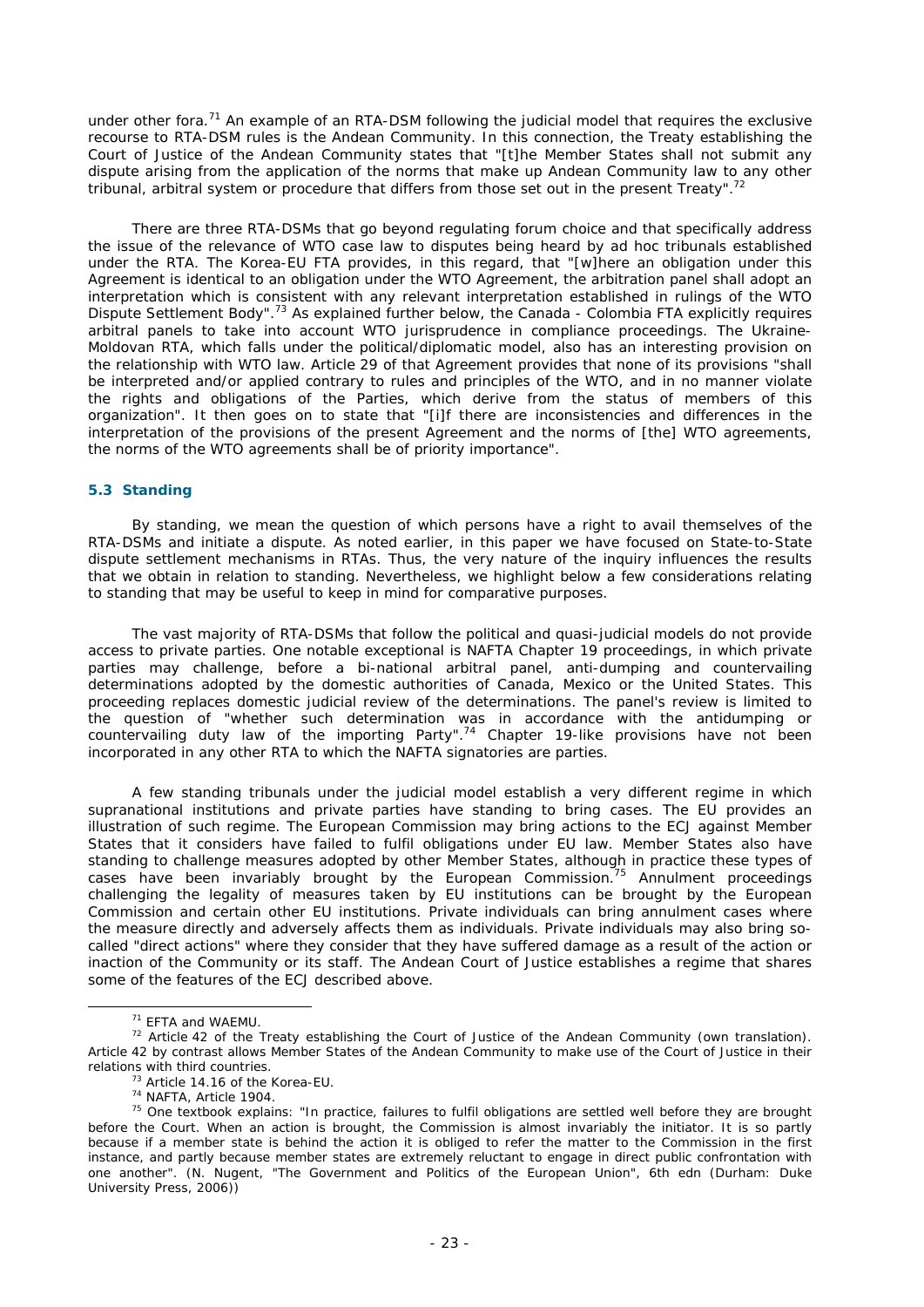#### **5.4 Pre-adjudication stage – Consultations**

All RTA-DSMs that follow the political and quasi-judicial models contain provisions regulating the conduct of consultations. In contrast, a consultations requirement is highly uncommon in respect of RTA-DSMs classified under the judicial model. Among the latter, consultations between disputing parties are explicitly provided for under only the CARICOM and ECOWAS systems.<sup>76</sup>

All RTA-DSMs classified under the political/diplomatic model provide for consultations, either directly between disputing parties, or within the framework of a joint political body established under the RTA. Of the 69 RTA-DSMs which follow the political/diplomatic model, 53 (or 77%) provide for direct consultations between disputing parties, while 16 (or 23%) provide for consultations to be held within the framework of a joint political body established under the RTA. There is, therefore, a preference for consultations to be held directly between disputing parties, rather than within the framework of a political body established under the RTA. That being said, there are two points which are worth noting: First, many of these RTAs are older RTAs which do not establish elaborate institutional structures for their administration. It is thus not surprising that most require direct consultations between disputing parties, rather than consultations within the framework of a joint political body. Second, drawing a bright-line distinction between direct consultations between disputing parties, on the one hand, and consultations within the framework of a joint political body where the RTA is bilateral, on the other hand, might be placing a premium on form, rather than on substance. Indeed, it is not clear what the substantial distinction between the two is, particularly in the light of the fact that joint political bodies are composed of representatives of the disputing parties.

A mere 10% of RTA-DSMs that follow the political model specify a timeframe within which consultations must be held. Where a timeframe is specified, it typically ranges from 15 days to three months. The absence of a timeframe for the holding of consultations in the vast majority of these RTA-DSMs can be explained by the fact that there is generally no next step in the adjudication process. As described below, the deadline for the consultations stage under the quasi-judicial model tends to be framed as the minimum amount of time that must elapse before the complaining party is allowed to proceed to the next step of the adjudication process.

With regard to RTA-DSMs classified under the quasi-judicial model, all make a request for consultations by a complaining party a prerequisite for the referral of a dispute to an ad hoc tribunal. The timeframes for the holding of bilateral consultations range from 30 days to six months, but, under the vast majority of RTAs, the disputing parties may modify these timeframes by mutual agreement. The specification of a relatively short timeframe for the holding of consultations (30-45 days) is typical of RTAs to which Canada and Chile are parties. On the other hand, a timeframe of 60 days for the holding of consultations is very prevalent among RTAs to which ASEAN, the United States, Japan and the EU are parties.77 The longest timeframes for the holding of consultations are specified in RTAs to which EFTA is a party, with many of these agreements specifying a timeframe of 90 days, and a lesser number of these agreements specifying an even longer timeframe of 6 months.

Finally, many RTA-DSMs classified under the quasi-judicial model provide for the intervention of political bodies, either in addition to, or in lieu of, direct consultations between disputing parties, and, in some instances, as a pre-requisite for the establishment of an ad hoc panel.<sup>78</sup>

<sup>&</sup>lt;sup>76</sup> In respect of the CARICOM system, owing to a degree of ambiguity in the text of the Revised Treaty of Chaguaramas, it is somewhat unclear whether consultations are a prerequisite for the referral of a dispute between CARICOM members to the Caribbean Court of Justice. This apparent ambiguity is compounded by an absence of judicial guidance on the issue which, in turn, stems from the absence to date of government-to-government disputes under the CARICOM system. On the other hand, it would appear that Article 76 of the Treaty of ECOWAS makes consultations a prerequisite for the referral of a dispute to the standing tribunal of the ECOWAS system.<br><sup>77</sup> In the case of the United States and ASEAN, the 60-day timeframe for consultations is, across the RTAs

to which they are parties, virtually uniform. A notable exception in the case of the United States is NAFTA, which specifies a timeframe of 30-45 days for the holding of consultations. In the case of Japan, there is some variation among the RTAs to which it is a party, but the 60-day timeframe is most prevalent. Similarly, in the case of the EU, there is a certain degree of variation, particularly among older RTAs to which the EU is a party. That being said, more recent EU RTAs all specify a 60-day timeframe for the holding of consultations between disputing parties.<br> $78$  As further explained in subsection 5.10 below.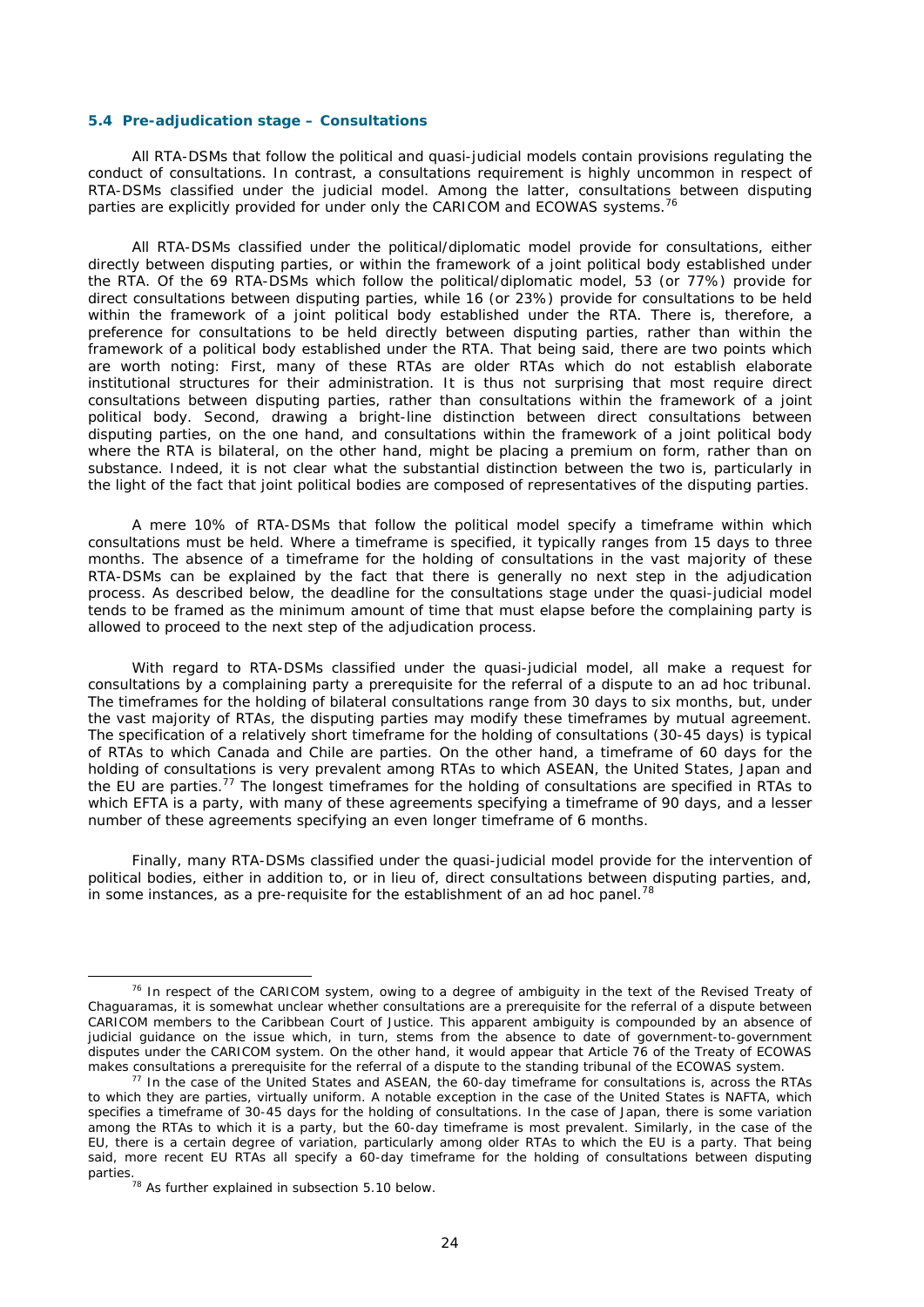#### **5.5 Formal adjudication stage – Composition of adjudicatory bodies**

#### **5.5.1 Ad hoc panels**

Ad hoc panels are composed on a case-by-case basis to resolve disputes between RTA members. A common feature of virtually all RTA-DSMs classified under the quasi-judicial model is that they specify that ad hoc panels shall be composed of three panellists. We have, however, found a few exceptions which require ad hoc panels to be composed of five panellists: NAFTA Chapter 20; Canada-Chile FTA; Colombia-Mexico FTA; Chile-Mexico FTA; and Costa Rica-Mexico FTA. We discuss below the use of rosters in the panel composition process, the specific procedures for panel composition across RTA-DSMs, and, finally, the related issue of default mechanisms for panel composition and the potential for paralysis of the dispute settlement process at the panel composition stage.

Many RTA-DSMs classified under the quasi-judicial model provide for the establishment of rosters. A roster is a list of prospective panellists that is established under the RTA for the purpose of facilitating panel composition. The term "roster" is not used consistently across RTAs. Thus, in some instances, RTAs refer to the establishment of an "indicative list", a "reserve list" or a "contingent list". For ease of reference, we use the term "roster" in this paper to describe any list of prospective panellists which is established under an RTA.

RTAs to which the United States is a party, and recent RTAs to which the EU is a party, typically provide for the use of rosters in the panel selection process. In contrast, we found that the use of rosters is not typical of RTAs to which Japan, EFTA, ASEAN and China are parties. Rosters are often required to be composed of nationals of RTA members, as well as non-nationals.79 Many RTAs that establish rosters allow parties to, in the first instance, appoint individuals as panellists whose names are not included on the roster, but specify that panellists must be selected by lot from the roster in circumstances where disputing parties are unwilling or unable to agree on the selection of panellists. The most recent RTAs to which the United States and the EU are parties adopt this approach.<sup>80</sup> Thus, these RTAs envisage a roster serving, primarily, a contingency function in circumstances where disputing parties are unable or unwilling to agree on the selection of panellists in the first instance.

In some circumstances, the means by which a roster is required to be established may render an RTA-DSM vulnerable to paralysis at the panel composition stage. In this regard, under some RTA-DSMs, the inclusion of names on the roster requires the consent of all parties to the RTA. This may prove problematic where the RTA sets a floor in relation to the number of prospective panellists a roster should contain. If RTA members are unable to agree on the composition of the roster, and the RTA does not allow for the use of one that is incomplete, the RTA-DSM can be paralyzed at the panel composition stage. There is, in this regard, anecdotal evidence of problems with panel selection in NAFTA resulting from incomplete rosters.<sup>81</sup> We have found a few RTA-DSMs that attempt to mitigate the problem, either by removing the consensus requirement in respect of the inclusion of names on a roster, or by explicitly providing that an incomplete roster may be used for the selection of panellists. Two recent RTAs to which the United States is a party–US-Colombia and US-Peru–adopt the latter approach.<sup>82</sup>

All RTA-DSMs classified under the quasi-judicial model contain rules and procedures regulating the panel composition process. However, there is some degree of variation with regard to the selection procedures to be used for panel composition. A constant across most RTA-DSMs is that the

<sup>&</sup>lt;sup>79</sup> In most instances, it is required that the chair of the panel be an individual who is a non-national of the disputing parties.<br><sup>80</sup> Korea-US and US-Panama. These RTAs allow parties to select individuals who are not on the roster, but

these individuals can be subject to a peremptory challenge, unlike individuals whose names are included on the roster. The roster also serves a contingency function in that, where panellists have not been selected by the parties in the first instance, panellists shall be selected by lot from the roster. With regard to recent RTAs to which the EU is a party, these agreements allow the parties to agree on the composition of a panel, but in circumstances where the parties have not agreed on all three panellists, the remaining panellists are to be selected by lot from the "list of arbitrators" established under these agreements: EU-Eastern and Southern African States, EU-Republic of Korea, EU-Cameroon, EU-Côte d'Ivoire, EU-Papua New Guinea/Fiji, EU-Bosnia and Herzegovina, EU-CARIFORUM States. Unlike the RTAs to which the United States is a party, RTAs to which the EU is a party do not provide for the peremptory challenge of panellists whose names are not on the roster.<br><sup>81</sup> D. Gantz, "The United States and NAFTA Dispute Settlement: Ambivalence, Frustration and Occasional

Defiance", Arizona Legal Studies Discussion Paper 06-16, University of Arizona, 1 at 29.<br><sup>82</sup> The Colombia-Northern Triangle (El Salvador, Guatemala, Honduras) FTA also adopts this approach.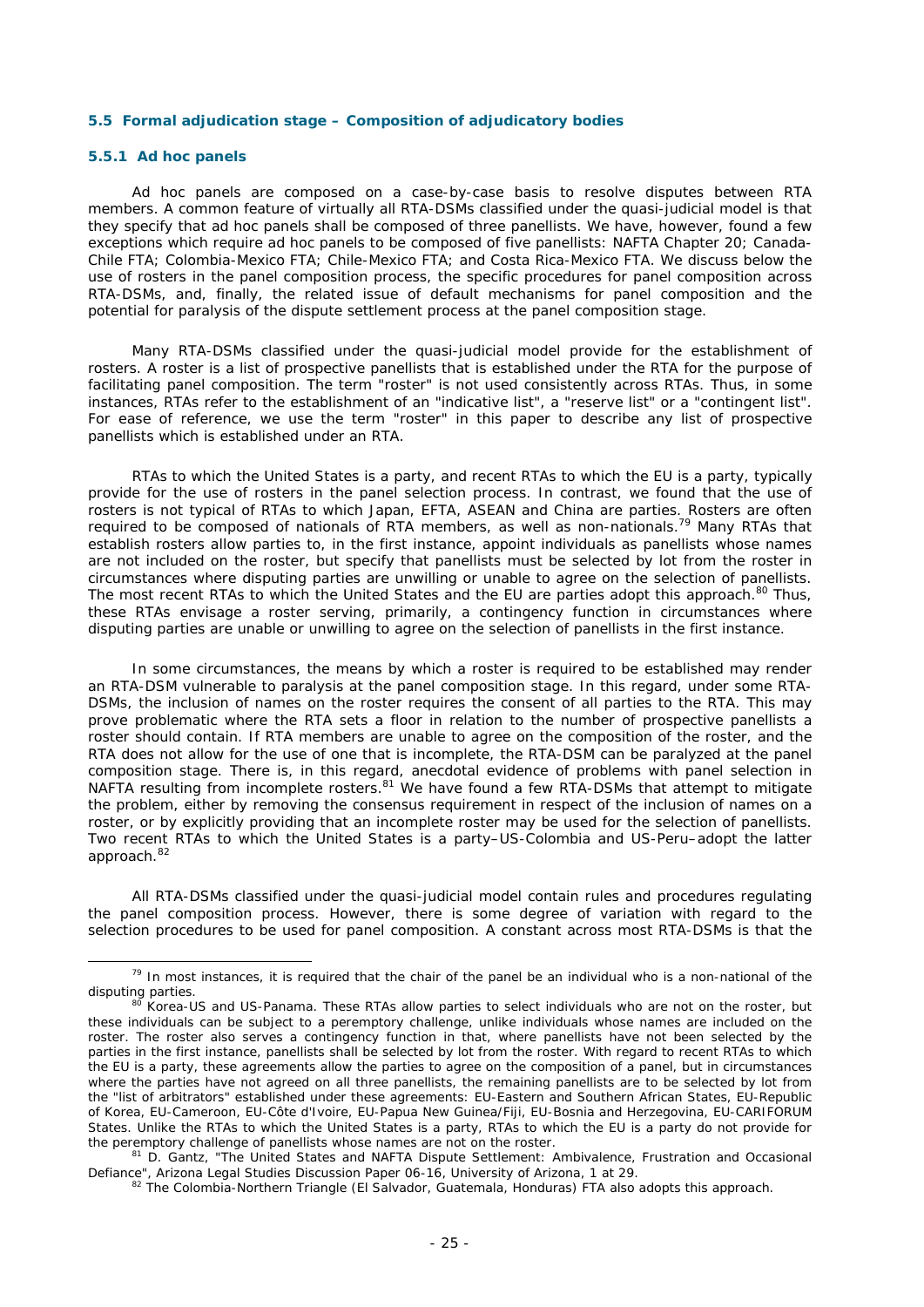selection of panellists rests, in the first instance, in the hands of disputing parties. The most common approach is for each disputing party to select one panellist, and the disputing parties agree on the selection of the third panellist who, typically, serves as the chair of the panel.<sup>83</sup> There are some nuances. Under some RTAs, the parties agree on the chair first, before each disputing party selects one panellist.<sup>84</sup> Moreover, some very recent RTAs to which the EU is a party require the disputing parties to, in the first instance, consult and seek to agree on the selection of all three panellists. Further, some RTAs provide for each disputing party to select one panellist each, and for the two selected panellists to then appoint a third panellist who serves as the chair of the panel.<sup>85</sup>

As noted above, under most RTA-DSMs, the selection of panellists rests, in the first instance, in the hands of disputing parties. Most of these RTA-DSMs also contain a default mechanism for panel composition that applies in circumstances where disputing parties have failed to select panellists. The existence of such default mechanisms is essential for attenuating the potential for paralysis of the dispute settlement process at the panel composition stage. We discuss this issue below.

## **5.5.1.1 Automaticity of panel composition**

The notion of "automaticity", in relation to the composition of an ad hoc adjudicatory panel refers, essentially, to the extent to which the composition of a panel can proceed without being blocked or paralyzed by the actions or omissions of a party to a dispute. It is submitted that the characterization of a panel composition process as "automatic" depends on two factors: (i) the existence of a default mechanism for panel selection in the event that the parties have failed to select or appoint panellists; and (ii) the effectiveness of that default mechanism. In our mapping of the panel selection provisions of RTA-DSMs classified under the quasi-judicial model, we found the following default mechanisms for panel selection to be the most prevalent: (i) selection by lot; and (ii) selection by a designated appointing authority.

#### **5.5.1.1.1 Selection by lot**

Many RTA-DSMs require panellists to be selected by lot in circumstances where the disputing parties have failed to appoint panellists. Selection by lot, in this context, means choosing panellists at random from a larger pool of candidates. Under some RTA-DSMs, panellists are selected by lot from a roster, while, under others, panellists are selected by lot from a pool of candidates nominated by the disputing parties for a particular dispute. RTAs to which the United States is a party, and recent RTAs to which the EU is a party, are examples of RTAs that require panellists to be selected by lot from the roster of prospective panellists established under the RTA. On the other hand, recent RTAs to which Canada is a party are examples of RTAs that require panellists to be selected by lot from a pool of candidates nominated by the disputing parties for a particular dispute. In this regard, the Canada-Colombia FTA requires each disputing party to appoint a panellist, and to propose up to four candidates to serve as the chair of the panel. If the disputing parties fail to appoint a panellist, or fail to agree on the chair of the panel, the missing panellist(s) and/or the missing chair of the panel, is selected by lot from the pool of candidates proposed by the disputing parties.

## **5.5.1.1.2 Selection by a designated appointing authority**

Another default mechanism provided for in some RTA-DSMs requires a designated authority to appoint panellists when disputing parties have failed to compose a panel. In some cases, the designated appointing authority is internal to the RTA system. Thus, for example, most of the recent RTAs to which the EU is a party require the chairperson of a political body, namely, the joint committee established under the RTA, to select panellists by lot from a roster. At least 50 RTAs, however, designate an appointing authority that is external to the RTA system. In this connection, we found that 25 RTAs designate the WTO Director-General; 7 RTAs designate the Secretary General of the Permanent Court of Arbitration; 13 RTAs designate the President of the International Court of Justice; and 5 RTAs designate other authorities. Most of the RTA-DSMs that identify the WTO Director-General as the default selection authority are agreements to which ASEAN, China, EFTA, Japan, and Singapore are parties.

<sup>&</sup>lt;sup>83</sup> As noted earlier, some RTAs establish rosters to facilitate the panel selection process.<br><sup>84</sup> For example, Guatemala-Chinese Taipei, Panama-Chinese Taipei, Nicaragua-Chinese Taipei, and<br>Honduras-El Salvador-Chinese Ta

<sup>85</sup> For example, Turkey-Jordan, EFTA-Turkey, EFTA-Serbia, EFTA-Montenegro, and EFTA-Albania.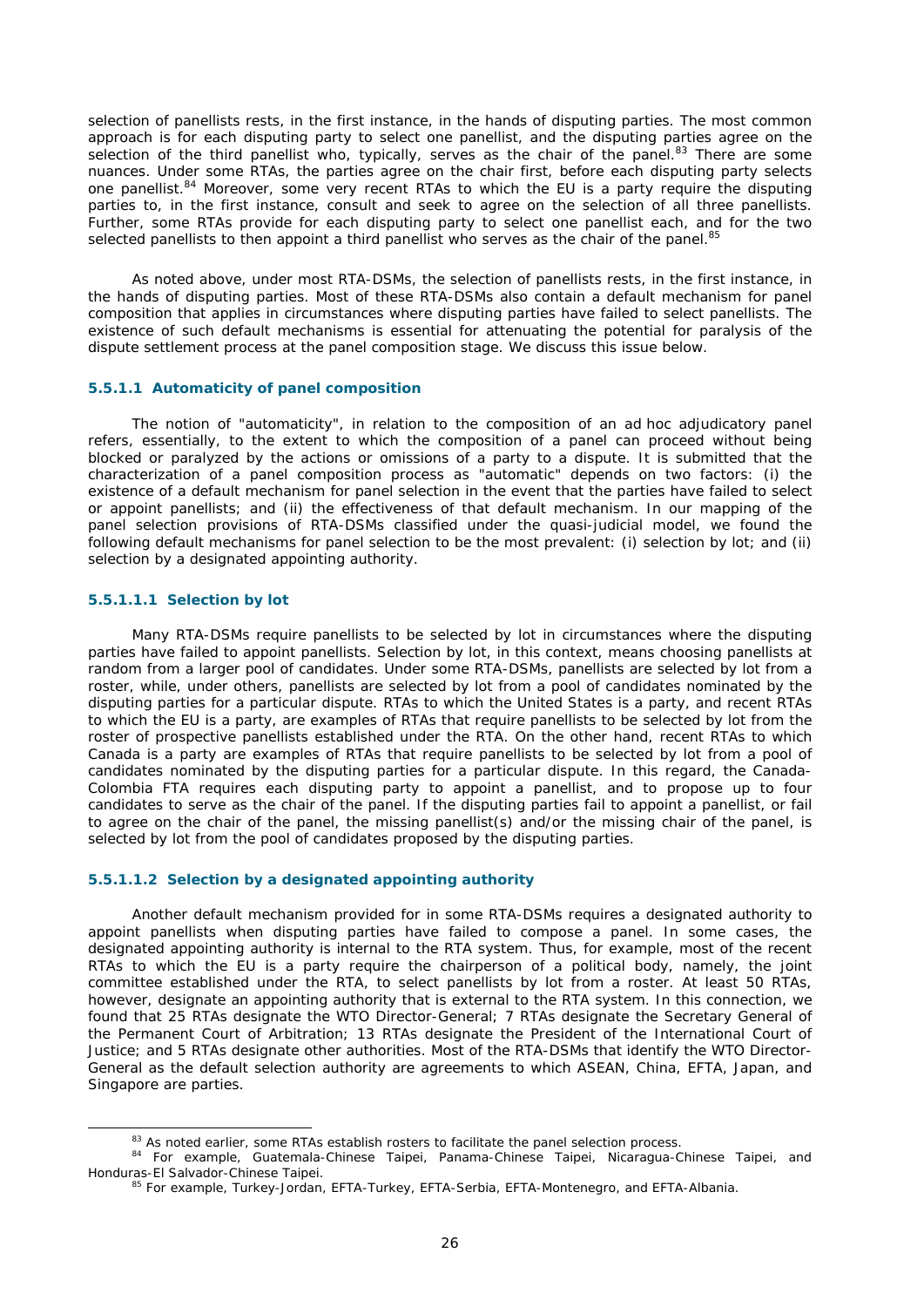#### **5.5.1.2 Assessing the automaticity of panel composition**

RTA-DSMs that do not establish any default mechanism for panel composition are the most vulnerable to paralysis at the panel composition stage. Many RTA-DSMs do, however, establish such default mechanisms that seek to attenuate the potential for paralysis of the dispute settlement process at the panel composition stage.

The effectiveness of selection by lot may turn on whether or not the responding party has any control over this procedure. In cases where a respondent is able to claim the power to select by lot, this default mechanism could be significantly weakened. In this regard, we have found that some RTA-DSMs either do not specify which disputing party is responsible for selecting a panellist by lot, or specify that "the parties" shall select a panellist by lot where the parties have failed to select panellists within a specified time frame. In contrast, other RTAs give the power of selecting by lot to the chair of a joint committee established under the RTA, who shall make the selection in the presence of the disputing parties. This approach would appear to be less susceptible to paralysis because the respondent is not given a controlling role in the process.

In theory, a default mechanism for panel composition that relies on a designated third party appointing authority can be effective in ensuring that the ad hoc panel process is not paralyzed at the panel composition stage. This is because a neutral third party is empowered to appoint panellists where disputing parties are having difficulty in selecting panellists themselves. Thus, the failure of disputing parties to select panellists need not result in a stalemate. That being said, the effectiveness of this default mechanism might turn on the extent to which a third party appointing authority is bound by an obligation under the RTA to appoint panellists. This may be problematic in cases where the appointing authority is external to the RTA system and there is no binding relationship, expressed through a formal understanding or agreement, between the third party appointing authority and the RTA system. Thus, for example, it is not obvious that the WTO Director-General is under a binding legal obligation to appoint panellists to an ad hoc panel established under an RTA-DSM.

#### **5.5.2 Standing courts**

In some standing courts established under the judicial model, the number of judges that compose them corresponds to the number of member States of the RTA. In this connection, there are five courts for which the number of judges corresponds to the number of States that have accepted their jurisdiction.<sup>86</sup>

With regard to the procedures for appointing judges to courts established by the RTA-DSMs classified under the judicial model, a constant among virtually all is that judges are appointed by the member States which are parties to the RTA. The sole exception is the Caribbean Court of Justice (CCJ), in respect of which the Regional Judicial and Legal Services Commission (RJLSC)–an independent body endowed with its own juridical personality under the CCJ's constituent treaty–is charged with the function of appointing judges. CARICOM member States do not nominate prospective judges for the consideration of the RJLSC. Rather, the RJLSC advertises judicial vacancies widely, and suitable candidates apply directly to the RJLSC. The RJLSC is composed of the President of the CCJ, together with 10 individuals representing a broad spectrum of interests across the Caribbean region.87 Heads of Government of CARICOM member States play a role only in the selection of the CCJ's President who is appointed by a three-quarters majority vote of member States, acting on the recommendation of the RJLSC. All other judges are appointed by an unqualified majority of RJLSC

<sup>86</sup> Andean Court of Justice, European Court of Justice, Court of Justice of CEMAC, EFTA Court, and WAEMU Court of Justice.<br><sup>87</sup> Article V(1) of the Agreement Establishing the CCJ sets forth the composition of the RJLSC. The RJLSC

shall comprise: (a) The President who shall be the Chairman of the Commission; (b) two persons nominated jointly by the Organisation of the Commonwealth Caribbean Bar Association (OCCBA) and the Organisation of Eastern Caribbean States (OECS) Bar Association; (c) one chairman of the Judicial Services Commission of a Contracting Party selected in rotation in the English alphabetical order for a period of three years; (d) the Chairman of a Public Service Commission of a Contracting Party selected in rotation in the reverse English alphabetical order for a period of three years; (e) two persons from civil society nominated jointly by the Secretary General of the Community and the Director General of the OECS for a period of three years following consultations with regional and non-governmental organisations; (f) two distinguished jurists nominated jointly by the Dean of the Faculty of Law of the University of the West Indies, the Deans of the Faculties of Law of any of the Contracting Parties and the Chairman of the Council of Legal Education; and (g) two persons nominated jointly by the Bar or Law Associations of the Contracting Parties.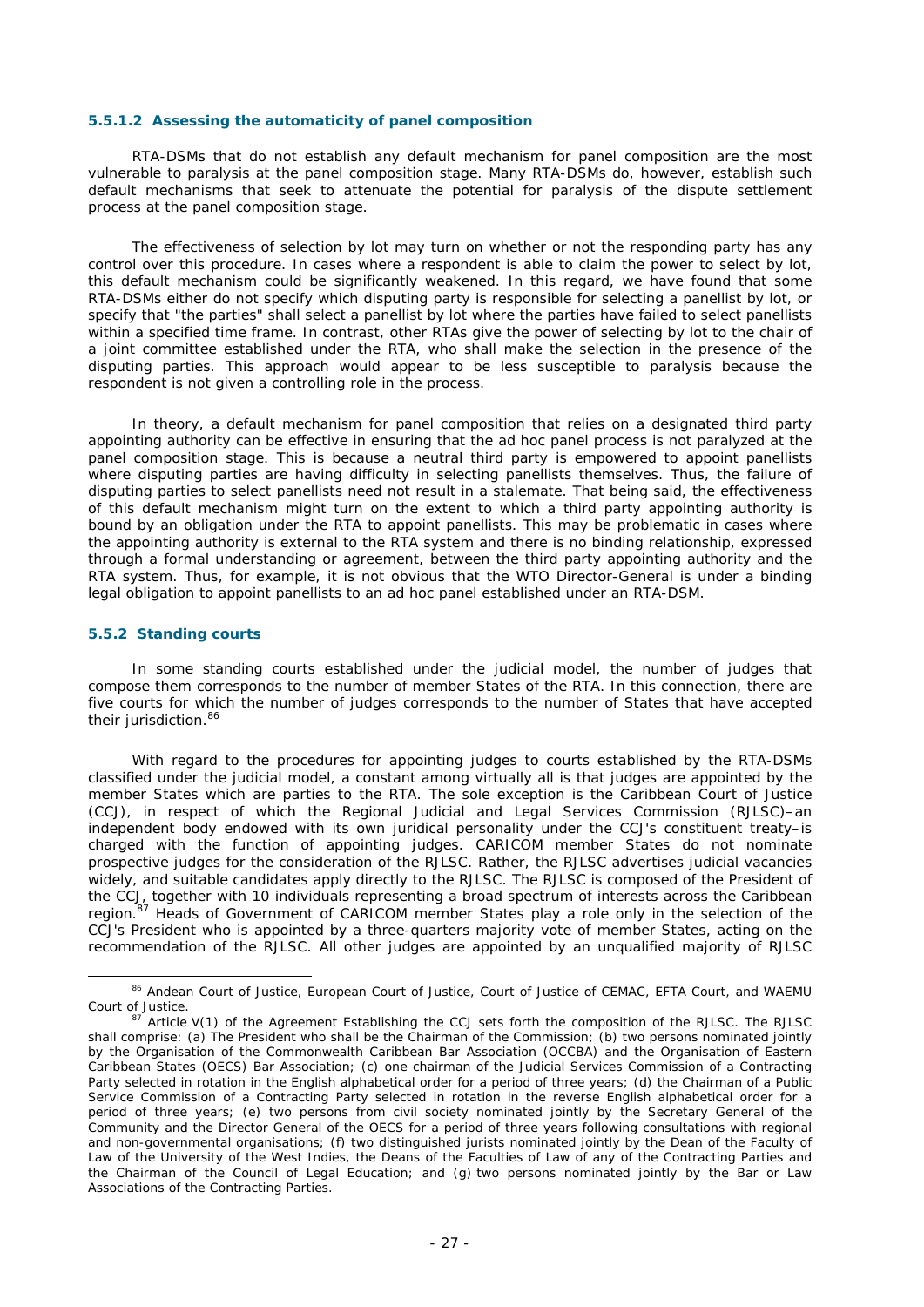members, with no role being played by the Governments of CARICOM member States.<sup>88</sup> This approach to the selection of judges has been described as a feature setting the CCJ apart from most other international courts.<sup>89</sup> Moreover, it has been argued that this selection process ensures the judicial independence of judges.<sup>90</sup>

In the EU system, although the governments of EU member States are ultimately responsible for appointing judges to the ECJ, "a panel" is required, prior to the appointment of judges, to give an opinion on the suitability of candidates to perform the duties of a judge. This panel, unlike the RJLSC under the CARICOM system, does not exercise a direct function of appointment, but is merely required to give an opinion on the suitability of candidates. The panel is composed of seven persons chosen from among former members of the Court of Justice and the General Court<sup>91</sup>, members of national supreme courts and lawyers of recognised competence, one of whom shall be proposed by the European Parliament.<sup>92</sup>

## **5.5.3 Qualifications of ad hoc panellists and judges**

A surprising 46 RTA-DSMs employing the quasi-judicial model do not specify any qualifications for ad hoc panellists. Most of these are older RTAs to which EFTA, the EU, Israel, and Turkey are parties. 101 RTA-DSMs classified under the quasi-judicial model (68%) specify qualifications for ad hoc panellists, and all RTA-DSMs classified under the judicial model specify qualifications for judges of standing courts.

In respect of the technical competence of ad hoc panellists, the typical provision found in the vast majority of RTA-DSMs specifies that all arbitrators shall have "expertise or experience in law, international trade, other matters covered by [the RTA], or the resolution of disputes arising under international trade agreements." Virtually all such RTA-DSMs classified under the quasi-judicial model that specify the qualifications of prospective panellists envisage a panel being composed not only of persons with a legal or international trade background, but also of persons with specialized knowledge of the subject matter of the dispute, or of the matters regulated by the RTA more generally. A more broadly worded provision found in most RTAs to which Japan is a party provides that arbitrators should have "relevant technical or legal expertise".

Interestingly, one RTA, in setting forth the qualifications of prospective panellists, refers explicitly to WTO-related technical competencies. The New Zealand-Singapore FTA provides that arbitrators appointed to an ad hoc tribunal may include "persons who have served on or presented a case to a WTO panel, served in the Secretariat of the WTO, taught or published on international trade law or policy, or served as a senior trade policy official of a Member of the WTO."<sup>93</sup>

With regard to qualifications relating to the personal attributes or character of prospective ad hoc panellists, the vast majority of RTA-DSMs under the quasi-judicial model require panellists to possess certain virtues. These include: objectivity, reliability, sound judgement, independence and impartiality.

All RTA-DSMs classified under the judicial model specify the qualifications which prospective judges of standing courts should hold. In respect of the technical competence of judges, the vast majority of RTA-DSMs classified under the judicial model require a prospective judge to possess the qualifications required to hold the highest judicial office of the Member State of which he/she is a national. Thus, these RTA-DSMs typically envisage jurists, or persons recognized as being qualified to hold the highest judicial offices in their countries, exercising the judicial function under an RTA.

<sup>88</sup> Note that Article IV(11) of the Agreement establishing the CCJ provides that the RJLSC may consult with associations' representatives of the legal profession and with other bodies and individuals that it considers appropriate.<br><sup>89</sup> See R. Mackenzie, C. Romano, Y. Shany, and P. Sands, "The Manual on International Courts and

Tribunals" (Oxford University Press, 2010) 281; and P. Dayle, "Caribbean Court of Justice: A Model for International Courts?" (The Guardian UK, 10 September 2010), available at: <http://www.guardian.co.uk/law/2010/sep/10/caribbean-court-judges-selection> 90 K. Malleson, "Promoting Judicial Independence in the International Courts: Lessons From the Caribbean"

<sup>(2009) 58(3)</sup> *International and Comparative Law Quarterly 671*.<br><sup>91</sup> Previously known as the Court of First Instance (CFI).<br><sup>92</sup> Article 255 of the TFEU.<br><sup>93</sup> Article 61(5) of the New Zealand-Singapore.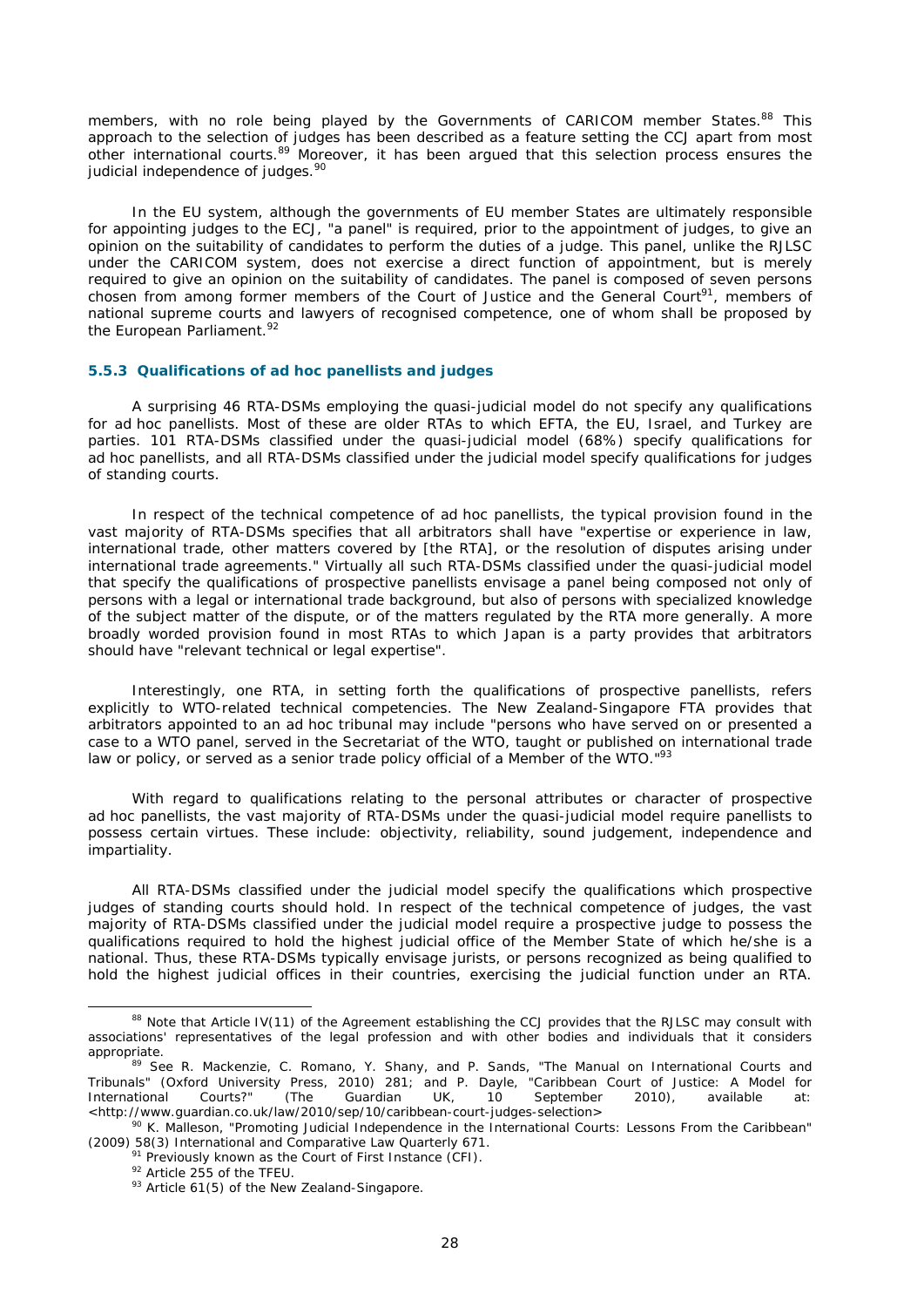Moreover, these RTA-DSMs do not typically require judges of the standing courts established thereunder to have specialized knowledge of a particular subject matter regulated by an RTA. The notable exceptions are the Caribbean Court of Justice (CCJ), and the Court of Justice of the Economic Community of Central African States (CEMAC). With regard to the CCJ, at least three of the judges of the CCJ are required to "possess expertise in international law, including international trade law." Moreover, prospective judges of the CCJ can also be persons engaged in the practice or teaching of law for a period amounting in the aggregate to not less than fifteen years in a CARICOM member State, in some part of the Commonwealth, or "in a State exercising civil law jurisprudence common to Contracting parties". With regard to the Court of Justice of the CEMAC, prospective judges must be persons qualified to hold the highest judicial office in their countries, or persons who have at least 15 years' experience as a lawyer, or university professor of law or economics.

In sum, there is a fundamental distinction between the quasi-judicial model, on the one hand, and the judicial model, on the other hand, in respect of the qualifications required of adjudicators. For the most part, judges of standing courts are expected to be professional jurists who have exercised a judicial function in the States of which they are nationals. Moreover, RTA-DSMs classified under the judicial model do not typically require prospective judges to have specialized knowledge of the matters regulated by an RTA. In contrast, panellists serving on an ad hoc panel need not be jurists, or even persons with formal legal qualifications – with the exception of arbitrators appointed under the DSM of the CACM.<sup>94</sup>

## **5.5.4 Nationality requirements**

The nationality of adjudicators may raise questions concerning the traditional requirements of impartiality, independence and neutrality in dispute settlement. The issue is perhaps even more pertinent in the context of ad hoc arbitration since arbitrators appointed on ad hoc basis do not enjoy the degree of institutional independence that adjudicators of standing courts enjoy.<sup>5</sup>

RTA-DSMs classified under the quasi-judicial model contain both permissive and prohibitive nationality requirements. These RTA-DSMs permit nationals of member States to serve on an ad hoc panel, but prohibit nationals from being selected as the chair of the panel. Thus, these agreements seem to contemplate an ad hoc panel being composed of two persons who are nationals of each disputing party, and a chair who is a non-national of the disputing parties.

We found only five RTA-DSMs classified under the quasi-judicial model that do not allow any nationals of the disputing parties to serve on an ad hoc panel: ASEAN-Australia-New Zealand FTA; ASEAN FTA (AFTA); Canada-Colombia FTA; and Canada-Peru FTA. In contrast, we found 36 RTA-DSMs that allow nationals to serve on an ad hoc panel, including as chair of the panel. Many of these are older RTAs signed by the EU.

Only three RTA-DSMs classified under the judicial model – the European Union, the Andean Community and ECOWAS – expressly state that judges shall be nationals of member States.<sup>96</sup> While the other RTA-DSMs under the judicial model do not *expressly* preclude non-nationals from serving as judges of standing courts, they are, in practice, composed of nationals of member States only. This may be the result of the procedures through which judges are appointed. In this connection, with the exception of the Caribbean Court of Justice, the judges of all other courts established by RTA-DSMs classified under the judicial model are nominated by member States. This arguably heightens the likelihood that only nationals of member States will be nominated as judges.

<sup>94</sup> Article XXVI of the General Treaty on Central American Economic Integration establishes that "[f]or the purpose of constituting the arbitration tribunal, each Contracting Party shall propose to the General Secretariat of the Organization of Central American States the names of three magistrates from its Supreme Court of Justice."

The member States of the CACM are: Costa Rica, El Salvador, Guatemala, Honduras, and Nicaragua.<br><sup>95</sup> On the issue of nationality requirements and ad hoc arbitration, see generally, I. Lee, "Practice and<br>Predicament: The Na

<sup>%</sup> Article 19.2 of the Treaty of the European Union states that: "[t]he Court of Justice shall consist of one judge from each Member State".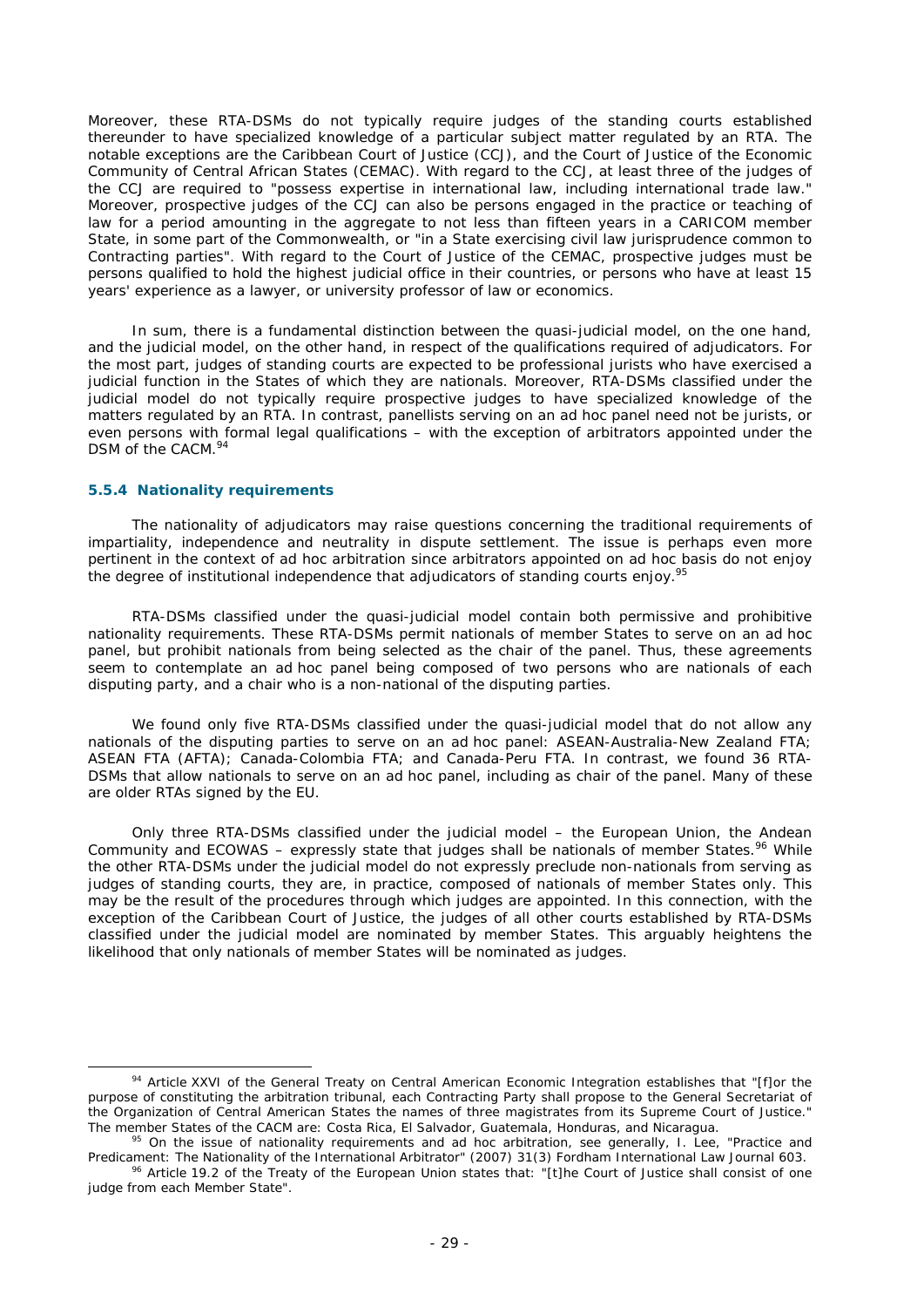## **5.5.5 Interim review**

The interim review stage of the dispute settlement process entails an adjudicating body issuing a preliminary version of its report to the disputing parties on which they can provide comments.

An interim review stage is a common feature of RTA-DSMs classified under the quasi-judicial model; it is not a feature of RTA-DSMs classified under the judicial model. Approximately 60% of RTA-DSMs classified under the quasi-judicial model provide for an interim review stage in the dispute settlement process. Of the 56 RTA-DSMs which do not provide for an interim review stage, 17 are agreements to which the EU is a party, while 13 are agreements to which EFTA is a party. EU practice is mixed. While some of the most recent RTAs to which the EU is a party provide for an interim review stage<sup>97</sup>, other recent RTAs to which it is a party do not.<sup>98</sup> Many RTA-DSMs with an interim review stage explicitly set forth a time frame within which an ad hoc panel must issue its interim report. Indeed, of the 91 RTA-DSMs that provide for an interim review stage, only five do not specify a timeframe within which an ad hoc panel should issue its interim report.<sup>99</sup> The timeframe specified in RTA-DSMs for the issuance of a panel's interim report ranges from 90 to 180 days, with most (73%) specifying a timeframe of 90 days.

## **5.5.6 Timeframes – Duration of the adjudicatory process**

The majority of RTA-DSMs classified under the quasi-judicial model specify timeframes within which the adjudicatory process should be concluded. Most (125 of 147) specify a timeframe for the issuance of a panel's final report.100 Of the 22 RTA-DSMs that do not specify such a timeframe, 50% are agreements to which the EU is a party, while 32% are agreements to which Turkey is a party. Most of these agreements to which the EU is a party are older RTAs. More recent RTAs to which the EU is a party specify the timeframe within which a panel is required to issue its final report. The timeframe for the issuance of a panel's final report varies across RTA-DSMs from 60 days to 225 days from the date on which the panel is composed. The most common timeframe specified for the issuance of a panel's final report is 120 days. This timeframe is specified in approximately 70 RTA-DSMs, and is prevalent in most RTAs to which the following countries/institutions are parties: ASEAN, Canada, Chile, China, Colombia, Japan, Korea, Mexico, New Zealand, Panama, Peru, and Thailand. The longest specified timeframe of 225 days is found in five agreements, all of which are RTAs to which the United States is a party.<sup>101</sup> Having said that, the two most recent RTAs to which the United States is a party provide for a timeframe of 150 days.<sup>102</sup> This might possibly be indicative of a shift in the practice of the United States in the direction of shorter timeframes for the issuance of a panel's final report.

36 RTA-DSMs classified under the quasi-judicial model provide for an expedited panel procedure in cases of "urgency". Urgent matters are often defined non-exhaustively as "including" those relating to perishable goods. Most RTAs to which ASEAN, Chile, China, the EU, Mexico, and Peru are parties provide for an expedited panel procedure in cases of urgency. In contrast, RTAs to which Canada, EFTA, Japan, Korea, Panama, Singapore, Turkey, the United States, and India are parties do not, usually, provide for an expedited panel procedure in cases of urgency. The timeframe for the adjudicatory process in cases of urgency is almost invariably half of the timeframe that applies in regular cases.

## **5.5.7 Appellate review**

Appellate review is not a typical feature of RTA-DSMs or, indeed, of international dispute settlement generally. The RTA-DSMs classified under the quasi-judicial model that feature appellate review are: MERCOSUR, SADC<sup>103</sup>, and ASEAN. In all three, the appellate review function, unlike the first instance dispute settlement function, is exercised by a standing body. Moreover, under all three systems of appellate review, appeals are limited to issues of law and legal interpretation. Thus, these

<sup>&</sup>lt;sup>97</sup> EU-Korea and EU-Cameroon.<br><sup>98</sup> EU–Eastern and Southern African States interim EPA and EU-Serbia.<br><sup>99</sup> ASEAN-China, China-Singapore, India-Singapore, Thailand-Australia, and Thailand-New Zealand.<br><sup>99</sup> ASEAN-China, Chin the time period is counted from the date of sourced from the date of the panel's interim report.<br><sup>101</sup> Korea-US, US-Australia, US-Bahrain, US-Morocco, and US-Oman.<br><sup>102</sup> US-Colombia and US-Panama.<br><sup>103</sup> At the time of writ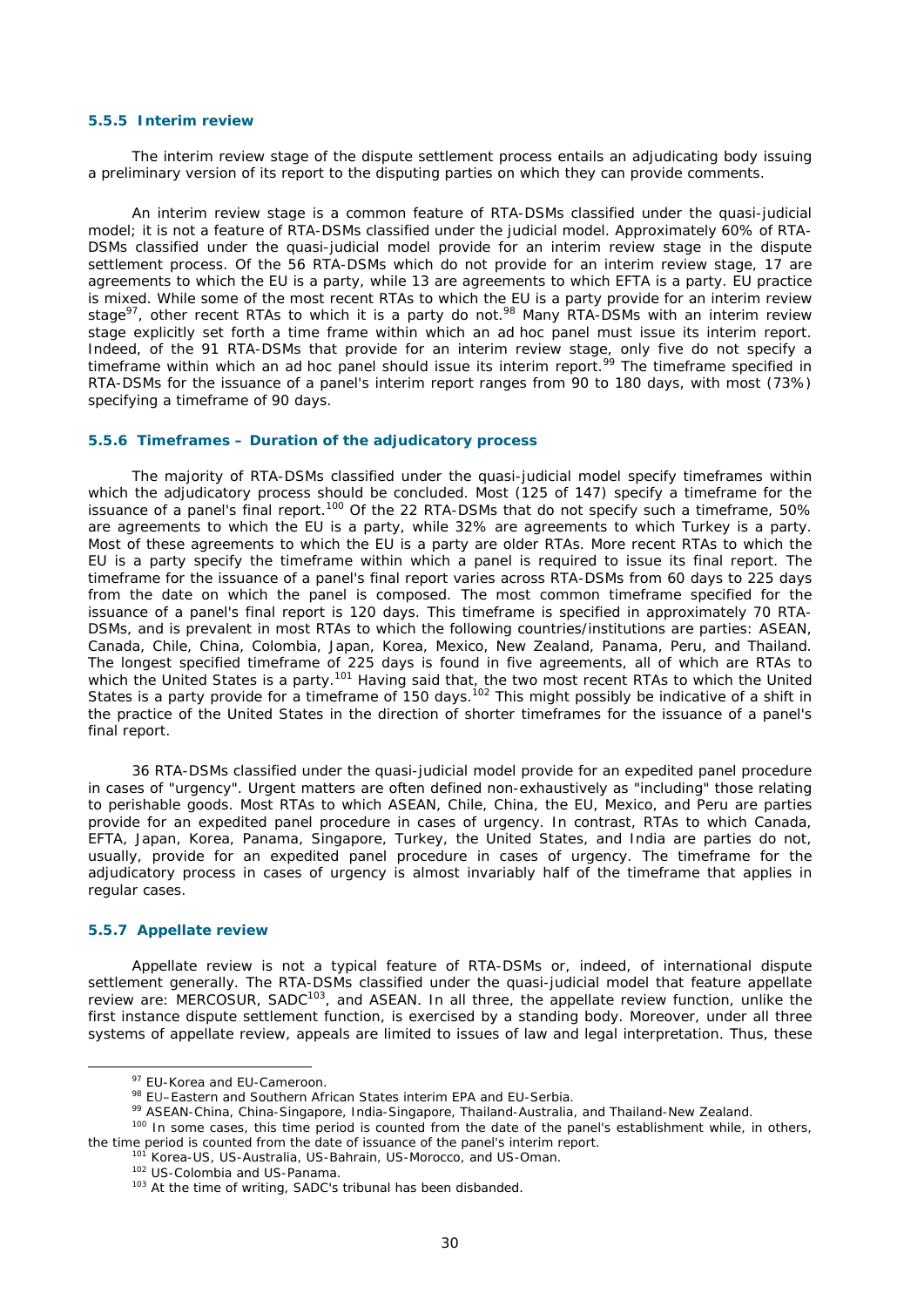standing appellate bodies have a limited mandate that does not encompass making factual determinations. Notwithstanding this limited mandate, none has been conferred with a power of remand.

MERCOSUR's Permanent Tribunal of Review (PTR)<sup>104</sup> is composed of five arbitrators and their alternates, bringing its complement of adjudicators to a total of ten. Each MERCOSUR Member State designates an arbitrator for a term of two years, and this term is renewable twice. The fifth arbitrator is appointed by mutual agreement among MERCOSUR's membership for a term of three years, and this term is not renewable unless all MERCOSUR members agree otherwise. The PTR sits as a division of three for disputes involving two parties, or as a division of five if there are more than two parties to a dispute. Interestingly, the disputing parties can agree to elect the PTR as the sole adjudicating body for the settlement of their dispute, in which case the PTR will have the same competence as an ad hoc arbitral panel, and no appeal of its decision is possible.<sup>105</sup>

ASEAN's appellate review mechanism was established by the 2004 "ASEAN Protocol on Enhanced Dispute Settlement Mechanism". This Protocol, in Article 12, establishes an Appellate Body which is composed of 7 persons, 3 of whom serve on any one case. At the time of writing, the Appellate Body's full complement of 7 persons had not been appointed. Article 12 of the Protocol mirrors Article 17 of the DSU in every respect. The appellate review mechanism of the ASEAN-DSM is almost identical to that of the WTO.

The SADC tribunal was established in 1992 but was not composed until 2005. The tribunal has many different types of jurisdictions. With respect to trade disputes, the tribunal has an appellate jurisdiction pursuant to which it hears appeals in respect of legal findings and conclusions of ad hoc panels established under SADC's trade protocol. This appellate review function of the tribunal was established in 2007 by the Protocol on the Tribunal and Rules of Procedure Thereof. The Tribunal is composed of 10 persons, 3 of whom serve on any one case.

In addition, two RTA-DSMs classified under the judicial model have some form of appellate jurisdiction. The European Court of Justice may hear appeals against judgments and orders of the General Court.<sup>106</sup> Appeals must be limited to points of law. In exceptional circumstances, the European Court of Justice can review decisions of the General Court on appeals against decisions of the European Union Civil Service Tribunal. Following amendments to the Treaty establishing the East African Community in 2006 and 2007, the East African Court of Justice was reconstituted to have two divisions: a First Instance Division and an Appellate Division. The Court's First Instance Division has jurisdiction to determine any matter before the Court in accordance with the Treaty Establishing the East African Community, subject to a right of appeal to the Appellate Division.<sup>107</sup> The Appellate Division's mandate is limited to "points of law"; "grounds of lack of jurisdiction"; and "procedural irregularity".108

#### **5.6 Post adjudication stage – Clarification and implementation**

#### **5.6.1 Clarification procedures**

Clarification procedures allow for disputing parties to request an adjudicating body that has issued a ruling in respect of the dispute to clarify the meaning of specific aspects of its ruling. Such procedures differ from interim review procedures both substantively and temporally. They can be triggered only after the issuance of a final ruling, and do not permit an adjudicating body to alter substantively its ruling in the light of views expressed by the parties. Clarification procedures are provided for in a small percentage of the RTA-DSMs classified under the quasi-judicial model (18%), while a larger percentage of RTA-DSMs classified under the judicial model (60%) provide for such procedures. Under the quasi-judicial model, many, but not all, of the RTA-DSMs that provide for a clarification procedure are agreements to which EFTA is a party.<sup>109</sup> Interestingly, in the case of RTA-

<sup>&</sup>lt;sup>104</sup> The PTR was established by the Protocol of Olivos, which entered into force in 2004.<br><sup>105</sup> Articles 23 *et seq*. of the Protocol of Olivos.<br><sup>106</sup> Article 256 of the Treaty on the Functioning of the European Union.<br><sup>1</sup> Colombia, Canada-Peru, CEFTA 2006, China-Costa Rica, EU-Eastern and Southern African States, Korea-ASEAN, MERCOSUR, Peru-China, Peru-Singapore, Peru-Mexico, and Turkey-Jordan.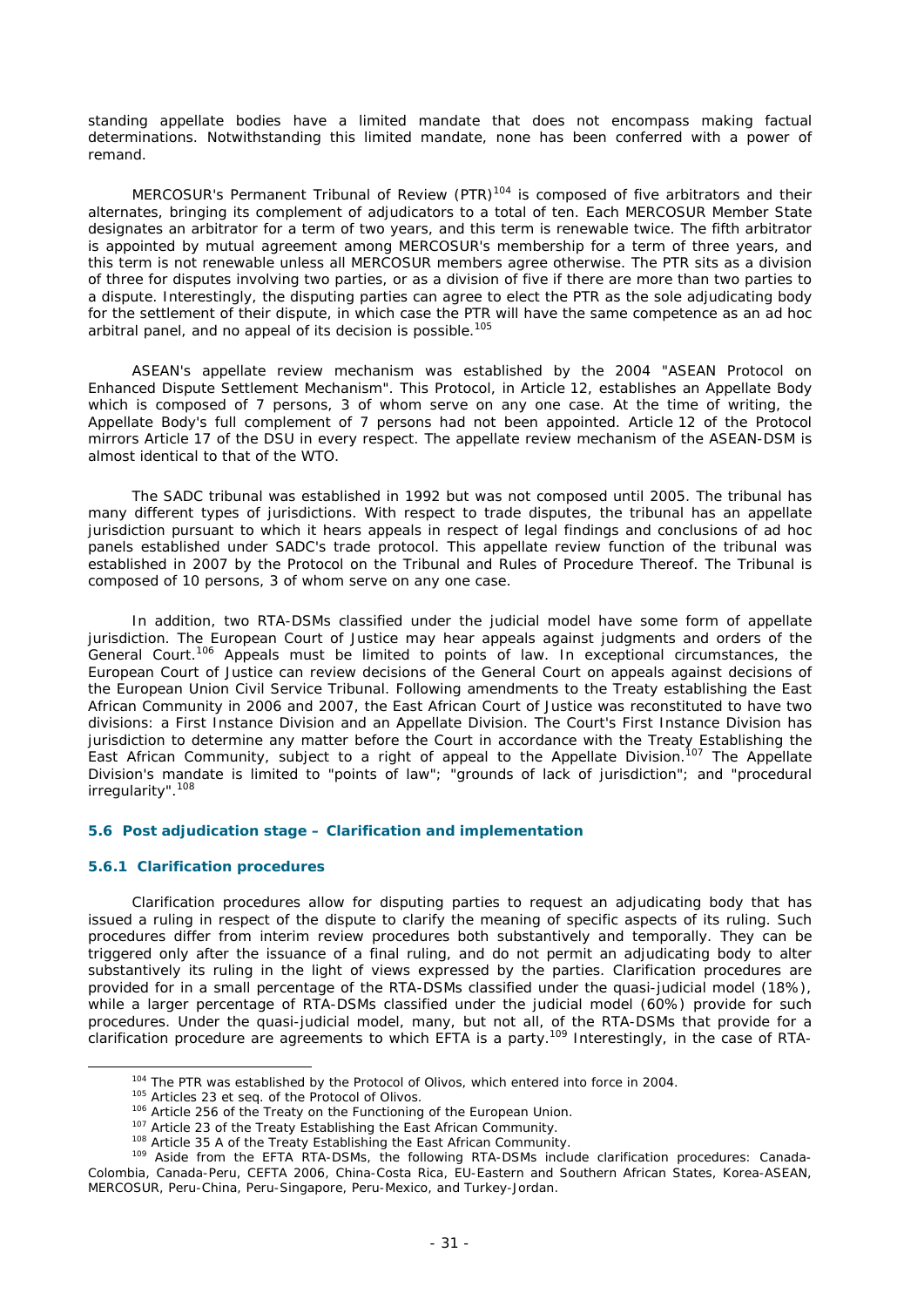DSMs to which EFTA is a party, clarification procedures are not explicitly provided for in the text of the agreements. Rather, these procedures exist through the incorporation by reference of the Permanent Court of Arbitration Optional Rules for Arbitrating Disputes between Two States. There is some correlation between RTA-DSMs that do not have an interim review stage, and RTA-DSMs that provide for clarification procedures. In this regard, of the 26 RTA-DSMs that provide for clarification procedures, 17 of them do not have an interim review stage. Thus, it appears that clarification procedures are, more often than not, in lieu of, rather than in addition to, an interim review stage.

We note that 1 out of the 3 RTA-DSMs classified under the quasi-judicial model that have appellate review mechanisms provide for clarification procedures. In this connection, MERCOSUR provides for a clarification procedure which applies to the reports of ad hoc panels, as well as its Permanent Tribunal of Review.

## **5.6.2 Implementation**

An important determinant of the effectiveness of a dispute settlement system is the extent to which a complainant can have a decision enforced against a recalcitrant respondent. In considering the design and functioning of RTA-DSMs, it is necessary to consider the extent to which RTA-DSMs specify procedures for the implementation of decisions rendered by adjudicating bodies under the quasi-judicial and judicial models, and for settlements negotiated between disputing parties under the political model. Thus, in this subsection, we consider the extent to which RTA-DSMs contain provisions regulating: (i) the time-period for the implementation of rulings of adjudicating bodies, and of settlements negotiated by disputing parties; and (ii) the review of any measures taken by a respondent to implement the rulings of an adjudicating body, or to implement the terms of a negotiated settlement with a complainant.

#### **5.6.2.1 Time-periods for implementation**

As explained further below, only 25 of the 69 RTA-DSMs that follow the political/diplomatic model specify remedies to which an injured party may have recourse in circumstances where the parties fail to reach a negotiated settlement through direct consultations between disputing parties, or through the intervention of a political body established under the RTA. These remedies are not precisely specified, and usually involve the affected party taking "appropriate measures"<sup>110</sup>, sometimes further described as "safeguard" measures.<sup>111</sup> Most of these RTA-DSMs do not provide for a timeframe within which a negotiated settlement must be implemented before a party may apply "appropriate measures" in response to the RTA-inconsistent measure(s).<sup>112</sup> A few require a certain period of time to elapse before appropriate measures may be applied. In some cases, the period is 1 month<sup>113</sup>, while in others the period specified is 3 months.<sup>114</sup> The absence of time-periods for implementation, or special procedures through which that timeframe may be determined, might perhaps be considered as consistent with the tenor of the political/diplomatic model of dispute settlement, more generally.

There is a high degree of variation among RTA-DSMs classified under the quasi-judicial model in respect of the time periods for the implementation of rulings that are rendered by ad hoc tribunals. The vast majority of RTA-DSMs allow disputing parties to agree, in the first instance, on the time period for implementation of a panel's rulings. However, a small number of such RTA-DSMs (11%) provide for the time-period for implementation to be included in the panel's report on the substantive merits of a dispute. A larger number of RTA-DSMs classified under the quasi-judicial model (37%) provide for a special arbitral procedure through which the time period for implementation can be determined, in the event that the disputing parties do not agree on a timeframe for implementation.

In respect of the RTA-DSMs that provide for the time period for implementation to be included in the final report of the panel, most of these are agreements to which Chile, Mexico, Central America, Panama, Peru, and Chinese Taipei, are parties. In some instances, this is a mandatory requirement

<sup>&</sup>lt;sup>110</sup> See subsection 5.7 below.<br><sup>111</sup> See e.g. EFTA-Turkey and EU-Iceland.<br><sup>112</sup> See e.g. EU-Syria, EU-Switzerland-Liechtenstein, EU-Norway, EU-Iceland, EU-FYROM, EU-Croatia, EU-Albania, and Melanesian Spearhead Group (MSG).<br><sup>113</sup> See e.g. Turkey-Croatia, Turkey-Albania, Turkey-FYROM, and Turkey-Montenegro.<br><sup>114</sup> See e.g. EFTA-Turkey, Turkey-Bosnia and Herzegovina, EU-Faroe Islands, Russian Federa

and Faroe Islands-Norway.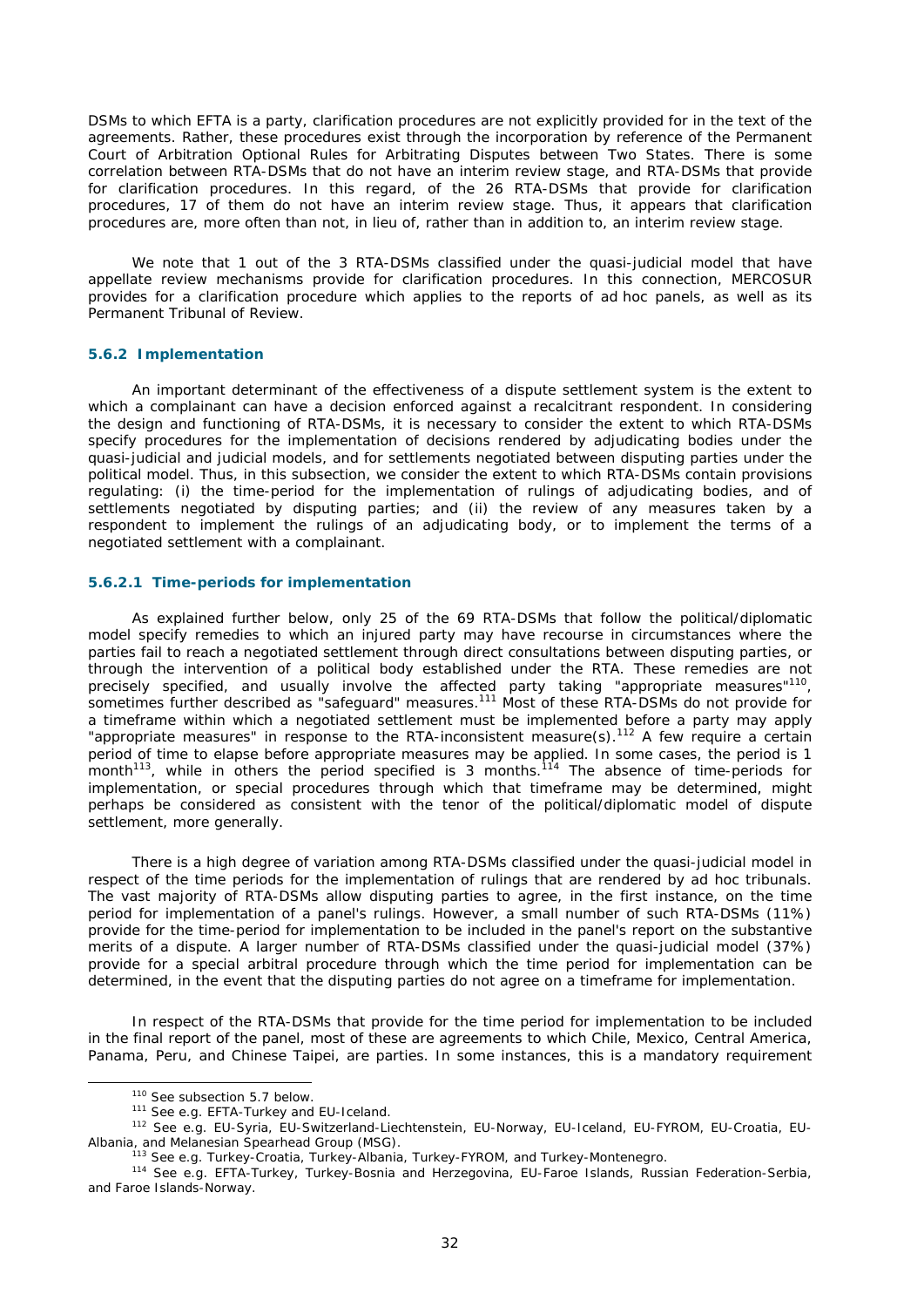imposed on panels while, in others, a panel may include this time-period in its report if it requested to do so by the disputing parties.

As regards RTA-DSMs that establish arbitral procedures for determining the period of time required for implementation, virtually all of these provide that, to the extent possible, the arbitral panel shall be composed of the same panellists that composed the original adjudicatory panel in the underlying dispute. There is a high degree of variation among these RTA-DSMs in relation to the timeframes applicable to the conduct of these procedures. A small number (6) do not specify when this procedure should commence.<sup>115</sup> Thus, disputing parties may, in principle, negotiate for an extended period of time on the timeframe for implementation. In these circumstances, the complaining party can, however, determine when a stalemate has been reached, and trigger the arbitral procedure for determining the time-period for implementation. More often than not, however, these RTA-DSMs specify when procedures for determining the timeframe for implementation should commence and end.<sup>116</sup> Generally, the timeframes for the commencement of these procedures range from within 20 - 50 days after the original panel has issued its ruling on the substantive merits of the dispute to the disputing parties. A few DSMs of RTAs to which Japan is a party require the respondent to notify the complainant of a reasonable period of time for implementation, and if the complainant disagrees with the respondent's proposal, the parties must engage in consultations, as a pre-requisite for arbitral proceedings on the reasonable period of time for implementation.<sup>117</sup> Under these RTA-DSMs, the timeframe for the commencement of the arbitral procedure ranges from within 20-30 days after the respondent receives the request for consultations.

Among RTA-DSMs that follow the quasi-judicial model, the duration of arbitral proceedings concerning the reasonable period of time for implementation can be as short as 15 days, or as long as 90 days, after referral of the matter to the panel. Between these two extremes, most RTA-DSMs require panels to issue their awards within timeframes ranging from 30 - 60 days.

Although 37% of RTA-DSMs classified under the quasi-judicial model provide for a special arbitral procedure for determining the timeframe required for implementation, only a small number (13) stipulate guidance on what this timeframe should be.118 Thus, under the vast majority of RTA-DSMs that follow the quasi-judicial model, the panel has unfettered discretion to determine how much time the respondent should be granted, based on the particular circumstances of each case. In a few instances guidelines are prescribed in either quantitative or qualitative terms. There is some variation among RTA-DSMs that specify a quantitative guideline. Most specify guidelines of 15 months<sup>119</sup>, and 12 months.<sup>120</sup> We also found one RTA-DSM that specifies a guideline of only 30 days<sup>121</sup>, and another RTA-DSM that specifies a guideline of 6 months.<sup>122</sup> A small number of RTA-DSMs (6) specify the guideline for the implementation period in qualitative terms.<sup>123</sup> The vast majority of these are recent agreements to which the EU is a party. Thus, for example, the EU-CARIFORUM States EPA specifies that the arbitral tribunal shall take into account: (i) the length of time that it will normally take the respondent to adopt comparable legislative or administrative measure to those which it identifies as being necessary to secure compliance; and (ii) demonstrable capacity constraints which may affect the adoption of the measures necessary for implementation of the panel's rulings and recommendations.

<sup>&</sup>lt;sup>115</sup> ASEAN-India, EFTA-Korea, EFTA-Mexico, EFTA-Singapore, India-Korea, and Korea-Singapore.<br><sup>116</sup> ASEAN-Australia-New Zealand, ASEAN-China, ASEAN-Japan, Australia-Chile, Brunei Darussalam-Japan, Canada-Costa Rica, Chile-China, Chile-Japan, China-Costa Rica, China-New Zealand, China-Singapore, EFTA-Albania, EFTA-Chile, EFTA-Hong Kong, China, EU-Bosnia and Herzegovina, EU-Cameroon, EU-CARIFORUM States, EU-Chile, EU-Côte d'Ivoire, EU-Mexico, EU-Montenegro, EU-Papua New Guinea/Fiji, EU-Korea, EU-Serbia, Hong Kong, China-New Zealand, India-Singapore, Japan-Indonesia, Japan-Malaysia, Japan-Mexico, Japan-Peru, Japan-Philippines, Japan-Singapore, Japan-Switzerland, Japan-Thailand, Japan-Viet Nam, Jordan-Singapore, Korea-ASEAN, Panama-Chile, and Peru-Chile.<br><sup>117</sup> Japan-Indonesia, Japan-Malaysia, Japan-Philippines, Japan-Singapore, and Japan-Switzerland.<br><sup>118</sup> ASEAN-Australia-New Zealand, Canada-Costa Rica, Chile-Mexico, Colombia-Nort

Kong-New Zealand, Japan-Peru, Japan-Singapore, EU-Cameroon, EU-CARIFORUM States, EU-Côte d'Ivoire, EU-<br>Papua New Guinea/Fiji, New Zealand-Singapore, and Panama-Chinese Taipei.

<sup>&</sup>lt;sup>119</sup> ASEAN-Australia-New Zealand, Canada-Costa Rica, and Japan-Peru.<br><sup>120</sup> Hong Kong, China-New Zealand, and Japan-Singapore.<br><sup>121</sup> Chile-Mexico.<br><sup>122</sup> Colombia-Northern Triangle (El Salvador, Guatemala, Honduras).<br><sup>123</sup>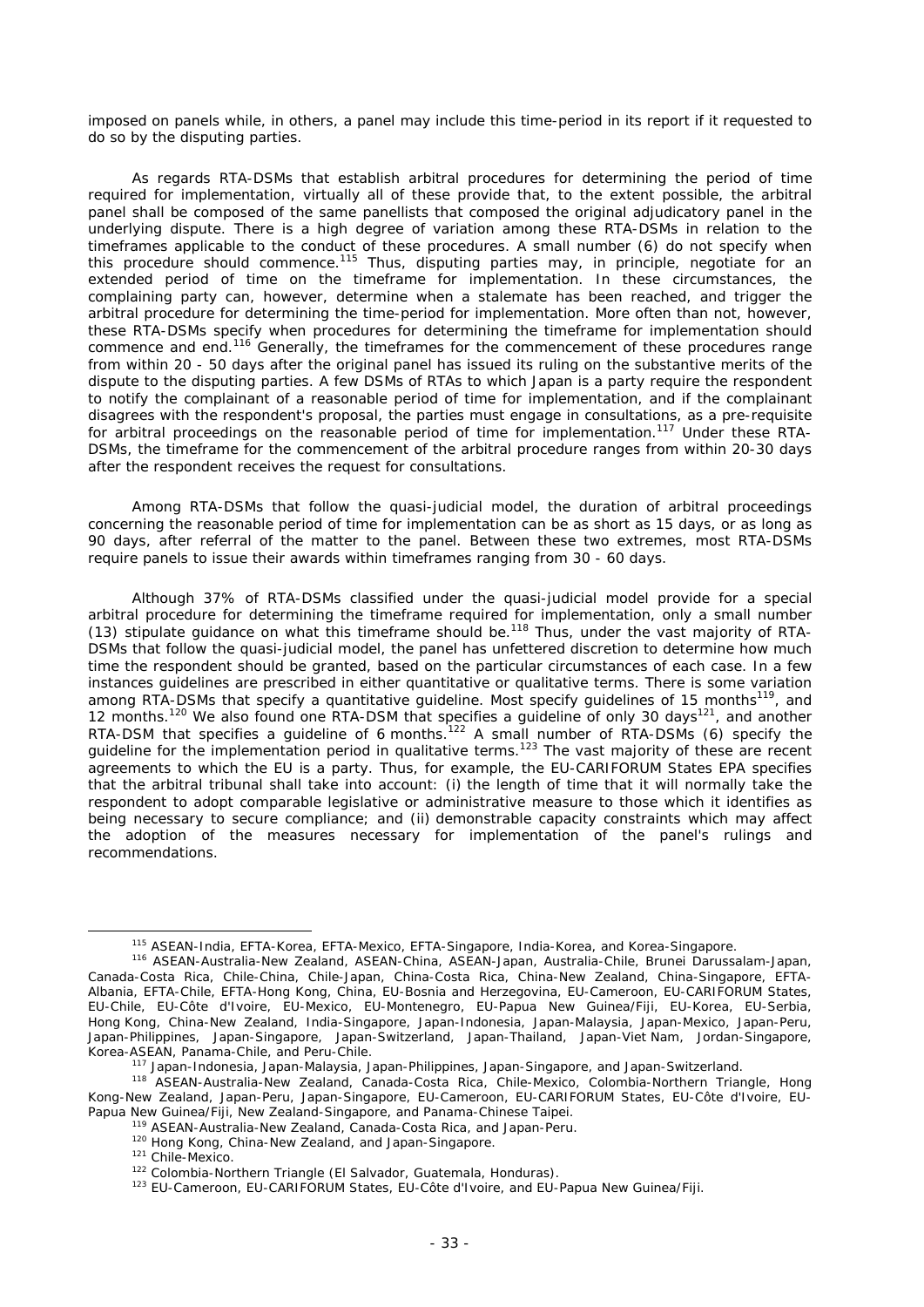A significant proportion of RTA-DSMs classified under the quasi-judicial model (52%) provide neither for the time-period for implementation to be prescribed in the panel's report on the substantive merits, nor for a special arbitral procedure through which the time-period for implementation can be determined. However, in approximately 24% of RTA-DSMs classified under the quasi-judicial model, the time-period for implementation is either explicitly stated, or can be inferred from the time-period that must elapse before a complainant may have recourse to temporary remedies in respect of the respondent's non-compliance. For example, under the majority of RTAs to which the United States is a party, there is no stated timeframe for compliance, neither is there a special arbitration procedure through which this may be determined. Nevertheless, if compliance satisfactory to the complaining party does not occur within 45 days, the disputing parties are expected to enter into negotiations "with a view to developing mutually acceptable compensation".<sup>124</sup> Other RTA-DSMs explicitly specify timeframes for implementation that range from 30 days to 15 months.125 Generally, these timeframes apply unless the parties agree otherwise. Because these RTA-DSMs, either explicitly or implicitly, set a timeframe for the implementation of the rulings of an ad hoc panel, the need for a panel to determine and include such a timeframe in its report on the substantive merits, or for a separate arbitral procedure to determine a timeframe for implementation, would appear to be obviated.

## **5.6.2.2 Compliance review**

Compliance review procedures enable a disputing party to request the adjudicating body to review the consistency of implementation measures adopted by a respondent.

Some RTA-DSMs frame compliance review as involving an assessment of the consistency of the implementing measure with provisions of the RTA generally. For example, Article 212 of the EU-CARIFORUM EPA states that "[i]n the event that there is disagreement between the Parties concerning the compatibility of any measure notified under paragraph 1, with the provisions of this Agreement, the complaining Party may request in writing the arbitration panel to rule on the matter." In other cases, the compliance review is framed as an assessment of the consistency with the findings of the ad-hoc adjudication body. Thus, for example, Article 21.16 of the Colombia-US FTA provides that the respondent party may request a compliance review if it considers that "it has eliminated the nonconformity or the nullification or impairment that the panel has found."

The Canada-Colombia FTA draws on WTO jurisprudence in regard to the scope of compliance proceedings. Under Article 2115, a party may request that the arbitral panel be reconvened to make a determination with respect to "any disagreement as to the existence or consistency with this Agreement of measures taken to comply with the determinations or recommendations of the previously established panel". A footnote to that provision adds that "[i]n interpreting the terms 'the existence or consistency with' and 'measures taken to comply', a compliance panel established under this paragraph shall take into account relevant jurisprudence under the WTO Understanding on Rules and Procedures for the Settlement of Disputes".

RTA-DSMs that follow the political/diplomatic model of dispute settlement do not contain special procedures through which it may be determined whether a disputing party has complied with a negotiated settlement, and thus, whether the application of "appropriate measures" to remedy an RTA-inconsistent measure should be precluded or withdrawn. That being said, and as explained below, a small number of RTA-DSMs that follow the political/diplomatic model of dispute settlement require that "appropriate measures" taken to remedy an RTA-inconsistent measure be the subject of regular consultations within the joint committee established by the RTA with a view to their relaxation, or abolition, when their maintenance is no longer justified.<sup>126</sup> Typically, these are RTAs to which Turkey is party. While this might not be a considered to be a compliance review procedure *stricto sensu*, it is a means through which a disputing party may seek the withdrawal of appropriate measures that have been applied against it.

 <sup>124</sup> US-Australia, US-Bahrain, US-Chile, US-Colombia, US-Morocco, US-Oman, US-Panama, US-Peru, US-Singapore, CAFTA-DR-United States, and Korea-US. Under NAFTA Chapter 20, the complaining party may begin suspending concessions if the disputing parties are unable to reach a mutually satisfactory solution within 30 days from the circulation of a panel's report in the underlying dispute.<br>125 ASEAN Free Trade Area (AFTA), Canada-EFTA, Canada-Israel, Canada-Peru, Chile-Central America,

Colombia-Mexico, EU-South Africa, Guatemala-Chinese Taipei, Honduras-El Salvador-Chinese Taipei, MERCOSUR-India, Mexico-Northern Triangle, New-Zealand-Singapore, Nicaragua-Chinese Taipei, Pakistan-China, Pakistan-Malaysia, Panama-Peru, and Peru-Mexico. 126 See *infra*, subsection 5.7.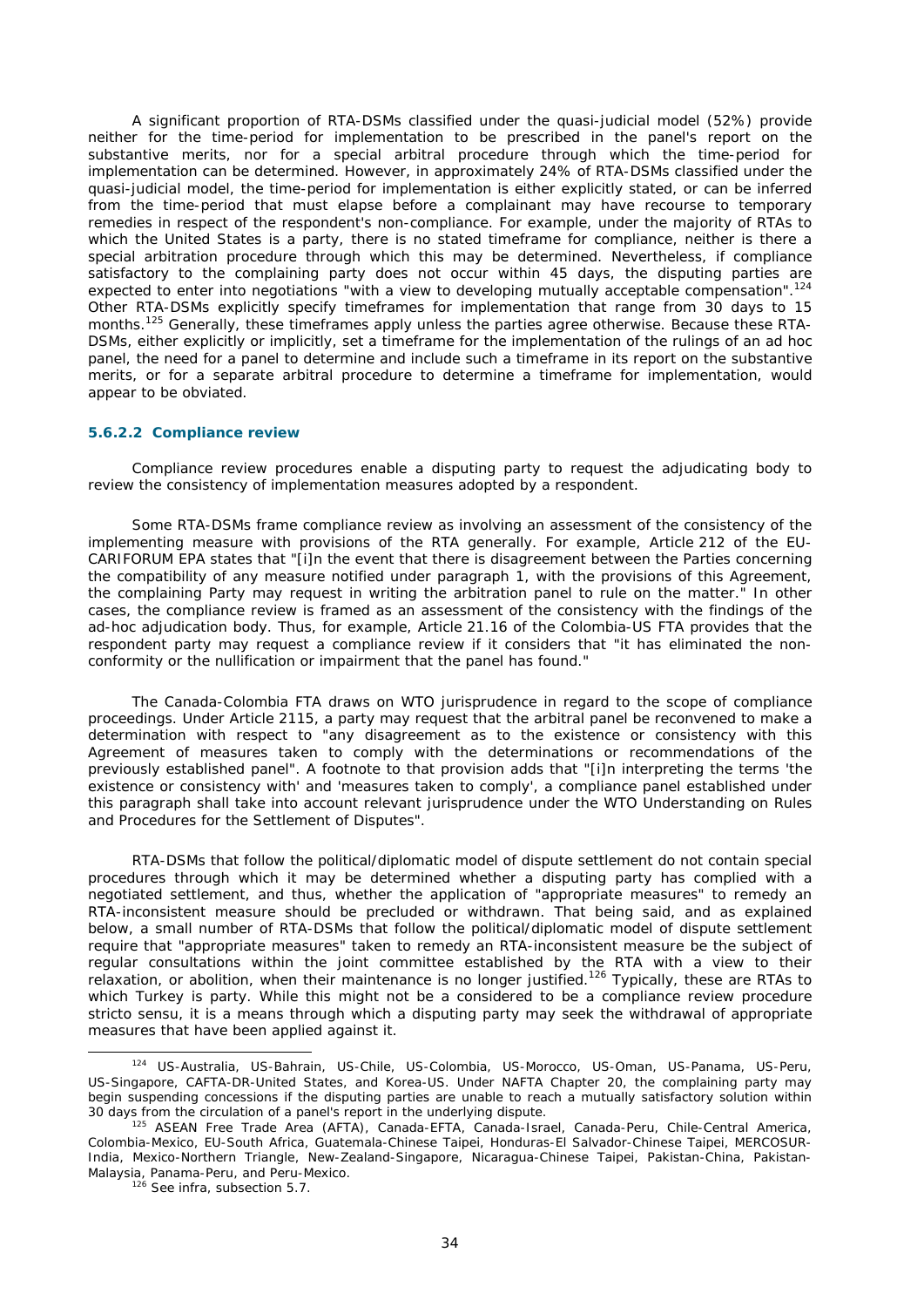Under the quasi-judicial model RTA-DSMs, compliance review procedures may take place either before a complainant has recourse to temporary remedies in respect of the non-compliance of the respondent (pre-retaliation), after a complainant has had recourse to such temporary remedies (postretaliation), or both. It would appear that the objective of such procedures depends on whether they occur prior, or subsequent to, a complainant's recourse to temporary remedies. Where a compliance review procedure occurs prior to the complainant's use of temporary remedies for non-compliance, such procedures condition the right of a complainant to have recourse to such remedies on a finding by a panel that a respondent has failed to comply with the rulings of a panel on the substantive merits of the dispute. In contrast, compliance review procedures that occur after the complainant has had recourse to temporary remedies for non-compliance are meant to determine whether these temporary remedies should remain in place, in the light of measures taken by a respondent to implement the rulings of a panel.

64% of RTA-DSMs classified under the quasi-judicial model provide for compliance review procedures. These RTA-DSMs envisage that the same ad hoc panel that adjudicated on the substantive merits of the underlying dispute will administer compliance review procedures. Approximately 13% of RTA-DSMs that follow the quasi-judicial model provide only for pre-retaliation compliance review<sup>127</sup>; 5% provide only for post-retaliation compliance review<sup>128</sup>; and 46% provide for both pre-retaliation and post-retaliation compliance review.<sup>129</sup> The vast majority of the 46% of RTA-DSMs under the quasi-judicial model that do not provide for compliance review procedures do not contain any provisions regulating the implementation stage of dispute settlement more generally.

Among RTA-DSMs that follow the quasi-judicial model, there is some degree of variation in respect of the timeframes applicable to the conduct of compliance review procedures. With regard to the timeframes for pre-retaliation compliance review, at one extreme, the timeframe is as short as 15 days from the date of the initiation of the compliance procedure<sup>130</sup>, and, at the other extreme, the timeframe can be as long as 120 days from the date of the initiation of the compliance procedure.<sup>131</sup> Between these two extremes, RTA-DSMs prescribe timeframes of 30, 45, 60, and 90 days, with the vast majority of RTA-DSMs specifying a timeframe of 60 days.132 In contrast, the timeframes for postretaliation compliance review range from 15 days to 90 days, with most RTA-DSMs prescribing a timeframe of 45-60 days. When both pre-retaliation and post-retaliation compliance review procedures are provided for, the timeframe applicable to the former is almost invariably longer than the timeframe applicable to the latter. For example, under the majority of RTAs to which the United States is a party, the timeframe of a compliance review procedure prior to a complainant's use of temporary remedies for non-compliance is 120 days, while the timeframe of a compliance review subsequent to the complainant's application of such remedies is 90 days.

 <sup>127</sup> ASEAN-China, ASEAN-India, ASEAN-Japan, ASEAN Free Trade Area (AFTA), Australia-Chile, Brunei Darussalam-Japan, Canada-Colombia, Canada-EFTA, Canada-Peru, Chile-India, Chile-Japan, China-Singapore,<br>India-Malaysia, Korea-Singapore, Pakistan-Malaysia, Panama-Singapore, Singapore-Australia, and Turkey-Chile.

<sup>&</sup>lt;sup>128</sup> Costa Rica-Mexico, EFTA-Korea, Japan-Switzerland, Jordan-Singapore, Pakistan-China, Panama-Peru, and Peru-Mexico.

<sup>129</sup> CAFTA-DR-United States, Chile-China, Chile-Colombia, Chile-Central America, China-Costa Rica, China-New Zealand, Colombia-Mexico, Colombia-Northern Triangle, EFTA-Albania, EFTA-Chile, EFTA-Colombia, EFTA-Hong Kong, China, EFTA-Montenegro, EFTA-Mexico, EFTA-Peru, EFTA-Serbia, EFTA-Singapore, EFTA-Ukraine, EU-Bosnia and Herzegovina, EU-Cameroon, EU-CARIFORUM States, EU-Chile, EU-Côte d'Ivoire, EU-Mexico, EU-Montenegro, EU-Papua New Guinea/Fiji, EU-Korea, EU-Serbia, Guatemala-Chinese Taipei, Honduras-El Salvador-Chinese Taipei, Hong Kong, China-New Zealand, India-Korea, India-Japan, India-Singapore, Japan-Indonesia, Japan-Malaysia, Japan-Mexico, Japan-Peru, Japan-Philippines, Japan-Singapore, Japan-Thailand, Japan-Viet Nam, Korea-US, Korea-ASEAN, New Zealand-Malaysia, Nicaragua-Chinese Taipei, Panama-Chile, Panama-Central America, Panama-Chinese Taipei, Peru-China, Peru-Singapore, Peru-Chile, Thailand-Australia, Thailand-New Zealand, Trans-Pacific SEP, US-Australia, US-Bahrain, US-Chile, US-Colombia, US-Morocco, US-Oman, US-Panama, US-Peru, and US-Singapore.

<sup>&</sup>lt;sup>130</sup> India-Singapore.<br><sup>131</sup> ASEAN-Australia-New Zealand, CAFTA-DR-United States, Canada-Colombia, Canada-Peru, Korea-US, US-Australia, US-Bahrain, US-Chile, US-Colombia, US-Morocco, US-Oman, US-Panama, US-Peru, and US-

Singapore.<br><sup>132</sup> ASEAN-China, ASEAN-India, ASEAN-Japan, ASEAN Free Trade Area (AFTA), Australia-Chile, Brunei<br>1141 Abile Lanan, China-New Zealand, China-Singapore, Darussalam-Japan, Chile-China, Chile-Colombia, Chile-India, Chile-Japan, China-New Zealand, China-Singapore, EFTA-Mexico, EFTA-Singapore, EU-Mexico, India-Japan, India-Malaysia, Japan-Indonesia, Japan-Malaysia, Japan-Peru, Japan-Philippines, Japan-Singapore, Japan-Thailand, Japan-Viet Nam, Panama-Chile, Peru-China, Peru-Singapore, Peru-Chile, Singapore-Australia, Trans-Pacific SEP, and Turkey-Chile.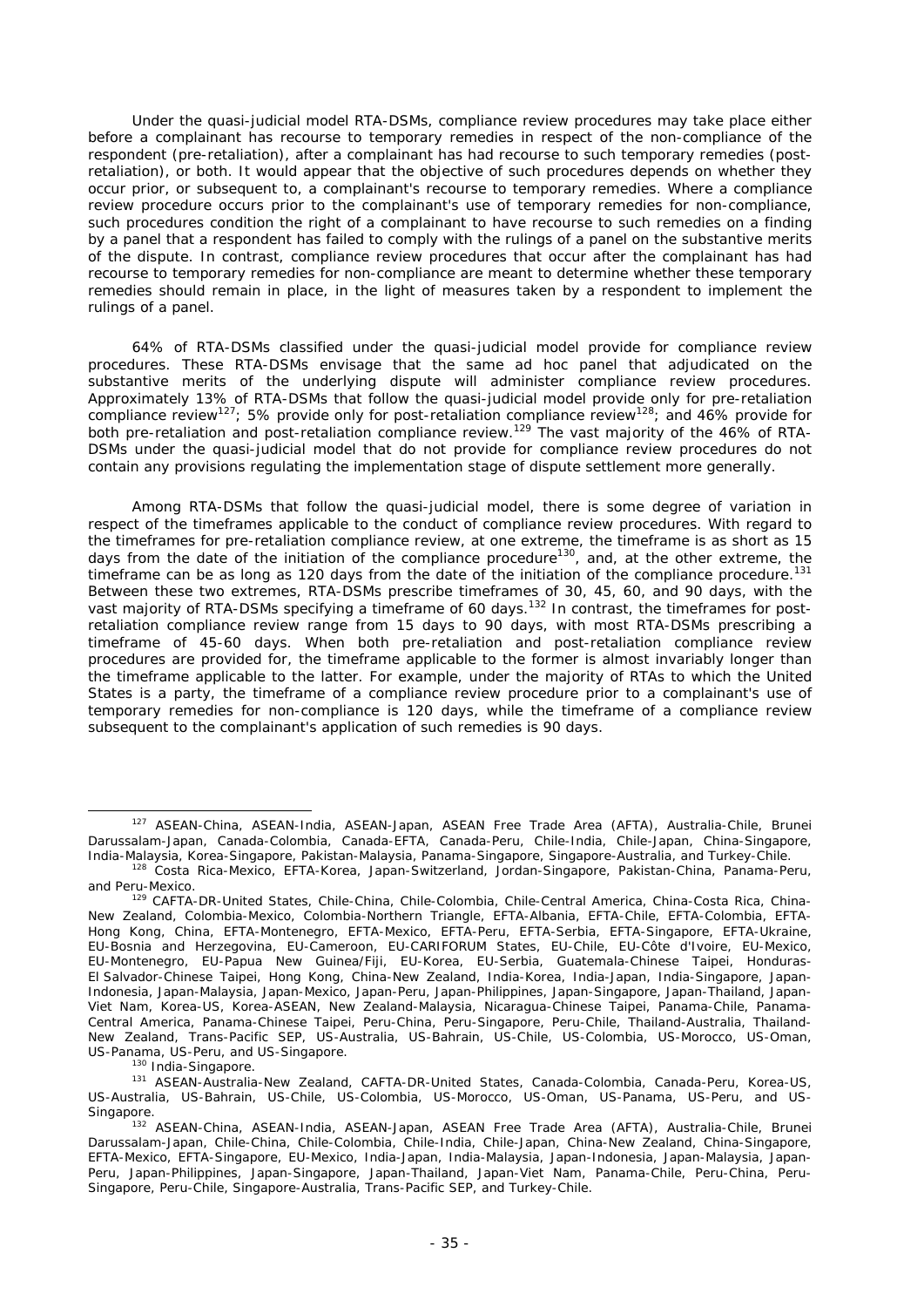An interesting feature of a small number of RTA-DSMs is that the ad hoc panel that adjudicated on the substantive merits of an underlying dispute can, on its own motion, initiate a compliance review procedure after the expiry of the time-period for the implementation of its rulings, and before the complainant can have recourse to temporary remedies for non-compliance.133 Most of these RTAs are RTAs to which Chinese Taipei is a party. Thus, for example, under the Panama-Chinese Taipei FTA, the respondent must inform the panel and the complaining member of any measures taken to comply with the panel's ruling within 5 days of the expiration of the time period for implementation. The panel must then, on its own motion, determine whether compliance has been achieved within 30 days after the expiration of the time period for implementation. The complaining party may have recourse to temporary remedies for non-compliance only after the panel has determined that the respondent's implementing measures have not achieved compliance with its rulings on the substantive merits of the underlying dispute.<sup>134</sup>

#### **5.7 Remedies**

In this section, we examine the approach of RTA-DSMs to the issue of remedies. We consider the issue of remedies at two distinct phases of the dispute settlement process. First, we consider the extent to which RTA-DSMs provide for interim remedies, that is, remedies to preserve the rights of the aggrieved party pending a decision by an adjudicating body on the substantive merits of the dispute. Second, we examine the issue of remedies subsequent to a decision being rendered by an adjudicating body on the substantive merits of a dispute.

Interim or provisional measures are a standard feature of all RTA-DSMs classified under the judicial model. Only a small number of RTA-DSMs classified under the quasi-judicial model provide for provisional measures (approximately 16%).<sup>135</sup> Most of these RTA-DSMs are agreements to which EFTA is a party, and the possibility of having recourse to these measures stems from the incorporation by reference of the Permanent Court of Arbitration Optional Rules for Arbitrating Disputes between Two States.

Only 25 of the 69 RTA-DSMs classified under the political/diplomatic model specify remedies to which an injured party may have recourse where the parties do not reach a negotiated settlement or the respondent party has failed to comply with a negotiated settlement that has been reached through direct consultations between disputing parties, or through the intervention of a political body established under the RTA. In some RTAs, the remedy is often not precisely specified, and usually involves the affected party taking "appropriate measures". In some cases, there are no explicit limitations on the form, extent or duration of these measures.<sup>136</sup> In contrast, other RTAs such as those to which the EU and Turkey are parties usually place limitations on the measures that an injured party can take. In this regard, the RTAs to which the EU is a party typically state that the measures chosen should "least disturb the functioning of the agreement." Further, such measures are to be the subject of consultations between the parties if the party against whom these measures are to be taken so requests.<sup>137</sup> RTAs to which Turkey is a party contain more stringent limitations. These RTAs limit the application of "appropriate measures" in four ways: (i) the "appropriate measures" taken must be notified to the joint committee established under the RTA; (ii) the "appropriate measures" taken shall be restricted with regard to their extent and duration; (iii) priority must be given to those

<sup>&</sup>lt;sup>133</sup> Guatemala-Chinese Taipei, Honduras-El Salvador-Chinese Taipei, Nicaragua-Chinese Taipei, Panama-Chinese Taipei, Chile-Central America, and Panama-Central America.

<sup>&</sup>lt;sup>134</sup> Article 19.17(4) of the Panama-Chinese Taipei.<br><sup>135</sup> CEFTA 2006, EFTA-Albania, EFTA-Croatia, EFTA-Egypt, EFTA-Lebanon, EFTA-Montenegro, EFTA-SACU, EFTA-Serbia, EFTA-Tunisia, EFTA-Ukraine, EU-Bosnia and Herzegovina, EU and Southern African States interim EPA, EU-Montenegro, EU-Algeria, MERCOSUR, Turkey-Georgia, Turkey-Israel, Turkey-Palestinian Authority,<br>Turkey-Syria, and Turkey-Tunisia.<br><sup>136</sup> Soo e.g. Pussian Eoderation Serbia Melanesian Seserbaed Creup (MCC), Fases Isla

See e.g. Russian Federation-Serbia, Melanesian Spearhead Group (MSG), Faroe Islands-Norway, EFTA-Turkey, and ECO. In respect of those RTA-DSMs classified under the political/diplomatic model that do not place explicit limitations on the "appropriate measures" that an injured party can take to remedy non-compliance, an interesting and open question is whether such measures are, nevertheless, subject to the limitations applicable to countermeasures under customary international law. The International Law Commission's (ILC) Articles on *Responsibility of States for Internationally Wrongful Acts* (ILC Articles) contain, in Chapter II thereof, limitations on the application of countermeasures. While it is open to debate which parts of the ILC Articles constitute "codification" (*lex lata*), and which parts "progressive development" (*lex ferenda*), it might be argued that, at a minimum, customary international law encompasses the principles of proportionality and necessity. In the result, the application of "appropriate measures" by an RTA member would be circumscribed by these principles.<br><sup>137</sup> EU-Syria, EU-Switzerland-Liechtenstein, EU-Norway, EU-Iceland, EU-Macedonia, EU-Faroe Islands,

EU-Croatia, and EU-Albania.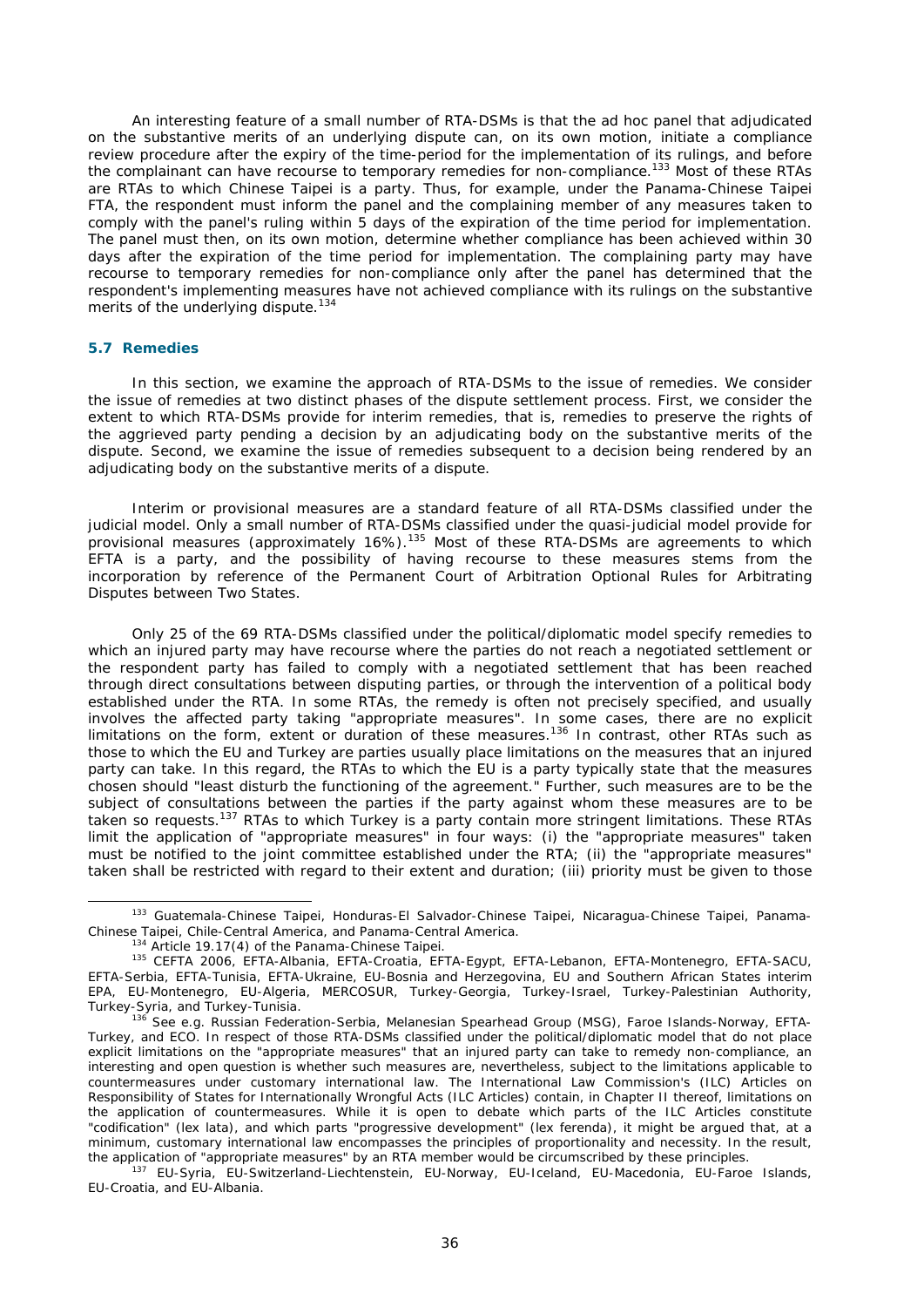measures that will least disturb the functioning of the RTA; and (iv) the measures shall be the subject of regular consultations within the joint committee established by the RTA with a view to their relaxation, or abolition, when their maintenance is no longer justified. Similar conditions are found in the Ukraine-Moldova and Ukraine-Macedonian RTAs.

Most RTA-DSMs that follow the quasi-judicial model specify the temporary remedies of compensation, and retaliation in the form of the suspension of negotiated concessions under the RTA. More particularly, we found that 85 RTAs specify compensation<sup>138</sup>; 107 specify retaliation in the form of suspending concessions under the RTA<sup>139</sup>; and 88 specify cross-retaliation, that is, the possibility of suspending concessions in a different sector than the sector that has been affected by an RTAinconsistent measure.<sup>140</sup>

A feature of RTAs to which the United States is a party is the possibility of a responding party providing financial compensation as an alternative to the suspension of concessions by the complaining party. This type of remedy is innovative because, in the trade context, compensation has traditionally been understood to mean the offering of a market access or other trade benefit by the responding party, rather than the offering of compensation in monetary terms. In other words, the respondent who is not in compliance with its obligations reduces trade barriers equivalent to the amount of harm suffered through its measures. Certainly, this has been the understanding of "compensation" as a temporary remedy in the WTO system.<sup>141</sup> An issue that might make financial compensation difficult for parties to agree on is the question of how such compensation is to be calculated. In this regard, most RTAs to which the United States is a party provide for the respondent to offer the complainant an annual "monetary assessment" that is typically set at half of the level of concessions that the complainant would otherwise be entitled to suspend.

Most RTA-DSMs that specify retaliation in the form of suspension of concessions also specify cross-retaliation, that is, the suspension of concessions under a different sector than the sector that has been affected by an RTA-inconsistent measure. This is particularly important for so-called North-South RTAs since market asymmetries may make retaliation under the affected sector difficult or impracticable for a developing country complainant.<sup>142</sup> It should be noted that under the vast majority of RTA-DSMs, the right of a complainant to retaliate by suspending negotiated concessions under an RTA is circumscribed by certain principles that regulate the form and level concessions to be suspended. First, with regard to the form of concessions to be suspended, cross-retaliation – where it is provided for – should only be resorted to in circumstances where it is impracticable for the complainant to suspend concessions in the same sector that has been affected by an RTA-inconsistent measure. Second, with regard to the level of concessions to be suspended, a complainant's suspension of concessions must be proportional to the harm caused by the respondent's RTAinconsistent measure.<sup>143</sup>

There are also RTA-DSMs that follow the quasi-judicial model that do not specify the particular remedies that a complainant can have recourse to in the event that the respondent fails to comply

<sup>143</sup> See subsection 5.7.2.

 <sup>138</sup> See e.g. ASEAN-India, ASEAN-Japan, ASEAN (AFTA), Australia-Chile, Canada-Chile, Canada-Colombia, Canada-Costa Rica, Canada-Peru, Chile-China, Chile-Colombia, China-Costa Rica, China-New Zealand, China-Singapore, EFTA-Albania, EFTA-Chile, EFTA-Colombia, EFTA-Mexico, EFTA-Peru, EU-Cameroon, EU-CARIFORUM States, EU-Chile, EU-Eastern and Southern African States interim EPA, EU-Korea, India-Singapore, India-Japan, India-Malaysia, Japan-Mexico, Japan-Peru, Japan-Thailand, Korea-Singapore, Korea-Chile, US-Australia, US-Bahrain, US-Colombia, and US-Panama.<br>139 See e.g. ASEAN-India, ASEAN-Japan, Australia-Chile, CAFTA-DR-United States, Canada-Chile, Canada-

Colombia, Canada-EFTA, Chile-China, Chile-Central America, Chile-Mexico, China-New Zealand, China-Singapore, Colombia-Mexico, Costa Rica-Mexico, EFTA-Albania, EFTA-Chile, EFTA-Colombia, EU-Bosnia and Herzegovina, EU-Lebanon, EU-Mexico, EU-Montenegro, EU-Korea, India-Malaysia, Japan-Indonesia, Japan-Malaysia, Japan-Mexico, Japan-Philippines, Japan-Singapore, Korea-US, Korea-Chile, US-Australia, US-Chile, and US-Oman.<br><sup>140</sup> See e.g. ASEAN-Australia-New Zealand, ASEAN-China., ASEAN–India, Australia–Chile, Canada–Chile,

Canada–Colombia, Canada–Peru, Chile–Mexico, Chile–India, EFTA-Hong Kong, China, EFTA-Singapore, EFTA-Ukraine, Singapore-Australia, Thailand-Australia, Thailand-New Zealand, Israel-Mexico, and India-Malaysia.<br><sup>141</sup> See WTO Secretariat, *supra*, fn 9.<br><sup>142</sup> On the issue of cross-retaliation and developing countries, see L.

in the WTO Dispute Settlement System: An Important Enforcement Mechanism for Developing Countries?" (2008)<br>7(3) World Trade Review 511.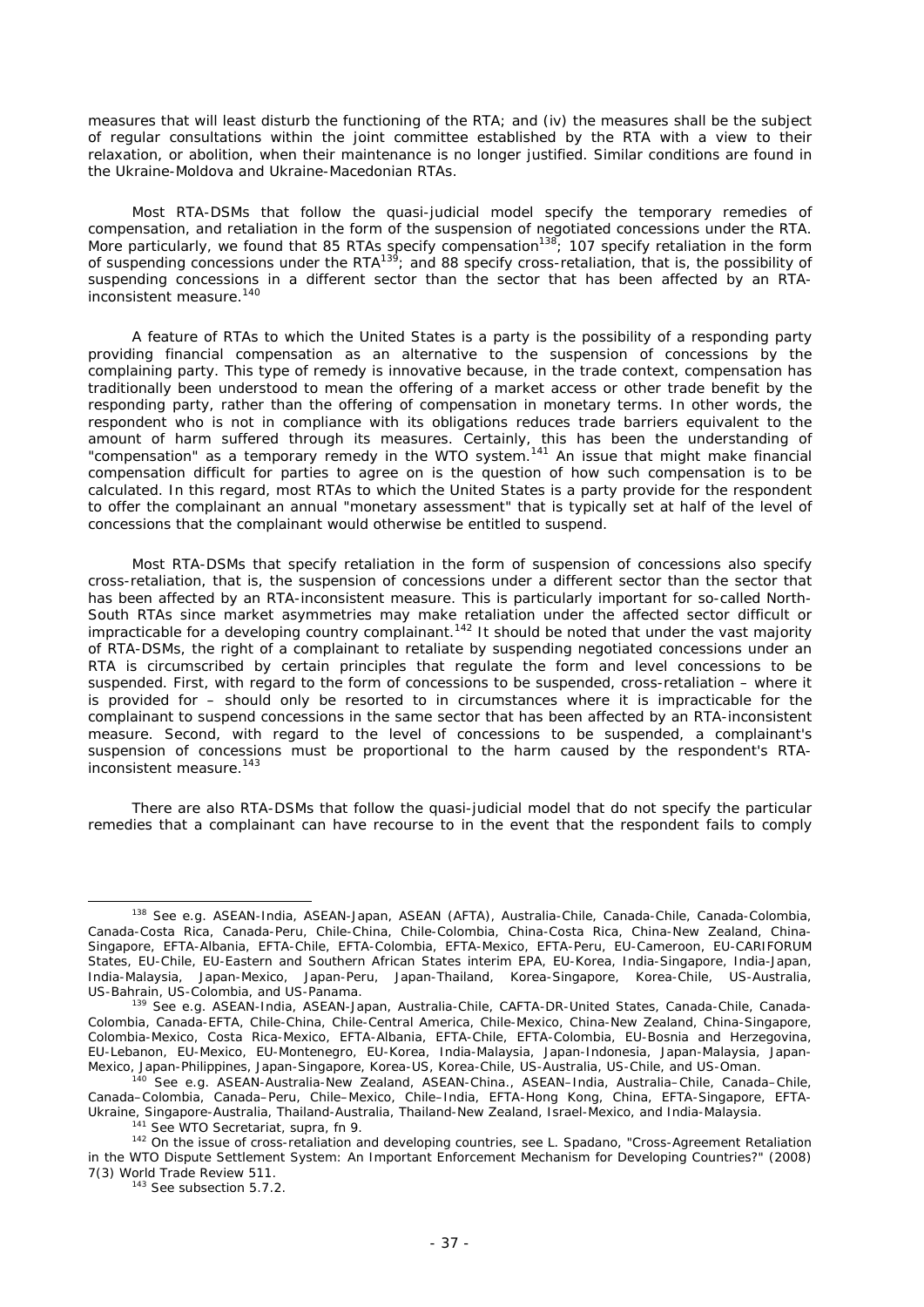with the rulings and recommendations of an ad hoc panel.<sup>144</sup> The majority of these agreements are RTAs to which EFTA is a party. These RTAs place an obligation on the party found to be in breach of its RTA commitments to comply with the ruling of an ad hoc panel. This lack of regulation at the postadjudication stage is striking, particularly because these agreements envisage the settlement of disputes through a legalistic procedure. In other words, although all these RTAs provide a complainant with a right of access to a third party adjudicatory process, which is not conditioned on the consent of the respondent–they do not specify the means by which the result of that process might be enforced. It might be argued that the absence of treaty regulation with regard to remedies for non-compliance leaves open the possibility that an RTA member could have recourse to countermeasures under customary international law with a view to inducing compliance with the ruling of an ad hoc panel.

The vast majority of RTA-DSMs classified under the judicial model are silent on the question of remedies for non-compliance with the rulings of their standing courts. While all of the RTA-DSMs employing the judicial model state that the judgments of their courts are binding and shall be implemented by the relevant Member State, only four explicitly provide a means through which these judgments can be enforced. Three of these RTA-DSMs empower their courts to impose sanctions on Member State that has failed to comply with their rulings.<sup>145</sup> For example, in the EU system, the ECJ may impose penalty payments or lump sums on a Member State that fails to comply with its judgment.<sup>146</sup> This procedure is not initiated directly by a complainant member State, but rather by the European Commission which must also give its view on the actual amount to be paid by the Member State concerned.<sup>147148</sup> The Andean Court of Justice's judgments may be enforced through the suspension of concessions to a respondent. Concessions may be suspended not only by a complainant in the underlying dispute, but, in addition, by any other Member State of the Andean Community.<sup>149</sup> No other RTA-DSM classified under the judicial model provides for this type of remedy.

In the case of the Andean Community, private parties can use the judgement of the Andean Court of Justice to seek damages from the Member State that took the illegal measure. A judgement of failure to fulfil obligations issued by the Andean Court of Justice against a Member States "constitutes legal and sufficient title for a private party to request a domestic judge compensation for damages and other harm".<sup>150</sup>

#### **5.7.1 Relationship between compliance review procedures and temporary remedies for non-compliance**

It seems fair to say that, in circumstances where a respondent has adopted measures that it took in good faith to implement the rulings of an adjudicating body, the complainant should be precluded from applying temporary remedies for non-compliance until such time as it has been determined, through a compliance review procedure under the RTA, that the implementing measures adopted by the respondent have not achieved compliance with the rulings rendered in the underlying dispute. Seen in this light, a compliance review procedure can serve to forestall an unwarranted application of temporary remedies by the complainant. However, the ability of a compliance review procedure to have this "preventive" effect depends on the extent to which its relationship with the procedures for the application of temporary remedies for non-compliance is clearly defined. In other

 <sup>144</sup> CACM, CEFTA, EFTA-Croatia, EFTA-Egypt, EFTA-FYROM, EFTA-Israel, EFTA-Jordan, EFTA-Lebanon, EFTA-Morocco, EFTA-Palestine, EFTA-SACU, EFTA-Tunisia, Egypt-Turkey, EU-Eastern and Southern African States interim<br>EPA, EU-San Marino, SACU, SADC, Turkey-Jordan, US-Israel, and US-Jordan.

<sup>&</sup>lt;sup>145</sup> CEMAC, EU, and COMESA.<br><sup>145</sup> CEMAC, EU, and COMESA. **146 Bronchers and US-Jordan COMES** and Baetens and Baetens have supposed that the financial compliance inducements in the EU could serve as a model for incorporating financial remedies into WTO dispute settlement. (Marco Bronckers and Freya Baetens, "Reconsidering Financial Remedies in WTO Dispute Settlement", 16(2) *Journal of International Economic Law* 281-311.<br>
<sup>147</sup> See Article 260 of the TFEU (ex Article 228).<br>
<sup>148</sup> Article 41 of the ATJ Treaty and Article 91 of the ATJ Statute.<br>
<sup>148</sup> Article 27 of the ATJ treaty provides: "Were the Court to decide that the Member C

complied with its obligations, the country at fault would be compelled to take the necessary steps to execute the judgment within a period of no more than ninety days after notification. If that Member Country fails to fulfil the obligation stated in the previous paragraph, the Court, summarily and after hearing the opinion of the General Secretariat, shall establish the limits within which the claimant country or any other Member Country may restrict or suspend, in whole or in part, the benefits obtained by the Member Country at fault under the Cartagena Agreement. and after hearing the opinion of the General Secretariat, shall establish the limits within which the claimant country or any other Member Country may restrict or suspend, in whole or in part, the benefits obtained by the Member Country at fault under the Cartagena Agreement." 150 Article 30 of the Treaty Establishing the Andean Court of Justice.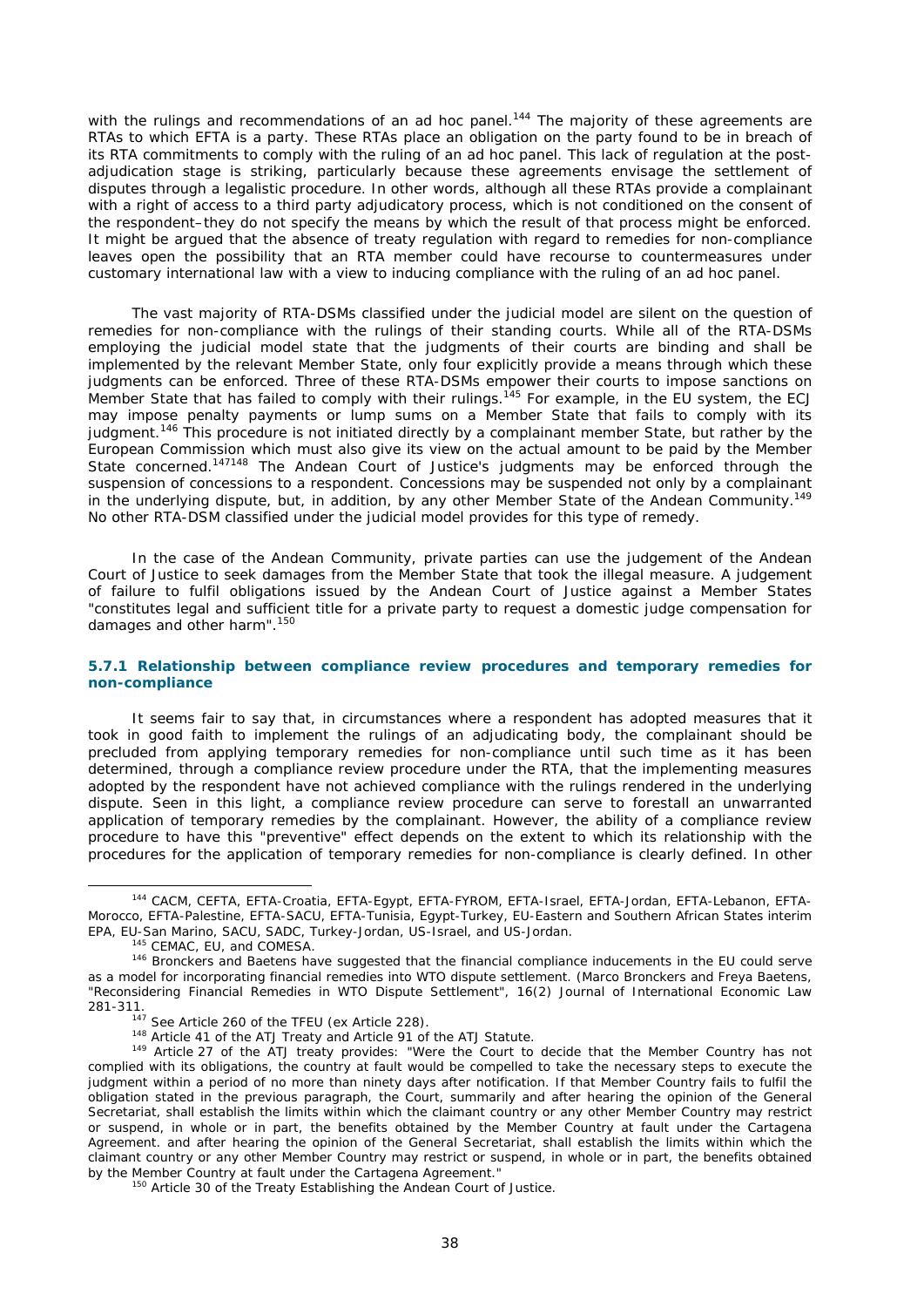words, the compliance review procedure, and the complainant's right to apply temporary remedies in respect of the respondent's non-compliance, must be properly sequenced to preclude a complainant from applying such remedies while a compliance review procedure is pending. While the point may seem fairly obvious, "sequencing" has been a matter of discussion in the WTO since the DSU came into force in 1995. The issue concerns in particular the relationship between Article 21.5 and Article 22.2 of the DSU. In short, the issue is whether the complainant is entitled to request authorization to suspend concessions before a panel (and the Appellate Body) has established, pursuant to Article 21.5 of the DSU, that there has been a failure to comply with rulings and recommendations of the DSB.<sup>151</sup>

We sought to determine whether, and to what extent, RTA-DSMs that contain compliance review procedures clearly define the sequential relationship between these procedures, on the one hand, and procedures for the application of temporary remedies for non-compliance, on the other hand. We found that approximately 74 RTA-DSMs that follow the quasi-judicial model have dealt with the "sequencing issue" by not allowing a complainant to suspend concessions before a compliance review procedure is completed. In other words, the ability of a complainant to retaliate is contingent upon a finding that the respondent has not complied with the rulings of the ad hoc panel in the underlying dispute.152

For example, under recent RTAs to which the EU is a party, the sequencing problem is avoided by setting out a sequential relationship between the compliance review procedure, negotiations on compensation for the respondent's non-compliance, and, finally, the application of "appropriate measures" by the complainant to remedy temporarily the respondent's failure to implement the panel's rulings in the underlying dispute. Negotiations on compensation can be initiated only if a panel has found that implementing measures adopted by the respondent have not achieved compliance with the panel's rulings in the underlying dispute, and the complainant may adopt appropriate measures to remedy temporarily the respondent's non-compliance only if negotiations on compensation are unsuccessful. In the result, a complaining party's access to temporary remedies for non-compliance is contingent on the outcome of the compliance review procedure.<sup>153</sup>

#### **5.7.2 Procedures for challenging the form and amount of retaliation**

As noted above, 107 RTA-DSMs that follow the quasi-judicial model specify retaliation in the form of suspension of concessions under the RTA, and 88 specify cross-retaliation. These remedies are typically circumscribed by certain principles governing the form and amount of concessions to be suspended as a temporary remedy for the respondent's failure to implement the rulings of an ad hoc panel in the underlying dispute. All RTA-DSMs falling within the quasi-judicial model that provide for this type of temporary remedy require that the complainant suspend concessions equivalent in effect to the nullification or impairment caused by the impugned measure. Different formulations are used across RTA-DSMs, but the prescription of equivalence is similar. Thus, under RTAs to which the United States is a party, "the complainant may suspend the application to the other party of benefits of equivalent effect" while under RTAs to which Japan is a party, the suspension of concessions by a complainant must be "restricted to the same level of nullification or impairment that is attributable to the failure to comply with the award". This requirement of equivalence highlights that in international trade dispute settlement, temporary remedies typically are not punitive in nature, but rather, are meant to rebalance, pending full compliance, the negotiated balance of concessions disturbed by an RTA-inconsistent measure.

Certain RTA-DSMs also make the principles governing retaliation legally enforceable against a complainant by establishing procedures through which a respondent can challenge the form and amount of concessions that have been suspended by a complainant, or that a complainant proposes to suspend. We found that approximately 68% of RTA-DSMs classified under the quasi-judicial model establish a special arbitral procedure through which a respondent can challenge the suspension of

<sup>&</sup>lt;sup>151</sup> See WTO Secretariat, *supra*, fn 9, pp. 85-86.<br><sup>152</sup> For example, Article 10(1)of Chapter 16 of the Singapore-Australia, Article 19.17(4) of the Panama-the Separate Customs Territory of Taiwan, Penghu, Kinmen and Matsu, Article 21.16(2) of the US-Colombia, Article 20.14(2) of the Korea-Singapore, and Article 123 of the Japan-Vietnam.

<sup>153</sup> See e.g. Articles 212-213 of the EU-CARIFORUM States EPA.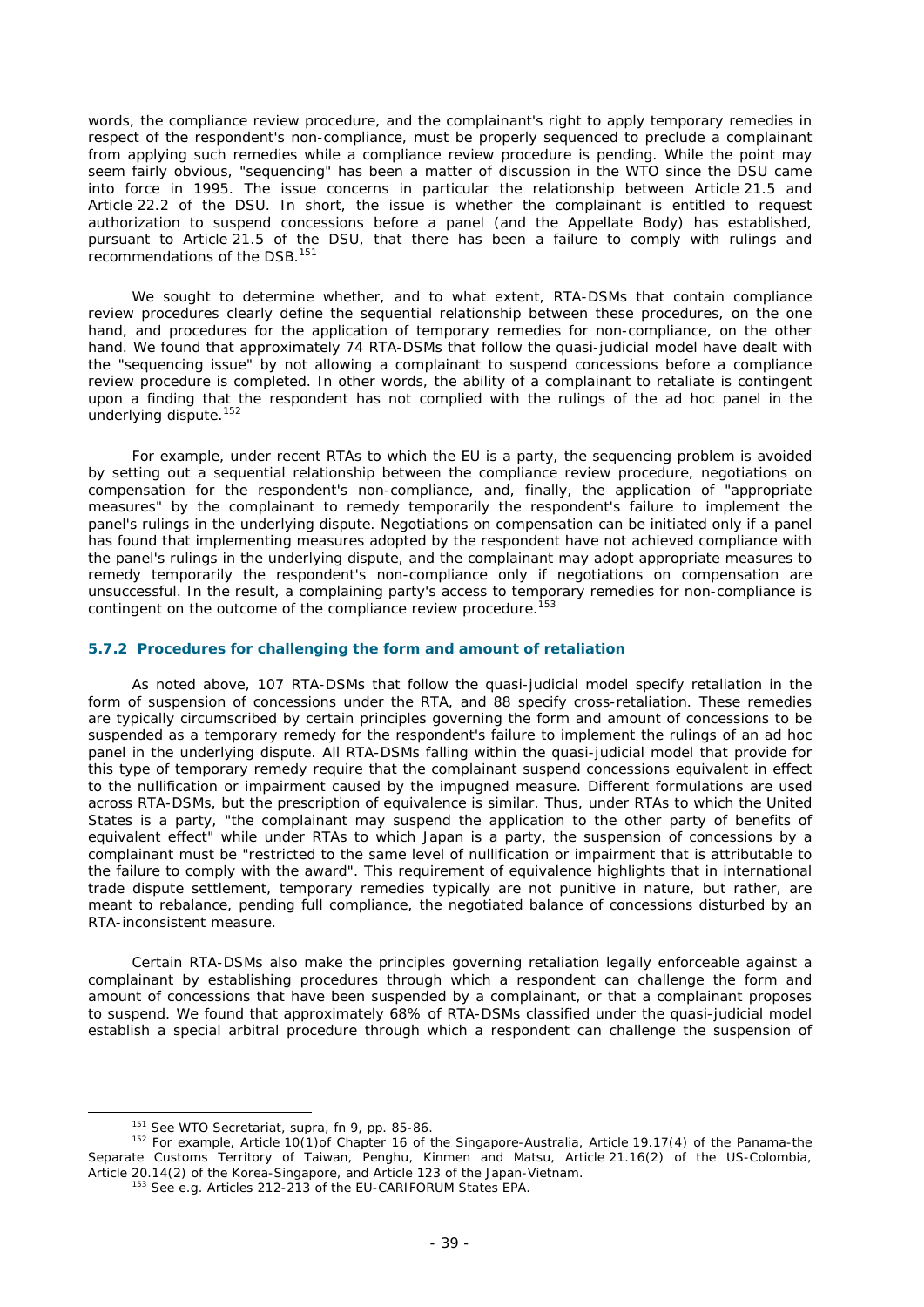concessions applied, or proposed to be applied, by the complainant.<sup>154</sup> These RTA-DSMs, almost invariably, envisage a procedure administered by the original panel that considered the substantive merits of the underlying dispute. These procedures can be initiated either before<sup>155</sup> or after<sup>156</sup> the suspension of concessions by a complainant. In the former case, the challenge is to the form or level of concessions that the complainant *proposes* to suspend, while in the latter case, the challenge is to the form or level of concessions that the complainant has *actually* suspended.

The timeframes applicable to the conduct of arbitral procedures concerning the form and level of retaliation range from 30 days - 120 days from the date of the referral of the matter to the panel, with most RTA-DSMs specifying a timeframe of 60 days.<sup>157</sup>

## **5.7.3 Consolidation of arbitral procedures at the implementation stage of RTA dispute settlement**

We have outlined above three types of arbitral procedures that exist at the implementation stage of dispute settlement under some of the RTA-DSMs that follow the quasi-judicial model. These arbitral procedures concern: the determination of the time period for implementation of a panel's rulings; the assessment of whether the respondent has complied with a panel's rulings; and whether the form or level of concessions that a complainant has suspended, or proposes to suspend, as a temporary remedy for the respondent's non-compliance with a panel's rulings, is in conformity with the principles circumscribing the suspension of concessions under the RTA. These arbitral procedures, more often than not, are separate procedures with distinct mandates or objectives, notwithstanding the fact that, almost invariably, they are all administered by the original panel that considered the substantive merits of the underlying dispute.

An innovation that we have found under a small number of RTA-DSMs that follow the quasijudicial model is the consolidation of arbitral procedures at the implementation stage, by merging some, or all, of the arbitral procedures outlined above.

First, we have found that under a few RTA-DSMs, a panel may, in a single procedure, determine whether a respondent has complied with the rulings of the original panel, and also assess whether the level of concessions that the complainant proposes to suspend are excessive. Thus, under

 <sup>154</sup> ASEAN-Australia-New Zealand, ASEAN–India, ASEAN–Japan, ASEAN Free Trade Area (AFTA), Australia– Chile, Brunei Darussalam–Japan, CAFTA-DR-US, Canada–Chile, Canada-Colombia, Canada-Costa Rica, Canada-EFTA, Canada-Israel, Canada-Peru, Chile-China, Chile-Colombia, Chile-Central America, Chile-India, Chile-Japan, Chile-Mexico, China-Costa Rica, China-New Zealand, Colombia-Mexico, Colombia-Northern Triangle, Costa Rica-Mexico, EFTA-Albania, EFTA-Chile, EFTA-Colombia, EFTA-Hong Kong, China, Dominican Republic-Central America, EFTA-Korea, EFTA-Montenegro, EFTA-Mexico, EFTA-Peru, EFTA-Serbia, EFTA-Singapore, EFTA-Ukraine, EU-Bosnia and Herzegovina, EU-Chile, EU-Mexico, EU-Montenegro, EU-Korea, EU-Serbia, Guatemala-Chinese Taipei, Honduras-El Salvador-Chinese Taipei, Hong Kong, China-New Zealand, India-Korea, India-Japan, Israel-Mexico, Japan-Indonesia, Japan-Malaysia, Japan-Mexico, Japan-Peru, Japan-Philippines, Japan-Singapore, Japan-Switzerland, Japan-Thailand, Japan-Vietnam, Jordan Singapore, Korea-US, Korea-ASEAN, Korea-Chile, Korea-Singapore, MERCOSUR-India, Mexico-Northern Triangle, Mexico-Nicaragua, NAFTA, New Zealand-Malaysia, Nicaragua-Chinese Taipei, Pakistan-China, Pakistan-Malaysia, Panama-Chile, Panama-Costa Rica, Panama-Central America, Panama-Singapore, Panama-Chinese Taipei, Panama-Peru, Peru-China, Peru-Singapore, Peru-Chile, Peru-Mexico, Thailand-Australia, Thailand-New Zealand, Trans-Pacific SEP, Turkey-Chile, US-Australia, US-Bahrain, US-<br>Chile, US-Colombia, US-Morocco, US-Oman, US-Panama, US-Peru, and US-Singapore.

<sup>&</sup>lt;sup>155</sup> CAFTA-DR-United States, EFTA-Albania, EFTA-Chile, EFTA-Colombia, EFTA-Hong Kong, China, EFTA-Korea, EFTA-Montenegro, EFTA-Mexico, EFTA-Peru, EFTA-Serbia, EFTA-Singapore, EFTA-Ukraine, EU-Bosnia and Herzegovina, EU-Chile, EU-Mexico, EU-Montenegro, EU-Korea, EU-Serbia, Japan-Switzerland, Jordan-Singapore, Korea-United States, Pakistan-Malaysia, Panama-Chile, Panama-Singapore, Peru-Chile, Turkey-Chile, US-Australia, US-Bahrain, US-Chile, US-Colombia, US-Morocco, US-Oman, US-Panama, US-Peru, and US-Singapore.<br><sup>156</sup> Chile-Colombia, Chile-Central America, Chile-Mexico, Colombia-Mexico, Colombia-Northern Triangle,

Costa Rica-Mexico, Dominican Republic-Central America, Hong Kong-New Zealand, India-Korea, Israel-Mexico, Korea-Chile, Korea-Singapore, MERCOSUR-India, Mexico-Northern Triangle, Mexico-Nicaragua, NAFTA, New Zealand-Malaysia, Nicaragua-Chinese Taipei, Pakistan-China, Panama-Central America, Panama-Chinese Taipei,

Pana, Peru, Perund, 2002. 157 Merusia.<br><sup>57</sup> Turkey-Chile, Trans-Pacific SEP, Peru-Mexico, Peru-Singapore, Peru-China, Panama-Peru, Panama-Central America, Pakistan-China, Nicaragua-Chinese Taipei, NAFTA, Mexico-Nicaragua, Mexico-Northern Triangle, Korea-Chile, Japan-Viet Nam, Japan-Thailand, Japan-Switzerland, Japan-Singapore, Japan-Philippines, Japan-Peru, Japan-Malaysia, Japan-Indonesia, Israel-Mexico, India-Japan, Dominican Republic-Central America, Costa Rica-Mexico, Colombia-Mexico, China-New Zealand, China-Costa Rica, Chile-Central America, Chile-Mexico, Chile-Japan, Chile-India, Chile-Central America, Chile-Colombia, Chile-china, Canada-Israel, Canada-EFTA, Canada-Chile, Brunei Darussalam-Japan, Australia-Chile, ASEAN Free Trade Area (AFTA), ASEAN-Japan, and ASEAN-India.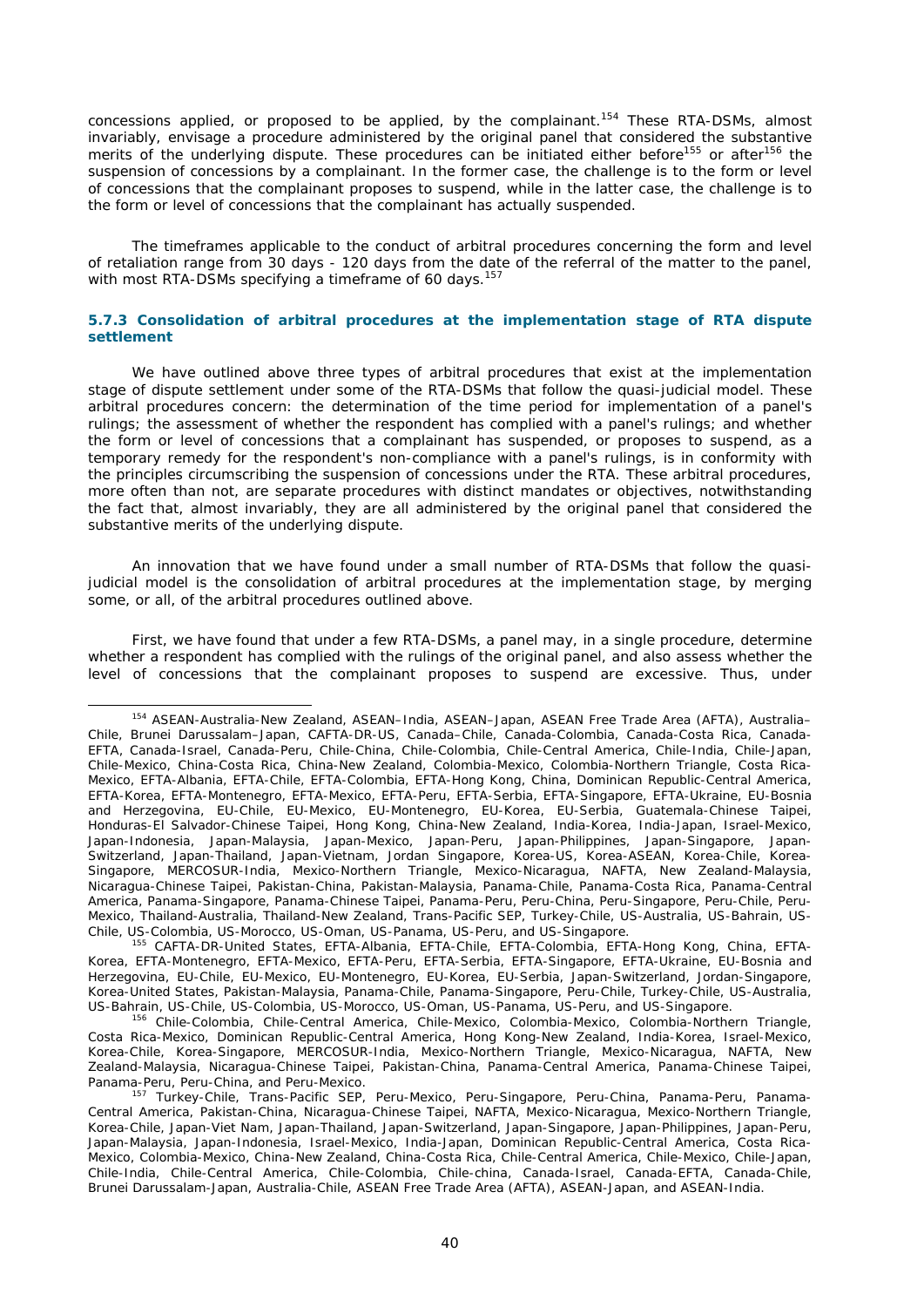Article 21.11(3) of the US-Australia FTA, a respondent may request that a panel be established to review one or both of these issues. Similar provisions are found in the majority of other RTAs to which the United States is a party. Second, we have found that under two RTAs to which Chile is a party, the implementation phase of the dispute settlement process begins with the respondent notifying the complainant of the specific measures it intends to adopt in order to comply with the original panel's ruling; a reasonable period of time for implementation; and a "concrete proposal" of temporary compensation pending full implementation of the specific measures required to comply with the ruling of the original panel. Subsequent to this notification, the complaining party may request the original panel to assess the reasonable period of time for implementation; the conformity of the respondent's proposed implementing measures with the ruling in the underlying dispute; and the suitability of the respondent's proposed temporary compensation pending full implementation of the panel's ruling in the underlying dispute.<sup>158</sup>

A related innovation that we have found, particularly in agreements to which the United States is a party, is that any additional adjudicatory phases at the implementation stage are driven by the respondent party. At the WTO, the respondent Member is generally the party that requests an arbitration to examine the adequacy of the suspension of concessions under Article 22.6 of the DSU. The complaining party is generally the party that initiates compliance review procedures under Article 21.5 of the DSU when it considers that the respondent has failed to comply with the DSB's rulings and recommendations.<sup>159</sup> In some agreements to which the United States is a party, the respondent party must initiate proceedings both if it (i) considers that the level of benefits that the other party has proposed to be suspended is manifestly excessive, and (ii) it has eliminated the nonconformity or the nullification or impairment that the panel has found.<sup>160</sup> If the respondent party does not request the panel to review either matter, the complaining party is allowed to proceed with the suspension of concessions. Placing the onus on the respondent party to initiate compliance proceedings may be simply the practical consequence of consolidating the proceedings to assess the level of suspension of concessions and the compliance review. It could also reflect a desire to increase the enforceability of the agreement.

#### **5.8 Transparency**

Our mapping exercise revealed that, under the quasi-judicial model, 28 RTA-DSMs explicitly provide for the acceptance of *amicus curiae* briefs; 43 RTA-DSMs explicitly provide for public oral hearings and/or the publication of disputing parties' written submissions; and 34 RTA-DSMs explicitly require the submission of non-confidential summaries in cases where information submitted by disputing parties is classified as confidential.<sup>161</sup> In contrast, we found that no RTA-DSM classified under the judicial model has procedures for the submission and acceptance of *amicus curiae* briefs. We note, however, that some RTA-DSMs classified under the judicial model allow natural or juridical persons to participate in the proceedings as interveners.162 All RTA-DSMs classified under the judicial model provide for public proceedings (in respect of oral hearings and/or written submissions).

#### **5.9 Third parties**

All RTA-DSMs classified under the judicial model provide for third party participation, that is, participation by a member of the RTA which is neither a complainant nor respondent in the dispute. 28% of RTA-DSMs classified under the quasi-judicial model provide for third party participation in the panel process, and nearly all such provisions are found in plurilateral agreements.<sup>163</sup> The reason for this low figure can be attributed to the fact that most of the RTAs classified under the quasi-judicial

<sup>&</sup>lt;sup>158</sup> See Articles 96(3) and (4) of the EFTA-Chile FTA, and Articles 188(3) and (4) of the EU-Chile FTA.<br><sup>159</sup> We note that, in *US / Canada – Continued Suspension*, the Appellate Body held that a respondent Member is not precluded from initiating Article 21.5 compliance proceedings. (Appellate Body Reports, US / Canada – Continued Suspension, para. 368)<br>
<sup>160</sup> See, for example, US - Oman, US - Morocco, US - Singapore and US - Colombia.<br>
<sup>161</sup> Increased transparency in dispute settlement has been an explicit negotiating object

States. See, for example, section 2102(b)(5)(B) of the 2002 Trade Act.<br>
<sup>162</sup> See, for example, chapter 4 of the Rules of Procedure of the ECJ and Article 72 of the Statute of the

Andean Court of Justice.<br><sup>163</sup> Surprisingly, three are RTA-DSMs contained in bilateral agreements: Colombia-Mexico, US-Colombia,

and US-Peru. This could be explained by the fact that Colombia and Mexico, along with Venezuela, used to form part of the Group of Three before Venezuela withdrew from it in 2006

<sup>(</sup>see http://www.sice.oas.org/trade/go3/g3indice.asp), and by the fact that the Colombia-US and Peru-US FTA negotiations grew out of a regional effort in 2004 to produce a US-Andean free trade agreement.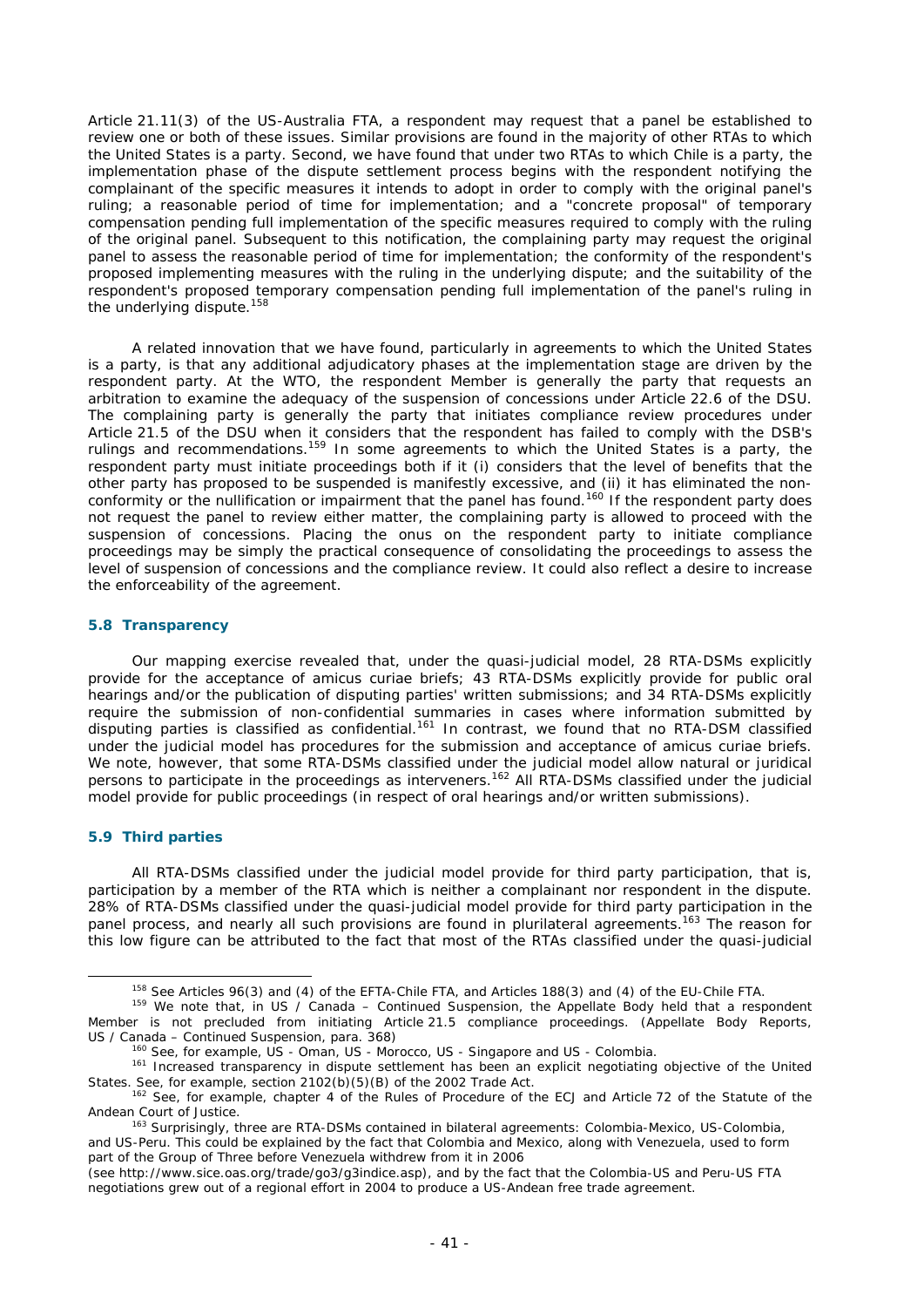model are bilateral agreements. There are, however, a few plurilateral agreements, namely, CACM, MERCOSUR, SADC, and SACU that do not provide for third party participation.

### **5.10 Participation of political bodies**

Most RTAs establish political bodies that are charged with the overall administration of the agreement. These bodies may be composed at the ministerial level, a lower level, or both. To varying degrees, such bodies play a role, either directly or indirectly, in dispute settlement.

Approximately 60% of the RTA-DSMs classified under the quasi-judicial model provide for a dispute to be referred to a political body for resolution. This may be either in addition to, or in lieu of, direct consultations between disputing parties. Moreover, under most RTA-DSMs that fall within the quasi-judicial model, this stage of the dispute settlement process is mandatory in the sense of being a prerequisite for the establishment of an ad hoc panel, while in others, it is not. All RTAs to which the United States is a party provide for the intervention of political bodies in addition to direct consultations between disputing parties, and as a pre-requisite to the referral of a dispute to an ad hoc panel.<sup>164</sup> A preference for the direct intervention of political bodies, either as an alternative to, or pre-requisite for, the referral of a dispute to an ad hoc tribunal is also evident in RTAs signed by: Chile, EFTA, Turkey, Panama, and Mexico.

In contrast, there has been a discernible shift in EU practice. All RTAs to which the EU is a party that entered into force prior to November 2008 provide for the intervention of political bodies–in lieu of direct consultations between disputing parties–as a pre-requisite for the referral of a dispute to a panel.<sup>165</sup> With one exception, however, all RTAs that entered into force as from November 2008 do not provide for the direct intervention of political bodies in the dispute settlement process.<sup>166</sup> A similar trend of not providing for the direct intervention of political bodies in the dispute settlement process can be discerned in relation to RTAs to which the following countries/institutions are parties: ASEAN, Australia, Canada, and Japan.

It is not clear to what extent referral to a political body is different from direct consultations between disputing parties. In some ways, the distinction appears to be one of form and not of substance. RTAs which provide only for direct consultations between disputing parties may not be so different from RTAs which provide for the intervention of a political body, either in addition to, or in lieu of, direct consultations. Under both, the aim is to find a mutually acceptable solution without having to refer a dispute to a third party adjudicator. Moreover, because joint political bodies are composed of representatives of the disputing parties, it is not clear that disputing parties, particularly in the context of a bilateral RTA, stand a better chance of reaching a mutually acceptable solution with the intervention of a political body, compared to direct negotiations between themselves.

Some RTA-DSMs classified under the quasi-judicial model provide for political bodies to participate in the dispute settlement process by exercising formal, supervisory functions, which may include: being formally notified of consultations and/or panel requests, final reports of panels, implementing measures taken to comply with panel rulings, and retaliatory measures taken to remedy non-compliance with panel rulings; playing a role in the panel selection process; adopting the rules of procedure to be used by ad hoc panels; and establishing the amount of remuneration and expenses to be paid to panellists. RTAs to which the United States is a party typically do not provide for much oversight by political bodies except, in some cases, to establish the amount of remuneration and expenses to be paid to panellists<sup>167</sup>, adopt the rules of procedure to be used by panels<sup>168</sup>, and assist in the collection and disbursement of monetary compensation, as an alternative remedy to the

<sup>&</sup>lt;sup>164</sup> CAFTA-DR, US-Australia, US-Bahrain, US-Chile, US-Colombia, US-Israel, US-Jordan, US-Morocco, US-Oman, US-Panama, US-Peru, US-Singapore, Korea-US, and NAFTA.

<sup>&</sup>lt;sup>165</sup> EU-Andorra, EU-Algeria, EU-Bosnia and Herzegovina, EU-Chile, EU-Egypt, EU-Israel, EU-Jordan, EU-Lebanon, EU-Mexico, EU-Montenegro, EU-Morocco, EU-Palestinian Authority, EU-San Marion, EU-South Africa,

EU-Tunisia, EU-Turkey, and EU-Serbia.<br>166 EU-Cameroon, EU-CARIFORUM States, EU-Cote d'Ivoire, EU-Eastern and Southern African States,<br>EU-Papua New Guinea/Fiji, and EU-Korea. The exception is EU-Serbia.

<sup>&</sup>lt;sup>167</sup> US-Australia, US-Chile, US-Colombia, and Korea-US.<br><sup>168</sup> US-Chile, US-Jordan, US-Panama, NAFTA, CAFTA-DR. Note that many RTAs of the US specify that "the Parties", rather than joint political bodies, shall adopt model rules of procedure to be used by ad hoc panels: US-Australia, US-Bahrain, US-Colombia, US-Morocco, US-Korea, US-Oman, US-Peru, US-Singapore. The US-Israel is the single RTA to which the United States is a party that specifies that "the panel shall adopt its own rules of procedure."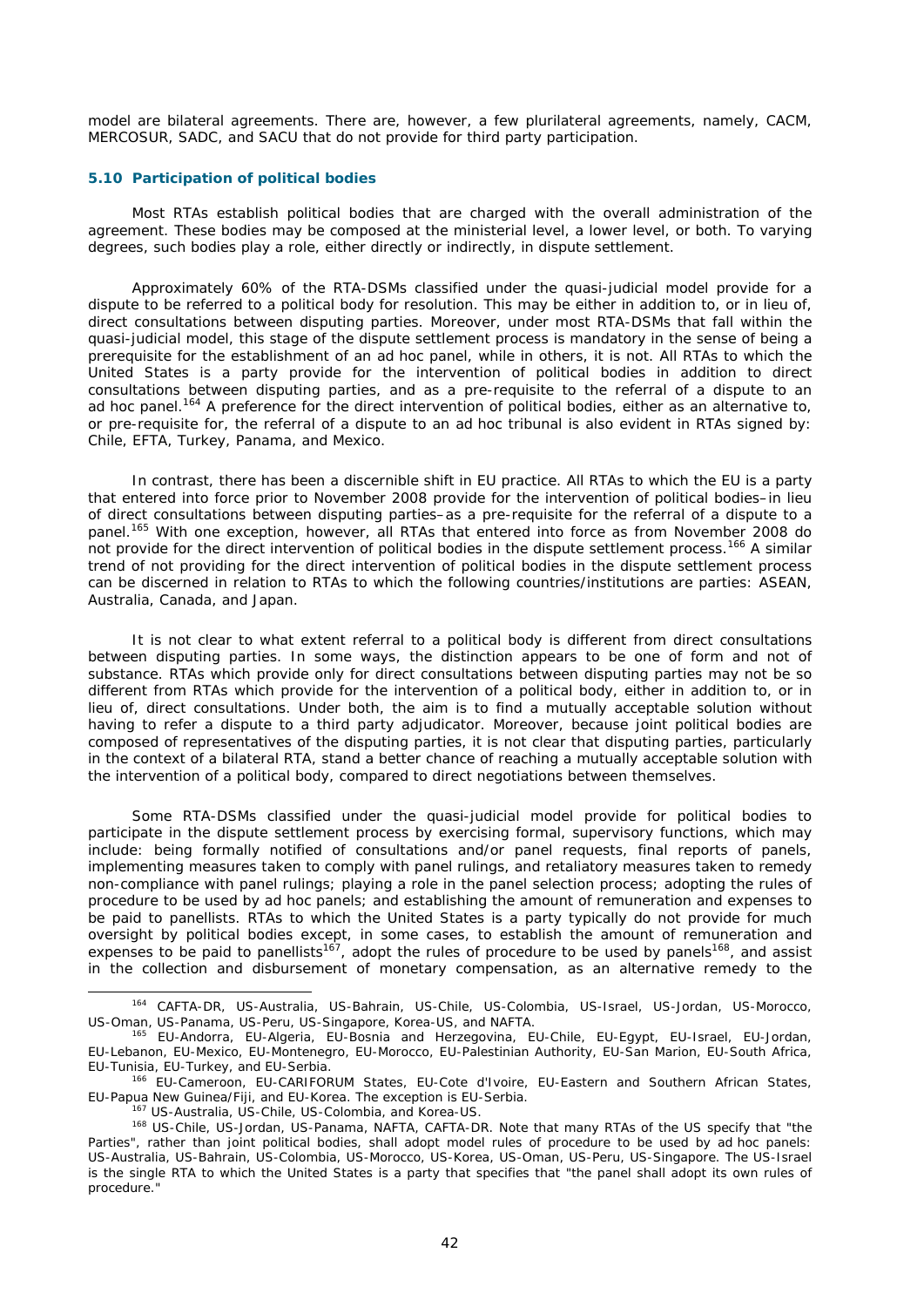suspension of concessions for non-compliance with a panel's ruling.<sup>169</sup> RTAs to which Canada is a party vary with regard to the level of formal oversight by political bodies of RTA dispute settlement. These RTAs provide for political bodies to exercise some of the following functions: adopting model rules of procedure for the panel process<sup>170</sup>; adopting codes of conduct for panellists<sup>171</sup>; establishing the amount of remuneration and expenses to be paid to panellists<sup>172</sup>; establishing original panels<sup>173</sup>; establishing compliance review panels<sup>174</sup>; and taking delivery of panel reports<sup>175</sup>. The RTAs to which China and Japan are parties typically have very little or no formal oversight by political bodies in the dispute settlement process.

With regard to EU practice, one can discern a trend towards providing for a fair amount of oversight of the dispute settlement process by political bodies. In older RTAs, the supervisory role of political bodies in dispute settlement is limited, generally, to the selection of a third "arbitrator" after the disputing parties have each selected an arbitrator.<sup>176</sup> In contrast, recent RTAs of the EU provide for political bodies to be notified of: consultations and panel requests, final reports of panels, the period of time within which a respondent will take to comply with a panel's rulings, implementing measures taken to comply with a panel's rulings, and retaliatory measures taken to temporarily remedy non-compliance with a panel's rulings.<sup>177</sup> Some of these RTAs also provide for their political bodies to play a role in the selection of panellists where disputing parties are unable to agree on the composition of a panel, and, also, to establish and maintain a roster of arbitrators to facilitate panel composition. There has, thus, been a trend toward more formal supervision of the dispute settlement process by political bodies in RTAs to which the EU is a party.

The ASEAN Free Trade Association (AFTA) provides for the Senior Economic Officials Meeting (SEOM) to establish dispute settlement panels; adopt panel and Appellate Body reports; maintain surveillance of implementation of rulings; and authorize retaliation in cases of non-compliance. These roles would seem to mirror the roles of the DSB in the WTO DSM. RTAs between ASEAN and other parties typically do not provide for formal oversight by political bodies of the dispute settlement process.

Thirty per cent of the RTA-DSMs classified under the judicial model provide for some type of direct participation of political bodies in dispute settlement. Under the CARICOM system, the Conference of Heads of Government "may consider and resolve disputes between Member States".178 Similarly, in the EFTA system, a member State may bring any matter concerning the interpretation or application of the EFTA convention before the Council with a view to finding an acceptable solution.<sup>179</sup> Lastly, under the EU system, the European Council may, under certain circumstances, determine the existence or risk of a serious breach by a member State of the values of respect for human dignity, freedom, democracy, equality, the rule of law and respect for human rights, including the rights of persons belonging to minorities.<sup>180</sup>

#### **5.11 Participation of administrative bodies/secretariats**

Administrative bodies/secretariats can play an important support role in dispute settlement. The issue of adequate infrastructure and support for dispute settlement has been highlighted by Porges, who notes that dispute settlement may require "management of document exchanges and hearings; coordination of any roster; secretarial, translation, and interpretation services; provision or rental of a place to hold hearings; research and drafting assistance to adjudicators; payment of panellist fees and

 <sup>169</sup> US-Australia, CAFTA-DR, US-Chile, US-Colombia, US-Korea, US-Morocco, US-Panama, US-Peru, and US-Singapore.<br>170 Canada-Chile, Canada-Colombia, Canada-Costa Rica, Canada-Israel, Canada-Peru, EFTA-Canada, and

NAFTA.<br>
<sup>171</sup> Canada-Chile, Canada-Colombia, Canada-Costa Rica, Canada-Peru, EFTA-Canada, and NAFTA.<br>
<sup>172</sup> Chile-Canada, Israel-Canada, EFTA-Canada, and NAFTA.<br>
<sup>173</sup> Canada-Israel.<br>
<sup>174</sup> Canada-Israel.<br>
<sup>175</sup> Canada-Isr

EU-Tunisia, and EU-Algeria.<br>177 EU-Bosnia and Herzegovina, EU-CARIFORUM States, EU-Cameroon, EU-Côte d'Ivoire, EU-Korea,

EU-Papua New Guinea/Fiji, and EU-Serbia.<br>
<sup>178</sup> Article 12(8) of the Revised Treaty of Chaguaramas.<br>
<sup>179</sup> Article 47 of the Convention Establishing the European Free Trade Association.<br>
<sup>180</sup> Article 7 of the Treaty on Eu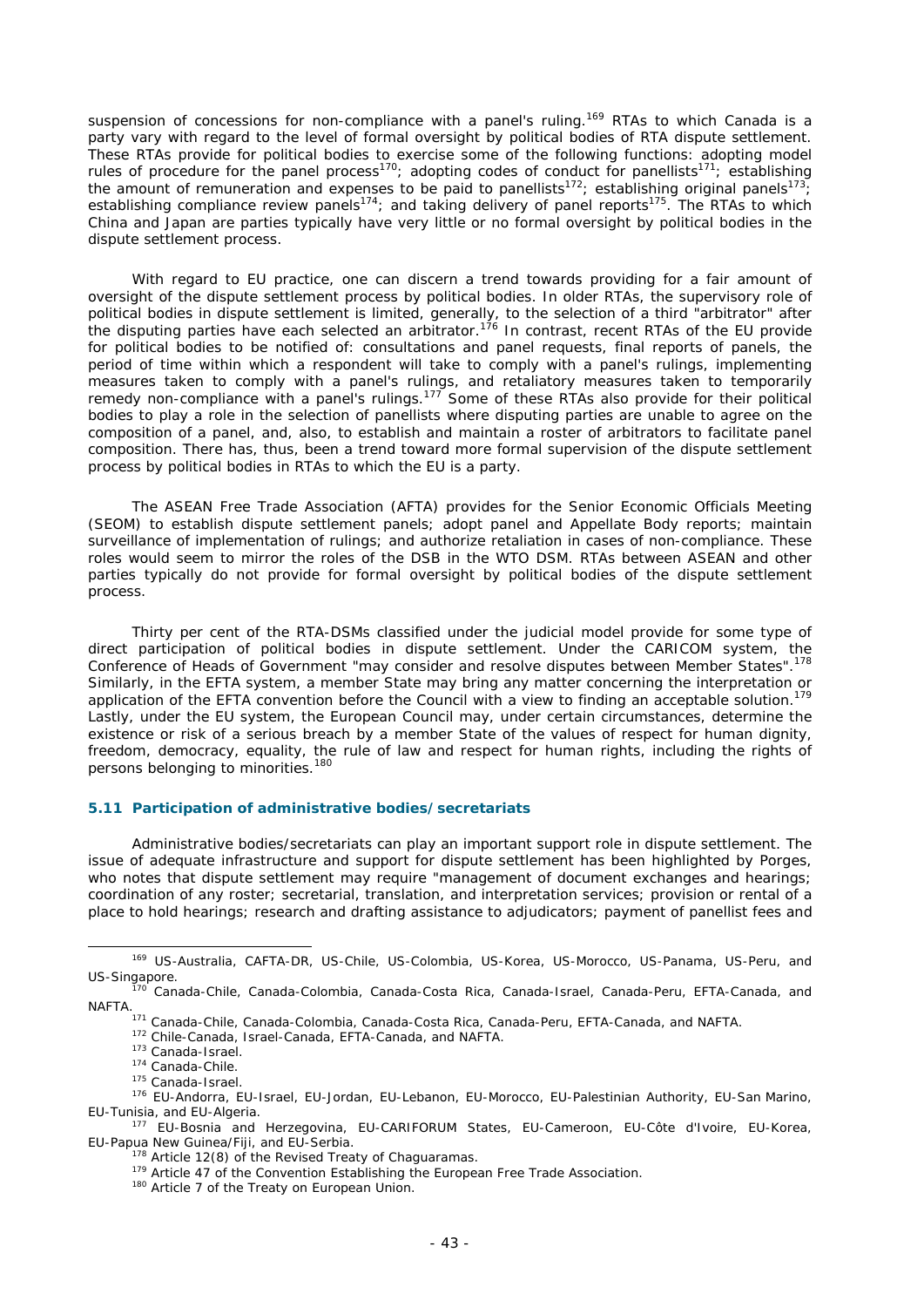expenses; information services; and capacity building."<sup>181</sup> At the same time, establishing and maintaining a secretariat entails significant financial resources which countries may be reluctant to commit to a bilateral RTA.

Very few RTAs with DSMs classified under the quasi-judicial model establish a secretariat with a clearly delineated function of providing support to ad hoc dispute settlement panels. A few agreements do require each RTA member to designate "contact points" or a "liaison office" in their respective territories for the purpose of facilitating RTA-related communication between the parties. In the context of a dispute, it would appear that such offices merely serve as focal points for all disputerelated documentation. RTAs to which ASEAN<sup>182</sup> and Japan are parties are representative of such agreements. RTAs to which the United States is a party provide that each party shall "designate an office that shall provide administrative assistance to panels."183 On the other hand, recent RTAs to which the EU is a party do not establish administrative bodies to support RTA dispute settlement.<sup>184</sup>

There are a few plurilateral RTAs that establish secretariats with more clearly defined supporting roles in RTA dispute settlement. The RTA that most clearly articulates the functions of its secretariat in relation to dispute settlement is ASEAN. In this regard, Article 19 of ASEAN's 2004 Protocol on Enhanced Dispute Settlement Mechanism tracks closely some of the language of Article 27 of the DSU, and states that the ASEAN Secretariat shall have the responsibility of: (i) assisting panels and the Appellate Body, especially on legal, historical and the procedural aspects of the matters dealt with, and of providing secretarial and technical support; (ii) assisting the Senior Economic Officials Meeting (SEOM) to monitor and maintain surveillance of the implementation of findings and recommendations of the panel and Appellate Body reports adopted by it; and (iii) being the focal point to receive all documentations in relation to disputes. Other notable examples of secretariats that play a supporting role in RTA dispute settlement are the MERCOSUR Administrative Secretariat, which supports MERCOSUR dispute settlement; and the national sections of the NAFTA Secretariat, which provide support for dispute settlement under NAFTA Chapters 19 and 20.

The majority of RTA-DSMs classified under the judicial model provide for their standing courts to be provided with legal and administrative support. For example, in the Andean Community system, the Andean Court of Justice is to be given "all of the necessary facilities for the proper fulfilment of its functions". Moreover, the Court is required to "appoint its necessary Secretary and the necessary personnel to perform its duties".<sup>185</sup> Similarly, in the CARICOM system, the Caribbean Court of Justice shall be staffed with a Registrar, Deputy Registrars and "other officials and employees of the Court as the Commission may consider necessary."186 Thus, RTA-DSMs classified under the judicial model generally provide for a greater degree of legal and administrative support for the standing courts which they establish, compared to the level of support to panels established under RTA-DSMs classified under the quasi-judicial model. This is not surprising in the light of the fundamental difference between the two models of dispute settlement. In this connection, where dispute settlement is conducted by a standing tribunal, the tribunal and its associated secretariat have a standing budget process that involves substantial contributions by the parties.<sup>187</sup>

## **5.12 Special and differential treatment**

Generally speaking, special and differential treatment (SDT) provisions recognize the asymmetrical nature of agreements between countries with different levels of development. Such provisions aim to afford certain flexibilities to developing countries that take into account their special development, financial and trade needs.

We examined whether the RTAs in our dataset contained SDT provisions within their dispute settlement chapters. We found only 5 RTAs that do – all classified under the quasi-judicial model. Of these RTA-DSMs, only one contains a provision that is explicitly dedicated to "special and differential

<sup>&</sup>lt;sup>181</sup> Porges, *supra*, fn 22, at 479.<br><sup>182</sup> With the exception of the ASEAN (AFTA) which, in Article 19 of its 2004 Protocol on Enhanced Dispute Settlement Mechanism, sets forth responsibilities of the ASEAN Secretariat in relation to dispute settlement.<br><sup>183</sup> See e.g. Korea-US, US-Colombia, US-Panama, and US-Peru.<br><sup>184</sup> EU-Cameroon, EU-CARIFORUM States, EU-Cote d'

Papua New Guinea/Fiji, and EU-Korea.<br><sup>185</sup> Articles 12 and 14 of the Treaty Creating the Court of Justice of the Cartagena Agreement.<br><sup>186</sup> Article XXVII of the Treaty Establishing the Caribbean Court of Justice.<br><sup>187</sup> Por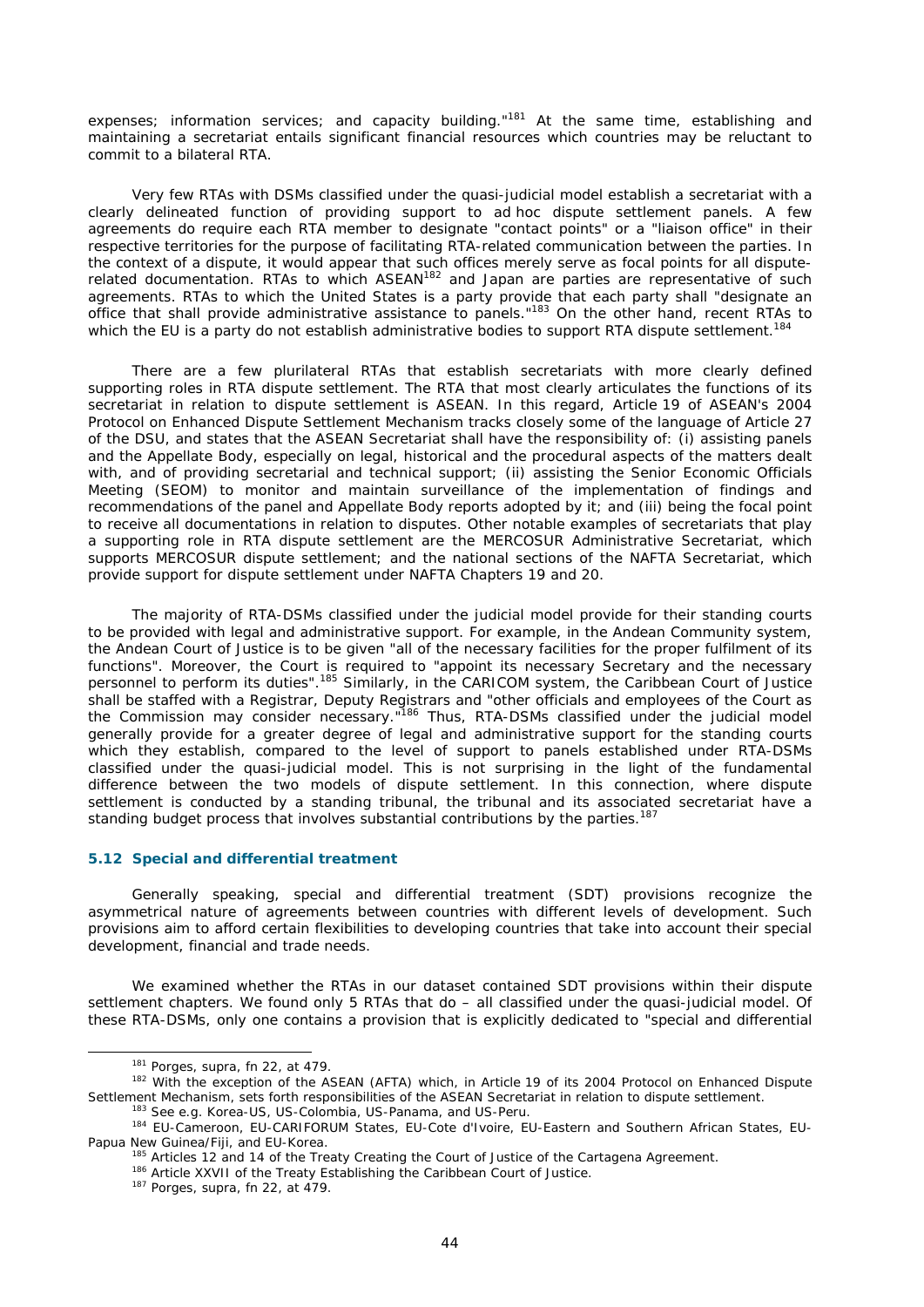treatment". Article 18 of Chapter 17 of the ASEAN-Australia-New Zealand FTA falls under the rubric "Special and Differential Treatment Involving Newer ASEAN Member States". Article 18(1) provides that "at all stages" of dispute settlement procedures involving newer ASEAN member States, "particular sympathetic consideration shall be given to the special situation of newer ASEAN Member States". Further, the provision requires the parties to exercise "due restraint" in raising matters under the dispute settlement procedures involving a least-developed country Party. Where a dispute involving a "newer ASEAN Member State" is referred to a panel, Article 18(2) requires the panel to indicate explicitly in its report "the form in which account has been taken" of relevant provisions on SDT under the FTA which have been raised by the newer ASEAN Member State in the course of dispute settlement procedures.

The four other RTA-DSMs classified under the quasi-judicial model with SDT provisions in their dispute settlement chapters are agreements to which the EU is a party. All of these agreements are economic partnership agreements with countries within the African, Caribbean and Pacific (ACP) group.<sup>188</sup> The SDT provisions in these agreements apply only at the implementation stage of dispute settlement. More specifically, these provisions apply only in respect of the application by the EU of temporary remedies for non-compliance, in circumstances where the respondent has failed to implement the rulings and recommendations of a panel on the substantive merits of a dispute. For example, Article 58 (4) of the EU-Papua New Guinea/Fiji EPA provides that the EU shall exercise "due restraint" in adopting "appropriate measures" to remedy temporarily a respondent's non-compliance, "in particular, where the failure to comply … stems from capacity constraints."

## **5.13 Costs**

The operation of dispute settlement systems requires a commitment of financial resources. The costs associated with the operation of dispute settlement mechanisms vary by RTA-DSM model. RTA-DSMs with a high degree of institutionalisation – characterized by permanent adjudicating bodies and/or administrative secretariats – typically require an ongoing financial commitment on the part of RTA parties. In contrast, the costs associated with an RTA-DSM that relies on ad hoc panels – without institutionalised administrative support – to resolve disputes are triggered only by the composition of such panels in response to specific disputes.

RTA-DSMs classified under the political model do not typically contain provisions that address explicitly the issue of how the financial costs associated with the use of dispute settlement procedures are to be determined or apportioned between RTA parties. According to Porges, where dispute settlement is conducted through a political body, each side supports its own diplomatic efforts.

With regard to RTA-DSMs classified under the quasi-judicial model, we found that the predominant approach requires disputing parties to share the costs associated with the use of ad hoc panel procedures. We found that approximately 59% of the RTA-DSMs classified under the quasijudicial model provide for the tribunal expenses, including the remuneration of panellists, to be borne equally between disputing parties. We also found a small number (9) of RTA-DSMs under the quasijudicial model that provide for an ad hoc panel to allocate the costs of a dispute settlement procedure in different shares under certain circumstances. Virtually all of these RTA-DSMs are agreements to which EFTA is a party.<sup>189</sup> For example, under the EFTA-Colombia FTA, the remuneration of panellists and the administrative costs of oral hearings, including interpretation, shall be borne by the disputing parties in equal shares. A panel may, however, decide that the costs be distributed differently taking into account, *inter alia*, "the particulars of the case and other circumstances that may be deemed relevant."<sup>190</sup> Under the Honduras-El Salvador-Chinese Taipei FTA, the joint commission establishes the remuneration and expenses to be paid to panellists, "their assistants and experts". The remuneration of panellists, their assistants and experts, their travel and lodging expenses, and general expenses of the panel shall be borne by disputing parties in equal shares. However, "the level of development of the Parties shall be taken into account.

Where dispute settlement is conducted by a standing tribunal, the standing tribunal and its associated secretariat will have a standing budget process that involves substantial contributions by

<sup>&</sup>lt;sup>188</sup> EU-CARIFORUM States, EU-Côte d'Ivoire, EU-Cameroon, and EU-Papua New Guinea/Fiji.<br><sup>189</sup> EFTA-Albania, EFTA-Colombia, EFTA-Lebanon, EFTA-Peru, EFTA-SACU, EFTA-Serbia, EFTA-Ukraine, Honduras-El Salvador-Chinese Taipei, and ASEAN.<br><sup>190</sup> Article 12.11(2)(h) of the EFTA-Colombia FTA.<br><sup>191</sup> Annex 14.03(2) of the Honduras-El Salvador-Chinese Taipei FTA.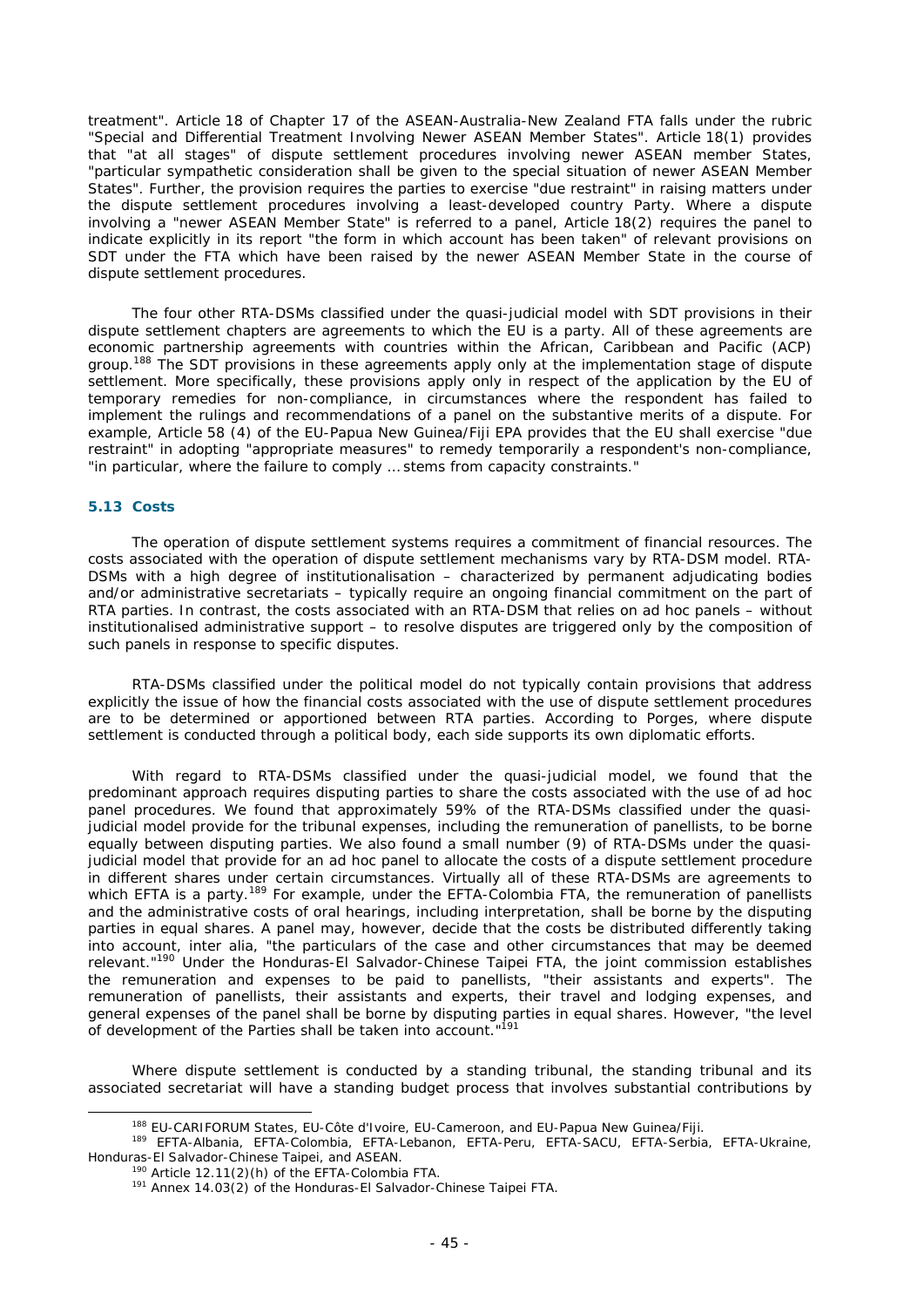the parties to support their activities.<sup>192</sup> In terms of the direct costs to disputing parties in litigating a claim, some standing tribunals have the authority to order one of the parties in the dispute to pay the costs of the other party.193

We have found two innovative approaches to the financing of dispute settlement mechanisms under the quasi-judicial model and the judicial model. First, under the ASEAN FTA - classified under the quasi-judicial model - the 2004 "ASEAN Protocol on Enhanced Dispute Settlement Mechanism" establishes an "ASEAN DSM Fund". The ASEAN DSM fund is used to meet the expenses of panels, the ASEAN Appellate Body and any related administration costs of the ASEAN Secretariat. The fund operates as a "revolving fund", separate from the ASEAN Secretariat's regular budget. The initial sum for the fund is contributed equally by all ASEAN Member States. Any "drawdown" from the fund shall be replenished by the parties to the dispute. Panels and the Appellate Body, as part of their findings and recommendations in a particular dispute, must deal with the issue of expenses to be borne by the parties to the dispute, including third parties, to replenish the ASEAN DSM Fund. Panels and the Appellate Body may apportion the expenses "in the manner appropriate to the particular case".<sup>194</sup>

Second, the Caribbean Court of Justice – classified under the judicial model – is "unlike any other international court in the way its operational expenses are covered".195 A trust fund, administered by an independent Board of Trustees, drawn primarily from the private sector and civil society, has been established and capitalized in the sum of US\$100 million, so as to enable the recurrent expenditure of the Court to be financed by income from the fund. The purpose of the trust fund is "to provide the resources necessary to finance the biennial capital and operating budget of the Court and the Commission in perpetuity".<sup>196</sup>

The Caribbean Court of Justice is the only RTA-DSM that we have identified that has filing fees. It has a detailed schedule that sets forth filing fees for, *inter alia*, applications to initiate a dispute (originating application), applications to intervene, the filing of a defence to a claim, and applications for an advisory opinion.<sup>197</sup>

### **6 MANY RTA-DSMS, FEW CASES**

The number of RTA-DSMs has been increasing rapidly. Yet, the number of RTA-DSMs that have been active is very small.<sup>198</sup> Only the ECJ, EFTA, MERCOSUR, the Andean Community, and the CACM show significant activity.<sup>199</sup> We note that all five of these RTA-DSMs are plurilateral. Three are RTA-DSMs classified under the judicial model and the other two are quasi-judicial.

The remaining RTA-DSMs show little, if any, activity. Most disputes under NAFTA have been conducted under Chapter 19 (review of antidumping and countervailing measures by binational panels) or Chapter 11 (investor-State). To date there have been only 3 cases brought under chapter 20 of NAFTA.<sup>200</sup> There has only been 1 dispute under any bilateral RTA to which the United States is a party, namely, a dispute under the CAFTA-Dominican Republic RTA in which the United States

http://idatd.eclac.cl/controversias/index\_en.jsp;

http://www.mercosur.int/t\_generic.jsp?contentid=375&site=1&channel=secretaria&seccion=6;

http://www.tribunalandino.org.ec/sitetjca/index.php; http://www.eftacourt.int/ 200 *Tariffs applied by Canada to certain US-origin agricultural products*, final report, 2 December 1996; *US safeguard action taken on broom-corn brooms from Mexico*, final report, 30 January 1998; and *Cross-border trucking services*, final report, 6 February 2001.

<sup>&</sup>lt;sup>192</sup> Porges, *supra*, fn 22, at 479.<br><sup>193</sup> See, for example, Article 90 of the Statute of the Andean Court of Justice and Chapter 5 of the EFTA

Court's Rules of Procedure.<br><sup>194</sup> Articles 14 and 17 of the 2004 ASEAN Protocol on Enhanced Dispute Settlement Mechanism.<br><sup>195</sup> R. Mackenzie, C. Romano, Y. Shany, and P. Sands, *supra*, fn 89, at 288.<br><sup>196</sup> Article III of because of information deficiencies. We are not aware of a centralized database of information about disputes conducted under RTA-DSMs. We are not aware of a centralized database of information about disputes conducted under RTA-DSMs. The difficulty is compounded by the fact that in some cases the information may not be publicly available, as when parties to an RTA-DSM consult on matters confidentiality. The United Nations Economic Commission for Latin American and the Caribbean (UNECLAC) has established an integrated database of trade disputes for Latin America and the Caribbean, available at: <http://idatd.eclac.cl/controversias/index\_en.jsp> 199 Information about the cases initiated under these RTA-DSMs may be found at:

See http://www.nafta-sec-alena.org/en/DecisionsAndReports.aspx?x=312.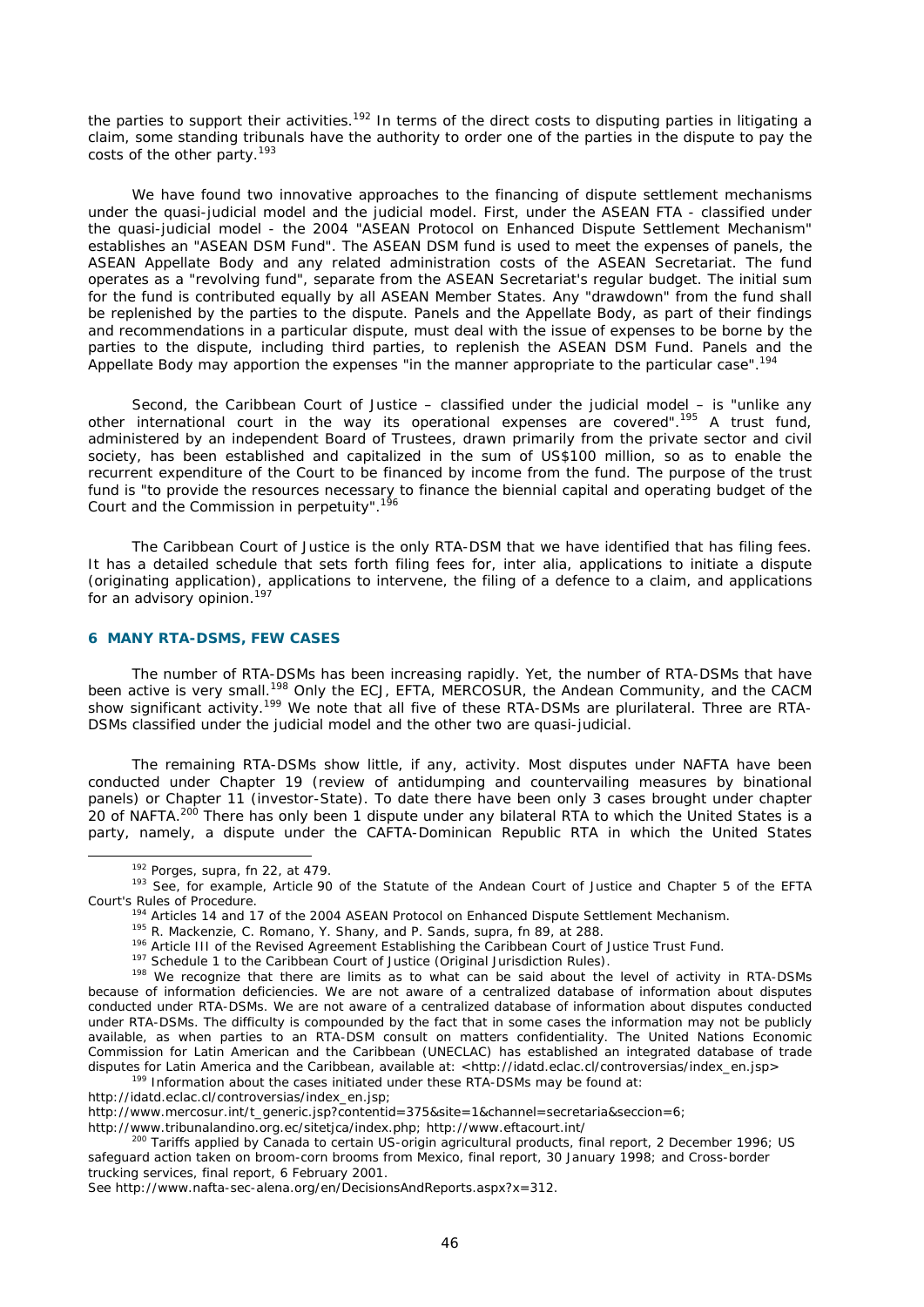requested consultations regarding the Government of Guatemala's apparent failure to enforce its labour laws.<sup>201</sup>

Under the CARICOM system of dispute settlement, 4 disputes have been recorded since the inauguration of the Caribbean Court of Justice (CCJ) in 2005. These 4 disputes have all been initiated by private individuals and companies with special leave of the CCJ under Article 222 of the Revised Treaty of Chaguaramas. Prior to the establishment of the CCJ, it was possible for trade disputes to have been referred to an ad hoc tribunal, but to our knowledge, this had never occurred since CARICOM's establishment in 1973.

Based on public sources, we have been able to identify 4 initiated under ALADI.<sup>202</sup> It is our understanding that there have not been any disputes initiated under RTAs signed by the EU. Moreover, we understand that there has not been any activity under the ASEAN dispute settlement mechanism. Our research so far has not revealed any disputes formally initiated under RTAs signed by other WTO Members.

The situation described above is paradoxical. There are many RTA-DSMs, but few are used. Why is this case?

We note that the effectiveness of a dispute settlement mechanism cannot be discounted merely because it is not active. A dispute settlement mechanism that shows little or no activity may be effectively deterring parties from violating their obligations.<sup>203</sup> However, this does not fully respond to the question posed above. The reason for this is that there have been disputes between RTA partners. Rather than being brought to the RTA-DSM, some of these disputes have been brought to the WTO.<sup>204</sup>

The World Trade Report 2011 (WTR 2011) found that WTO Members "continue to use the WTO dispute settlement system to resolve disagreements with their RTA partners".<sup>205</sup> The WTR 2011 also contained a number of interesting findings based on data spanning the period 1995-2010. We highlight some of these findings below:

- 82 of the 443 disputes brought to the WTO up to 2010 were between complainant and respondent Members who at the time were RTA partners.
- Disputes between RTA partners represent 19% of all disputes. The ratio is higher where the complainant is a developing country (28%) than where it is a developed country (13%).
- The largest share of the disputes between RTA partners brought to the WTO is made up of disputes between parties to NAFTA, but there also have been WTO disputes between WTO Members that are partners in other RTAs.
- The share of disputes between RTA partners that advance to the panel stage (45%) is very close to the overall average, indicating that a dispute between RTA partners is just as likely to be settled at the consultations stage as a dispute between non-RTA partners.
- The most frequently cited agreements in disputes between RTA partners are the GATT 1994, the Anti-Dumping Agreement, the SCM Agreement, the Agreement on Safeguards, and the Agreement on Agriculture.
- Subsidy and safeguards disputes make up a larger share of disputes between RTA partners than of overall disputes, while disputes between RTA partners involving the GATT 1994, represent a lower share of the overall number.<sup>206</sup>

<sup>&</sup>lt;sup>201</sup> Consultations were requested in 2010. According to recent press reports, the United States and Guatemala appear to have reached a settlement in this matter. (See "U.S., Guatemala Find Middle Ground in Deal<br>to Settle CAFTA Labor Case", *Inside US Trade*, 18 April 2013)

<sup>&</sup>lt;sup>202</sup> Bolivia-Chile (vegetable oil); MERCOSUR-Chile (vegetable oil); Colombia-Chile (sugar); and Mexico-Peru

<sup>(</sup>computers).<br><sup>203</sup> The expectation that a dispute settlement mechanism would be included in the agreement could also have been effective in terms of generating the credibility necessary for parties to negotiate commitments in the first place.<br><sup>204</sup> Only two of the most active RTA-DSMs--the ECJ and the Andean Community--include a provision

requiring the exclusive use of RTA-DSM rules. 205 WTO Secretariat, *supra*, fn 2, p. 15. 206 Ibid., pp. 175-177.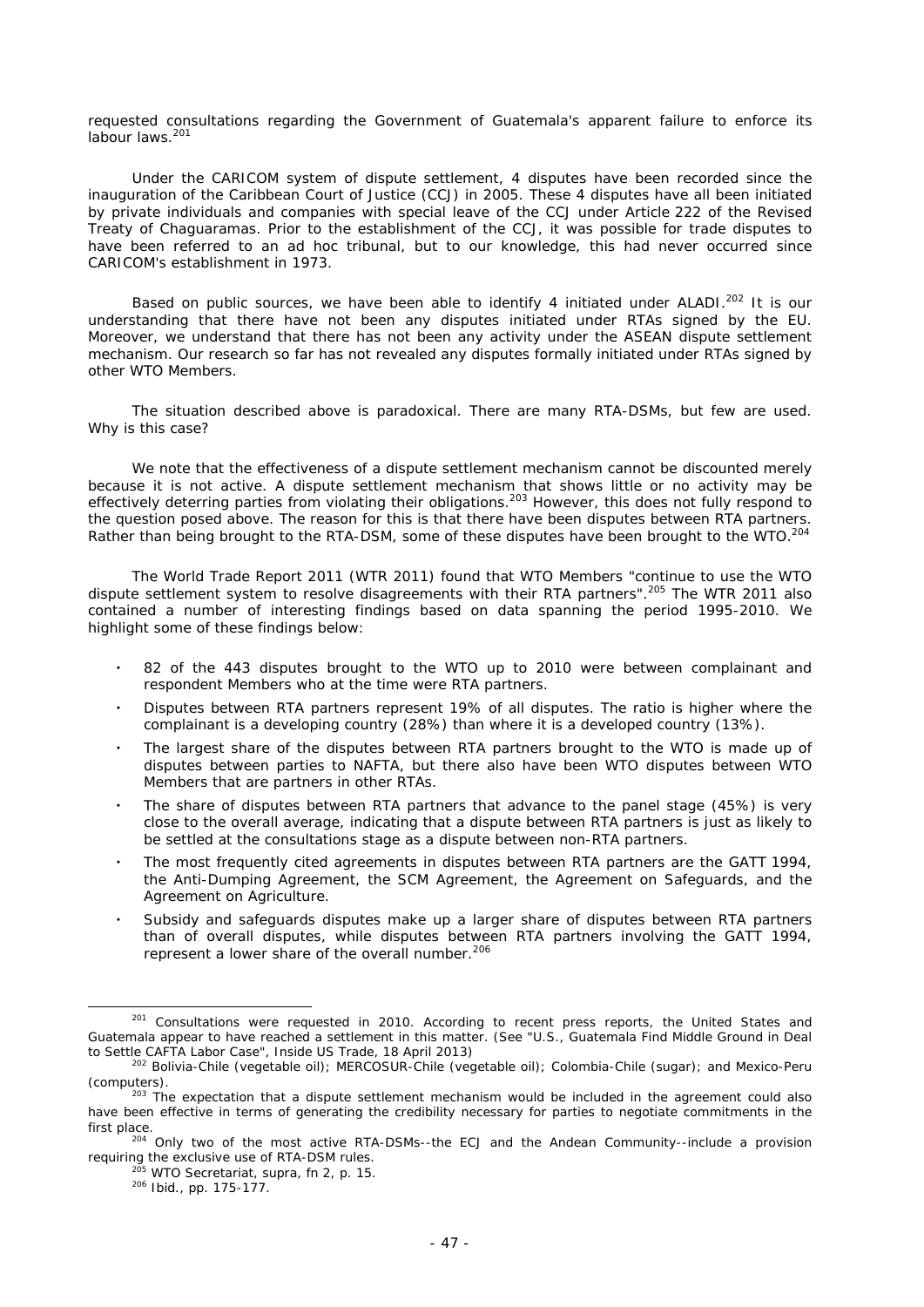We have not sought to determine in this paper how many of the disputes brought to the WTO by RTA partners could have been brought to the RTA-DSM. As noted earlier, some RTA's exclude certain subjects from their dispute settlement mechanism. Thus, some of the disputes brought to the WTO by RTA partners may involve issues that are not covered by their respective RTA-DSM. Another possibility is that a dispute brought to the WTO involves parties to an RTA-DSM classified under the political model. In such cases, the reason the dispute may have been brought to the WTO instead of to the RTA-DSM is the former's higher enforceability. Having said that, a cursory examination of recent disputes brought to the WTO suggests that some of them could have been brought to quasijudicial RTA-DSMs.<sup>207</sup>

Academic literature has sought to rationalize why RTA partners may choose to have recourse to WTO-DSM rules in preference to RTA-DSM rules. According to Porges, some possible explanations for the continued use of WTO dispute settlement by RTA partners are: the WTO's "familiar institutions" and "unblockable" dispute settlement procedures; the possibility to suspend MFN tariffs and other WTO obligations (particularly where the RTA's margin of preference is low); the broader pool of neutral panellists; the broader issue scope of the WTO; the possibility of forming alliances and the alleviated power imbalance in the WTO as compared to RTAs; access to assistance from the Advisory Centre on WTO Law (ACWL)<sup>208</sup>; the multilateral surveillance process; the institutionalized framework for taking countermeasures; and the fact that the cost of WTO dispute settlement is included in a Member's annual assessment, while in most RTAs, the parties pay panellists, or pay for the cost of the tribunal.<sup>209</sup>

Van den Bossche and Lewis attribute the frequent recourse to WTO-DSM rules by RTA partners in preference to RTA-DSM rules to: the contrast in experience and legitimacy between the WTO, and new and untested RTAs; the fact that the WTO has built up a body of decisions that, although not formally binding beyond the parties to the dispute, do ensure predictability of jurisprudence; the existence of appellate review under the WTO-DSM; and the fact that the WTO-DSM is supported by experienced secretariat staff.<sup>210</sup>

Davey's explanation for the infrequent use of RTA-DSMs appears to be based on a theory of relative reputational costs of non-compliance with WTO rulings, on the one hand, and with RTA rulings, on the other hand. According to Davey, the WTO offers a more legitimate result–a result that is more likely to be accepted by the parties and complied with than the results of RTA dispute settlement. He explains that while failure to comply with an RTA dispute settlement ruling is an irritant in bilateral relations, a failure to comply with a WTO ruling is not only a bilateral irritant, but has multilateral consequences.<sup>211</sup>

Busch explains the choice between dispute settlement under RTAs and under the WTO through a theory based on legal precedent. Busch argues that, for a given measure(s), some countries prefer to set a precedent that bears only on a subset of their trade relations; some prefer to set a precedent that bears on all their trade relations; and some prefer not to set a precedent at all. Thus, the key to forum shopping is not simply which institution is likely to come closest to the complainant's ideal ruling against the defendant, but where the resulting precedent will be more useful in the future, enabling the complainant to bring litigation against other members, rather than helping other members to bring litigation against the complainant.<sup>212</sup>

Finally, Leal-Arcas, using NAFTA Chapter 20 dispute settlement and WTO dispute settlement as a case study, argues that where forum shopping is possible, there are no set, determinative factors

<sup>&</sup>lt;sup>207</sup> We refer, for example, to *US – COOL*, *US – Tuna II (Mexico)*, and *Thailand – Cigarettes*.<br><sup>208</sup> The ACWL was established in 2001 pursuant to the Agreement Establishing the ACWL as an organisation independent of the WTO. The ACWL gives free legal advice and training on WTO law and provides support in WTO dispute settlement proceedings at discounted rates. These services are available to the developing country Members of the ACWL (30 at present) and to LDCs that are Members of the WTO or are in the process of acceding

to the WTO (43 at present).<br><sup>209</sup> Porges, *supra*, fn 22, at 492.<br><sup>210</sup> P. Van den Bossche and M. Lewis, "What to Do When Disagreement Strikes? The Complexity of Dispute Settlement under Trade Agreements" in S. Frankel and M. Lewis (eds.) *Trade Agreements at the Crossroads*  (Routledge, 2012) (forthcoming). 211 W. Davey, "Dispute Settlement in the WTO and RTAs: A Comment" in L. Bartels and F. Ortino (eds.)

*Regional Trade Agreements and the WTO Legal System* (Oxford University Press, 2006) 343.<br><sup>212</sup> M. Busch, "Overlapping Institutions, Forum Shopping, and Dispute Settlement in International Trade"

<sup>(2007) 61(4)</sup> *International Organization* 735.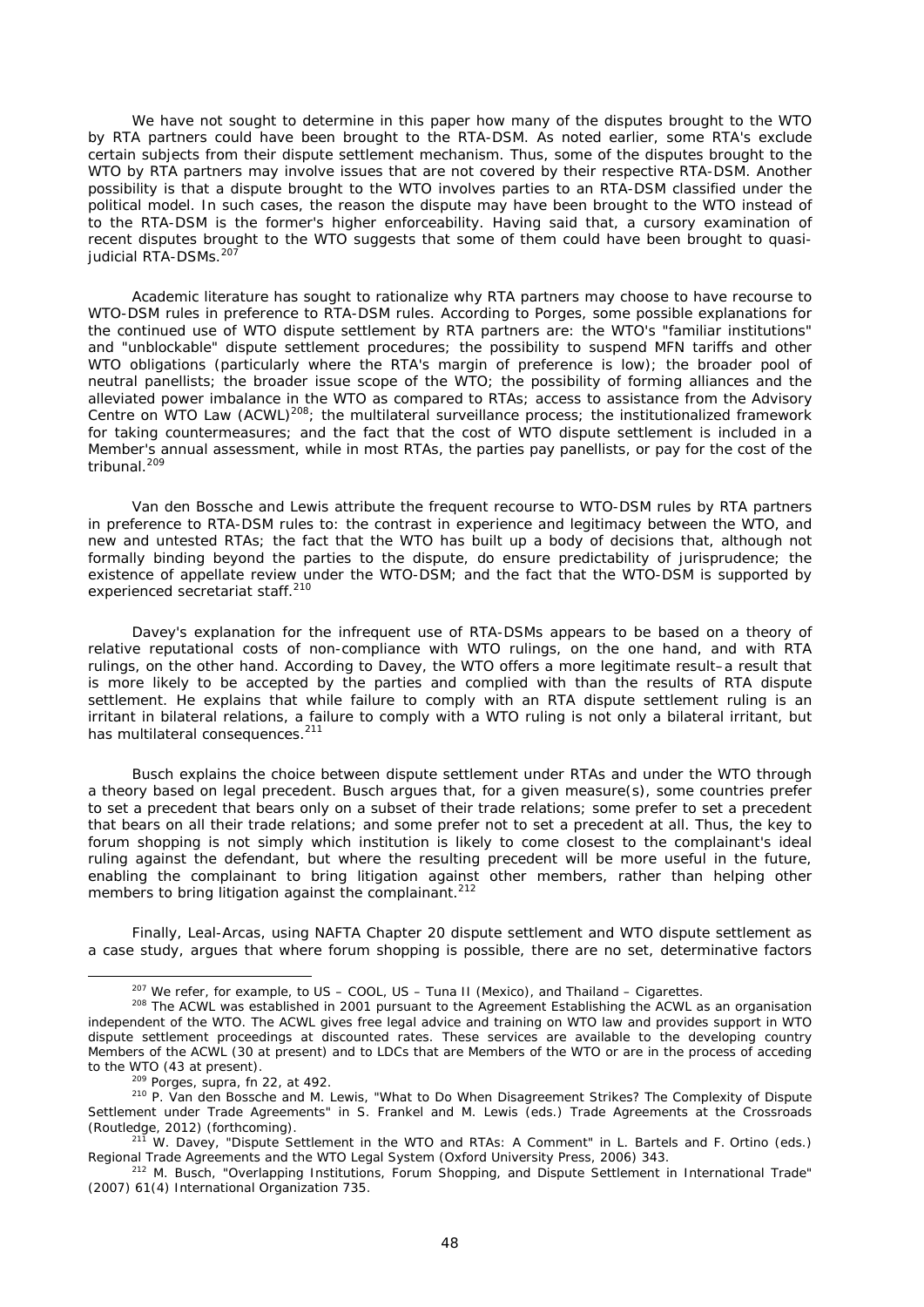that dictate the proper forum for any particular dispute, despite the differences in complexity of the rules. Thus, each dispute has to be dealt with on a case-by-case basis, and in each case, the RTA complainant will choose the forum in which it calculates it has the best chance of winning, and of compelling the respondent to change or remove its injurious measures.<sup>213</sup>

#### **7 CONCLUSIONS**

We have sought in this paper to make an empirical contribution to the study of the design and functioning of RTA-DSMs. With this objective in mind, we classified a dataset of 226 RTA-DSMs in accordance with three models of dispute settlement, namely, political/diplomatic, quasi-judicial, and judicial. Moreover, we undertook a detailed mapping of their dispute settlement provisions.

The majority of RTAs in our dataset (65%) have adopted the quasi-judicial model of dispute settlement. The prevalence of RTAs using this model of dispute settlement has been growing for a number of years. It is rather exceptional for more recent RTAs to opt for the political/diplomatic or judicial models of dispute settlement.

To the extent that RTA parties are choosing the quasi-judicial model over the political/diplomatic model, they are indicating a preference for more "legalistic" dispute settlement procedures. At the same time, RTA parties seem reluctant to move beyond the degree of "legalism" provided by the quasi-judicial adjudication model.

The quasi-judicial model employed in the majority of the RTAs examined is an arbitration-type mechanism. Proceedings are party-driven and a clear preference is given to arrangements agreed by the parties to the dispute. Panels are established to resolve a particular dispute and are dissolved once they have issued their reports. There is little, and in some cases no, institutional framework established to support RTA-DSMs based on the quasi-judicial model.

With three exceptions, quasi-judicial RTA-DSMs provide for a single ad hoc adjudicatory stage. In other words, the vast majority of RTA-DSMs that have adopted the quasi-judicial model do not include an appellate stage. Only SADC, MERCOSUR and ASEAN provide for an appellate stage, and in MERCOSUR and ASEAN this was introduced only recently. The preference for a single stage of adjudication could derive from several considerations. It could be a reflection of the limited degree of "legalism" of the quasi-judicial model. It could also reflect a preference for the arbitration-like character of ad hoc adjudication. Or it could have more practical explanations having to do with a desire not to extend the duration of proceedings or recognition of the financial resources required to fund an appellate stage, particularly if it is a permanent body.

Quasi-judicial DSMs incorporated into RTAs resemble in many respects the panel process of the WTO DSU. In this regard, most RTA-DSMs that follow the quasi-judicial model – in particular those which entered into force in the post-1995 period – are structurally similar to the WTO-DSM, to the extent that they contain provisions concerning consultations; conduct of panel proceedings; implementation of panel rulings; compliance; and remedies.

Departures from the panel procedures set out in the DSU are relatively limited. As discussed in section 5, few RTA-DSMs using the quasi-judicial model introduce significant changes to the panel process envisaged in the WTO DSU nor is there an indication that there is widespread adoption by RTA parties of the proposals tabled in the DSU reform negotiations currently underway in the WTO. Our survey, moreover, suggests that most RTA-DSMs are not being designed with a higher level of enforceability in mind as compared to the WTO DSU.

It would appear that much of the RTA-DSMs negotiators' attention has been devoted to panel selection. Indeed, the possibility that the panel selection process could be blocked seems to have been an abiding concern. This concern probably stemmed from anecdotal evidence of problems with panel selection in NAFTA.<sup>214</sup> RTA parties have adopted various formulae to try to ensure the automaticity of the panel selection process. These include selection by lot, shifting the choice of panellists to the other party where one party refuses to appoint a panellist, or giving the choice to a

 <sup>213</sup> R. Leal-Arcas, "Comparative Analysis of NAFTA's Chapter 20 and the WTO's Dispute Settlement Understanding" (2011) 8(3) *Transnational Dispute Management* 1. 214 See Gantz, *supra*, fn 81.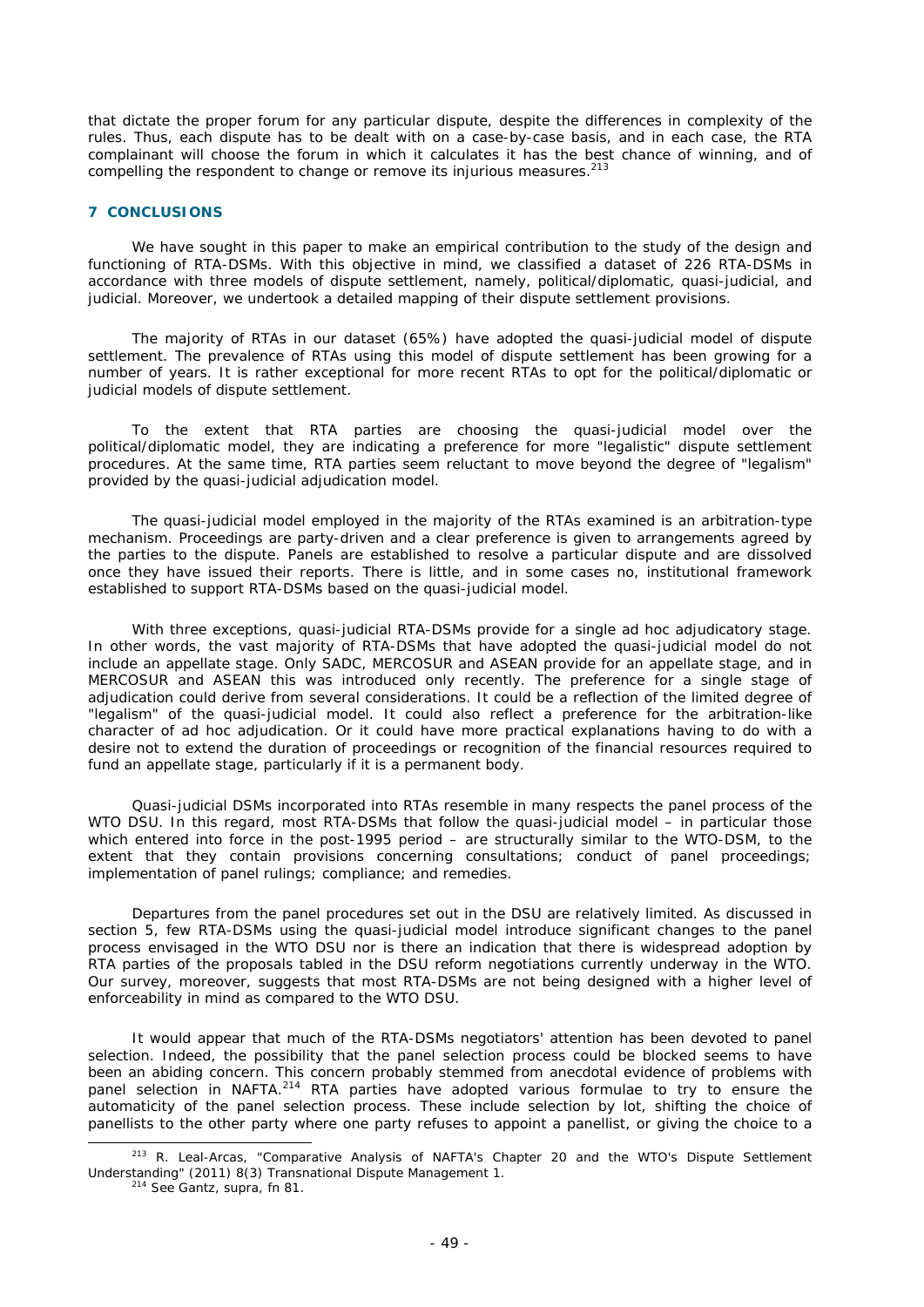person outside the RTA, such as the Secretary-General of the Permanent Court of Arbitration. Under the DSU, panellists are selected by agreement of the parties or, when the parties fail to agree, by the WTO Director-General. This has ensured the automaticity of panel composition.

A number of RTA-DSMs that follow the quasi-judicial model have addressed specific implementation-related issues that have arisen in WTO dispute settlement. A vexing issue that has attracted the attention of academics and negotiators alike in WTO dispute settlement is the so-called "sequencing issue", which describes the lack of clarity in the DSU on the relationship between Article 21.5, dealing with compliance disputes, and Article 22, dealing with retaliation in the form of the suspension of concessions. As a result of this lack of clarity, the argument has been made that a complainant could suspend concessions while a compliance review procedure is ongoing.<sup>215</sup> As a result, the complainant would unilaterally determine the consistency of a compliance measure with a respondent's WTO obligations, in seeming contravention of Article 23 of the DSU. Many recent RTA-DSMs which follow the quasi-judicial model have sought to address this issue by expressly making the suspension of concessions contingent on a finding by a panel that the respondent has not complied with the rulings rendered by a panel in original proceedings. Another issue that many RTA-DSMs under the quasi-judicial model have sought to address is an issue that arose in *US – Continued Suspension*216 and *Canada – Continued Suspension*217, namely, whether a respondent could initiate, at the post-retaliation stage, compliance review proceedings under Article 21.5 of the DSU. These RTA-DSMs contain specific procedures through which a respondent can claim that it has complied with panel rulings and recommendations, and initiate a compliance review procedure with a view to having the suspension of concessions by the complainant withdrawn.

There is also evidence of efforts being made to streamline the implementation stage. For example, some RTA-DSMs consolidate the proceedings to assess (i) whether the level of concessions proposed to be suspended by the complainant is excessive and (ii) whether the measures taken by the respondent party fail to comply with rulings of the ad hoc panel into one single proceeding. Whereas in the WTO, these two procedural instances are separate proceedings conducted under Articles 22.6 and 21.5 of the DSU, respectively. In some cases, the consolidation of the proceedings means that the onus of initiating the proceedings falls only on the respondent Member, whereas in the WTO, Article 21.5 proceedings are generally initiated by the complaining party. Another approach we have identified is one in which the implementation phase of the dispute settlement process begins with the respondent notifying the complainant of the specific measures it intends to adopt in order to comply with the original panel's ruling; a reasonable period of time for implementation; and a "concrete proposal" of temporary compensation pending full implementation of the specific measures required to comply with the ruling of the original panel. Subsequent to this notification, the complaining party may request the original panel to assess the reasonable period of time for implementation; the conformity of the respondent's proposed implementing measures with the ruling in the underlying dispute; and the suitability of the respondent's proposed temporary compensation pending full implementation of the panel's ruling in the underlying dispute. Furthermore, in a small number of RTA-DSMs, the ad hoc panel that adjudicated on the substantive merits of an underlying dispute can, on its own motion, initiate a compliance review procedure after the expiry of the timeperiod for the implementation of its rulings, and before the complainant can have recourse to temporary remedies for non-compliance.

Another area where negotiators' focus is discernible is remedies. In this area, attempts have been made to go beyond the remedy regime of the WTO DSU. First, a few RTA-DSMs that follow the quasi-judicial model, and all RTA-DSMs that follow the judicial model, provide for the possibility of provisional measures to avoid irreparable harm pending a judgment on the merits of a dispute. Neither panels nor the Appellate Body are empowered to order provisional measures under the DSU, although this possibility has been mooted in the context of DSU reform.<sup>218</sup>

Second, a small number of RTA-DSMs that follow the quasi-judicial model – mainly RTAs to which the United States is a party – provide for financial compensation as a temporary remedy for non-compliance with the rulings and recommendations of a panel. This goes beyond the concept of

 <sup>215</sup> This issue was first raised in the *EC – Bananas III* dispute. Since then, WTO Members have sought to address this lacuna in the DSU on an ad hoc basis by concluding bilateral procedural agreements between themselves.<br><sup>216</sup> WT/DS320.<br><sup>217</sup> WT/DS321.<br><sup>218</sup> See Communication from Mexico, Amendments to the Understanding on Rules and Procedures Governing

the Settlement of Disputes, proposed text by Mexico, TN/DS/W/40, at 2-3.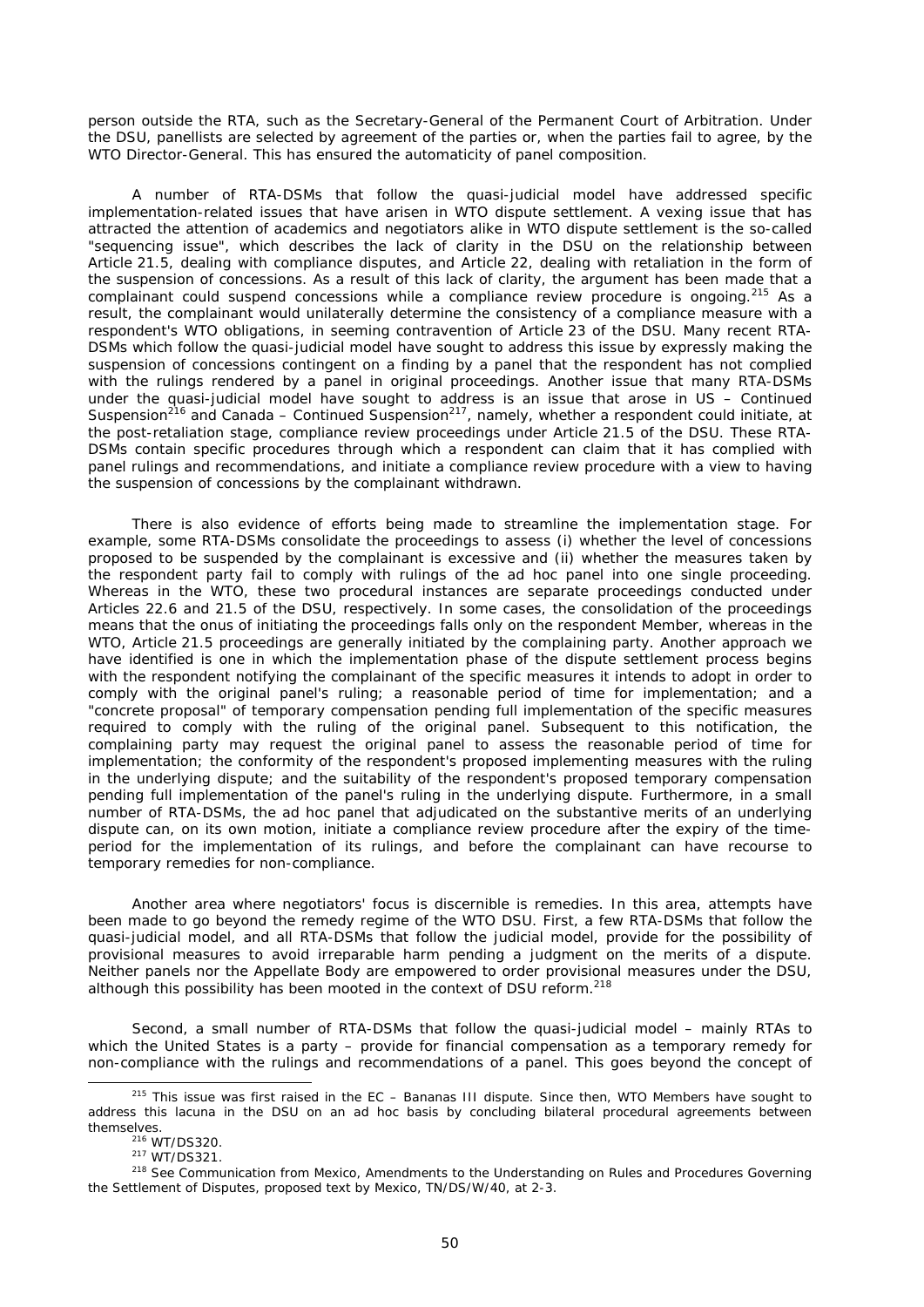compensation in the WTO context, where compensation does not mean monetary payment, but rather the offering of a trade benefit that is equivalent to the benefit that the respondent has nullified or impaired through its offending measure.<sup>219</sup> That said, the concept of financial compensation has often been raised throughout the history of the GATT/WTO.<sup>220</sup> A number of systemic and practical factors appear to render financial compensation problematic in the multilateral context. These include: (i) the fact that financial compensation does not remove a WTO inconsistency and, thus, does not achieve the re-balancing effect of full implementation; and (ii) administering financial compensation on a most favoured nation (MFN) basis creates practical problems for its administration.<sup>221</sup> Financial compensation may enlarge the possibility for "efficient breach", the appropriateness of which is highly contested in the WTO context.<sup>222</sup>

Some RTA parties also seem to have placed particular focus on improving transparency. As noted in subsection 4.8, a number of RTA-DSMs *mandate* considerably more transparency than the DSU.223 Interestingly, some of the RTAs that *mandate* increased transparency in dispute settlement include developing-country WTO Members who have not been among the proponents of increased transparency in WTO dispute settlement. Such RTAs are almost always with a developed country WTO Member that has advocated for increased transparency in WTO dispute settlement. We can think of two possible explanations for the apparent inconsistency of positions taken by some countries in relation to increased transparency in dispute settlement in the WTO and under RTAs. First, it could be a reflection of power asymmetries. Second, it may reflect the fact that some of these developingcountry WTO Members do not really object to increased transparency, but are rather using the issue as leverage to obtain other concessions, or insist that such transparency be introduced by negotiation and rule-making rather than by judicial decisions.

There is little evidence that special and differential treatment is being incorporated into RTA-DSMs between developed and developing countries. Special and differential treatment in the context of dispute settlement is provided only in a handful of the RTA-DSMs surveyed.

The issue of potential overlap of jurisdictions between RTA-DSMs and the WTO-DSM seems to be receiving greater attention from negotiators and a majority of recent RTA-DSMs include explicit provisions that seek to regulate the matter.

Very few RTA-DSMs entirely close off access to WTO dispute settlement procedures. Many, instead, leave the choice of forum to the party initiating a dispute, through "fork in the road" provisions. Such provisions allow a complainant to choose between the multilateral or the RTA forum, but foreclose the possibility of using another forum once a selection has been made. "Fork in the road" rules, to the extent that they are respected by RTA members, may minimize the potential for jurisdictional conflict by creating an irreversible choice between the RTA system and the WTO system. It is, however, still not entirely clear what effect a "fork in the road" would have in a WTO proceeding.224

In addition, a significant number of RTA-DSMs that follow the quasi-judicial model close off access to RTA dispute settlement in respect of certain issues, while reaffirming the parties' rights and obligations under the WTO Agreement. These areas are typically SPS, TBT and trade remedies. Thus,

<sup>&</sup>lt;sup>219</sup> However, see fn 9 above.<br><sup>220</sup> For a history, see B. Mercurio, "Why Compensation Cannot Replace Trade Retaliation in the WTO Dispute Settlement Understanding" (2009) 8(2) *World Trade Review* 315, at 328-329. See also M. Bronckers and N. van den Broek, "Financial Compensation in the WTO – Improving the Remedies of WTO Dispute Settlement" (2005) 8(1) *Journal of International Economic Law* 101. 221 In accordance with Article 22.1 of the DSU, compensation must be consistent with the covered

agreements, including the MFN principle enshrined therein.<br><sup>222</sup> Bronckers and Baetens advocate incorporating financial remedies in the WTO, while at the same time

rejecting the appropriateness of "efficient breach" in the context of WTO dispute settlement. See fn 146. For a discussion of the arguments in favour and against "efficient breach", see A.O. Sykes, "The Dispute Settlement Mechanism: Ensuring Compliance?" in Amrita Narlikar, Martin Daunton, and Robert M. Stern (eds.), The Oxford Handbook on the World Trade Organization (Oxford University Press, 2012), pp. 560-586.<br><sup>223</sup> Porges, *supra*, fn 22, at 486.<br><sup>224</sup> The issue of the relationship between RTAs and WTO dispute settlement has arisen in a few d

date. (See Panel Report, *Argentina – Poultry*, paras. 7.17-7.42; and Appellate Body Report, *Mexico – Taxes on Soft Drinks*, paras. 40-57) In *Mexico – Taxes on Soft Drinks*, the Appellate Body held that a WTO panel with jurisdiction could not decline to exercise that jurisdiction in the absence of some legal impediment. The Appellate Body, however, did not express a view as to what could constitute such a legal impediment.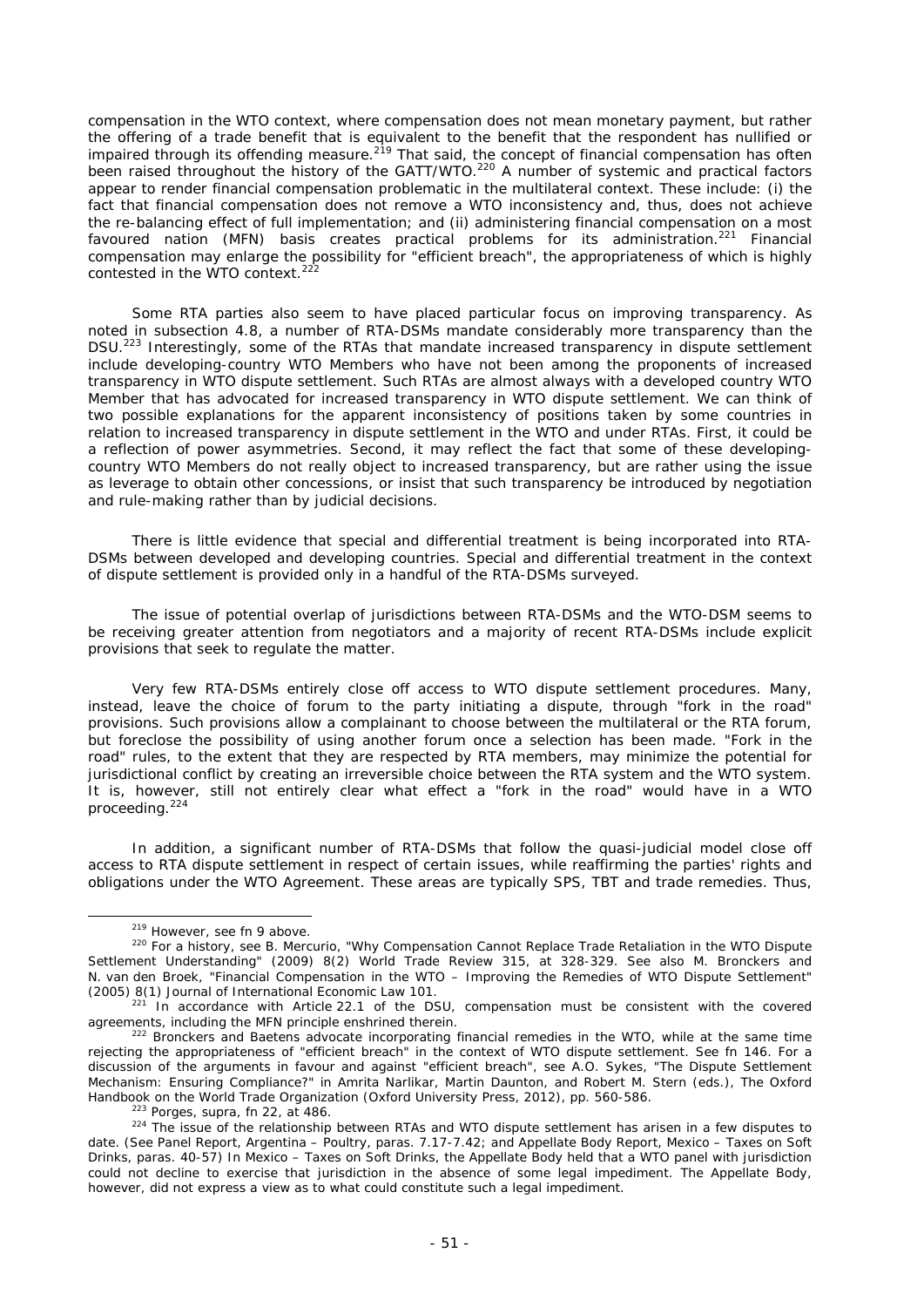in respect of certain substantive areas of trade regulation, RTA members appear to be expressing a clear preference for WTO dispute settlement rules.

A very small number of RTA-DSMs contain additional provisions concerning the relationship with the WTO dispute settlement system. The Korea-EU FTA provides an interesting example of negotiators seeking to address the relevance of WTO case law. It includes a provision that requires the RTA arbitration panel to adopt an interpretation that is consistent with any relevant interpretation established in rulings of the WTO DSB, in circumstances where the obligation under the Korea-EU FTA is identical to an obligation under the WTO Agreement.<sup>225</sup> The Colombia-Canada FTA requires arbitral panels to take account of WTO jurisprudence when interpreting the provision that establishes compliance proceedings. Should such provisions become standard practice in RTA-DSM design, this may augur well for fostering coherence between RTA and WTO dispute settlement through the medium of WTO jurisprudence.

With regard to the timeframes of the adjudicatory process, one can discern a concerted attempt being made – particularly in more recent RTA-DSMs that follow the quasi-judicial model – to provide for a shorter panel procedure than the WTO panel procedure. The timeframe established for the adjudicatory process under a significant number RTA-DSMs is shorter than the timeframe of the WTO panel process established by the DSU.<sup>226</sup> These shorter deadlines may prove to be overly ambitious. In this regard, it has been noted that, thus far, NAFTA panel proceedings have taken well in excess of the prescribed time.<sup>227</sup>

We note that one of the most striking differences between RTA-DSMs and the WTO dispute settlement system is the institutional aspect. The DSU gives the DSB a central role in dispute settlement. The DSB has the authority to establish dispute settlement panels; adopt panel and Appellate Body reports, maintain surveillance of implementation of rulings; and authorize retaliation in cases of non-compliance. These functions are not mere formalities. In fact, the DSB is the only institution created under the WTO Agreement that can *authorize* the various stages of the WTO dispute settlement process. In this role, the DSB, essentially, clothes these various stages with a legal status and effect. It also gives "multilateral backing" to the actions it authorizes.

Moreover, administrative bodies/secretariats generally do not play a large role in the administration of RTA dispute settlement. In most instances, it would appear that RTAs envisage a secretariat serving merely as a focal point to facilitate communication between RTA members. And even where RTAs establish secretariats with more clearly delineated dispute settlement functions, their role appears to be more limited when compared to the role which the WTO Secretariat and the Appellate Body Secretariat play in dispute settlement. The WTO Secretariat is an autonomous entity upon which the DSU confers specific responsibilities in relation to dispute settlement, namely: (i) assisting panels, especially on legal, historical and procedural aspects of the matters dealt with, and of providing secretarial and technical support; (ii) providing assistance in respect of dispute settlement to WTO Members, and in particular developing country Members; and (iii) building capacity in WTO Members in the area of WTO dispute settlement.<sup>228</sup> In the context of the WTO's appellate review mechanism, Article 17.6 of the DSU establishes that the responsibility of the Appellate Body Secretariat is to provide appropriate administrative and legal support to Appellate Body Members.

Finally, this paper has noted that, while the number of RTA-DSMs has been increasing rapidly, the vast majority of RTA-DSMs do not appear to have been used. In some cases, RTA partners have brought to the WTO disputes that could have been brought to the RTA-DSM. Section 6 discussed various explanations that have been put forward for the preference for the WTO DSM. These include considerations relating to the multilateral nature of the WTO (multilateral surveillance and the ability to form coalitions), perceptions about the greater legitimacy and credibility of the WTO dispute settlement mechanism, the institutional support provided by the WTO Secretariat, and more practical considerations such as costs.

<sup>225</sup> See *supra*, subsection 5.2.<br><sup>226</sup> Article 12.9 of the DSU establishes a ceiling of nine months for the issuance of a panel's report.<br><sup>227</sup> Porges, *supra*, fn 22, at 481. Under NAFTA's Chapter 20 (State-State dispu

required to submit and initial report 90 days from that panel's composition (Article 2016(2)); and a final report within 30 days of the issuance of the panel's initial report (Article 2017(1)).<br><sup>228</sup> Article 27 of the DSU.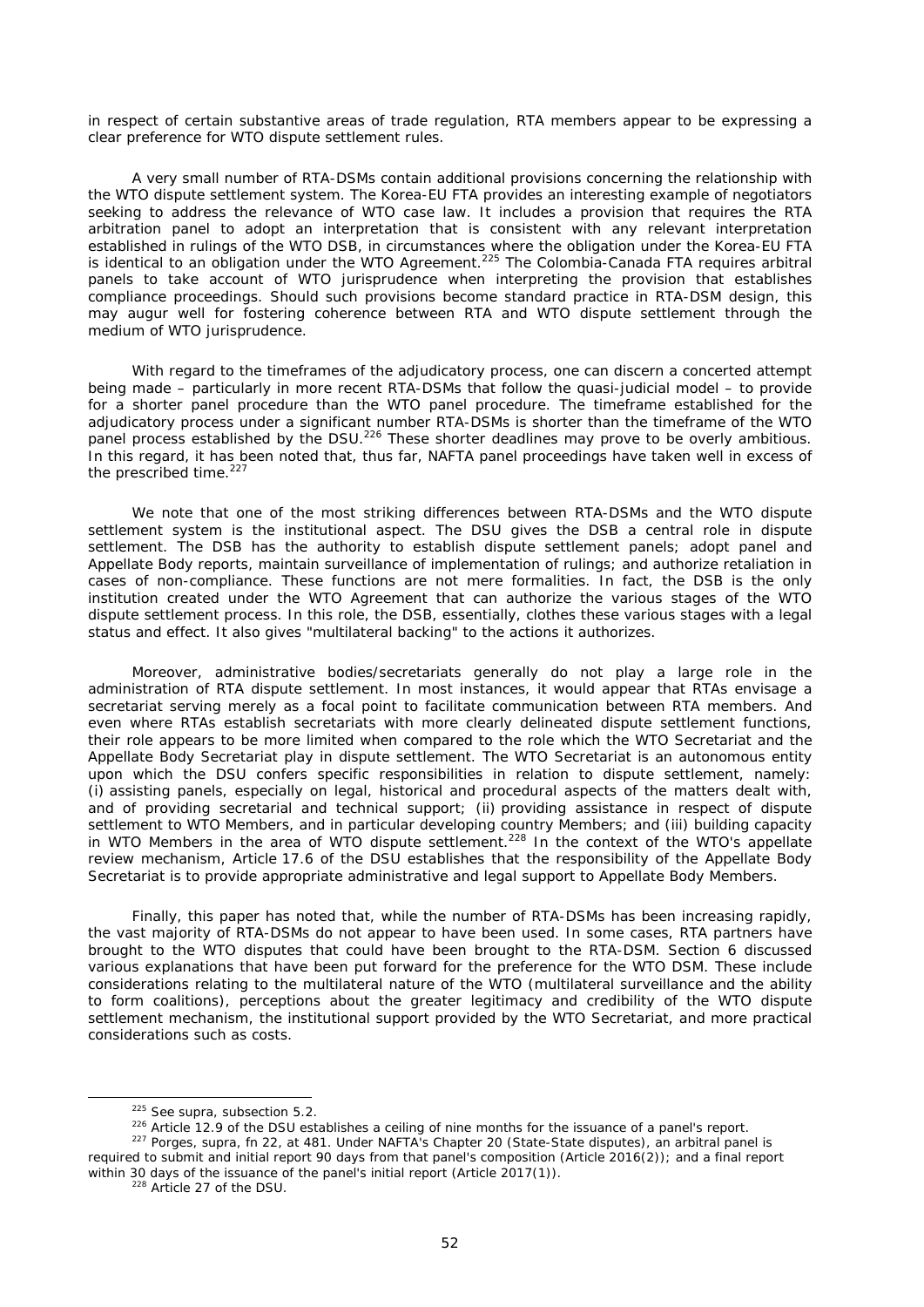# **ANNEX**

# TAXONOMY OF RTA-DSMs

| <b>RTA</b>                                                                              | <b>Political</b><br><b>Model</b> | Quasi-judicial<br><b>Model</b> | <b>Judicial</b><br><b>Model</b> | <b>Year of Entry</b><br>into Force |
|-----------------------------------------------------------------------------------------|----------------------------------|--------------------------------|---------------------------------|------------------------------------|
| Andean Community                                                                        |                                  |                                | X                               | 1988                               |
| Armenia - Kazakhstan                                                                    | X                                |                                |                                 | 2001                               |
| Armenia - Moldova                                                                       | X                                |                                |                                 | 1995                               |
| Armenia - Russian Federation                                                            | X                                |                                |                                 | 1993                               |
| Armenia - Turkmenistan                                                                  | X                                |                                |                                 | 1996                               |
| Armenia - Ukraine                                                                       | X                                |                                |                                 | 1996                               |
| ASEAN - Australia - New Zealand                                                         |                                  | $\mathbf{x}$                   |                                 | 2010                               |
| ASEAN - China                                                                           |                                  | $\boldsymbol{\mathsf{x}}$      |                                 | 2005                               |
| ASEAN - India                                                                           |                                  | $\boldsymbol{\mathsf{X}}$      |                                 | 2010                               |
| ASEAN - Japan                                                                           |                                  | X                              |                                 | 2008                               |
| <b>ASEAN Free Trade Area (AFTA)</b>                                                     |                                  | $\mathsf{x}$                   |                                 | 1992                               |
| Asia Pacific Trade Agreement (APTA)                                                     | X                                |                                |                                 | 1976                               |
| Australia - Chile                                                                       |                                  | $\boldsymbol{\mathsf{X}}$      |                                 | 2009                               |
| Australia - New Zealand (ANZCERTA)                                                      | X                                |                                |                                 | 1983                               |
| Australia - Papua New Guinea (PATCRA)                                                   | X                                |                                |                                 | 1977                               |
| Brunei Darussalam - Japan                                                               |                                  | X                              |                                 | 2008                               |
| Central American Common Market (CACM)                                                   |                                  | $\mathsf{x}$                   |                                 | 1961                               |
| Dominican Republic - Central America - United<br>States Free Trade Agreement (CAFTA-DR) |                                  | X                              |                                 | 1997                               |
| Canada - Chile                                                                          |                                  | $\boldsymbol{X}$               |                                 | 1997                               |
| Canada - Colombia                                                                       |                                  | $\boldsymbol{\mathsf{x}}$      |                                 | 2011                               |
| Canada - Costa Rica                                                                     |                                  | $\mathsf{x}$                   |                                 | 2002                               |
| Canada - EFTA                                                                           |                                  | X                              |                                 | 2009                               |
| Canada - Israel                                                                         |                                  | X                              |                                 | 1997                               |
| Canada - Peru                                                                           |                                  | X                              |                                 | 2009                               |
| Caribbean Community and Common Market<br>(CARICOM)                                      |                                  |                                | X                               | 1973                               |
| Central European Free Trade Agreement (CEFTA)<br>2006                                   |                                  | X                              |                                 | 2007                               |
| Economic and Monetary Community of Central<br>Africa (CEMAC)                            |                                  |                                | X                               |                                    |
| Chile - China                                                                           |                                  | X                              |                                 | 2006                               |
| Chile - Colombia                                                                        |                                  | X                              |                                 | 2009                               |
| Chile - Costa Rica                                                                      |                                  | $\pmb{\mathsf{X}}$             |                                 | 2002                               |
| Chile - El Salvador                                                                     |                                  | X                              |                                 | 2002                               |
| Chile - India                                                                           |                                  | $\pmb{\mathsf{X}}$             |                                 | 2007                               |
| Chile - Japan                                                                           |                                  | $\pmb{\mathsf{X}}$             |                                 | 2007                               |
| Chile - Mexico                                                                          |                                  | $\pmb{\mathsf{X}}$             |                                 | 1999                               |
| Chile - Central America (Chile -<br>Guatemala/Honduras)                                 |                                  | $\pmb{\mathsf{X}}$             |                                 | 2008                               |
| China - Costa Rica                                                                      |                                  | $\pmb{\mathsf{X}}$             |                                 | 2011                               |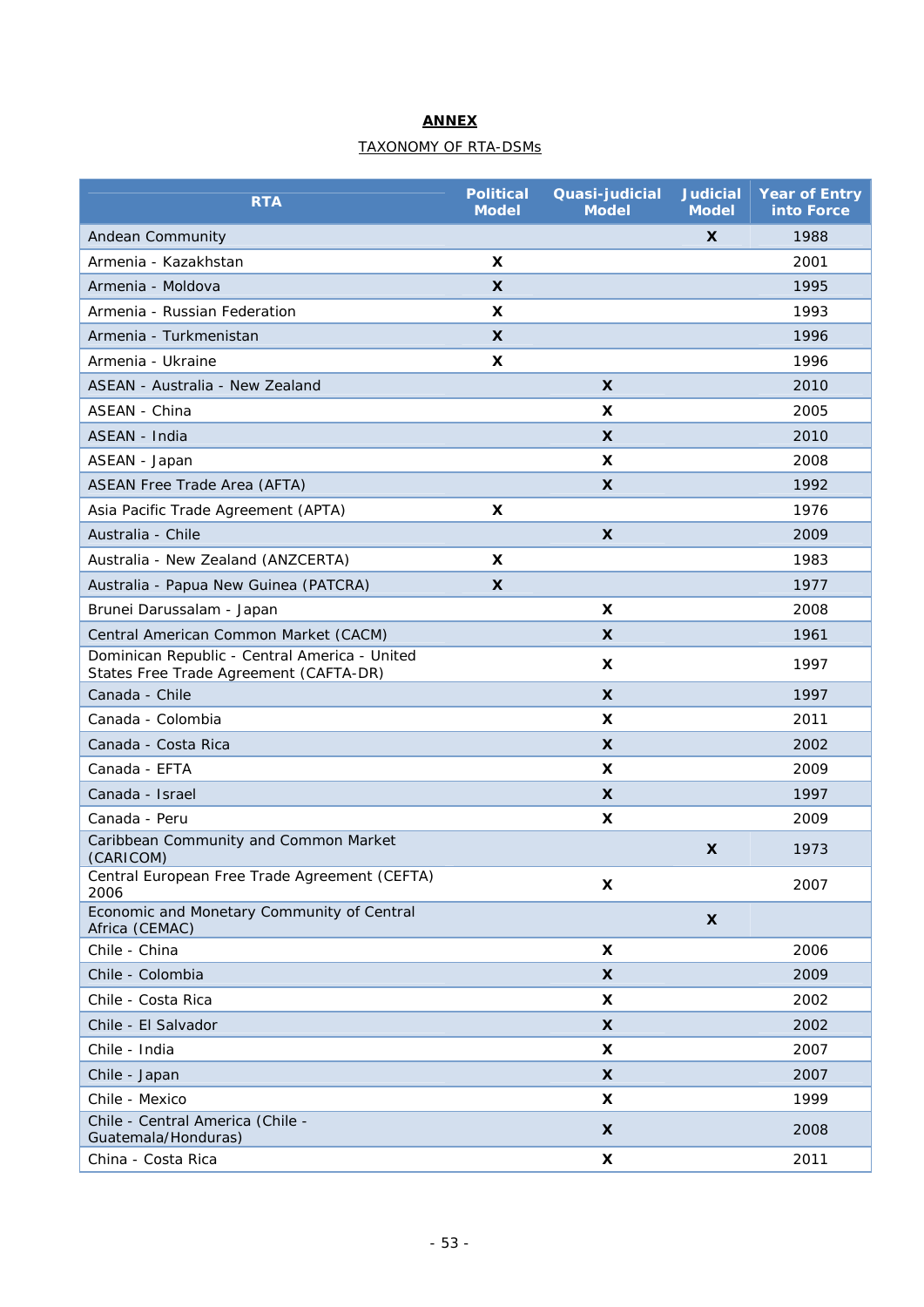| <b>RTA</b>                                                | <b>Political</b><br><b>Model</b> | Quasi-judicial<br><b>Model</b> | <b>Judicial</b><br><b>Model</b> | <b>Year of Entry</b><br>into Force |
|-----------------------------------------------------------|----------------------------------|--------------------------------|---------------------------------|------------------------------------|
| China - Hong Kong, China                                  | X                                |                                |                                 | 2003                               |
| China - Macao, China                                      | X                                |                                |                                 | 2003                               |
| China - New Zealand                                       |                                  | X                              |                                 | 2008                               |
| China - Singapore                                         |                                  | X                              |                                 | 2009                               |
| Commonwealth of Independent States (CIS)                  | X                                |                                |                                 | 1994                               |
| Colombia - Mexico                                         |                                  | X                              |                                 | 1995                               |
| Colombia - Northern Triangle                              |                                  | X                              |                                 | 2009                               |
| Common Market for Eastern and Southern Africa<br>(COMESA) |                                  |                                | X                               | 1994                               |
| Common Economic Zone                                      | $\boldsymbol{\mathsf{X}}$        |                                |                                 | 2004                               |
| Costa Rica - Mexico                                       |                                  | X                              |                                 | 1995                               |
| Dominican Republic - Central America                      |                                  | X                              |                                 | 2001                               |
| East African Community (EAC)                              |                                  |                                | $\boldsymbol{\mathsf{x}}$       | 2000                               |
| EU - Albania                                              | X                                |                                |                                 | 2006                               |
| EU - Algeria                                              |                                  | X                              |                                 | 2005                               |
| EU - Andorra                                              |                                  | $\boldsymbol{\mathsf{X}}$      |                                 | 1991                               |
| EU - Bosnia and Herzegovina                               |                                  | X                              |                                 | 2008                               |
| EU - Cameroon                                             |                                  | X                              |                                 | 2009                               |
| <b>EU - CARIFORUM States EPA</b>                          |                                  | X                              |                                 | 2008                               |
| EU - Chile                                                |                                  | X                              |                                 | 2003                               |
| EU - Côte d'Ivoire                                        |                                  | X                              |                                 | 2009                               |
| EU - Croatia                                              | $\boldsymbol{\mathsf{X}}$        |                                |                                 | 2002                               |
| EU - Egypt                                                |                                  | X                              |                                 | 2004                               |
| EU - Faroe Islands                                        | X                                |                                |                                 | 1997                               |
| EU - Former Yugoslav Republic of Macedonia<br>(FYROM)     | X                                |                                |                                 | 2001                               |
| EU - Iceland                                              | X                                |                                |                                 | 1973                               |
| EU - Israel                                               |                                  | X                              |                                 | 2000                               |
| EU - Jordan                                               |                                  | X                              |                                 | 2002                               |
| EU - Lebanon                                              |                                  | X                              |                                 | 2003                               |
| EU - Mexico                                               |                                  | $\pmb{\mathsf{X}}$             |                                 | 2000                               |
| EU - Montenegro                                           |                                  | X                              |                                 | 2008                               |
| EU - Morocco                                              |                                  | $\pmb{\mathsf{X}}$             |                                 | 2000                               |
| EU - Norway                                               | X                                |                                |                                 | 1973                               |
| EU - Palestinian Authority                                |                                  | $\pmb{\mathsf{X}}$             |                                 | 1997                               |
| EU - South Africa                                         |                                  | X                              |                                 | 2000                               |
| EU - Switzerland - Liechtenstein                          | $\pmb{\mathsf{X}}$               |                                |                                 | 1973                               |
| EU - Syria                                                | X                                |                                |                                 | 1977                               |
| EU - Tunisia                                              |                                  | X                              |                                 | 1998                               |
| EU - Turkey                                               |                                  | $\pmb{\mathsf{X}}$             |                                 | 1996                               |
| EU Treaty of Rome                                         |                                  |                                | $\pmb{\mathsf{X}}$              | 1958                               |
| Economic Cooperation Organization (ECO)                   | X                                |                                |                                 | 1992                               |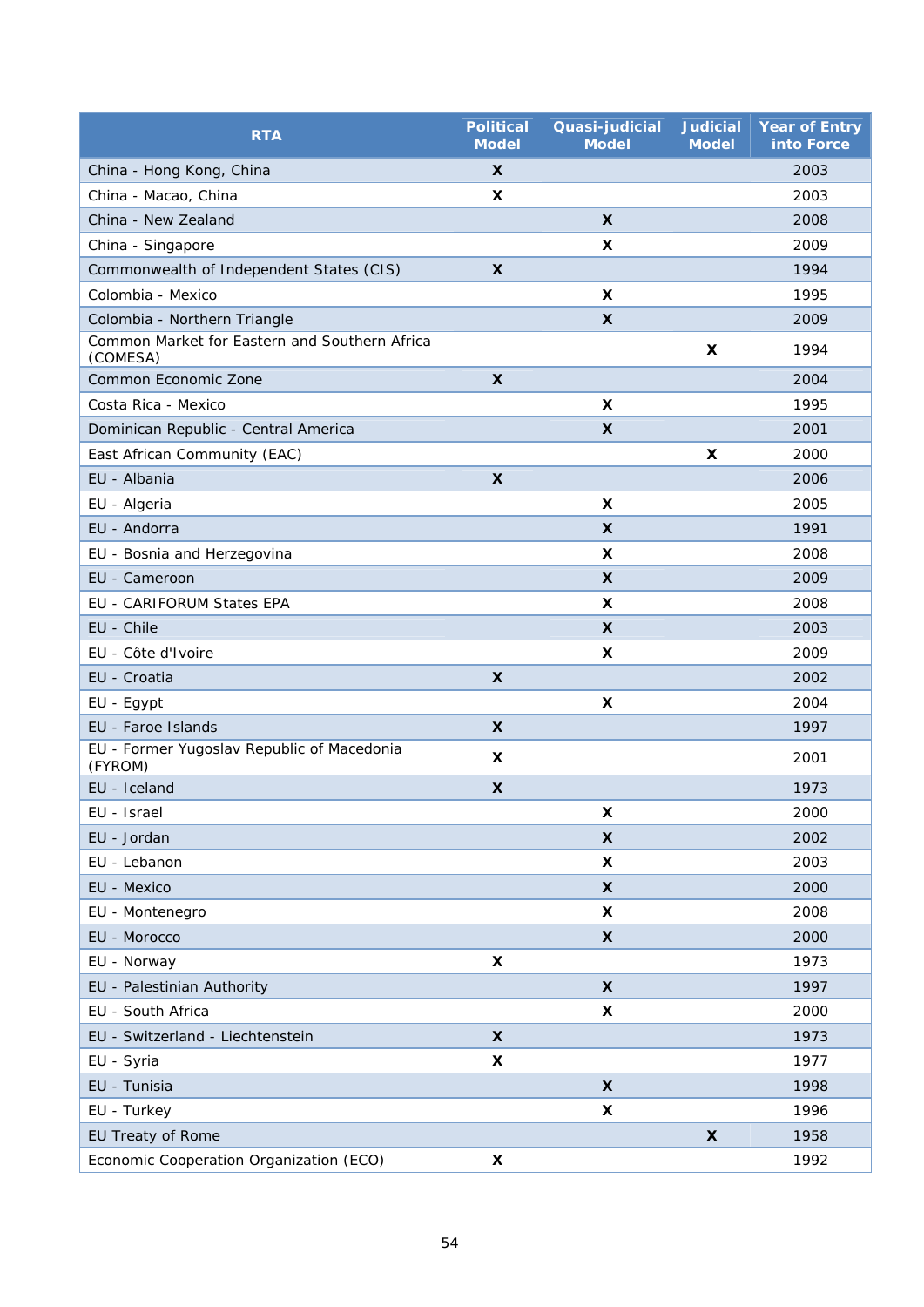| <b>RTA</b>                                                                                               | <b>Political</b><br><b>Model</b> | Quasi-judicial<br><b>Model</b> | <b>Judicial</b><br><b>Model</b> | <b>Year of Entry</b><br>into Force |
|----------------------------------------------------------------------------------------------------------|----------------------------------|--------------------------------|---------------------------------|------------------------------------|
| Economic Community of West African States<br>(ECOWAS)                                                    |                                  |                                | $\boldsymbol{X}$                | 1993                               |
| EU - Serbia                                                                                              |                                  | X                              |                                 | 2010                               |
| EFTA - Albania                                                                                           |                                  | $\boldsymbol{\mathsf{X}}$      |                                 | 2010                               |
| EFTA - Chile                                                                                             |                                  | X                              |                                 | 2004                               |
| EFTA - Colombia                                                                                          |                                  | X                              |                                 | 2011                               |
| EFTA - Croatia                                                                                           |                                  | X                              |                                 | 2002                               |
| EFTA - Egypt                                                                                             |                                  | X                              |                                 | 2007                               |
| <b>EFTA - FYROM</b>                                                                                      |                                  | X                              |                                 | 2002                               |
| EFTA - Hong Kong, China                                                                                  |                                  | $\boldsymbol{\mathsf{X}}$      |                                 | 2012                               |
| EFTA - Israel                                                                                            |                                  | X                              |                                 | 1993                               |
| EFTA - Jordan                                                                                            |                                  | X                              |                                 | 2002                               |
| EFTA - Republic of Korea                                                                                 |                                  | X                              |                                 | 2006                               |
| EFTA - Lebanon                                                                                           |                                  | X                              |                                 | 2007                               |
| EFTA - Montenegro                                                                                        |                                  | X                              |                                 | 2012                               |
| <b>EFTA - Mexico</b>                                                                                     |                                  | $\boldsymbol{\mathsf{X}}$      |                                 | 2001                               |
| EFTA - Morocco                                                                                           |                                  | X                              |                                 | 1999                               |
| EFTA - Palestinian Authority                                                                             |                                  | X                              |                                 | 1999                               |
| EFTA - Peru                                                                                              |                                  | X                              |                                 | 2011                               |
| <b>EFTA - SACU</b>                                                                                       |                                  | X                              |                                 | 2008                               |
| EFTA - Serbia                                                                                            |                                  | X                              |                                 | 2010                               |
| EFTA - Singapore                                                                                         |                                  | $\boldsymbol{\mathsf{X}}$      |                                 | 2003                               |
| EFTA - Tunisia                                                                                           |                                  | X                              |                                 | 2005                               |
| EFTA - Turkey                                                                                            | X                                |                                |                                 | 1992                               |
| EFTA - Ukraine                                                                                           |                                  | X                              |                                 | 2012                               |
| EFTA (Stockholm Convention) (G)                                                                          |                                  |                                | X                               | 1960                               |
| Egypt - Turkey                                                                                           |                                  | X                              |                                 | 2007                               |
| EU - San Marino                                                                                          |                                  | X                              |                                 | 2002                               |
| Eurasian Economic Community (EAEU)                                                                       |                                  |                                | X                               | 1997                               |
| European Union - Eastern and Southern African<br><b>States</b>                                           |                                  | X                              |                                 | 2012                               |
| European Union - Pacific States (Republic of Fiji<br>Islands & Independent State of Papua New<br>Guinea) |                                  | X                              |                                 | 2009                               |
| European Union - Republic of Korea                                                                       |                                  | $\pmb{\mathsf{X}}$             |                                 | 2011                               |
| Faroe Islands - Norway                                                                                   | X                                |                                |                                 | 1993                               |
| Faroe Islands - Switzerland                                                                              | X                                |                                |                                 | 1995                               |
| Georgia - Armenia                                                                                        | X                                |                                |                                 | 1998                               |
| Georgia - Azerbaijan                                                                                     | $\boldsymbol{\mathsf{X}}$        |                                |                                 | 1996                               |
| Georgia - Kazakhstan                                                                                     | X                                |                                |                                 | 1999                               |
| Georgia - Russian Federation                                                                             | $\pmb{\mathsf{X}}$               |                                |                                 | 1994                               |
| Georgia - Turkmenistan                                                                                   | X                                |                                |                                 | 2000                               |
| Georgia - Ukraine                                                                                        | $\pmb{\mathsf{X}}$               |                                |                                 | 1996                               |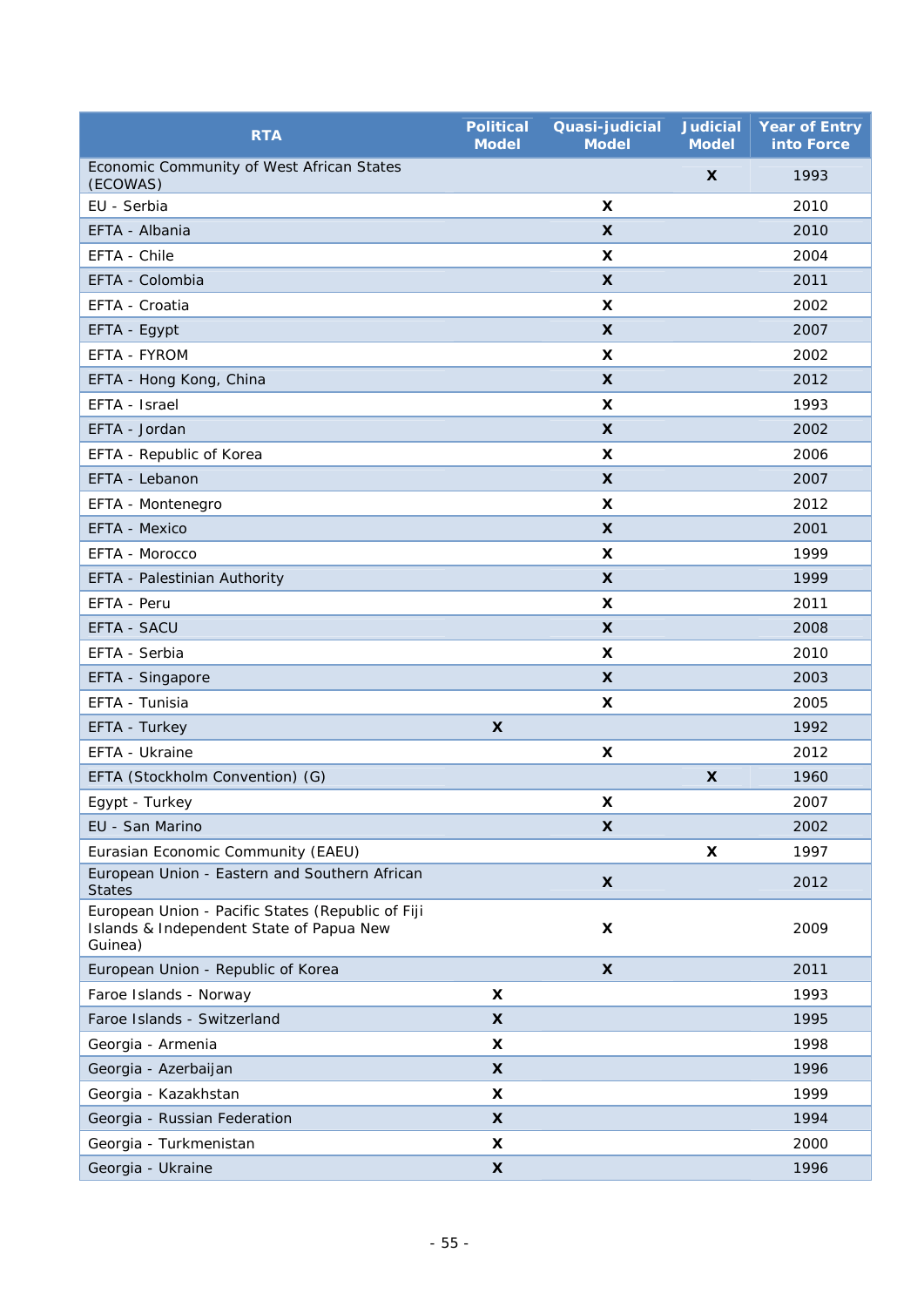| <b>RTA</b>                                                                                     | <b>Political</b><br><b>Model</b> | Quasi-judicial<br><b>Model</b> | <b>Judicial</b><br><b>Model</b> | <b>Year of Entry</b><br>into Force |
|------------------------------------------------------------------------------------------------|----------------------------------|--------------------------------|---------------------------------|------------------------------------|
| Guatemala - The Separate Customs Territory of<br>Taiwan, Penghu, Kinmen and Matsu              |                                  | X                              |                                 | 2006                               |
| Gulf Cooperation Council (GCC)                                                                 | $\boldsymbol{\mathsf{X}}$        |                                |                                 | 2003                               |
| Honduras - El Salvador - The Separate Customs<br>Territory of Taiwan, Penghu, Kinmen and Matsu |                                  | X                              |                                 | 2008                               |
| Hong Kong, China - New Zealand                                                                 |                                  | X                              |                                 | 2011                               |
| Iceland - Faroe Islands                                                                        | X                                |                                |                                 | 2006                               |
| India - Afghanistan                                                                            | X                                |                                |                                 | 2003                               |
| India - Bhutan                                                                                 | X                                |                                |                                 | 2006                               |
| India - Japan                                                                                  |                                  | X                              |                                 | 2011                               |
| India - Republic of Korea                                                                      |                                  | X                              |                                 | 2010                               |
| India - Malaysia                                                                               |                                  | X                              |                                 | 2011                               |
| India - Nepal                                                                                  | X                                |                                |                                 | 2009                               |
| India - Singapore                                                                              |                                  | $\boldsymbol{X}$               |                                 | 2005                               |
| India - Sri Lanka                                                                              | X                                |                                |                                 | 2001                               |
| Israel - Mexico                                                                                |                                  | X                              |                                 | 2000                               |
| Japan - Indonesia                                                                              |                                  | X                              |                                 | 2008                               |
| Japan - Malaysia                                                                               |                                  | X                              |                                 | 2006                               |
| Japan - Mexico                                                                                 |                                  | X                              |                                 | 2005                               |
| Japan - Peru                                                                                   |                                  | $\boldsymbol{\mathsf{X}}$      |                                 | 2012                               |
| Japan - Philippines                                                                            |                                  | X                              |                                 | 2008                               |
| Japan - Singapore                                                                              |                                  | X                              |                                 | 2002                               |
| Japan - Switzerland                                                                            |                                  | X                              |                                 | 2009                               |
| Japan - Thailand                                                                               |                                  | X                              |                                 | 2007                               |
| Japan - Viet Nam                                                                               |                                  | X                              |                                 | 2009                               |
| Jordan - Singapore                                                                             |                                  | X                              |                                 | 2005                               |
| Republic of Korea - US                                                                         |                                  | X                              |                                 | 2012                               |
| Republic of Korea - ASEAN                                                                      |                                  | X                              |                                 | 2010                               |
| Republic of Korea - Chile                                                                      |                                  | X                              |                                 | 2004                               |
| Republic of Korea - Singapore                                                                  |                                  | X                              |                                 | 2006                               |
| Kyrgyz Republic - Armenia                                                                      | X                                |                                |                                 | 1995                               |
| Kyrgyz Republic - Kazakhstan                                                                   | $\boldsymbol{\mathsf{X}}$        |                                |                                 | 1995                               |
| Kyrgyz Republic - Moldova                                                                      | X                                |                                |                                 | 1996                               |
| Kyrgyz Republic - Russian Federation                                                           | $\boldsymbol{\mathsf{X}}$        |                                |                                 | 1993                               |
| Kyrgyz Republic - Ukraine                                                                      | X                                |                                |                                 | 1998                               |
| Kyrgyz Republic - Uzbekistan                                                                   | X                                |                                |                                 | 1998                               |
| Latin American Integration Association (LAIA)                                                  | X                                |                                |                                 | 1981                               |
| Lao - Thailand                                                                                 | $\boldsymbol{\mathsf{X}}$        |                                |                                 | 1991                               |
| Melanesian Spearhead Group (MSG)                                                               | X                                |                                |                                 | 1994                               |
| MERCOSUR - India                                                                               |                                  | X                              |                                 | 2009                               |
| MERCOSUR (G)                                                                                   |                                  | $\pmb{\mathsf{X}}$             |                                 | 1991                               |
| Mexico - El Salvador                                                                           |                                  | $\pmb{\mathsf{X}}$             |                                 | 2001                               |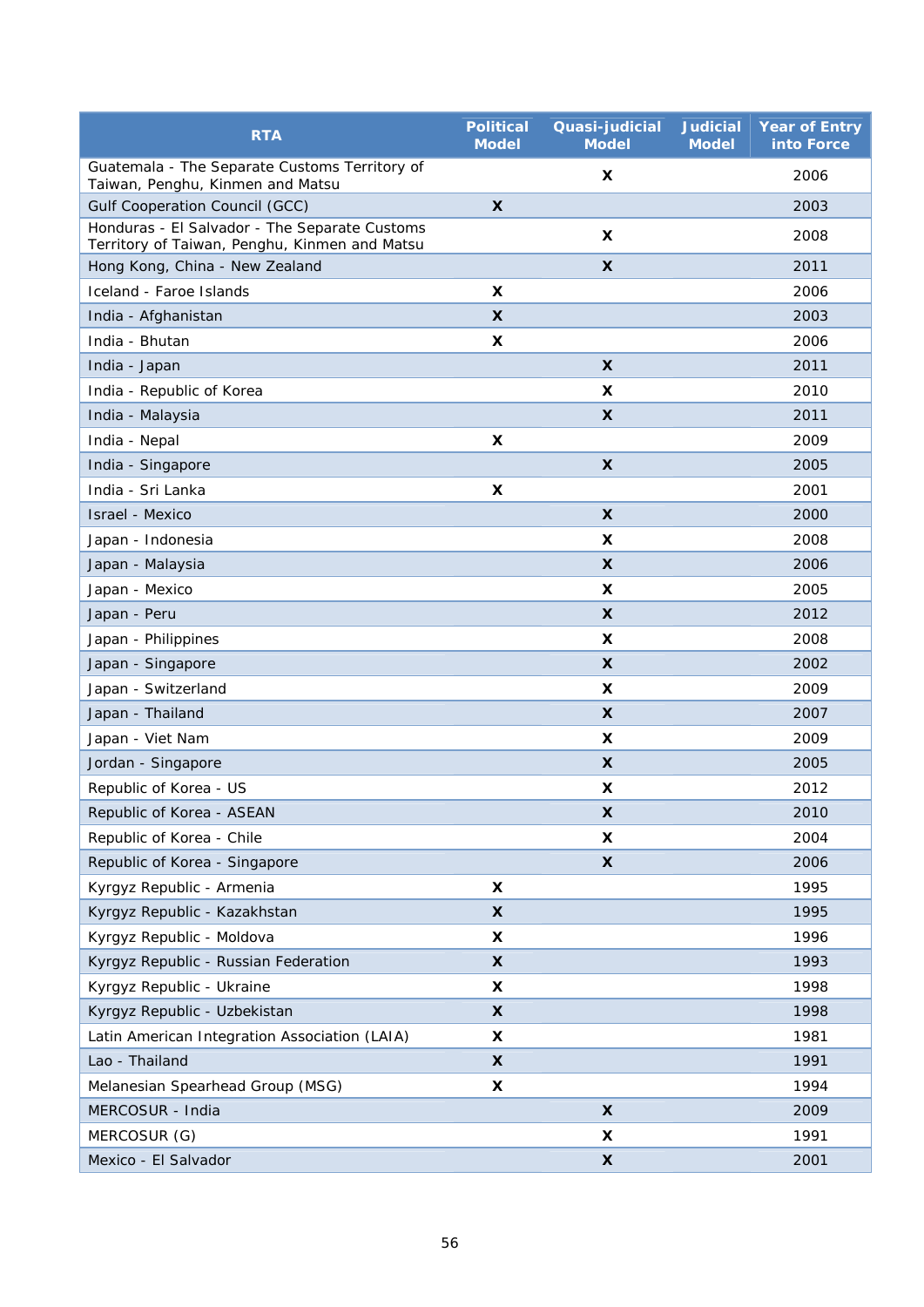| <b>RTA</b>                                                                        | <b>Political</b><br><b>Model</b> | Quasi-judicial<br><b>Model</b> | <b>Judicial</b><br><b>Model</b> | <b>Year of Entry</b><br>into Force |
|-----------------------------------------------------------------------------------|----------------------------------|--------------------------------|---------------------------------|------------------------------------|
| Mexico - Guatemala                                                                |                                  | X                              |                                 | 2001                               |
| Mexico - Honduras                                                                 |                                  | X                              |                                 | 2001                               |
| Mexico - Nicaragua                                                                |                                  | X                              |                                 | 1998                               |
| NAFTA                                                                             |                                  | X                              |                                 | 1994                               |
| New Zealand - Malaysia                                                            |                                  | X                              |                                 | 2010                               |
| New Zealand - Singapore                                                           |                                  | X                              |                                 | 2001                               |
| Nicaragua - the Separate Customs Territory of<br>Taiwan, Penghu, Kinmen and Matsu |                                  | X                              |                                 | 2008                               |
| Pakistan - China                                                                  |                                  | X                              |                                 | 2007                               |
| Pakistan - Malaysia                                                               |                                  | X                              |                                 | 2008                               |
| Pakistan - Sri Lanka                                                              | $\mathsf{x}$                     |                                |                                 | 2005                               |
| Panama - Chile                                                                    |                                  | X                              |                                 | 2008                               |
| Panama - Costa Rica                                                               |                                  | $\boldsymbol{\mathsf{X}}$      |                                 | 2008                               |
| Panama - El Salvador                                                              |                                  | X                              |                                 | 2003                               |
| Panama - Honduras                                                                 |                                  | X                              |                                 | 2009                               |
| Panama - Singapore                                                                |                                  | X                              |                                 | 2006                               |
| Panama - the Separate Customs Territory of<br>Taiwan, Penghu, Kinmen and Matsu    |                                  | X                              |                                 | 2004                               |
| Panama-Peru                                                                       |                                  | X                              |                                 | 2012                               |
| Pan - Arab Free Trade Area (PAFTA)                                                | X                                |                                |                                 | 1998                               |
| Peru - China                                                                      |                                  | X                              |                                 | 2010                               |
| Peru - Singapore                                                                  |                                  | X                              |                                 | 2009                               |
| Peru - Chile                                                                      |                                  | X                              |                                 | 2009                               |
| Peru - Mexico                                                                     |                                  | X                              |                                 | 2012                               |
| Pacific Island Countries Trade Agreement (PICTA)                                  |                                  | X                              |                                 | 2003                               |
| Republic of Turkey - Hashemite Kingdom of<br>Jordan                               |                                  | X                              |                                 | 2011                               |
| Republic of Turkey - Republic of Chile                                            |                                  | X                              |                                 | 2011                               |
| Russian Federation - Republic of Azerbaijan                                       | X                                |                                |                                 | 1993                               |
| Russian Federation - Republic of Belarus                                          | X                                |                                |                                 | 1993                               |
| Russian Federation - Republic of Moldova                                          | $\pmb{\mathsf{X}}$               |                                |                                 | 1993                               |
| Russian Federation - Serbia                                                       | X                                |                                |                                 | 2006                               |
| Russian Federation - Republic of Tajikistan                                       | X                                |                                |                                 | 1993                               |
| Southern African Customs Union (SACU)                                             |                                  | X                              |                                 | 2004                               |
| Southern African Development Community<br>(SADC)                                  |                                  | X                              |                                 | 2000                               |
| South Asian Free Trade Agreement (SAFTA)                                          | X                                |                                |                                 | 2006                               |
| South Asian Preferential Trade Arrangement<br>(SAPTA)                             | X                                |                                |                                 | 1995                               |
| Singapore - Australia                                                             |                                  | X                              |                                 | 2003                               |
| Thailand - Australia                                                              |                                  | $\pmb{\mathsf{x}}$             |                                 | 2005                               |
| Thailand - New Zealand                                                            |                                  | X                              |                                 | 2005                               |
| Trans-Pacific Strategic Economic Partnership<br>(SEP)                             |                                  | $\pmb{\mathsf{X}}$             |                                 | 2006                               |
| Turkey - Albania                                                                  | X                                |                                |                                 | 2008                               |